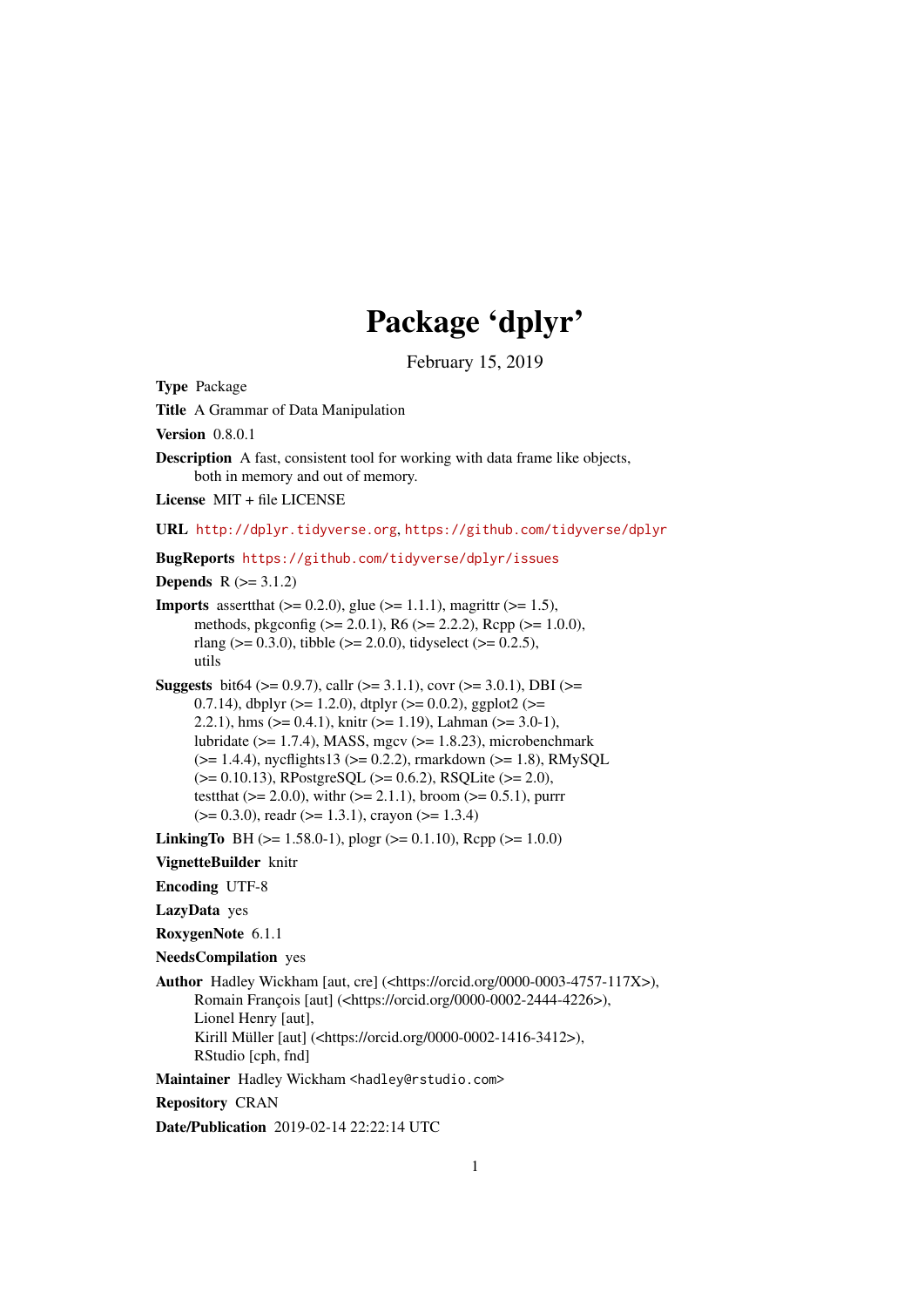## R topics documented:

|                                                                                                                      |  | 3              |
|----------------------------------------------------------------------------------------------------------------------|--|----------------|
|                                                                                                                      |  | $\overline{4}$ |
| all vars                                                                                                             |  | 5              |
| arrange                                                                                                              |  | 6              |
| arrange_all                                                                                                          |  | $\overline{7}$ |
| as.table.tbl cube                                                                                                    |  | 8              |
| as.tbl cube                                                                                                          |  | 9              |
|                                                                                                                      |  | 9              |
|                                                                                                                      |  | 10             |
|                                                                                                                      |  | 11             |
| bind                                                                                                                 |  | 11             |
|                                                                                                                      |  | 13             |
|                                                                                                                      |  | 16             |
|                                                                                                                      |  | 17             |
|                                                                                                                      |  | 17             |
|                                                                                                                      |  | 18             |
|                                                                                                                      |  | 19             |
| desc                                                                                                                 |  | 20             |
|                                                                                                                      |  | 21             |
|                                                                                                                      |  | 22             |
| do                                                                                                                   |  | 23             |
|                                                                                                                      |  | 25             |
|                                                                                                                      |  | 25             |
|                                                                                                                      |  | 26             |
|                                                                                                                      |  | 28             |
|                                                                                                                      |  | 30             |
|                                                                                                                      |  | 31             |
|                                                                                                                      |  | 31             |
| $group_by_all \dots \dots \dots \dots \dots \dots \dots \dots \dots \dots \dots \dots \dots \dots \dots \dots \dots$ |  | 33             |
|                                                                                                                      |  | 34             |
| group_keys                                                                                                           |  | 35             |
| group_map                                                                                                            |  | 37             |
| group_rows                                                                                                           |  | 38             |
| group_trim                                                                                                           |  | 39             |
| hybrid call<br>1.111                                                                                                 |  | 40             |
| $ident \dots \dots$                                                                                                  |  | 41             |
|                                                                                                                      |  | 41             |
| join                                                                                                                 |  | 42             |
| lead-lag<br>$\ddot{\phantom{a}}$<br>$\cdot$ $\cdot$ $\cdot$                                                          |  | 44             |
|                                                                                                                      |  | 45             |
|                                                                                                                      |  | 47             |
|                                                                                                                      |  | 50             |
| nasa                                                                                                                 |  | 50             |
|                                                                                                                      |  | 51             |
| near                                                                                                                 |  | 52             |
|                                                                                                                      |  | 53             |
|                                                                                                                      |  | 54             |
| n distinct                                                                                                           |  | 55             |
|                                                                                                                      |  | 56             |
| pull                                                                                                                 |  | 57             |
|                                                                                                                      |  |                |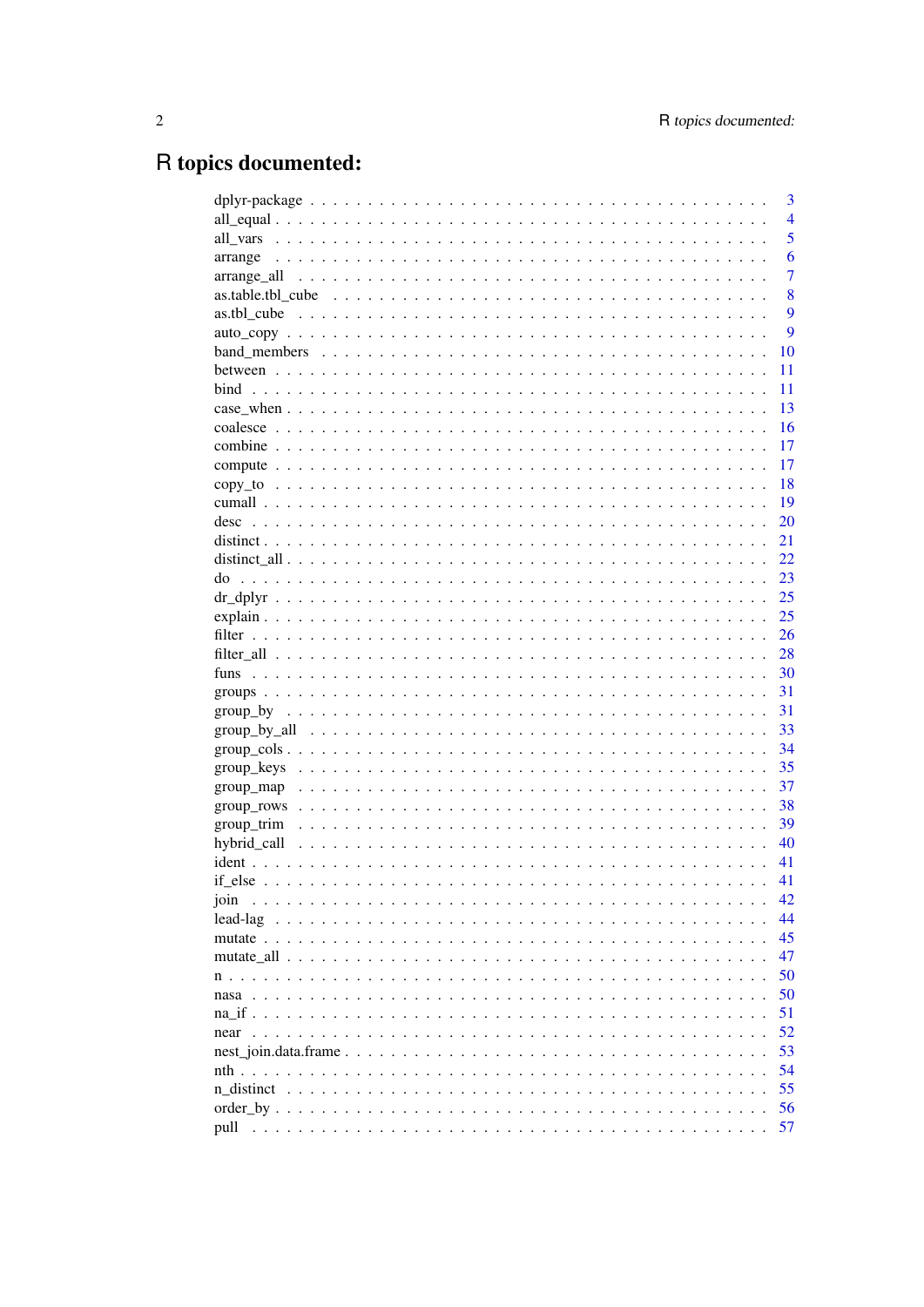#### <span id="page-2-0"></span>dplyr-package 3

| -79 |
|-----|
| -80 |
|     |
|     |
| -84 |
|     |

#### **Index** [85](#page-84-0)

dplyr-package *dplyr: a grammar of data manipulation*

### Description

dplyr provides a flexible grammar of data manipulation. It's the next iteration of plyr, focused on tools for working with data frames (hence the *d* in the name).

#### Details

It has three main goals:

- Identify the most important data manipulation verbs and make them easy to use from R.
- Provide blazing fast performance for in-memory data by writing key pieces in C++ (using Rcpp)
- Use the same interface to work with data no matter where it's stored, whether in a data frame, a data table or database.

To learn more about dplyr, start with the vignettes: browseVignettes(package = "dplyr")

### Package options

dplyr.show\_progress Should lengthy operations such as do() show a progress bar? Default: **TRUE**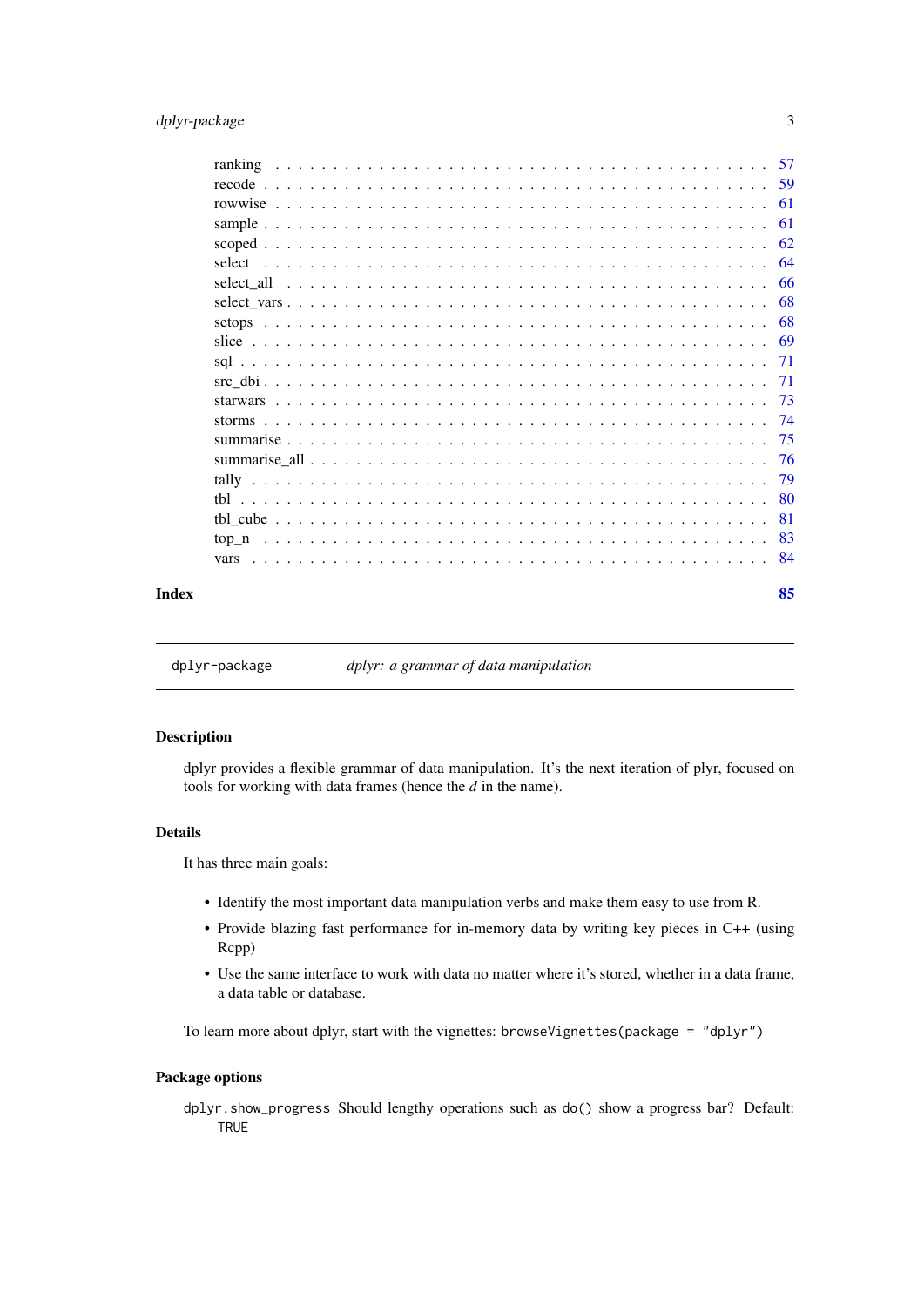### <span id="page-3-0"></span>Package configurations

These can be set on a package-by-package basis, or for the global environment. See [pkgconfig::set\\_config\(\)](#page-0-0) for usage.

dplyr::na\_matches Should NA values be matched in data frame joins by default? Default: "na" (for compatibility with dplyr v0.5.0 and earlier, subject to change), alternative value: "never" (the default for database backends, see [join.tbl\\_df\(\)](#page-52-1)).

### Author(s)

Maintainer: Hadley Wickham <hadley@rstudio.com> (0000-0003-4757-117X)

Authors:

- Romain François (0000-0002-2444-4226)
- Lionel Henry
- Kirill Müller (0000-0002-1416-3412)

Other contributors:

• RStudio [copyright holder, funder]

### See Also

Useful links:

- <http://dplyr.tidyverse.org>
- <https://github.com/tidyverse/dplyr>
- Report bugs at <https://github.com/tidyverse/dplyr/issues>

all\_equal *Flexible equality comparison for data frames*

#### Description

You can use all\_equal() with any data frame, and dplyr also provides tbl\_df methods for [all.equal\(\)](#page-0-0).

#### Usage

```
all_equal(target, current, ignore_col_order = TRUE,
  ignore_row_order = TRUE, convert = FALSE, ...)
## S3 method for class 'tbl_df'
all.equal(target, current, ignore_col_order = TRUE,
  ignore_row_order = TRUE, convert = FALSE, ...)
```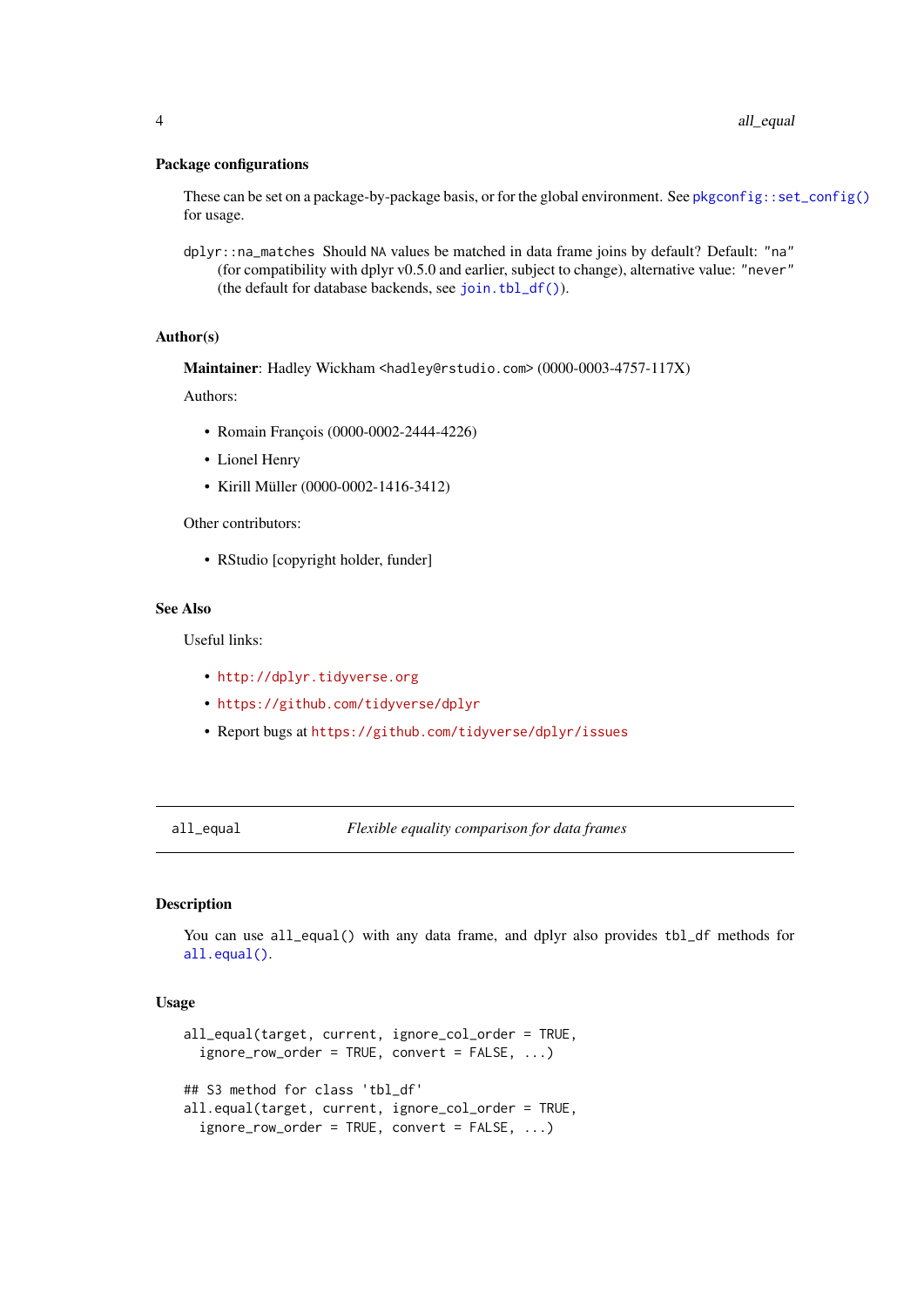<span id="page-4-0"></span>all\_vars 5

#### Arguments

| target, current  |                                                                                                                  |  |  |
|------------------|------------------------------------------------------------------------------------------------------------------|--|--|
|                  | Two data frames to compare.                                                                                      |  |  |
| ignore_col_order |                                                                                                                  |  |  |
|                  | Should order of columns be ignored?                                                                              |  |  |
| ignore_row_order |                                                                                                                  |  |  |
|                  | Should order of rows be ignored?                                                                                 |  |  |
| convert          | Should similar classes be converted? Currently this will convert factor to char-<br>acter and integer to double. |  |  |
| .                | Ignored. Needed for compatibility with all.equal().                                                              |  |  |

### Value

TRUE if equal, otherwise a character vector describing the reasons why they're not equal. Use [isTRUE\(\)](#page-0-0) if using the result in an if expression.

### Examples

```
scramble \leq function(x) x[sample(nrow(x)), sample(ncol(x))]
# By default, ordering of rows and columns ignored
all_equal(mtcars, scramble(mtcars))
# But those can be overriden if desired
all_equal(mtcars, scramble(mtcars), ignore_col_order = FALSE)
all_equal(mtcars, scramble(mtcars), ignore_row_order = FALSE)
# By default all_equal is sensitive to variable differences
df1 \leq data.frame(x = "a")df2 <- data.frame(x = factor("a"))all_equal(df1, df2)
# But you can request dplyr convert similar types
all_equal(df1, df2, convert = TRUE)
```
<span id="page-4-1"></span>all\_vars *Apply predicate to all variables*

### <span id="page-4-2"></span>Description

These quoting functions signal to scoped filtering verbs (e.g. [filter\\_if\(\)](#page-27-1) or [filter\\_all\(\)](#page-27-2)) that a predicate expression should be applied to all relevant variables. The all\_vars() variant takes the intersection of the predicate expressions with & while the any\_vars() variant takes the union with |.

### Usage

all\_vars(expr) any\_vars(expr)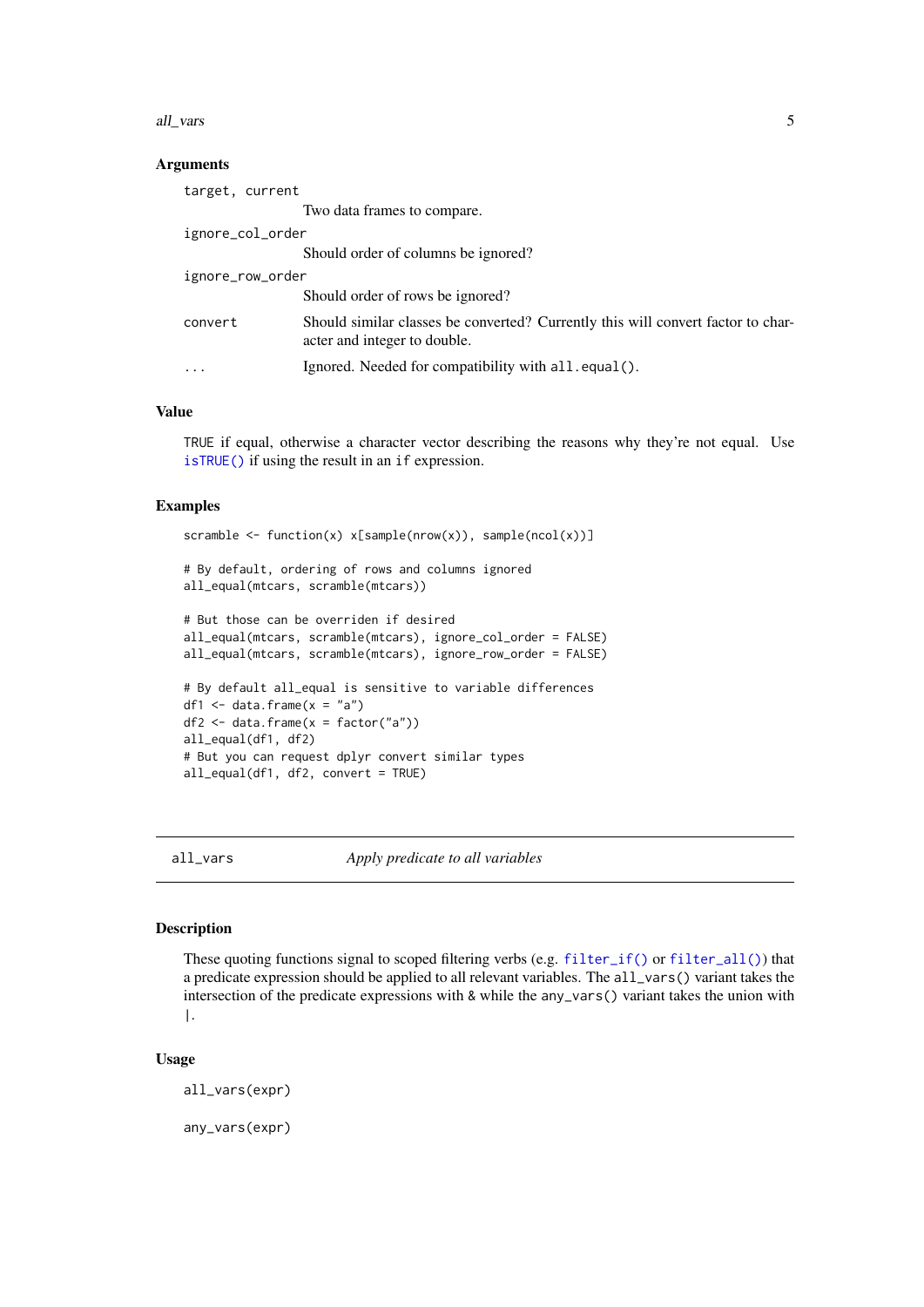### <span id="page-5-0"></span>Arguments

| expr | A predicate expression. This variable supports unquoting and will be evaluated<br>in the context of the data frame. It should return a logical vector.                                         |
|------|------------------------------------------------------------------------------------------------------------------------------------------------------------------------------------------------|
|      | This argument is automatically quoted and later evaluated in the context of the<br>data frame. It supports unquoting. See vignette ("programming") for an in-<br>troduction to these concepts. |

### See Also

[vars\(\)](#page-83-1) for other quoting functions that you can use with scoped verbs.

<span id="page-5-1"></span>

arrange *Arrange rows by variables*

### Description

Order tbl rows by an expression involving its variables.

#### Usage

```
arrange(.data, ...)
```
## S3 method for class 'grouped\_df' arrange(.data, ..., .by\_group = FALSE)

## Arguments

| .data     | A tbl. All main verbs are S3 generics and provide methods for $\text{tbl}_d(f)$ .<br>$dtplyr::tbl_dt()$ and $dbplyr::tbl_dbi()$ .                 |
|-----------|---------------------------------------------------------------------------------------------------------------------------------------------------|
| $\cdots$  | Comma separated list of unquoted variable names, or expressions involving vari-<br>able names. Use desc() to sort a variable in descending order. |
| .by_group | If TRUE, will sort first by grouping variable. Applies to grouped data frames<br>only.                                                            |

### Value

An object of the same class as .data.

### Locales

The sort order for character vectors will depend on the collating sequence of the locale in use: see [locales\(\)](#page-0-0).

### Missing values

Unlike base sorting with sort(), NA are:

- always sorted to the end for local data, even when wrapped with desc().
- treated differently for remote data, depending on the backend.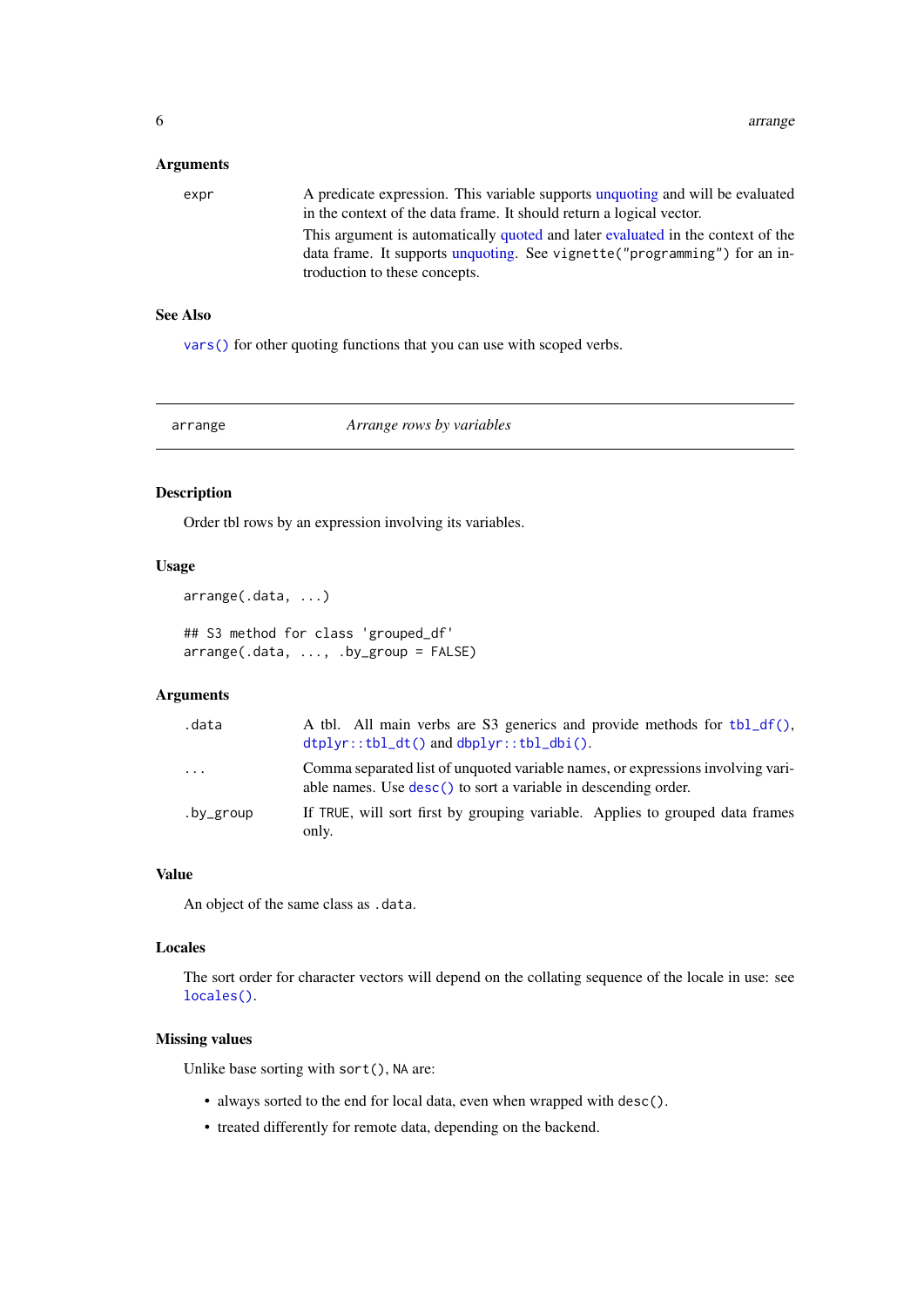### <span id="page-6-0"></span>arrange\_all 7

### Tidy data

When applied to a data frame, row names are silently dropped. To preserve, convert to an explicit variable with [tibble::rownames\\_to\\_column\(\)](#page-0-0).

### See Also

Other single table verbs: [filter](#page-25-1), [mutate](#page-44-1), [select](#page-63-1), [slice](#page-68-1), [summarise](#page-74-1)

### Examples

```
arrange(mtcars, cyl, disp)
arrange(mtcars, desc(disp))
# grouped arrange ignores groups
by_cyl <- mtcars %>% group_by(cyl)
by_cyl %>% arrange(desc(wt))
# Unless you specifically ask:
by_cyl %>% arrange(desc(wt), .by_group = TRUE)
```
#### arrange\_all *Arrange rows by a selection of variables*

#### Description

These [scoped](#page-61-1) variants of [arrange\(\)](#page-5-1) sort a data frame by a selection of variables. Like [arrange\(\)](#page-5-1), you can modify the variables before ordering with the . funs argument.

#### Usage

```
arraye_a11(.th1, .funs = list(), . . . , .by_group = FALSE)arrange_at(.th1, .vars, .funs = list(), . . . , .by_group = FALSE)arrange_if(.tbl, .predicate, .funs = list(), ..., .by_group = FALSE)
```
### Arguments

| .tbl       | A tbl object.                                                                                                                                                                                                                                                                                  |  |  |
|------------|------------------------------------------------------------------------------------------------------------------------------------------------------------------------------------------------------------------------------------------------------------------------------------------------|--|--|
| .funs      | A function fun, a quosure style lambda $\sim$ fun(.) or a list of either form.                                                                                                                                                                                                                 |  |  |
| $\ddots$   | Additional arguments for the function calls in . funs. These are evaluated only<br>once, with tidy dots support.                                                                                                                                                                               |  |  |
| .by_group  | If TRUE, will sort first by grouping variable. Applies to grouped data frames<br>only.                                                                                                                                                                                                         |  |  |
| .vars      | A list of columns generated by vars(), a character vector of column names, a<br>numeric vector of column positions, or NULL.                                                                                                                                                                   |  |  |
| .predicate | A predicate function to be applied to the columns or a logical vector. The vari-<br>ables for which predicate is or returns TRUE are selected. This argument<br>is passed to rlang::as_function() and thus supports quosure-style lambda<br>functions and strings representing function names. |  |  |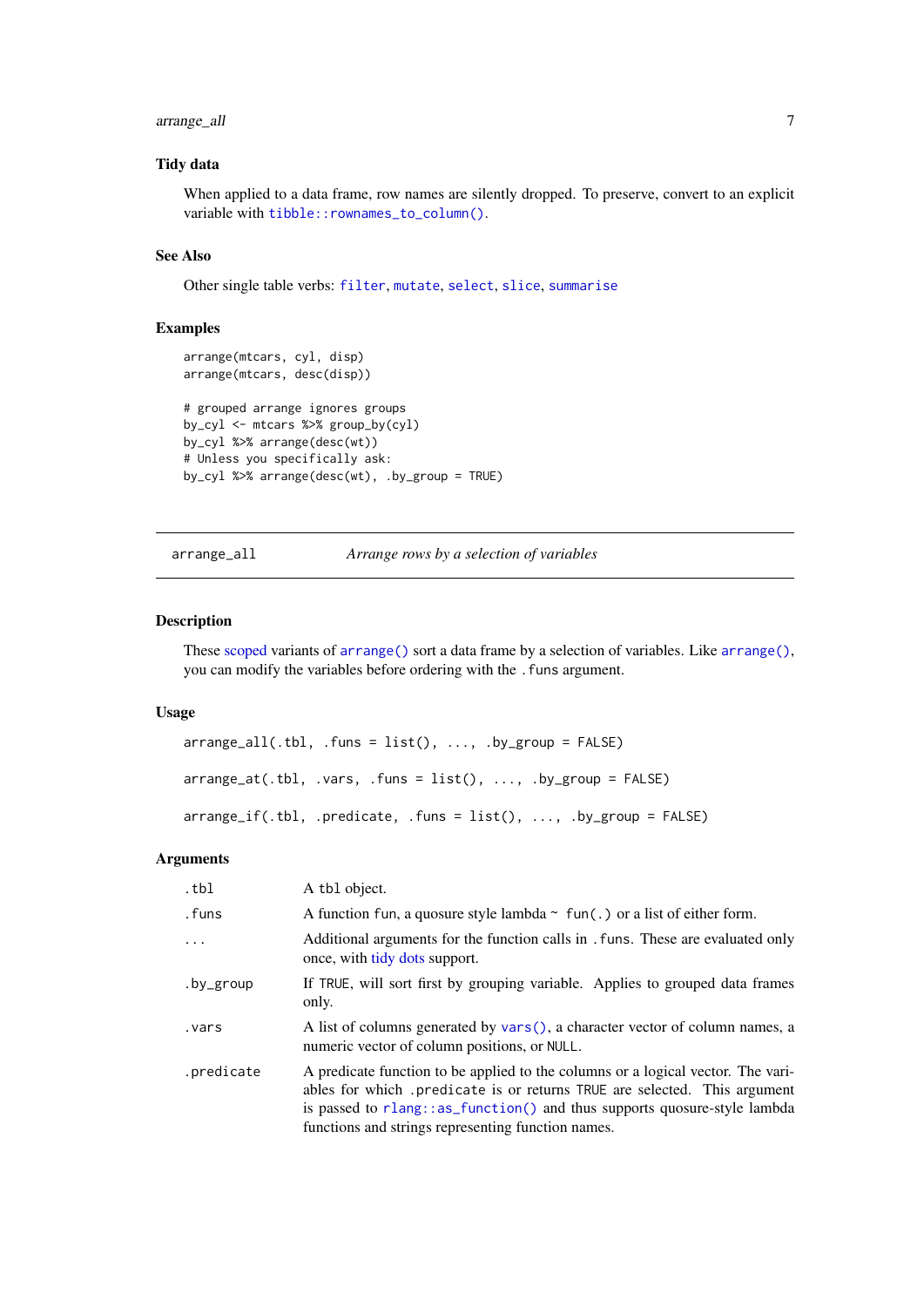### Grouping variables

The grouping variables that are part of the selection participate in the sorting of the data frame.

### Examples

```
df <- as_tibble(mtcars)
df
arrange_all(df)
# You can supply a function that will be applied before taking the
# ordering of the variables. The variables of the sorted tibble
# keep their original values.
arrange_all(df, desc)
arrange_all(df, list(~desc(.)))
```
as.table.tbl\_cube *Coerce a* tbl\_cube *to other data structures*

### Description

Supports conversion to tables, data frames, tibbles.

For a cube, the data frame returned by [tibble::as\\_tibble\(\)](#page-0-0) resulting data frame contains the dimensions as character values (and not as factors).

### Usage

```
## S3 method for class 'tbl_cube'
as.table(x, ..., measure = 1L)
## S3 method for class 'tbl_cube'
as.data.frame(x, ...)
## S3 method for class 'tbl_cube'
as\_tibble(x, \ldots)
```
### Arguments

| x                       | a tbl cube                                          |
|-------------------------|-----------------------------------------------------|
| $\cdot$ $\cdot$ $\cdot$ | Passed on to individual methods; otherwise ignored. |
| measure                 | A measure name or index, default: the first measure |

<span id="page-7-0"></span>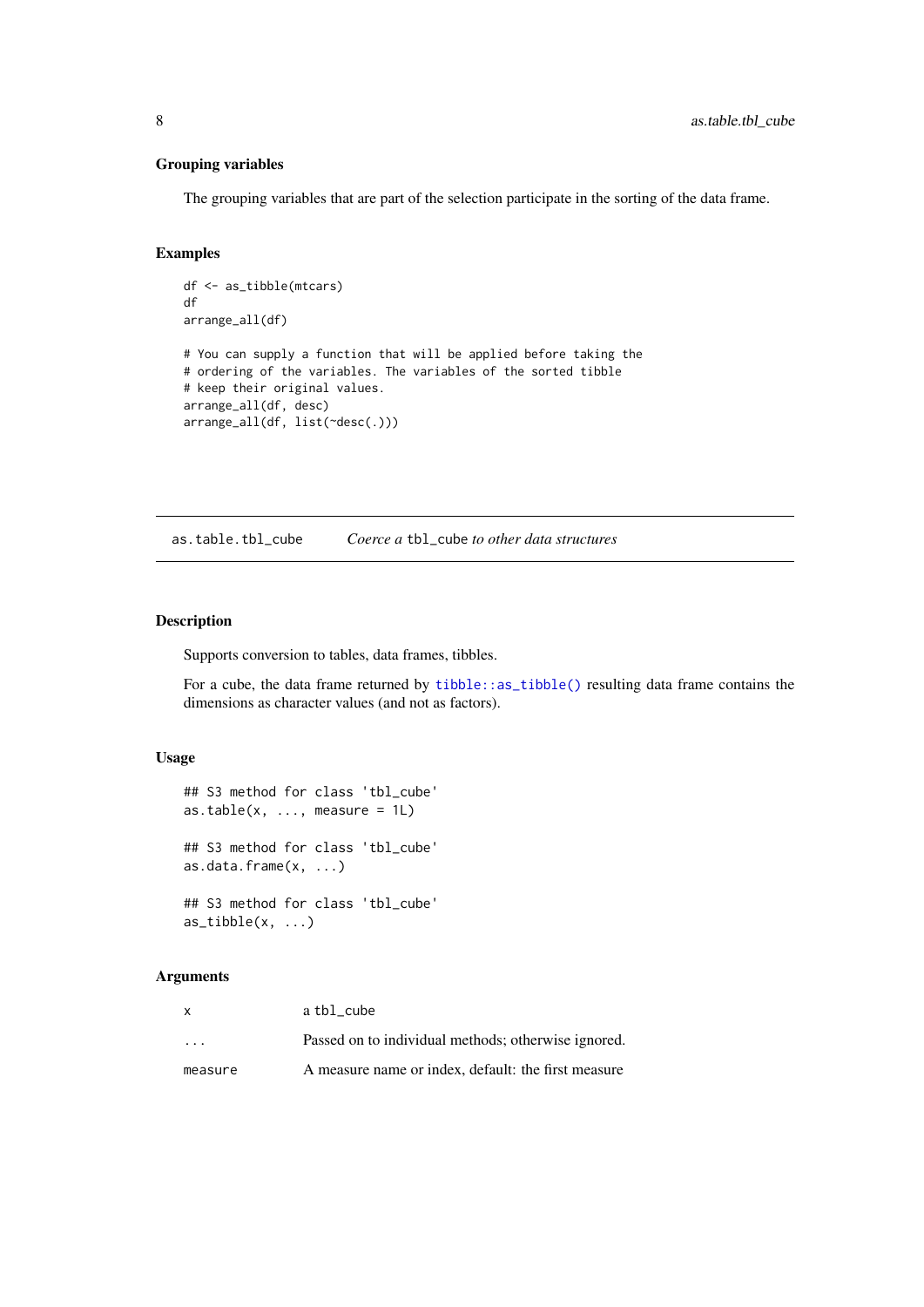<span id="page-8-0"></span>

Coerce an existing data structure into a tbl\_cube

#### Usage

```
as.tbl_cube(x, \ldots)## S3 method for class 'array'
as.tb1_cube(x, dim\_names = names(dimnames(x)),met_name = deparse(substitute(x)), ...)## S3 method for class 'table'
as.tb1_cube(x, dim\_names = names(dimnames(x)),met_name = "Freq", ...)## S3 method for class 'matrix'
as.tb1_cube(x, dim\_names = names(dimnames(x)),met_name = deparse(substitute(x)), ...)## S3 method for class 'data.frame'
as.tbl_cube(x, dim_names = NULL,
 met_name = guess_met(x), ...
```
#### Arguments

| X         | an object to convert. Built in methods will convert arrays, tables and data frames. |
|-----------|-------------------------------------------------------------------------------------|
| $\cdot$   | Passed on to individual methods; otherwise ignored.                                 |
| dim_names | names of the dimensions. Defaults to the names of                                   |
| met_name  | a string to use as the name for the measure the dimnames ().                        |

| auto_copy | Copy tables to same source, if necessary |  |
|-----------|------------------------------------------|--|
|           |                                          |  |

### Description

Copy tables to same source, if necessary

### Usage

 $auto\_copy(x, y, copy = FALSE, ...)$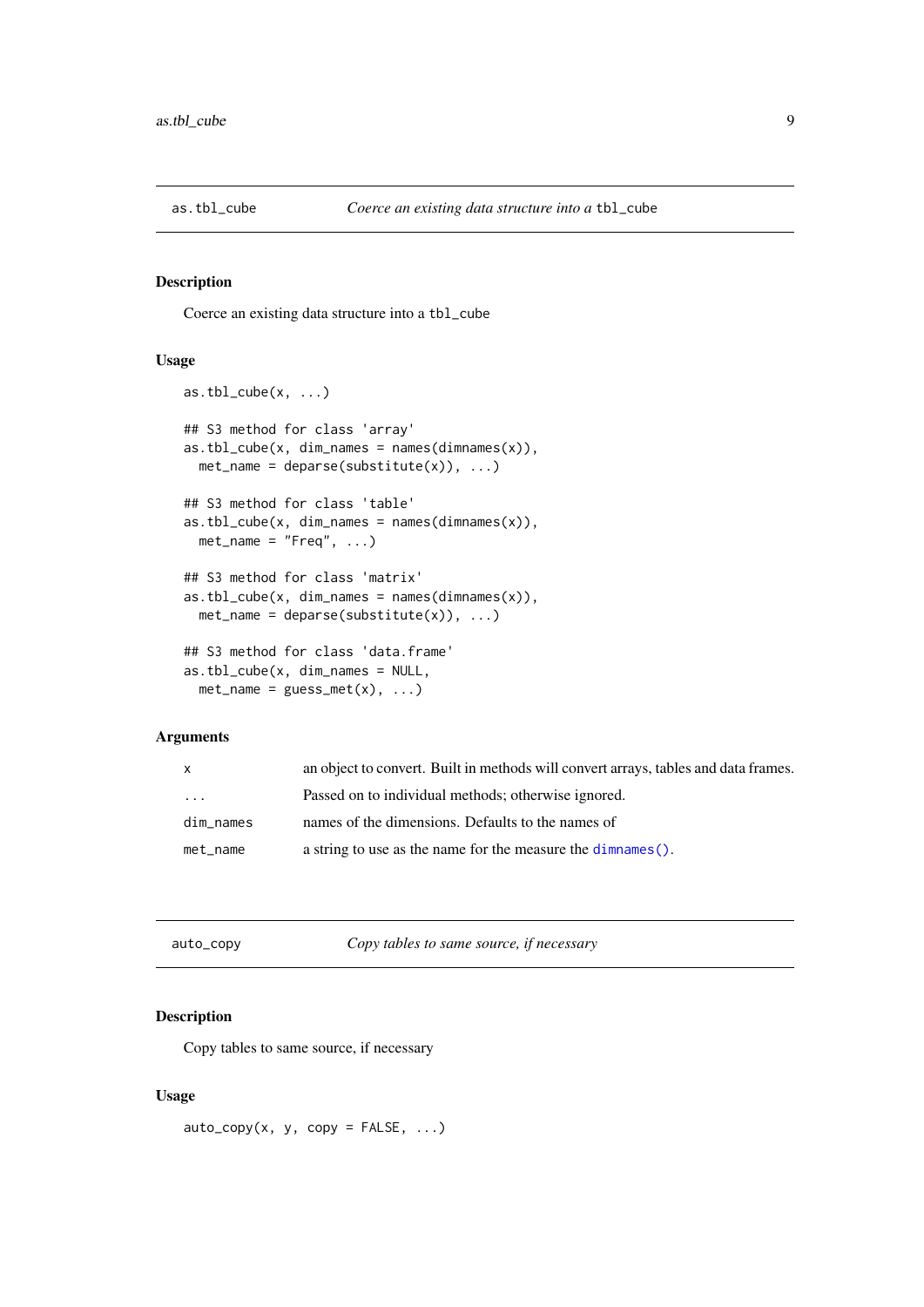### <span id="page-9-0"></span>Arguments

| x, y      | y will be copied to x, if necessary.                                                                                                                                                                                                 |
|-----------|--------------------------------------------------------------------------------------------------------------------------------------------------------------------------------------------------------------------------------------|
| CODV      | If x and y are not from the same data source, and copy is TRUE, then y will be<br>copied into the same src as x. This allows you to join tables across srcs, but it is<br>a potentially expensive operation so you must opt into it. |
| $\ddotsc$ | Other arguments passed on to methods.                                                                                                                                                                                                |
|           |                                                                                                                                                                                                                                      |

band\_members *Band membership*

### Description

These data sets describe band members of the Beatles and Rolling Stones. They are toy data sets that can be displayed in their entirety on a slide (e.g. to demonstrate a join).

### Usage

band\_members band\_instruments

band\_instruments2

### Format

Each is a tibble with two variables and three observations

#### Details

band\_instruments and band\_instruments2 contain the same data but use different column names for the first column of the data set. band\_instruments uses name, which matches the name of the key column of band\_members; band\_instruments2 uses artist, which does not.

### Examples

band\_members band\_instruments band\_instruments2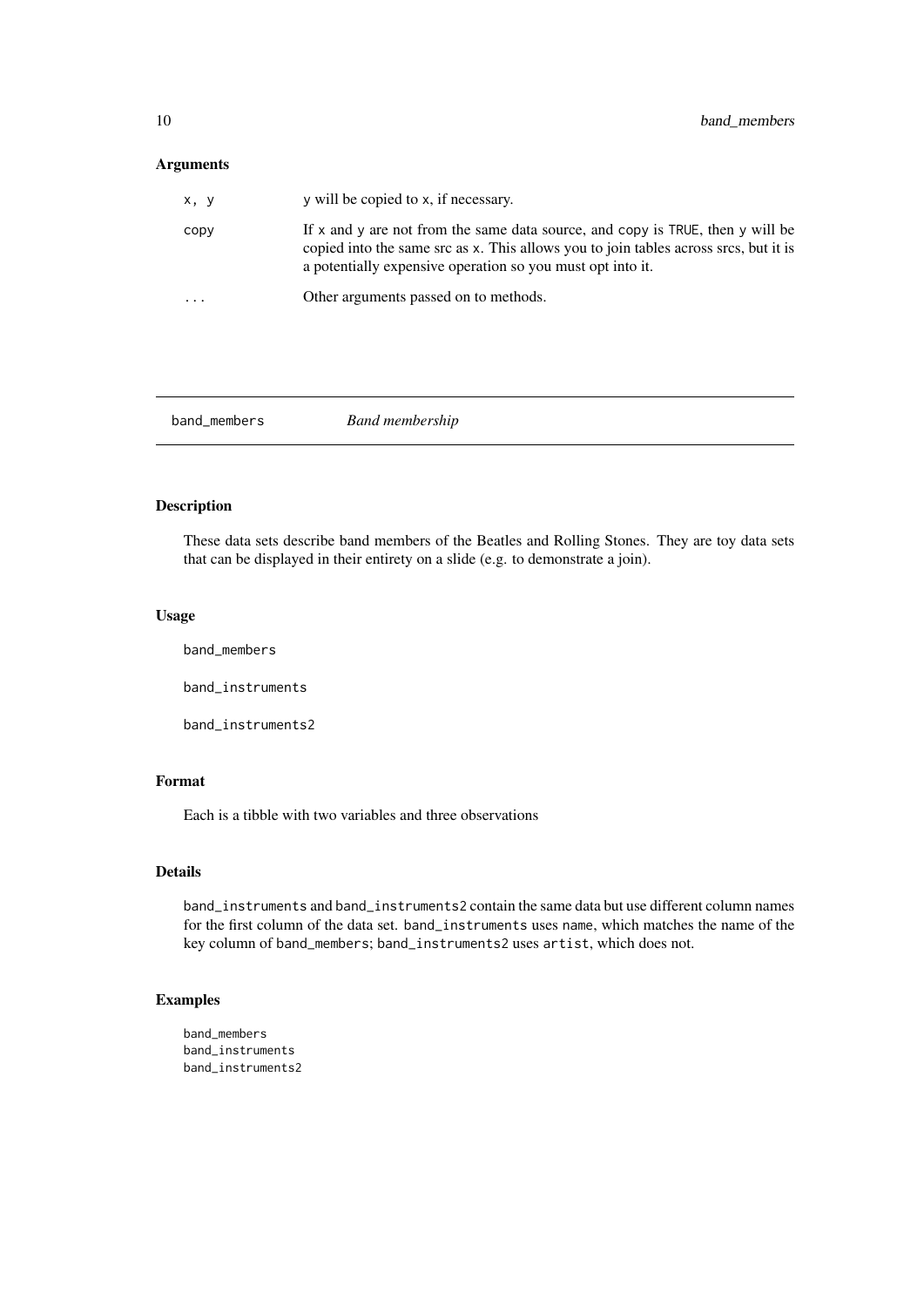<span id="page-10-2"></span><span id="page-10-0"></span>

This is a shortcut for  $x \geq 1$  left &  $x \leq 1$  right, implemented efficiently in C++ for local values, and translated to the appropriate SQL for remote tables.

#### Usage

between(x, left, right)

### Arguments

| X |             | A numeric vector of values |
|---|-------------|----------------------------|
|   | left, right | Boundary values            |

### Examples

between(1:12, 7, 9)

 $x < -$  rnorm(1e2) x[between(x, -1, 1)]

<span id="page-10-1"></span>bind *Efficiently bind multiple data frames by row and column*

### Description

This is an efficient implementation of the common pattern of do.call(rbind, dfs) or do.call(cbind, dfs) for binding many data frames into one.

### Usage

 $bind_{rows}$ ..., .id = NULL)

bind\_cols(...)

#### Arguments

| $\cdot$ | Data frames to combine.                                                                           |
|---------|---------------------------------------------------------------------------------------------------|
|         | Each argument can either be a data frame, a list that could be a data frame, or a                 |
|         | list of data frames.                                                                              |
|         | When row-binding, columns are matched by name, and any missing columns<br>will be filled with NA. |
|         | When column-binding, rows are matched by position, so all data frames must                        |
|         | have the same number of rows. To match by value, not position, see join.                          |
| .id     | Data frame identifier.                                                                            |
|         | When . id is supplied, a new column of identifiers is created to link each row                    |
|         | to its original data frame. The labels are taken from the named arguments to                      |
|         | bind_rows(). When a list of data frames is supplied, the labels are taken from                    |
|         | the names of the list. If no names are found a numeric sequence is used instead.                  |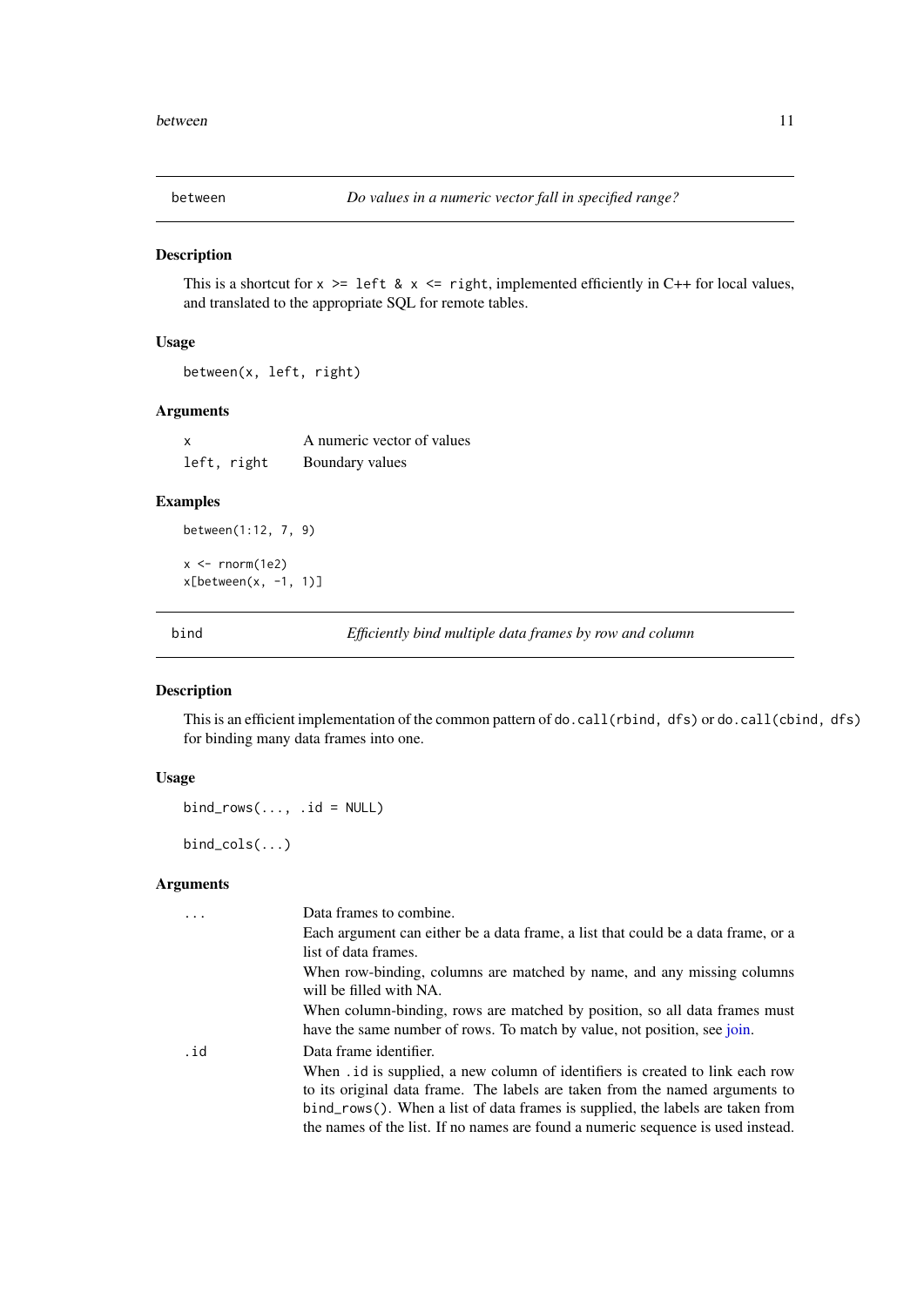### Details

The output of bind\_rows() will contain a column if that column appears in any of the inputs.

### Value

bind\_rows() and bind\_cols() return the same type as the first input, either a data frame, tbl\_df, or grouped\_df.

#### Deprecated functions

rbind\_list() and rbind\_all() have been deprecated. Instead use bind\_rows().

### Examples

```
one <- mtcars[1:4, ]
two <- mtcars[11:14, ]
# You can supply data frames as arguments:
bind_rows(one, two)
# The contents of lists are spliced automatically:
bind_rows(list(one, two))
bind_rows(split(mtcars, mtcars$cyl))
bind_rows(list(one, two), list(two, one))
# In addition to data frames, you can supply vectors. In the rows
# direction, the vectors represent rows and should have inner
# names:
bind_rows(
 c(a = 1, b = 2),
 c(a = 3, b = 4)\lambda# You can mix vectors and data frames:
bind_rows(
 c(a = 1, b = 2),
 tibble(a = 3:4, b = 5:6),
 c(a = 7, b = 8))
# Note that for historical reasons, lists containing vectors are
# always treated as data frames. Thus their vectors are treated as
# columns rather than rows, and their inner names are ignored:
ll <- list(
 a = c(A = 1, B = 2),
 b = c(A = 3, B = 4)\lambdabind_rows(ll)
# You can circumvent that behaviour with explicit splicing:
bind_rows(!!!ll)
```
# When you supply a column name with the `.id` argument, a new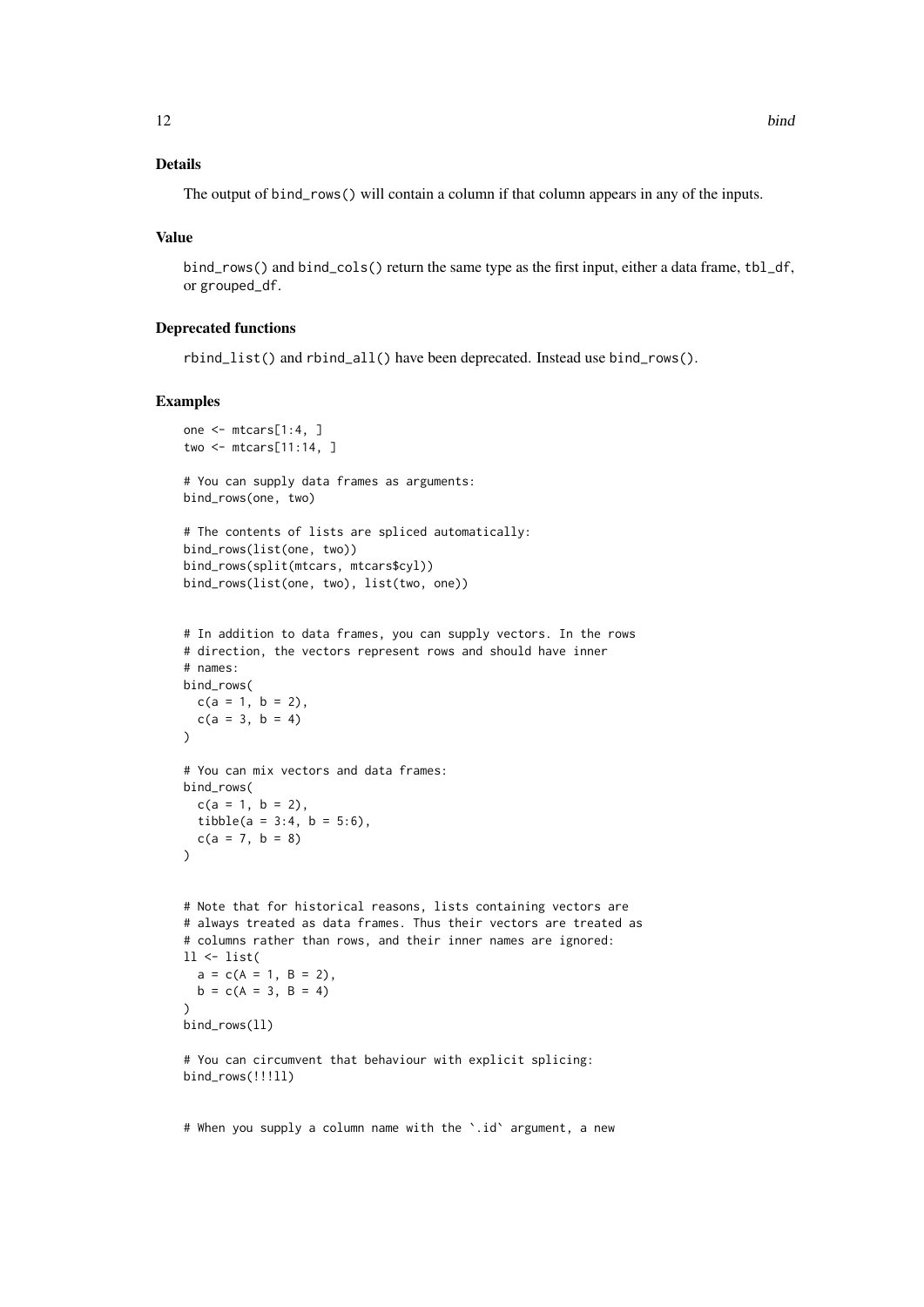#### <span id="page-12-0"></span>case\_when 13

```
# column is created to link each row to its original data frame
bind_rows(list(one, two),.id = "id")bind_rows(list(a = one, b = two), .id = "id")
bind_rows("group 1" = one, "group 2" = two, .id = "groups")
# Columns don't need to match when row-binding
bind_rows(data.frame(x = 1:3), data.frame(y = 1:4))
## Not run:
# Rows do need to match when column-binding
bind_cols(data.frame(x = 1), data.frame(y = 1:2))
## End(Not run)
bind_cols(one, two)
bind_cols(list(one, two))
```
case\_when *A general vectorised if*

#### Description

This function allows you to vectorise multiple [if\\_else\(\)](#page-40-1) statements. It is an R equivalent of the SQL CASE WHEN statement. If no cases match, NA is returned.

#### Usage

```
case_when(...)
```
#### Arguments

... A sequence of two-sided formulas. The left hand side (LHS) determines which values match this case. The right hand side (RHS) provides the replacement value.

> The LHS must evaluate to a logical vector. The RHS does not need to be logical, but all RHSs must evaluate to the same type of vector.

> Both LHS and RHS may have the same length of either 1 or n. The value of n must be consistent across all cases. The case of  $n = 0$  is treated as a variant of  $n := 1$ .

NULL inputs are ignored.

These dots support [tidy dots](#page-0-0) features. In particular, if your patterns are stored in a list, you can splice that in with !!!.

#### Value

A vector of length 1 or n, matching the length of the logical input or output vectors, with the type (and attributes) of the first RHS. Inconsistent lengths or types will generate an error.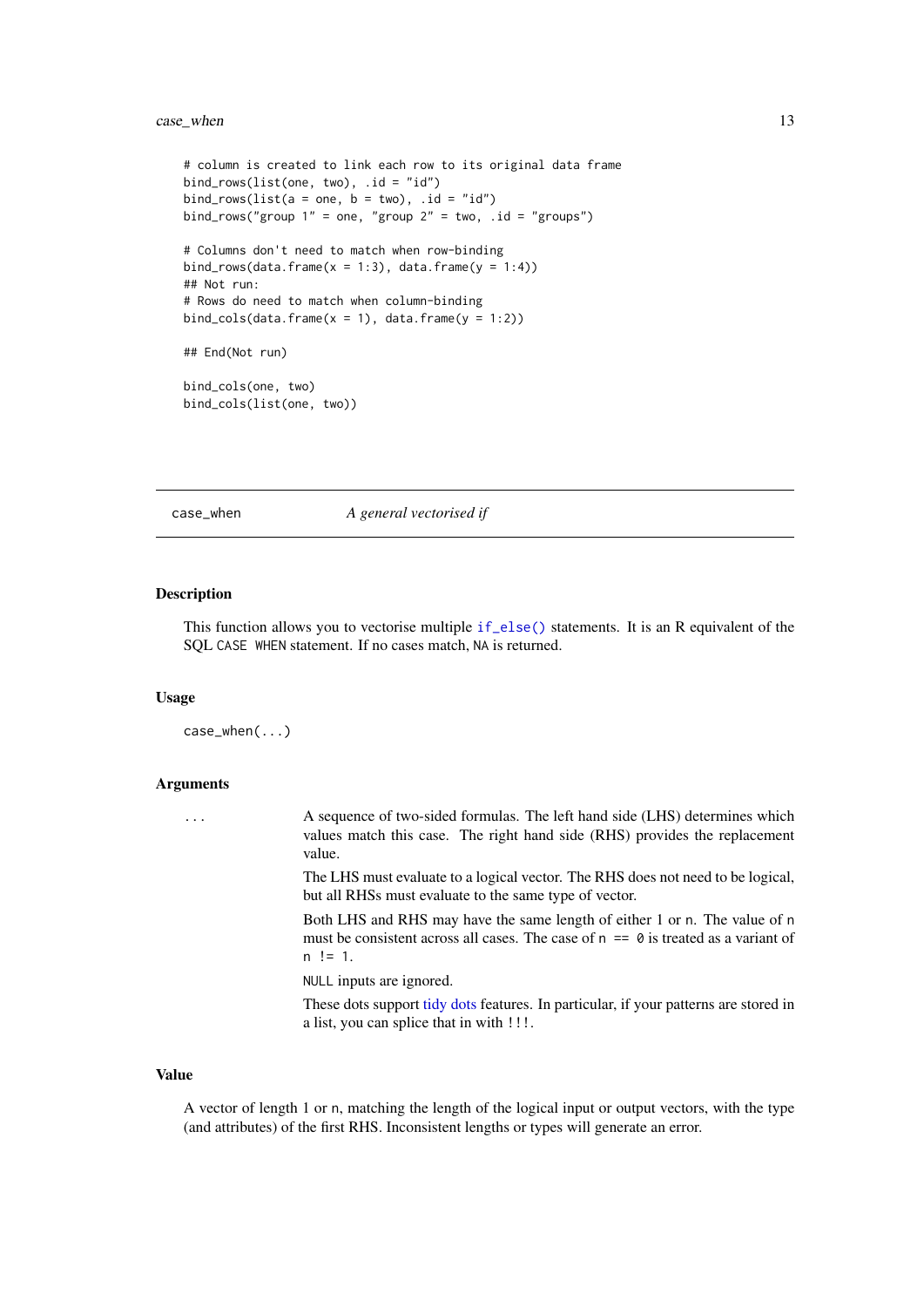```
x < -1:50case_when(
 x %% 35 == 0 ~ "fizz buzz",
  x %% 5 == 0 ~ "fizz",
 x \frac{8}{3} 7 == 0 ~ "buzz"
 TRUE \sim as.character(x)
)
# Like an if statement, the arguments are evaluated in order, so you must
# proceed from the most specific to the most general. This won't work:
case_when(
 TRUE \sim as. character(x),
 x % 5 == 0 ~ "fix,"x \, 8\% 7 == 0 ~ "buzz",
 x %% 35 == 0 ~ "fizz buzz"
)
# If none of the cases match, NA is used:
case_when(
 x \, 8\% \, 5 == 0 \sim "fizz",x \, 8\% 7 == 0 ~ "buzz",
 x %% 35 == 0 ~ "fizz buzz"
\lambda# Note that NA values in the vector x do not get special treatment. If you want
# to explicitly handle NA values you can use the `is.na` function:
x[2:4] <- NA\_realcase_when(
 x \, %% 35 == 0 ~ "fizz buzz",
 x \, 8\, 5 = 0 \sim "fizz",
 x \, 8\, 7 == 0 ~ "buzz",
 is.na(x) ~ "nope",
 TRUE \sim as.character(x)
)
# All RHS values need to be of the same type. Inconsistent types will throw an error.
# This applies also to NA values used in RHS: NA is logical, use
# typed values like NA_real_, NA_complex, NA_character_, NA_integer_ as appropriate.
case_when(
 x \, 8\, 35 == 0 \sim NA_{\text{c}}\text{character}_{\text{-}}x \, %\, 5 = 0 \sim "fizz",x \frac{8}{3} 7 == 0 ~ "buzz"
  TRUE \sim as.character(x)
\lambdacase_when(
  x %% 35 == 0 ~ 35,
  x % 5 = 0 ~ 5,x \frac{8\%}{7} = 0 \sim 7.
 TRUE ~ NA_real_
)
# This throws an error as NA is logical not numeric
## Not run:
case_when(
 x \frac{8}{3} = 0 \approx 35,
  x %% 5 == 0 ~ 5,
```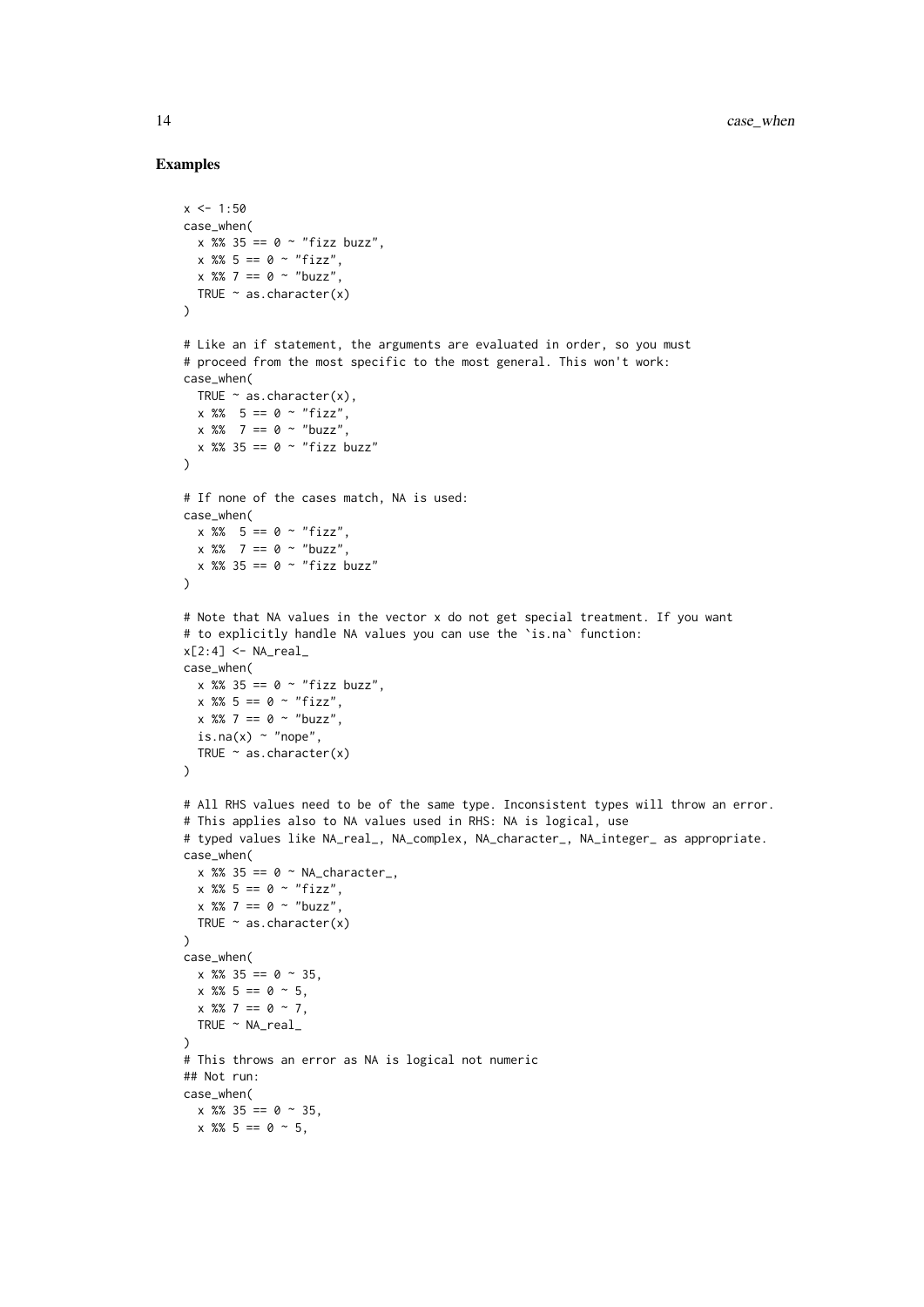```
x \frac{9}{6} \cdot 7 = 0 \approx 7,
 TRUE \sim NA
\lambda## End(Not run)
# case_when is particularly useful inside mutate when you want to
# create a new variable that relies on a complex combination of existing
# variables
starwars %>%
 select(name:mass, gender, species) %>%
 mutate(
   type = case_when(
     height > 200 | mass > 200 ~ "large",
     species == "Droid" \sim "robot",<br>TRUE \sim "other"
                               \sim "other"
   )
  \lambda# `case_when()` is not a tidy eval function. If you'd like to reuse
# the same patterns, extract the `case_when()` call in a normal
# function:
case_character_type <- function(height, mass, species) {
  case_when(
   height > 200 | mass > 200 ~ "large",
    species = "Droid" \sim "robot"TRUE \sim "other"
 \lambda}
case_character_type(150, 250, "Droid")
case_character_type(150, 150, "Droid")
# Such functions can be used inside `mutate()` as well:
starwars %>%
 mutate(type = case_character_type(height, mass, species)) %>%
 pull(type)
# `case_when()` ignores `NULL` inputs. This is useful when you'd
# like to use a pattern only under certain conditions. Here we'll
# take advantage of the fact that `if` returns `NULL` when there is
# no `else` clause:
case_character_type <- function(height, mass, species, robots = TRUE) {
  case_when(
    height > 200 | mass > 200 ~ "large",
    if (robots) species == "Droid" \sim "robot"
    TRUE \sim "other"
 \lambda}
starwars %>%
  mutate(type = case_character_type(height, mass, species, robots = FALSE)) %>%
 pull(type)
```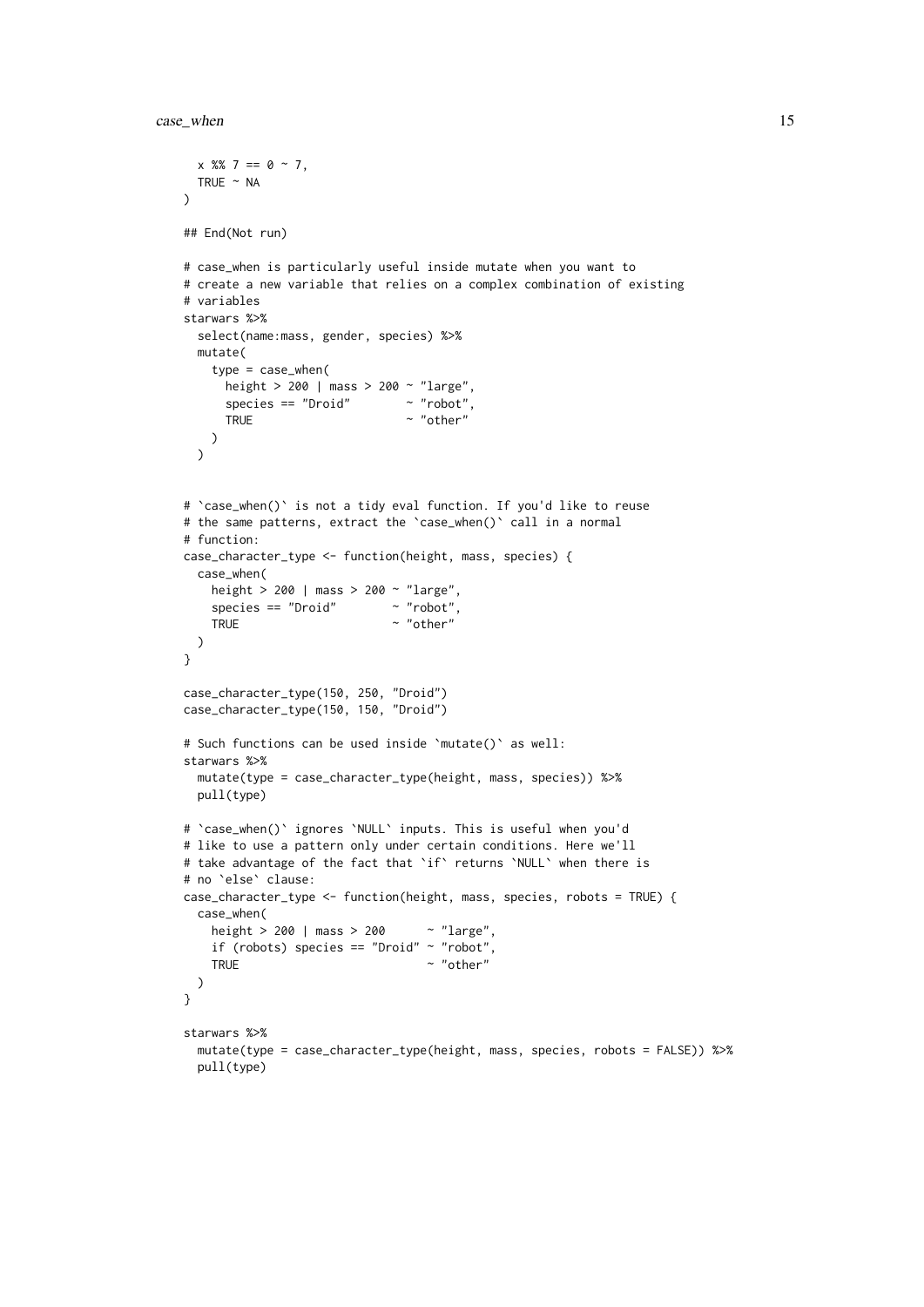<span id="page-15-0"></span>

Given a set of vectors, coalesce() finds the first non-missing value at each position. This is inspired by the SQL COALESCE function which does the same thing for NULLs.

### Usage

```
coalesce(...)
```
### Arguments

... Vectors. All inputs should either be length 1, or the same length as the first argument.

These dots support [tidy dots](#page-0-0) features.

#### Value

A vector the same length as the first ... argument with missing values replaced by the first nonmissing value.

#### See Also

[na\\_if\(\)](#page-50-1) to replace specified values with a NA. [tidyr::replace\\_na\(\)](#page-0-0) to replace NA with a value

```
# Use a single value to replace all missing values
x \leftarrow sample(c(1:5, NA, NA, NA))coalesce(x, 0L)
# Or match together a complete vector from missing pieces
y \leq -c(1, 2, NA, NA, 5)z <- c(NA, NA, 3, 4, 5)
coalesce(y, z)
# Supply lists by splicing them into dots:
vecs <- list(
  c(1, 2, NA, NA, 5),c(NA, NA, 3, 4, 5)
)
coalesce(!!!vecs)
```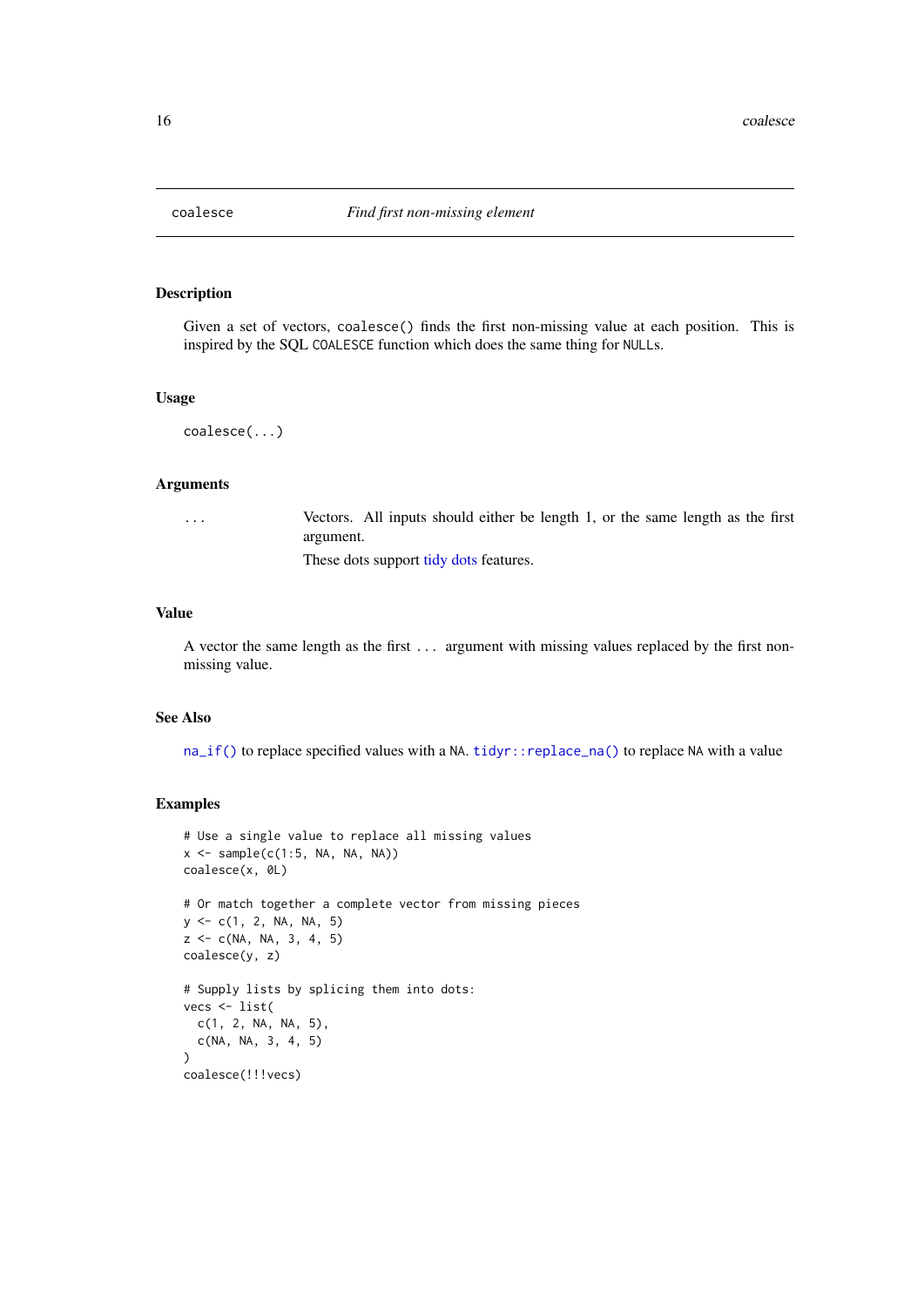<span id="page-16-0"></span>

combine() acts like [c\(\)](#page-0-0) or [unlist\(\)](#page-0-0) but uses consistent dplyr coercion rules.

If combine() it is called with exactly one list argument, the list is simplified (similarly to unlist(recursive = FALSE)). NULL arguments are ignored. If the result is empty, logical() is returned. Use [vctrs::vec\\_c\(\)](#page-0-0) if you never want to unlist.

### Usage

combine(...)

### Arguments

... Vectors to combine.

#### Details

**Questioning** 

### See Also

bind\_rows() and bind\_cols() in [bind.](#page-10-1)

### Examples

```
# combine applies the same coercion rules as bind_rows()
f1 <- factor("a")f2 <- factor("b")c(f1, f2)
unlist(list(f1, f2))
combine(f1, f2)
combine(list(f1, f2))
```
compute *Force computation of a database query*

#### <span id="page-16-1"></span>Description

compute() stores results in a remote temporary table. collect() retrieves data into a local tibble. collapse() is slightly different: it doesn't force computation, but instead forces generation of the SQL query. This is sometimes needed to work around bugs in dplyr's SQL generation.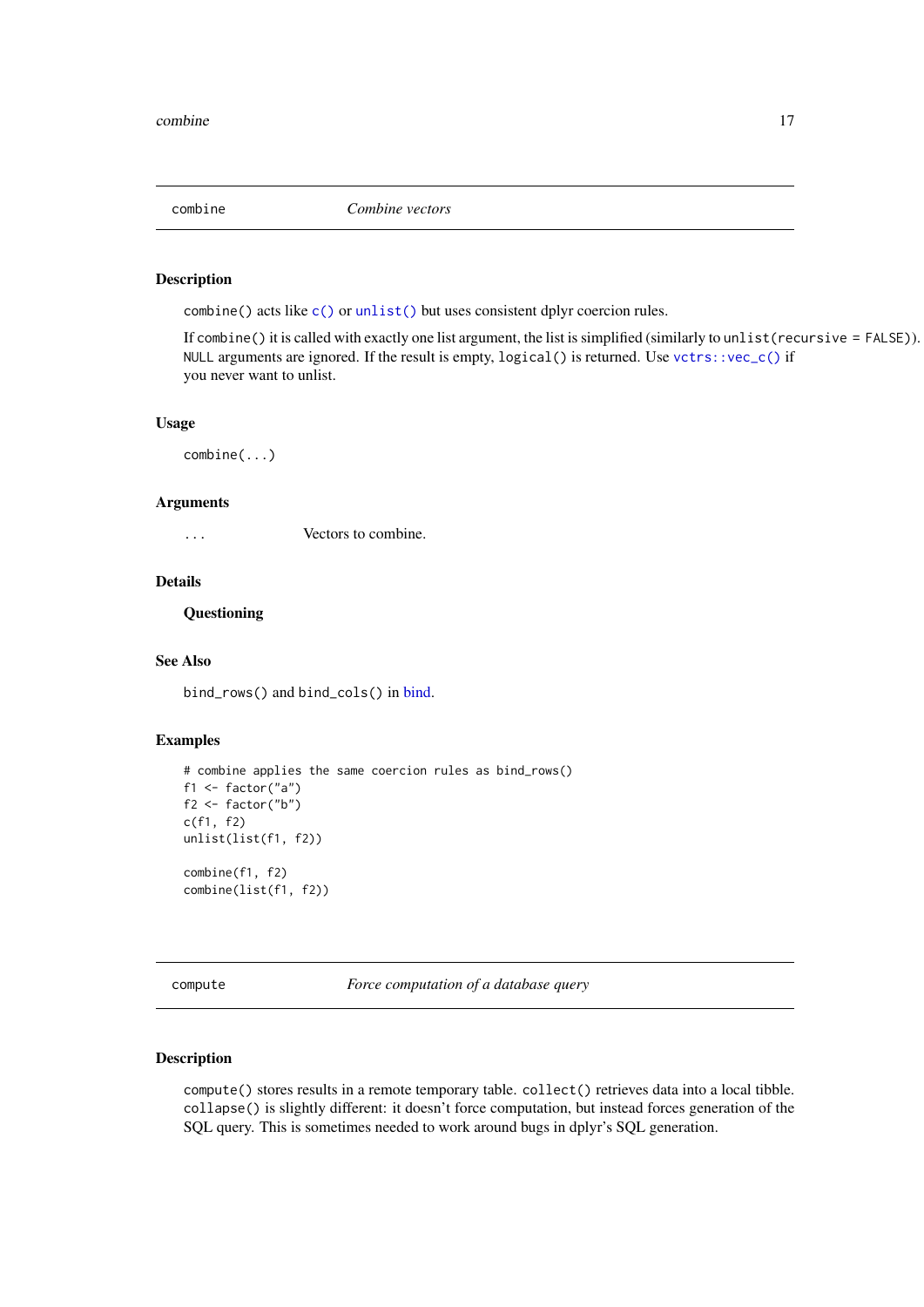#### <span id="page-17-0"></span>Usage

```
compute(x, name = random_table_name(), ...)collect(x, \ldots)
```
 $\text{collapse}(x, \ldots)$ 

### Arguments

| $\mathbf{x}$            | A thl                                |
|-------------------------|--------------------------------------|
| name                    | Name of temporary table on database. |
| $\cdot$ $\cdot$ $\cdot$ | Other arguments passed on to methods |

### Details

All functions preserve grouping and ordering.

#### See Also

[copy\\_to\(\)](#page-17-1), the opposite of collect(): it takes a local data frame and uploads it to the remote source.

### Examples

```
if (require(dbplyr)) {
  mtcars2 <- src_memdb() %>%
    copy_to(mtcars, name = "mtcars2-cc", overwrite = TRUE)
  remote <- mtcars2 %>%
    filter(cyl == 8) %>%
    select(mpg:drat)
  # Compute query and save in remote table
  compute(remote)
  # Compute query bring back to this session
  collect(remote)
  # Creates a fresh query based on the generated SQL
  collapse(remote)
}
```
<span id="page-17-1"></span>copy\_to *Copy a local data frame to a remote src*

### Description

This function uploads a local data frame into a remote data source, creating the table definition as needed. Wherever possible, the new object will be temporary, limited to the current connection to the source.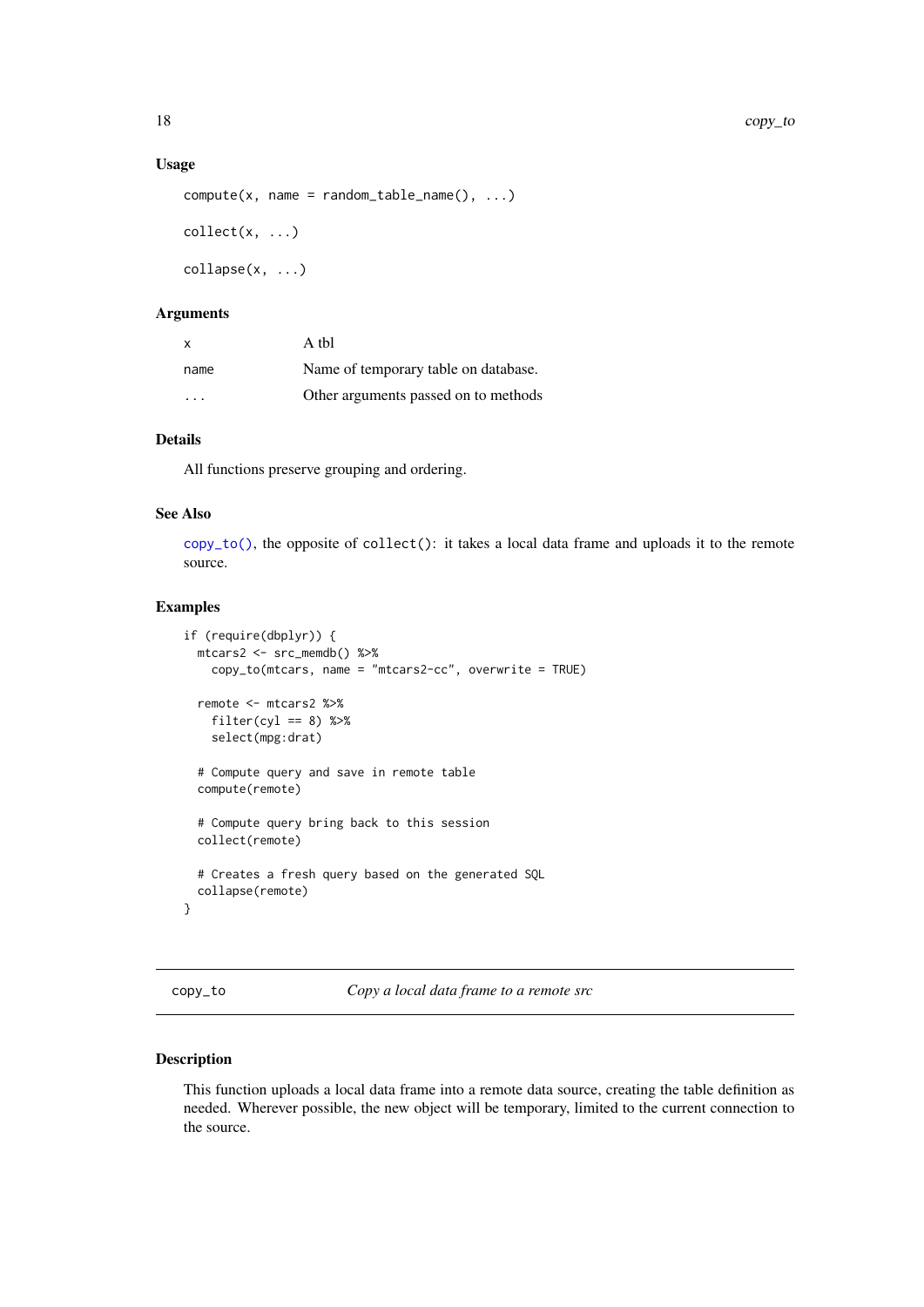#### <span id="page-18-0"></span>cumall the contract of the contract of the contract of the contract of the contract of the contract of the contract of the contract of the contract of the contract of the contract of the contract of the contract of the con

### Usage

```
copy_to(dest, df, name = deparse(substitute(df)), overwrite = FALSE,
  ...)
```
### Arguments

| dest      | remote data source                                                                                                 |
|-----------|--------------------------------------------------------------------------------------------------------------------|
| df        | local data frame                                                                                                   |
| name      | name for new remote table.                                                                                         |
| overwrite | If TRUE, will overwrite an existing table with name name. If FALSE, will throw<br>an error if name already exists. |
|           | other parameters passed to methods.                                                                                |

## Value

a tbl object in the remote source

### See Also

[collect\(\)](#page-16-1) for the opposite action; downloading remote data into a local dbl.

### Examples

```
## Not run:
iris2 <- dbplyr::src_memdb() %>% copy_to(iris, overwrite = TRUE)
iris2
```
## End(Not run)

| ıma |  |
|-----|--|
|     |  |

cumall *Cumulativate versions of any, all, and mean*

### Description

dplyr provides cumall(), cumany(), and cummean() to complete R's set of cumulative functions.

### Usage

cumall(x) cumany(x) cummean(x)

### Arguments

x For cumall() and cumany(), a logical vector; for cummean() an integer or numeric vector.

### Value

A vector the same length as x.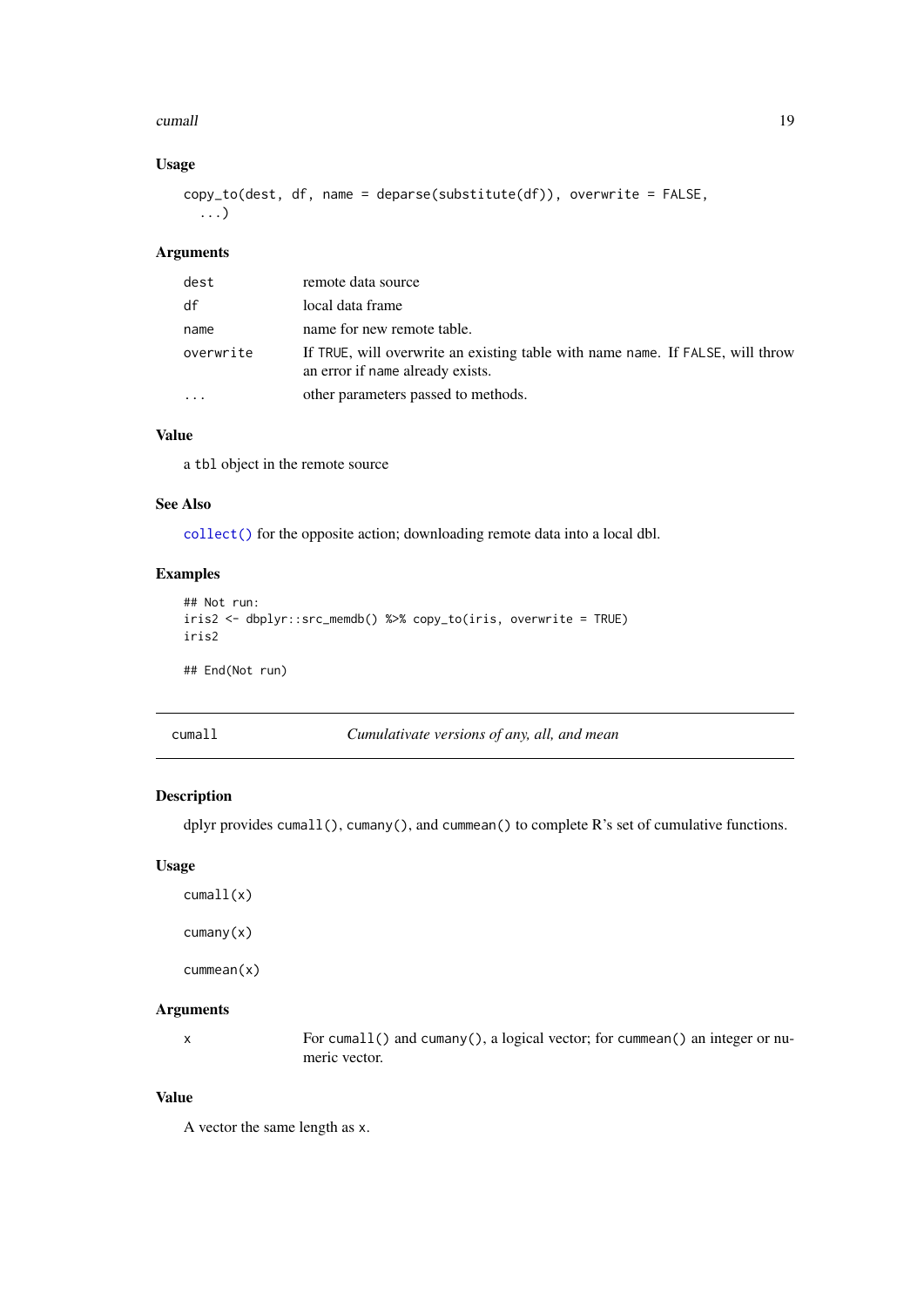### <span id="page-19-0"></span>Cumulative logical functions

These are particularly useful in conjunction with filter():

- cumall(x): all cases until the first FALSE.
- cumall(!x): all cases until the first TRUE.
- cumany(x): all cases after the first TRUE.
- cumany(!x): all cases after the first FALSE.

### Examples

```
# `cummean()` returns a numeric/integer vector of the same length
# as the input vector.
x \leq -c(1, 3, 5, 2, 2)cummean(x)
cumsum(x) / seq_along(x)
# 'cumall()' and 'cumany()' return logicals
cumall(x < 5)cumany(x == 3)# `cumall()` vs. `cumany()`
df <- data.frame(
  date = as.Date("2020-01-01") + 0:6,
  balance = c(100, 50, 25, -25, -50, 30, 120)
)
# all rows after first overdraft
df %>% filter(cumany(balance < 0))
# all rows until first overdraft
df %>% filter(cumall(!(balance < 0)))
```
<span id="page-19-1"></span>desc *Descending order*

#### Description

Transform a vector into a format that will be sorted in descending order. This is useful within [arrange\(\)](#page-5-1).

### Usage

desc(x)

### Arguments

x vector to transform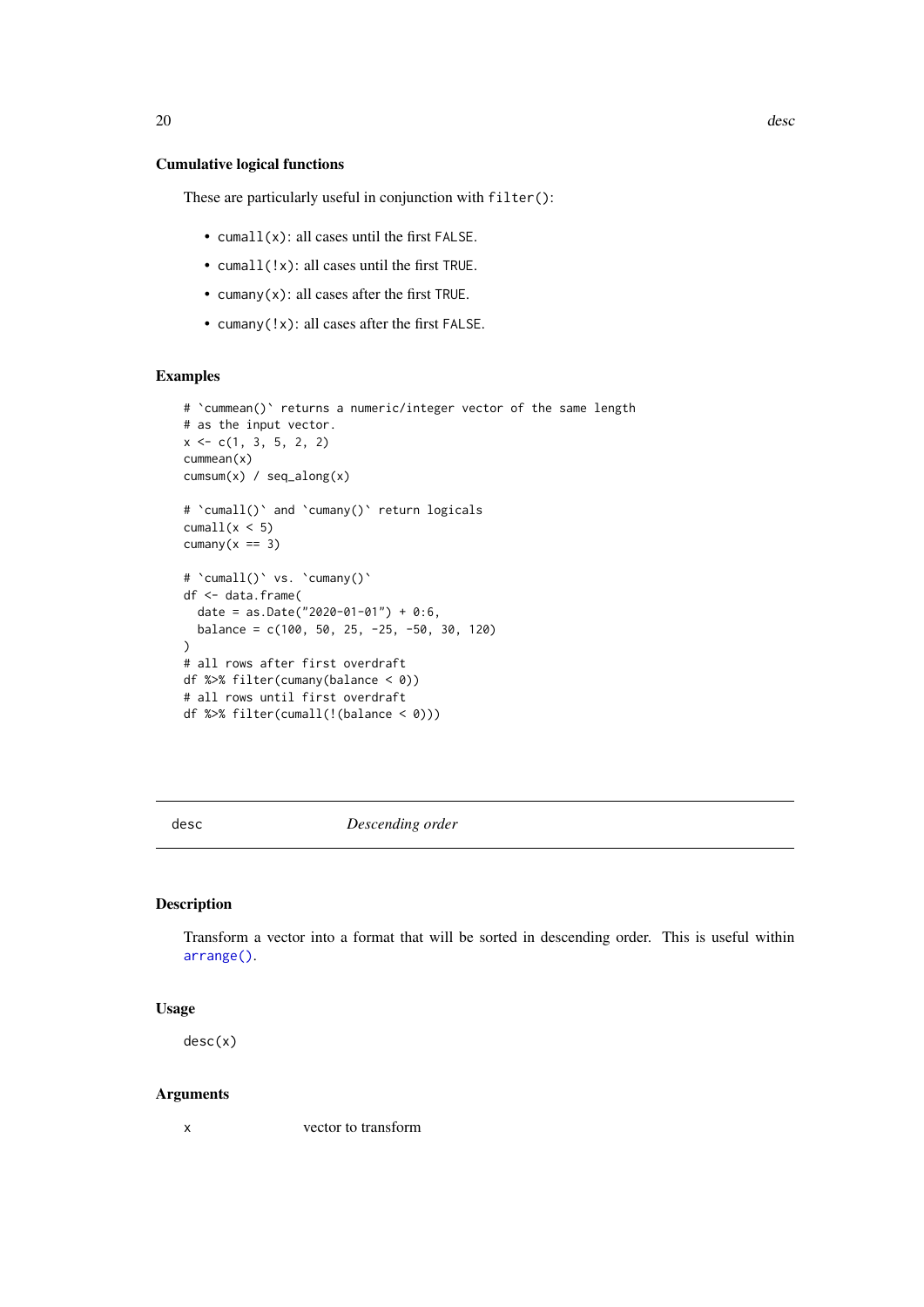#### <span id="page-20-0"></span>distinct 21 and 22 and 22 and 22 and 22 and 22 and 23 and 23 and 23 and 23 and 23 and 23 and 24 and 25 and 26 and 26 and 26 and 26 and 26 and 26 and 26 and 26 and 26 and 26 and 26 and 26 and 26 and 26 and 26 and 26 and 26

#### Examples

```
desc(1:10)
desc(factor(letters))
first_day <- seq(as.Date("1910/1/1"), as.Date("1920/1/1"), "years")
desc(first_day)
starwars %>% arrange(desc(mass))
```
<span id="page-20-1"></span>

#### distinct *Select distinct/unique rows*

### Description

Retain only unique/distinct rows from an input tbl. This is similar to [unique.data.frame\(\)](#page-0-0), but considerably faster.

### Usage

 $distinct(.data, ..., .keep_a11 = FALSE)$ 

#### Arguments

| .data     | a thl                                                                                                                                                                                                |
|-----------|------------------------------------------------------------------------------------------------------------------------------------------------------------------------------------------------------|
| $\cdots$  | Optional variables to use when determining uniqueness. If there are multiple<br>rows for a given combination of inputs, only the first row will be preserved. If<br>omitted, will use all variables. |
| .keep_all | If TRUE, keep all variables in $data$ . If a combination of $\dots$ is not distinct, this<br>keeps the first row of values.                                                                          |

#### Details

Comparing list columns is not fully supported. Elements in list columns are compared by reference. A warning will be given when trying to include list columns in the computation. This behavior is kept for compatibility reasons and may change in a future version. See examples.

```
df <- tibble(
 x = sample(10, 100, rep = TRUE),y = sample(10, 100, rep = TRUE)
)
nrow(df)
nrow(distinct(df))
nrow(distinct(df, x, y))
distinct(df, x)
distinct(df, y)
# Can choose to keep all other variables as well
distinct(df, x, .keep\_all = TRUE)distinct(df, y, .keep_all = TRUE)
```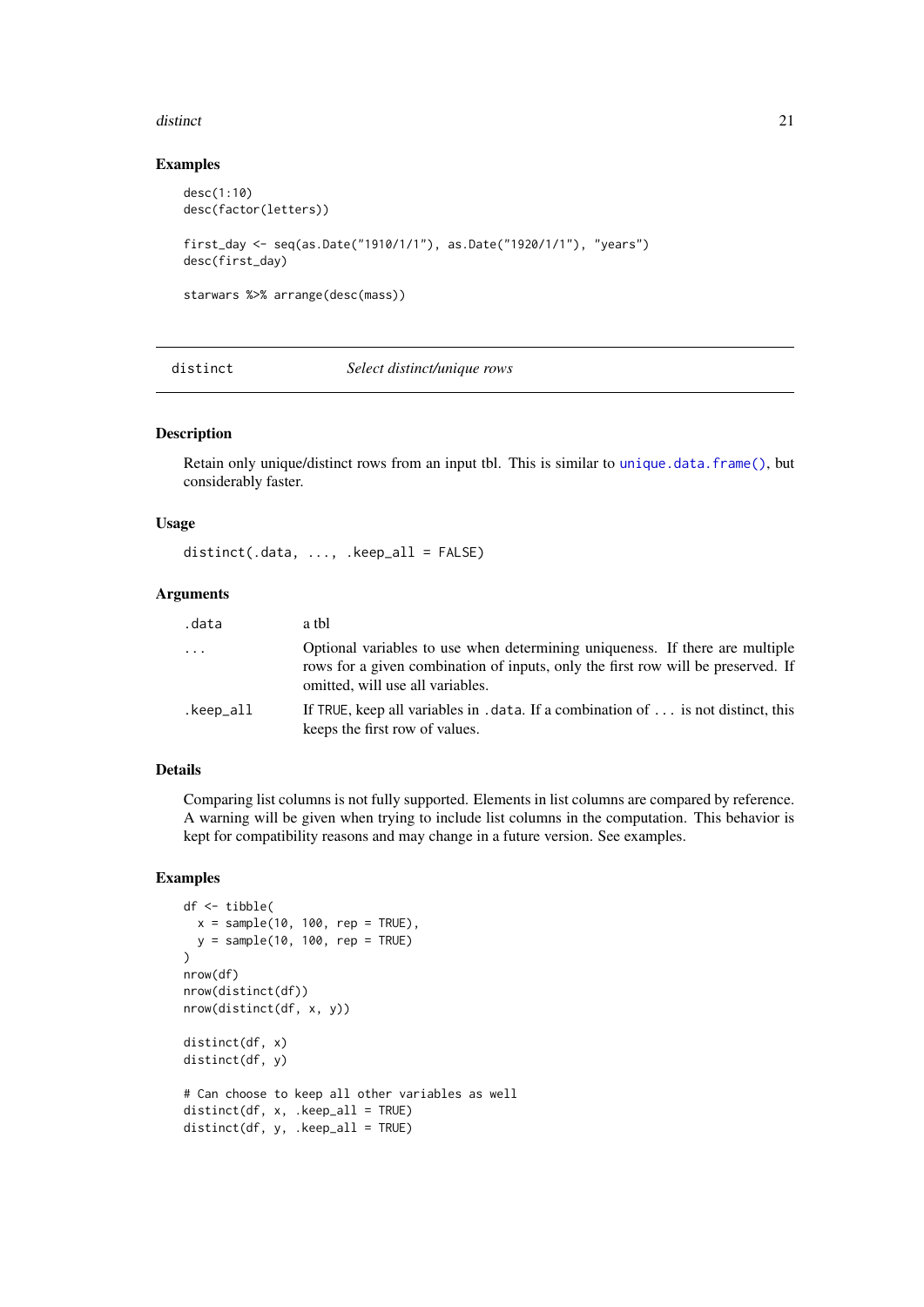```
# You can also use distinct on computed variables
distinct(df, diff = abs(x - y))
# The same behaviour applies for grouped data frames
# except that the grouping variables are always included
df <- tibble(
 g = c(1, 1, 2, 2),
 x = c(1, 1, 2, 1)) %>% group_by(g)
df %>% distinct()
df %>% distinct(x)
# Values in list columns are compared by reference, this can lead to
# surprising results
tibble(a = as.list(c(1, 1, 2))) %>% glimpse() %>% distinct()
tibble(a = as.list(1:2)[c(1, 1, 2)]) %>% glimpse() %>% distinct()
```
distinct\_all *Select distinct rows by a selection of variables*

#### Description

These [scoped](#page-61-1) variants of [distinct\(\)](#page-20-1) extract distinct rows by a selection of variables. Like distinct(), you can modify the variables before ordering with the . funs argument.

### Usage

```
distinct_all(.tbl, .funs = list(), ...)
distinct_at(.tbl, .vars, .funs = list(), ...)
distinct_if(.tbl, .predicate, .funs = list(), ...)
```
#### Arguments

| .tbl       | A tbl object.                                                                                                                                                                                                                                                                                  |
|------------|------------------------------------------------------------------------------------------------------------------------------------------------------------------------------------------------------------------------------------------------------------------------------------------------|
| .funs      | A function fun, a quosure style lambda $\sim$ fun(.) or a list of either form.                                                                                                                                                                                                                 |
|            | Additional arguments for the function calls in . funs. These are evaluated only<br>once, with tidy dots support.                                                                                                                                                                               |
| vars.      | A list of columns generated by vars(), a character vector of column names, a<br>numeric vector of column positions, or NULL.                                                                                                                                                                   |
| .predicate | A predicate function to be applied to the columns or a logical vector. The vari-<br>ables for which predicate is or returns TRUE are selected. This argument<br>is passed to rlang::as_function() and thus supports quosure-style lambda<br>functions and strings representing function names. |

#### Grouping variables

The grouping variables that are part of the selection are taken into account to determine distinct rows.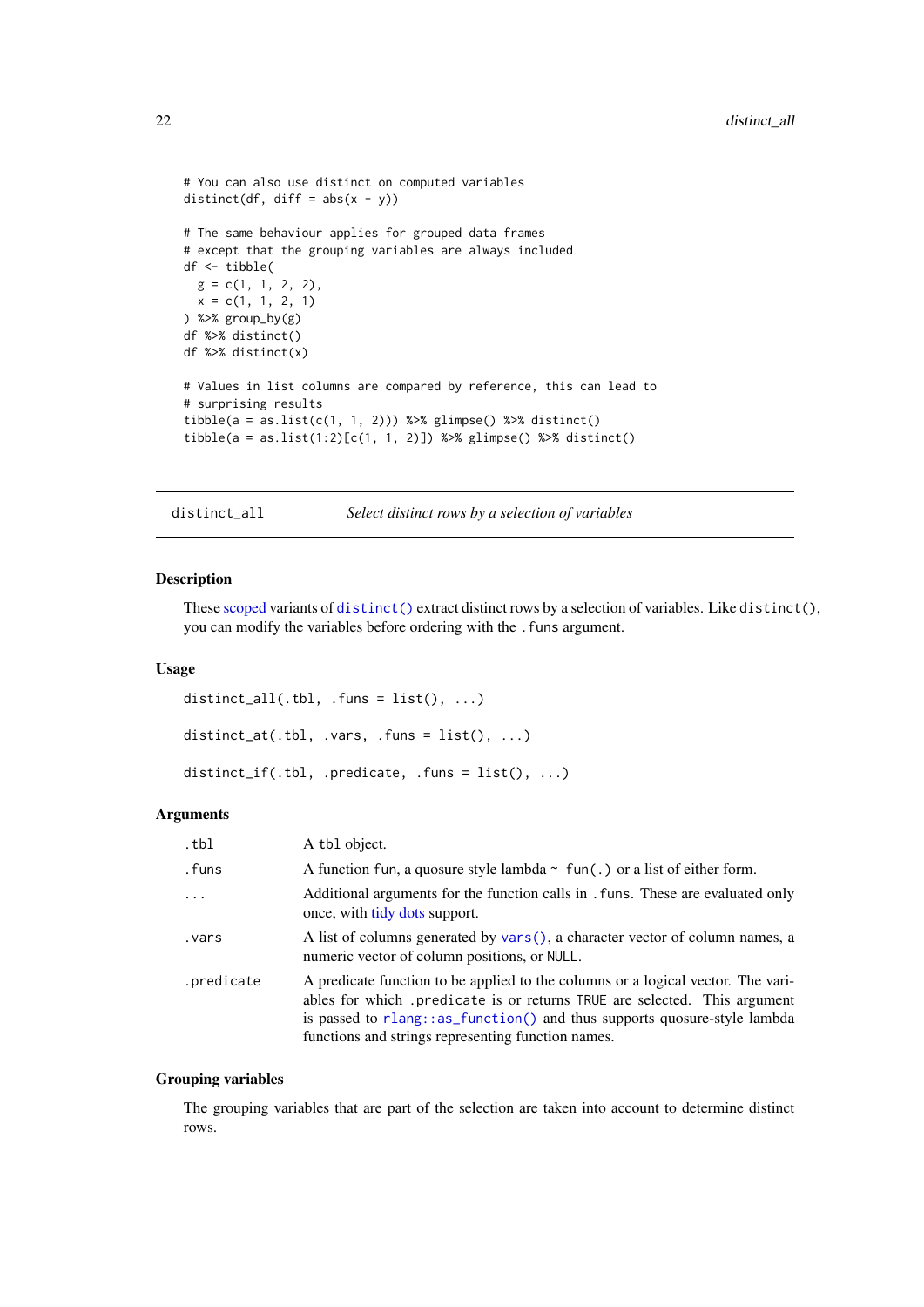<span id="page-22-0"></span>do 23

#### Examples

```
df <- tibble(x = rep(2:5, each = 2) / 2, y = rep(2:3, each = 4) / 2)
df
distinct_all(df)
distinct_at(df, vars(x,y))
distinct_if(df, is.numeric)
# You can supply a function that will be applied before extracting the distinct values
# The variables of the sorted tibble keep their original values.
distinct_all(df, round)
arrange_all(df, list(~round(.)))
```
#### do *Do anything*

#### Description

This is a general purpose complement to the specialised manipulation functions [filter\(\)](#page-25-1), [select\(\)](#page-63-1), [mutate\(\)](#page-44-1), [summarise\(\)](#page-74-1) and [arrange\(\)](#page-5-1). You can use do() to perform arbitrary computation, returning either a data frame or arbitrary objects which will be stored in a list. This is particularly useful when working with models: you can fit models per group with do() and then flexibly extract components with either another do() or summarise().

For an empty data frame, the expressions will be evaluated once, even in the presence of a grouping. This makes sure that the format of the resulting data frame is the same for both empty and non-empty input.

#### Usage

do(.data, ...)

### Arguments

| .data | a thl                                                                                                                                                                                                                        |
|-------|------------------------------------------------------------------------------------------------------------------------------------------------------------------------------------------------------------------------------|
| .     | Expressions to apply to each group. If named, results will be stored in a new<br>column. If unnamed, should return a data frame. You can use. to refer to the<br>current group. You can not mix named and unnamed arguments. |
|       |                                                                                                                                                                                                                              |

### Details

#### **Questioning**

#### Value

do() always returns a data frame. The first columns in the data frame will be the labels, the others will be computed from .... Named arguments become list-columns, with one element for each group; unnamed elements must be data frames and labels will be duplicated accordingly.

Groups are preserved for a single unnamed input. This is different to [summarise\(\)](#page-74-1) because do() generally does not reduce the complexity of the data, it just expresses it in a special way. For multiple named inputs, the output is grouped by row with [rowwise\(\)](#page-60-1). This allows other verbs to work in an intuitive way.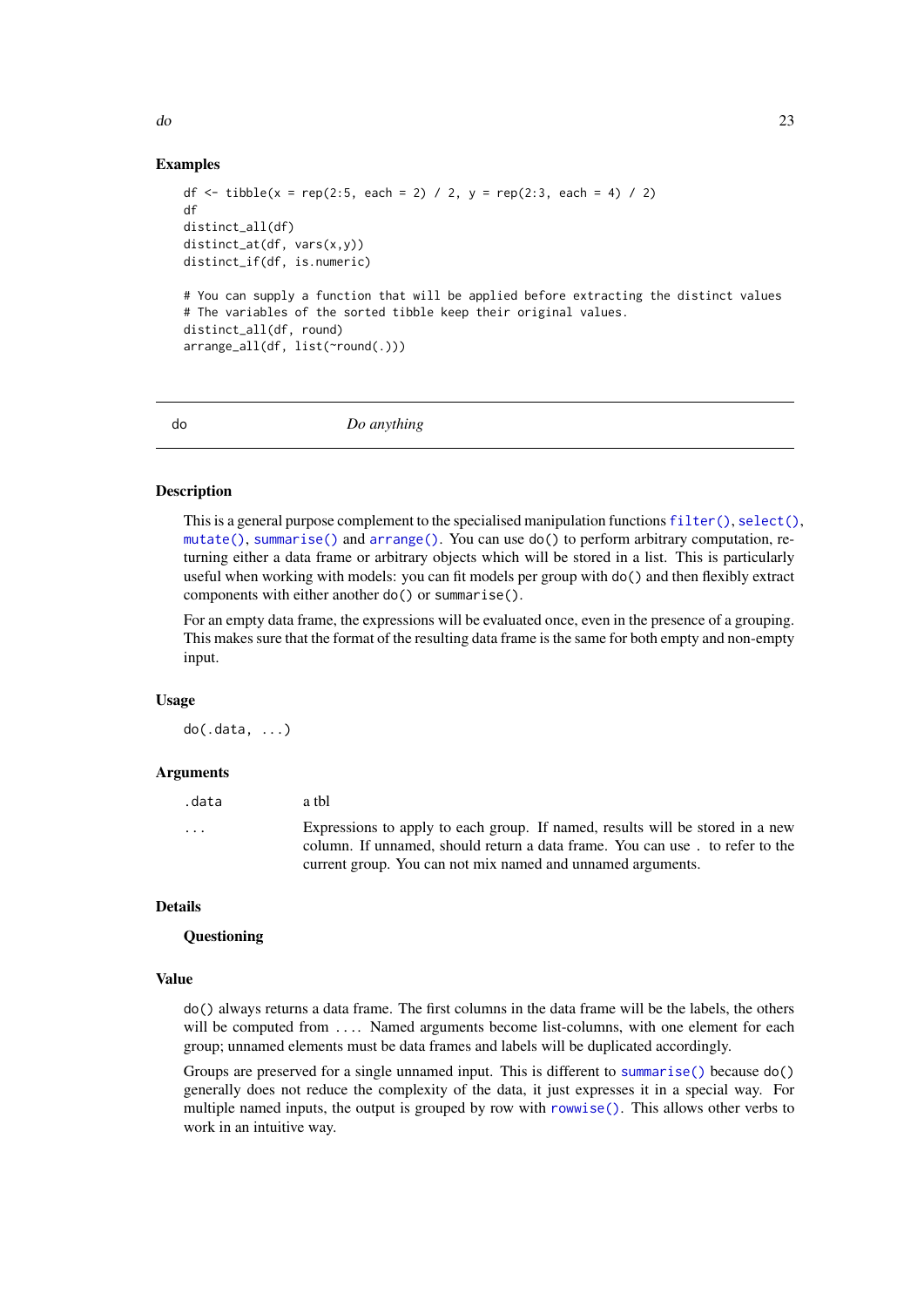$\text{do}()$  is marked as questioning as of dplyr 0.8.0, and may be advantageously replaced by [group\\_map\(\)](#page-36-1).

#### Connection to plyr

If you're familiar with plyr,  $do()$  with named arguments is basically equivalent to  $plyr:cdotdply(),$ and  $do()$  with a single unnamed argument is basically equivalent to  $plyr::ldyly()$ . However, instead of storing labels in a separate attribute, the result is always a data frame. This means that summarise() applied to the result of do() can act like ldply().

```
by_cyl <- group_by(mtcars, cyl)
do(by_cyl, head(., 2))models \leq by_cyl %>% do(mod = lm(mpg \sim disp, data = .))
models
summarise(models, rsq = summary(mod)$r.squared)
models %>% do(data.frame(coef = coef(.$mod)))
models %>% do(data.frame(
  var = names(coef(.$mod)),
  coef(summary(.$mod)))
\lambdamodels <- by_cyl %>% do(
 mod\_linear = lm(mpg \sim disp, data = .),mod\_quad = lm(mp < poly(disp, 2), data = .))
models
compare <- models %>% do(aov = anova(.$mod_linear, .$mod_quad))
# compare %>% summarise(p.value = aov$`Pr(>F)`)
if (require("nycflights13")) {
# You can use it to do any arbitrary computation, like fitting a linear
# model. Let's explore how carrier departure delays vary over the time
carriers <- group_by(flights, carrier)
group_size(carriers)
mods \leq do(carriers, mod = lm(ar_{delay} \sim dep_{time}, data = .))
mods %>% do(as.data.frame(coef(.$mod)))
mods %>% summarise(rsq = summary(mod)$r.squared)
## Not run:
# This longer example shows the progress bar in action
by_dest <- flights %>% group_by(dest) %>% filter(n() > 100)
library(mgcv)
by_dest %\gg% do(smooth = gam(arr_delay \sim s(dep_time) + month, data = .))
## End(Not run)
}
```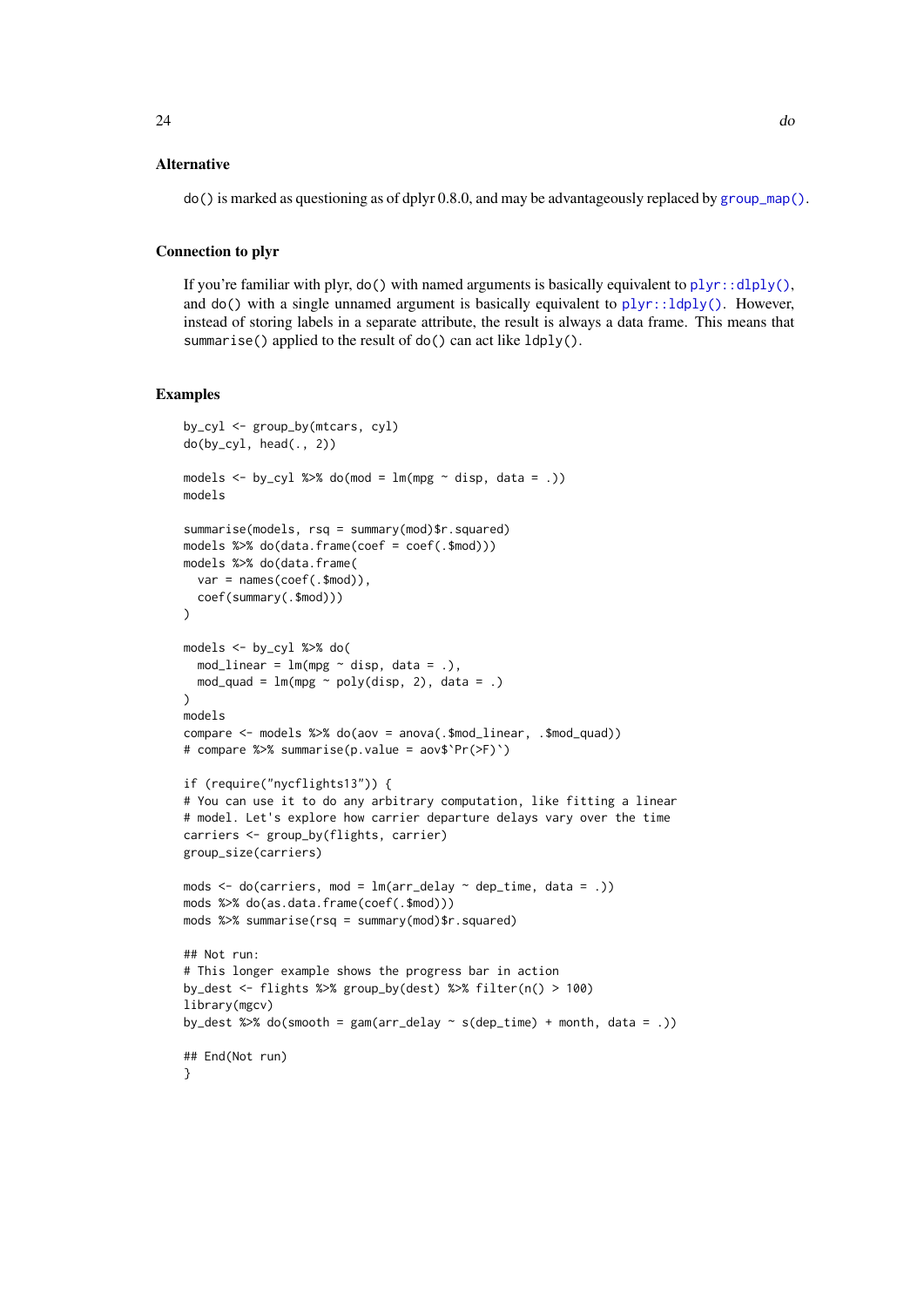<span id="page-24-0"></span>

Only run this if you are seeing problems, like random crashes. It's possible for dr\_dplyr to return false positives, so there's no need to run if all is ok.

#### Usage

dr\_dplyr()

#### Examples

## Not run: dr\_dplyr()

## End(Not run)

explain *Explain details of a tbl*

### Description

This is a generic function which gives more details about an object than  $print()$ , and is more focused on human readable output than [str\(\)](#page-0-0).

### Usage

```
explain(x, ...)show_query(x, \ldots)
```
#### Arguments

|   | An object to explain                      |
|---|-------------------------------------------|
| . | Other parameters possibly used by generic |

### Value

The first argument, invisibly.

### Databases

Explaining a tbl\_sql will run the SQL EXPLAIN command which will describe the query plan. This requires a little bit of knowledge about how EXPLAIN works for your database, but is very useful for diagnosing performance problems.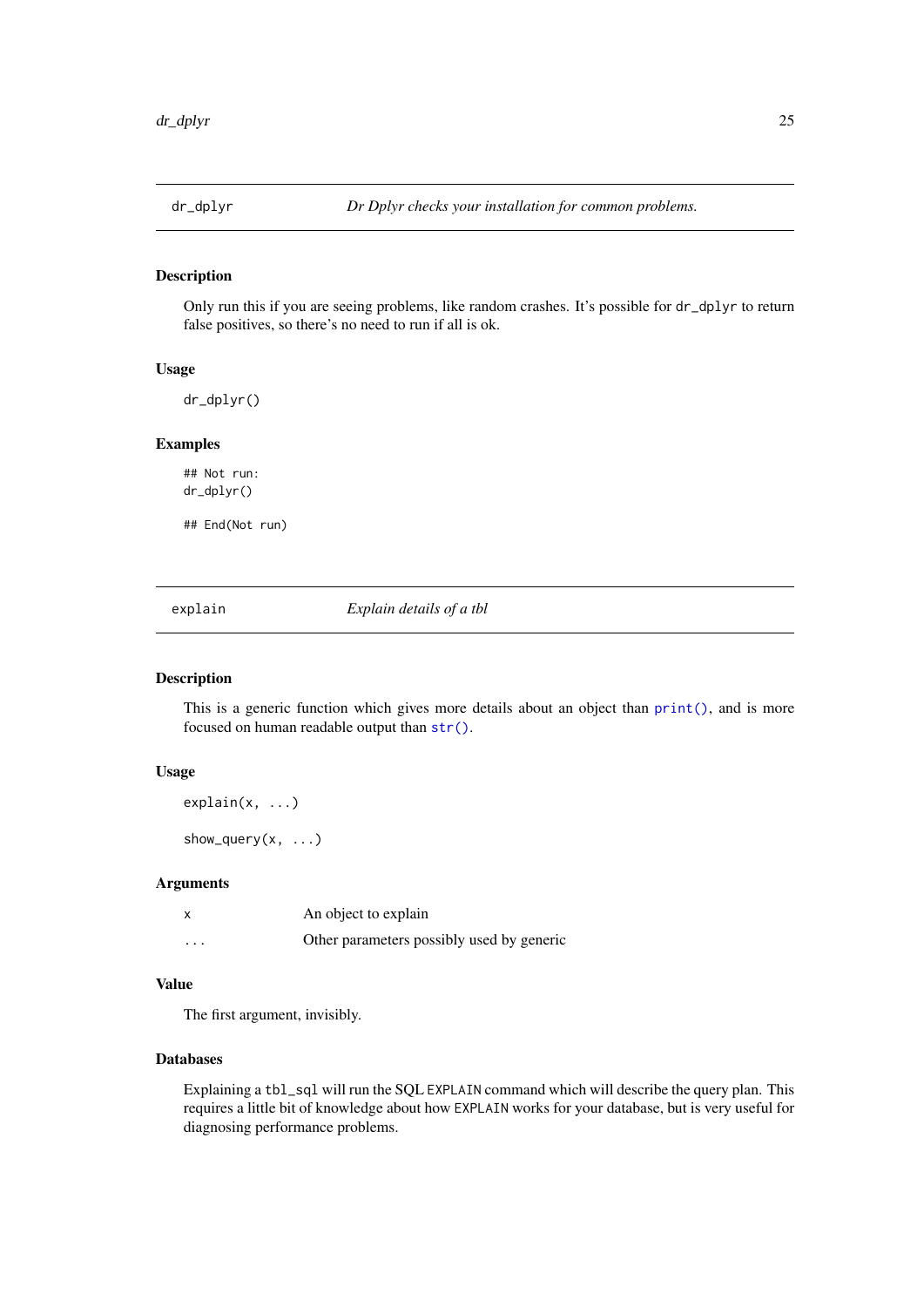### Examples

```
if (require("dbplyr")) {
lahman_s <- lahman_sqlite()
batting <- tbl(lahman_s, "Batting")
batting %>% show_query()
batting %>% explain()
# The batting database has indices on all ID variables:
# SQLite automatically picks the most restrictive index
batting %>% filter(lgID == "NL" & yearID == 2000L) %>% explain()
# OR's will use multiple indexes
batting %>% filter(lgID == "NL" | yearID == 2000) %>% explain()
# Joins will use indexes in both tables
teams <- tbl(lahman_s, "Teams")
batting %>% left_join(teams, c("yearID", "teamID")) %>% explain()
}
```
#### <span id="page-25-1"></span>filter *Return rows with matching conditions*

#### Description

Use filter() to choose rows/cases where conditions are true. Unlike base subsetting with [, rows where the condition evaluates to NA are dropped.

### Usage

```
filter(.data, ..., .preserve = FALSE)
```
#### Arguments

| .data     | A tbl. All main verbs are S3 generics and provide methods for tbl_df(),<br>$dtplyr::tbl_dt()$ and $dbplyr::tbl_dbi()$ .                                                                                  |
|-----------|----------------------------------------------------------------------------------------------------------------------------------------------------------------------------------------------------------|
| $\ddots$  | Logical predicates defined in terms of the variables in .data. Multiple condi-<br>tions are combined with &. Only rows where the condition evaluates to TRUE are<br>kept.                                |
|           | The arguments in are automatically quoted and evaluated in the context of<br>the data frame. They support unquoting and splicing. See vignette ("programming")<br>for an introduction to these concepts. |
| .preserve | when FALSE (the default), the grouping structure is recalculated based on the<br>resulting data, otherwise it is kept as is.                                                                             |

### Details

Note that dplyr is not yet smart enough to optimise filtering optimisation on grouped datasets that don't need grouped calculations. For this reason, filtering is often considerably faster on [ungroup\(\)](#page-30-1)ed data.

<span id="page-25-0"></span>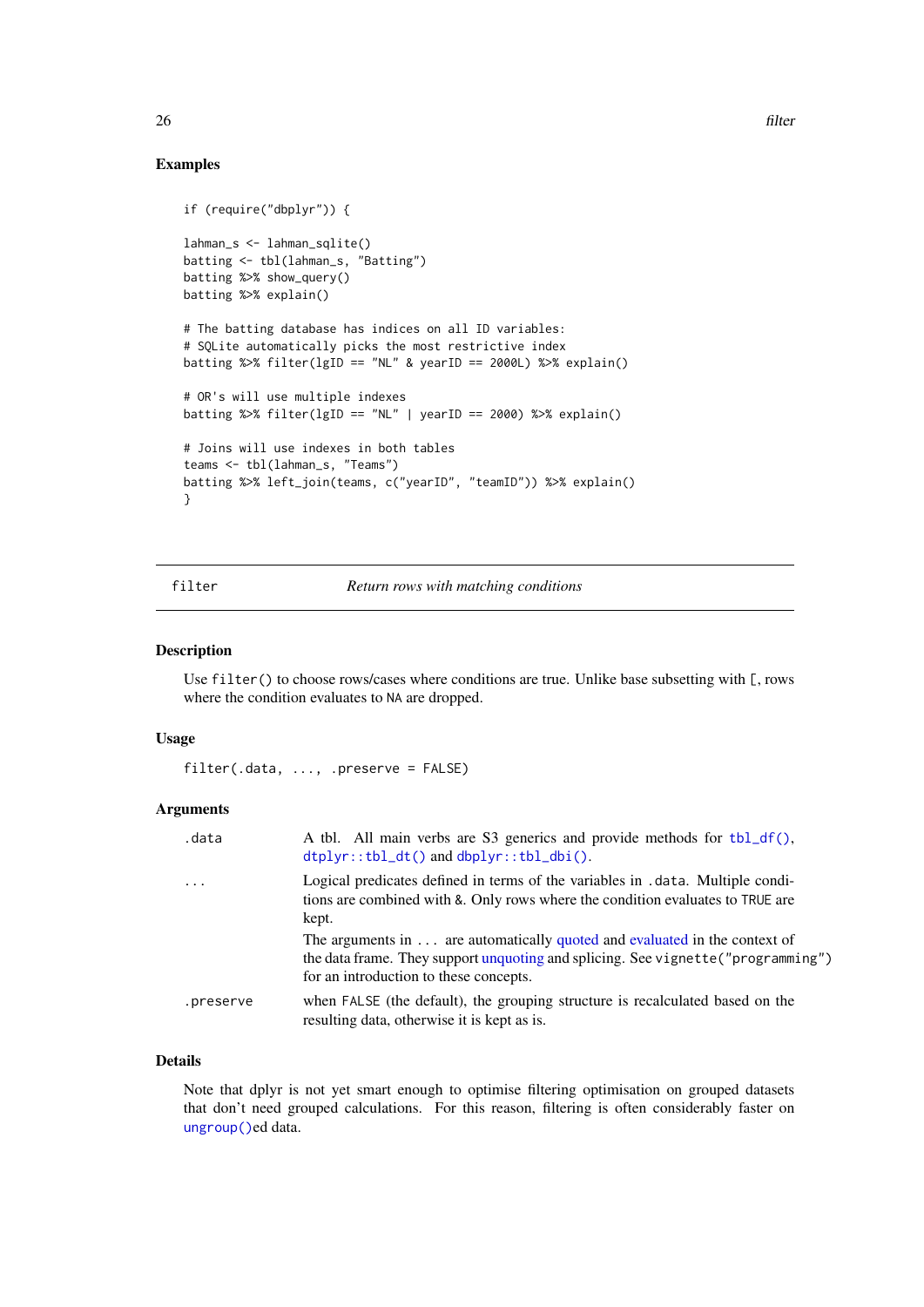filter 27

### Value

An object of the same class as .data.

### Useful filter functions

- $\bullet = \gt; \gt;$ = etc
- $8, |, !, x$  $8, |, !, x$  $8, |, !, x$  $8, |, !, x$  $8, |, !, x$ or()
- [is.na\(\)](#page-0-0)
- [between\(\)](#page-10-2), [near\(\)](#page-51-1)

### Grouped tibbles

Because filtering expressions are computed within groups, they may yield different results on grouped tibbles. This will be the case as soon as an aggregating, lagging, or ranking function is involved. Compare this ungrouped filtering:

starwars %>% filter(mass > mean(mass, na.rm = TRUE))

With the grouped equivalent:

```
starwars %>% group_by(gender) %>% filter(mass > mean(mass, na.rm = TRUE))
```
The former keeps rows with mass greater than the global average whereas the latter keeps rows with mass greater than the gender average.

It is valid to use grouping variables in filter expressions.

When applied on a grouped tibble, filter() automatically [rearranges](#page-5-1) the tibble by groups for performance reasons.

### Tidy data

When applied to a data frame, row names are silently dropped. To preserve, convert to an explicit variable with [tibble::rownames\\_to\\_column\(\)](#page-0-0).

### Scoped filtering

The three [scoped](#page-61-1) variants ([filter\\_all\(\)](#page-27-2), [filter\\_if\(\)](#page-27-1) and [filter\\_at\(\)](#page-27-1)) make it easy to apply a filtering condition to a selection of variables.

#### See Also

```
filter_all(), filter_if() and filter_at().
```
Other single table verbs: [arrange](#page-5-1), [mutate](#page-44-1), [select](#page-63-1), [slice](#page-68-1), [summarise](#page-74-1)

```
filter(starwars, species == "Human")
filter(starwars, mass > 1000)
# Multiple criteria
filter(starwars, hair_color == "none" & eye_color == "black")
filter(starwars, hair_color == "none" | eye_color == "black")
```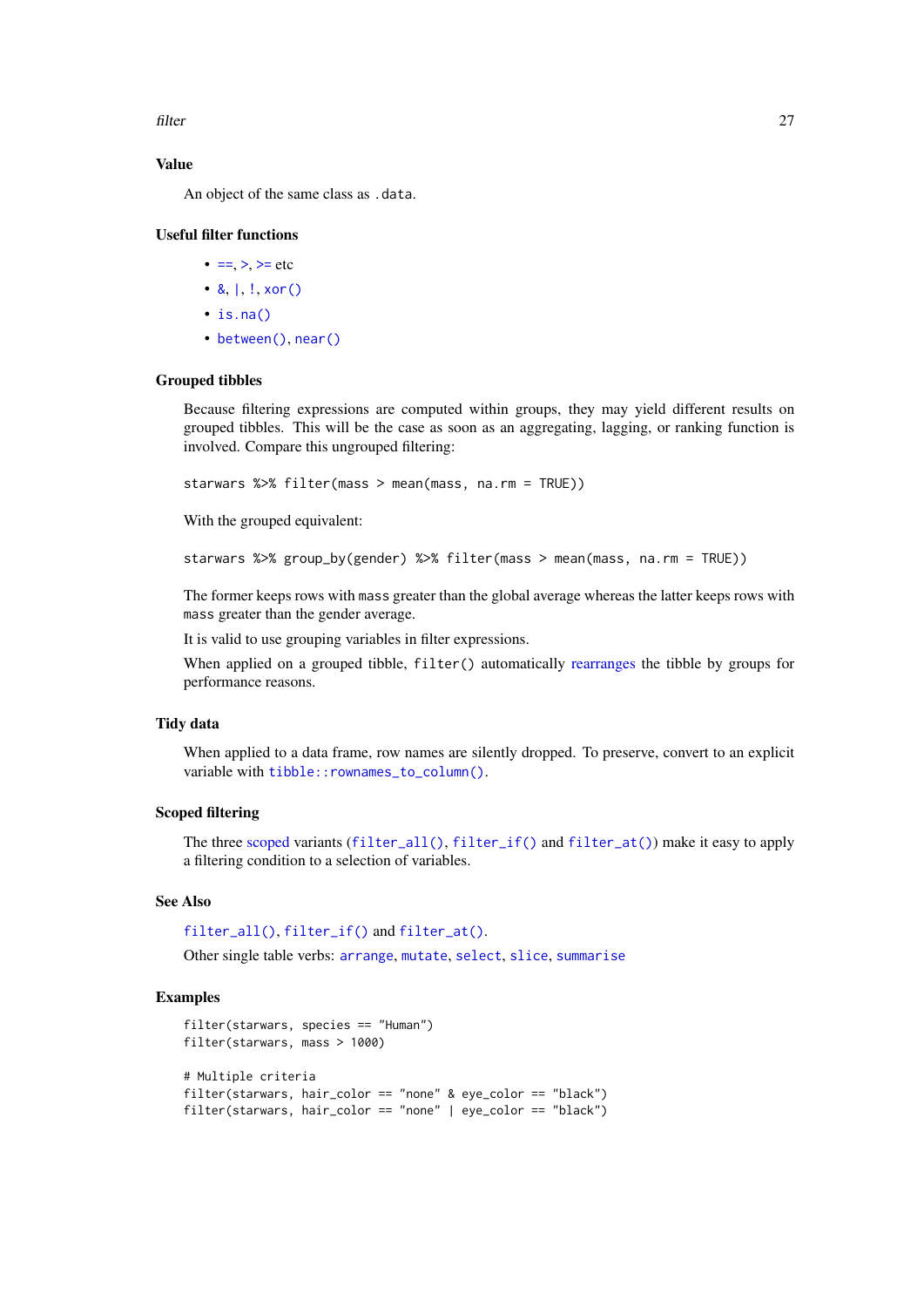```
# Multiple arguments are equivalent to and
filter(starwars, hair_color == "none", eye_color == "black")
# The filtering operation may yield different results on grouped
# tibbles because the expressions are computed within groups.
#
# The following filters rows where `mass` is greater than the
# global average:
starwars %>% filter(mass > mean(mass, na.rm = TRUE))
# Whereas this keeps rows with `mass` greater than the gender
# average:
starwars %>% group_by(gender) %>% filter(mass > mean(mass, na.rm = TRUE))
# Refer to column names stored as strings with the `.data` pronoun:
vars <- c("mass", "height")
cond <-c(80, 150)starwars %>%
  filter(
    data[[vars[[1]]]] > cond[[1]],
    .data[[vars[[2]]]] > cond[[2]]
  \lambda# For more complex cases, knowledge of tidy evaluation and the
# unquote operator `!!` is required. See https://tidyeval.tidyverse.org/
#
# One useful and simple tidy eval technique is to use `!!` to bypass
# the data frame and its columns. Here is how to filter the columns
# `mass` and `height` relative to objects of the same names:
mass < -80height <-150filter(starwars, mass > !!mass, height > !!height)
```
<span id="page-27-2"></span>filter\_all *Filter within a selection of variables*

#### <span id="page-27-1"></span>Description

These [scoped](#page-61-1) filtering verbs apply a predicate expression to a selection of variables. The predicate expression should be quoted with [all\\_vars\(\)](#page-4-1) or [any\\_vars\(\)](#page-4-2) and should mention the pronoun . to refer to variables.

#### Usage

filter\_all(.tbl, .vars\_predicate, .preserve = FALSE) filter\_if(.tbl, .predicate, .vars\_predicate, .preserve = FALSE) filter\_at(.tbl, .vars, .vars\_predicate, .preserve = FALSE)

<span id="page-27-0"></span>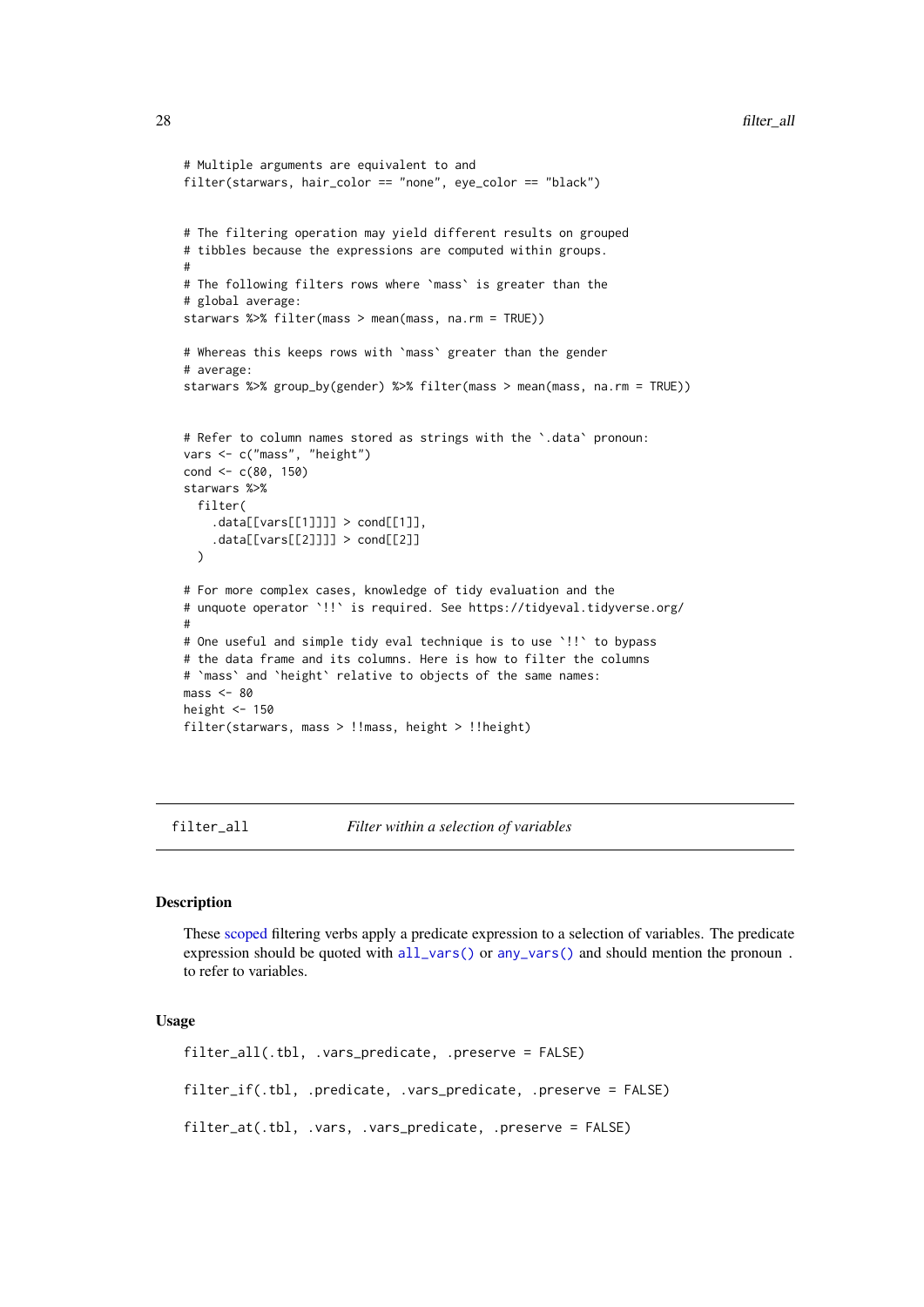#### filter\_all 29

#### Arguments

| .tbl            | A tbl object.                                                                                                                                                                                                                                                                                   |  |
|-----------------|-------------------------------------------------------------------------------------------------------------------------------------------------------------------------------------------------------------------------------------------------------------------------------------------------|--|
| .vars_predicate |                                                                                                                                                                                                                                                                                                 |  |
|                 | A quoted predicate expression as returned by all_vars() or any_vars().                                                                                                                                                                                                                          |  |
|                 | Can also be a function or purrr-like formula. In this case, the intersection of the<br>results is taken by default and there's currently no way to request the union.                                                                                                                           |  |
| .preserve       | when TRUE (the default), the grouping structure is preserved, otherwise it is re-<br>calculated based on the resulting data.                                                                                                                                                                    |  |
| .predicate      | A predicate function to be applied to the columns or a logical vector. The vari-<br>ables for which .predicate is or returns TRUE are selected. This argument<br>is passed to rlang::as_function() and thus supports quosure-style lambda<br>functions and strings representing function names. |  |
| .vars           | A list of columns generated by vars(), a character vector of column names, a<br>numeric vector of column positions, or NULL.                                                                                                                                                                    |  |

### Grouping variables

The grouping variables that are part of the selection are taken into account to determine filtered rows.

```
# While filter() accepts expressions with specific variables, the
# scoped filter verbs take an expression with the pronoun `.` and
# replicate it over all variables. This expression should be quoted
# with all_vars() or any_vars():
all_vars(is.na(.))
any_vars(is.na(.))
```

```
# You can take the intersection of the replicated expressions:
filter_all(mtcars, all_vars(. > 150))
```

```
# Or the union:
filter_all(mtcars, any_vars(. > 150))
```

```
# You can vary the selection of columns on which to apply the
# predicate. filter_at() takes a vars() specification:
filter_at(mtcars, vars(starts_with("d")), any_vars((. %% 2) == 0))
```

```
# And filter_if() selects variables with a predicate function:
filter_if(mtcars, \sim all(floor(.) == .), all_vars(. != 0))
```

```
# We're working on a new syntax to allow functions instead,
# including purrr-like lambda functions. This is already
# operational, but there's currently no way to specify the union of
# the predicate results:
mtcars %>% filter_at(vars(hp, vs), \sim . %% 2 == 0)
```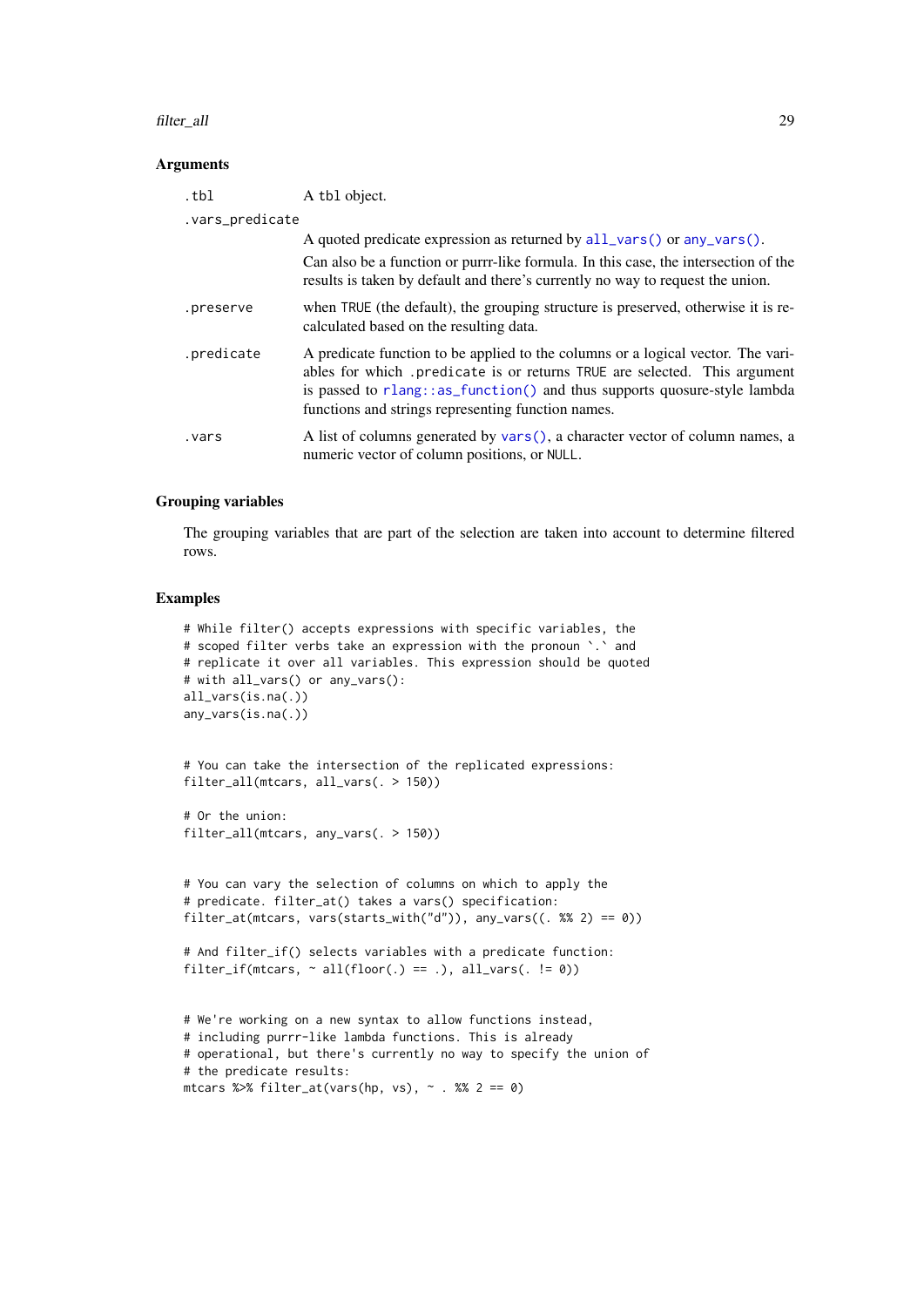<span id="page-29-0"></span>funs() provides a flexible way to generate a named list of functions for input to other functions like [summarise\\_at\(\)](#page-75-1).

### Usage

 $funs(..., .args = list())$ 

#### Arguments

... A list of functions specified by:

• Their name, "mean"

- The function itself, mean
- A call to the function with . as a dummy argument, mean(., na.rm = TRUE)

These arguments are automatically [quoted.](#page-0-0) They support [unquoting](#page-0-0) and splicing. See vignette("programming") for an introduction to these concepts.

The following notations are not supported, see examples:

- An anonymous function, function(x) mean(x, na.rm = TRUE)
- An anonymous function in purrr notation, ~mean(., na.rm = TRUE)
- .args, args A named list of additional arguments to be added to all function calls.

### Details

### Soft-deprecated

```
funs(mean, "mean", mean(., na.rm = TRUE))
# Override default names
funs(m1 = mean, m2 = "mean", m3 = mean(., na.rm = TRUE))
# If you have function names in a vector, use funs_
fs <- c("min", "max")
funs_(fs)
# Not supported
## Not run:
funs(function(x) mean(x, na.rm = TRUE))
funs(~mean(x, na.rm = TRUE))
## End(Not run)
```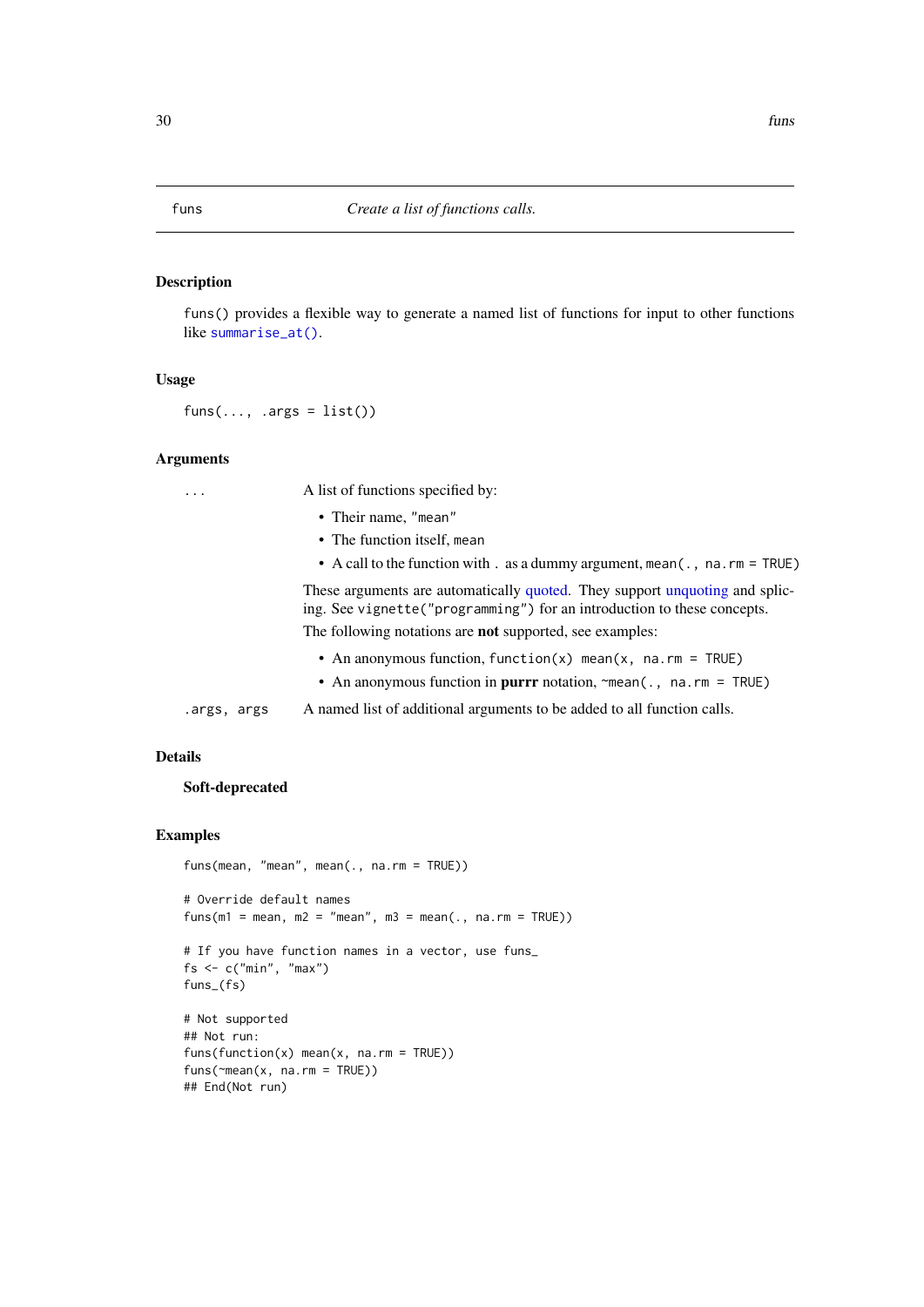<span id="page-30-4"></span><span id="page-30-3"></span><span id="page-30-0"></span>

group\_vars() returns a character vector; groups() returns a list of symbols.

### Usage

groups(x)

group\_vars(x)

### Arguments

 $x \qquad A \text{ thl}()$ 

### See Also

[group\\_cols\(\)](#page-33-1) for matching grouping variables in [selection contexts.](#page-63-1)

Other grouping functions: [group\\_by\\_all](#page-32-1), [group\\_by](#page-30-2), [group\\_indices](#page-0-0), [group\\_keys](#page-34-1), [group\\_map](#page-36-1), [group\\_nest](#page-0-0), [group\\_rows](#page-37-1), [group\\_size](#page-0-0), [group\\_trim](#page-38-1)

#### Examples

df  $\le$  tibble(x = 1, y = 2) %>% group\_by(x, y) group\_vars(df) groups(df)

<span id="page-30-2"></span>group\_by *Group by one or more variables*

### <span id="page-30-1"></span>Description

Most data operations are done on groups defined by variables. group\_by() takes an existing tbl and converts it into a grouped tbl where operations are performed "by group". ungroup() removes grouping.

### Usage

```
group_by(.data, ..., add = FALSE, .drop = FALSE)
ungroup(x, ...)
```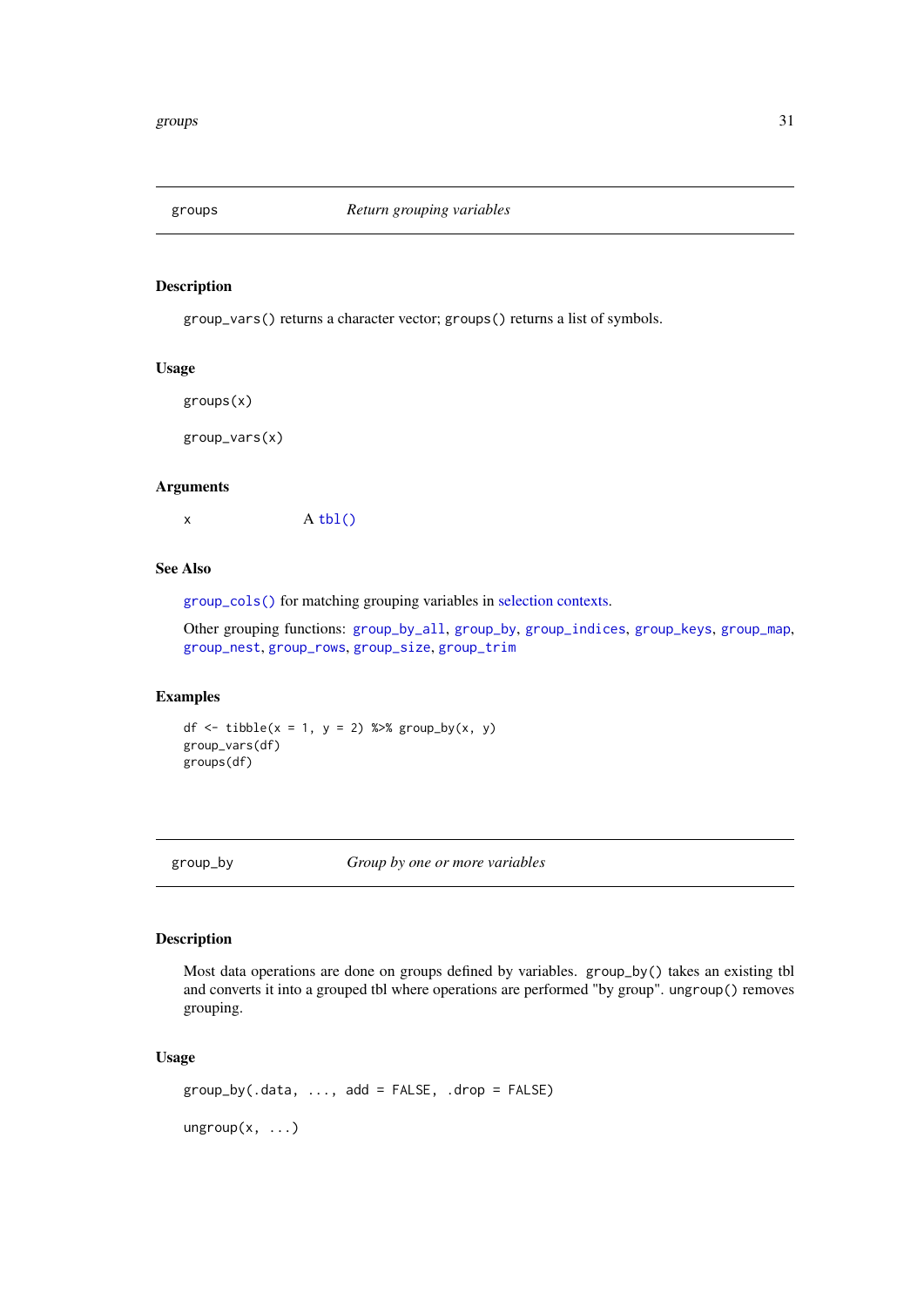### Arguments

| .data        | a tbl                                                                                                                                               |
|--------------|-----------------------------------------------------------------------------------------------------------------------------------------------------|
| $\ddotsc$    | Variables to group by. All tbls accept variable names. Some tbls will accept<br>functions of variables. Duplicated groups will be silently dropped. |
| add          | When add $=$ FALSE, the default, group_by() will override existing groups. To<br>add to the existing groups, use $add = TRUE$ .                     |
| .drop        | When $drop = TRUE$ , empty groups are dropped.                                                                                                      |
| $\mathsf{x}$ | $A \text{thl}()$                                                                                                                                    |

### Value

A [grouped data frame,](#page-0-0) unless the combination of ... and add yields a non empty set of grouping columns, a regular (ungrouped) data frame otherwise.

#### Tbl types

group\_by() is an S3 generic with methods for the three built-in tbls. See the help for the corresponding classes and their manip methods for more details:

- data.frame: [grouped\\_df](#page-0-0)
- data.table: [dtplyr::grouped\\_dt](#page-0-0)
- SOLite: [src\\_sqlite\(\)](#page-70-1)
- PostgreSQL: [src\\_postgres\(\)](#page-70-1)

by\_cyl <- mtcars %>% group\_by(cyl)

• MySQL: [src\\_mysql\(\)](#page-70-1)

#### Scoped grouping

The three [scoped](#page-61-1) variants ([group\\_by\\_all\(\)](#page-32-1), [group\\_by\\_if\(\)](#page-32-2) and [group\\_by\\_at\(\)](#page-32-2)) make it easy to group a dataset by a selection of variables.

### See Also

Other grouping functions: [group\\_by\\_all](#page-32-1), [group\\_indices](#page-0-0), [group\\_keys](#page-34-1), [group\\_map](#page-36-1), [group\\_nest](#page-0-0), [group\\_rows](#page-37-1), [group\\_size](#page-0-0), [group\\_trim](#page-38-1), [groups](#page-30-3)

```
# grouping doesn't change how the data looks (apart from listing
# how it's grouped):
by_cyl
# It changes how it acts with the other dplyr verbs:
by_cyl %>% summarise(
 disp = mean(disp),
 hp = mean(hp)\lambdaby_cyl %>% filter(disp == max(disp))
# Each call to summarise() removes a layer of grouping
by_vs_am <- mtcars %>% group_by(vs, am)
```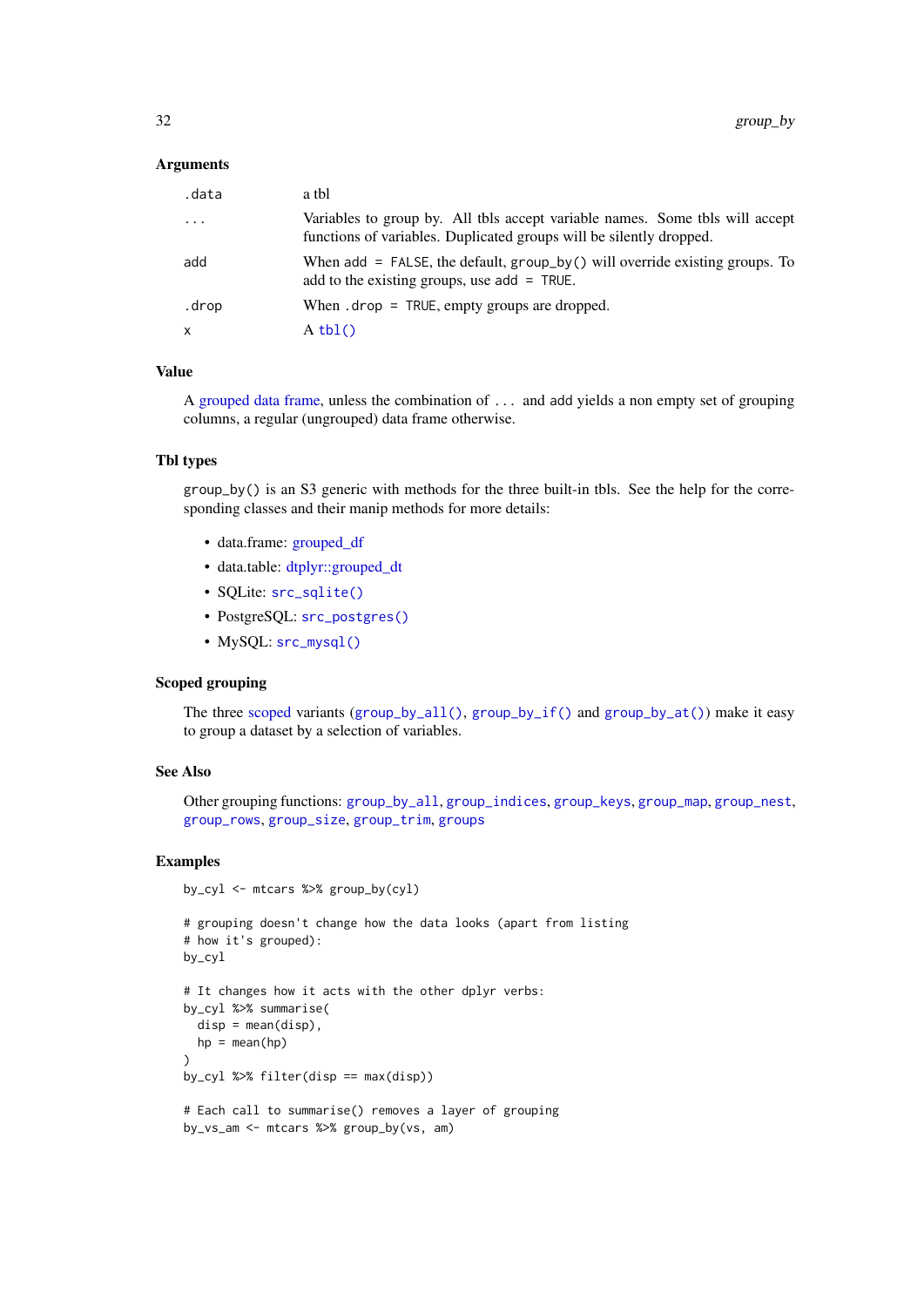```
by_vs \leq - by_vs_am %>% summarise(n = n())
by_vs
by_vs %>% summarise(n = sum(n))
# To removing grouping, use ungroup
by_vs %>%
  ungroup() %>%
  summarise(n = sum(n))
# You can group by expressions: this is just short-hand for
# a mutate/rename followed by a simple group_by
mtcars %>% group_by(vsam = vs + am)
# By default, group_by overrides existing grouping
by_cyl %>%
  group_by(vs, am) %>%
  group_vars()
# Use add = TRUE to instead append
by_cyl %>%
  group_by(vs, am, add = TRUE) %>%
  group_vars()
# when factors are involved, groups can be empty
tbl <- tibble(
  x = 1:10.
  y = factor(rep(c("a", "c"), each = 5), levels = c("a", "b", "c"))\lambdatbl %>%
  group_by(y) %>%
  group_rows()
```
<span id="page-32-1"></span>group\_by\_all *Group by a selection of variables*

#### <span id="page-32-2"></span>Description

These [scoped](#page-61-1) variants of [group\\_by\(\)](#page-30-2) group a data frame by a selection of variables. Like [group\\_by\(\)](#page-30-2), they have optional [mutate](#page-44-1) semantics.

#### Usage

```
group_by_and1(.th1, .funs = list(), . . . , .add = FALSE,.drop = group_drops(.tbl))
group_by_at(.th1, .vars, .funs = list(), . . . , .add = FALSE,drop = group_drops(.th1))group_by_if(.th], .predicate, .funs = list(), ..., .add = FALSE,drop = group_drops(.th1))
```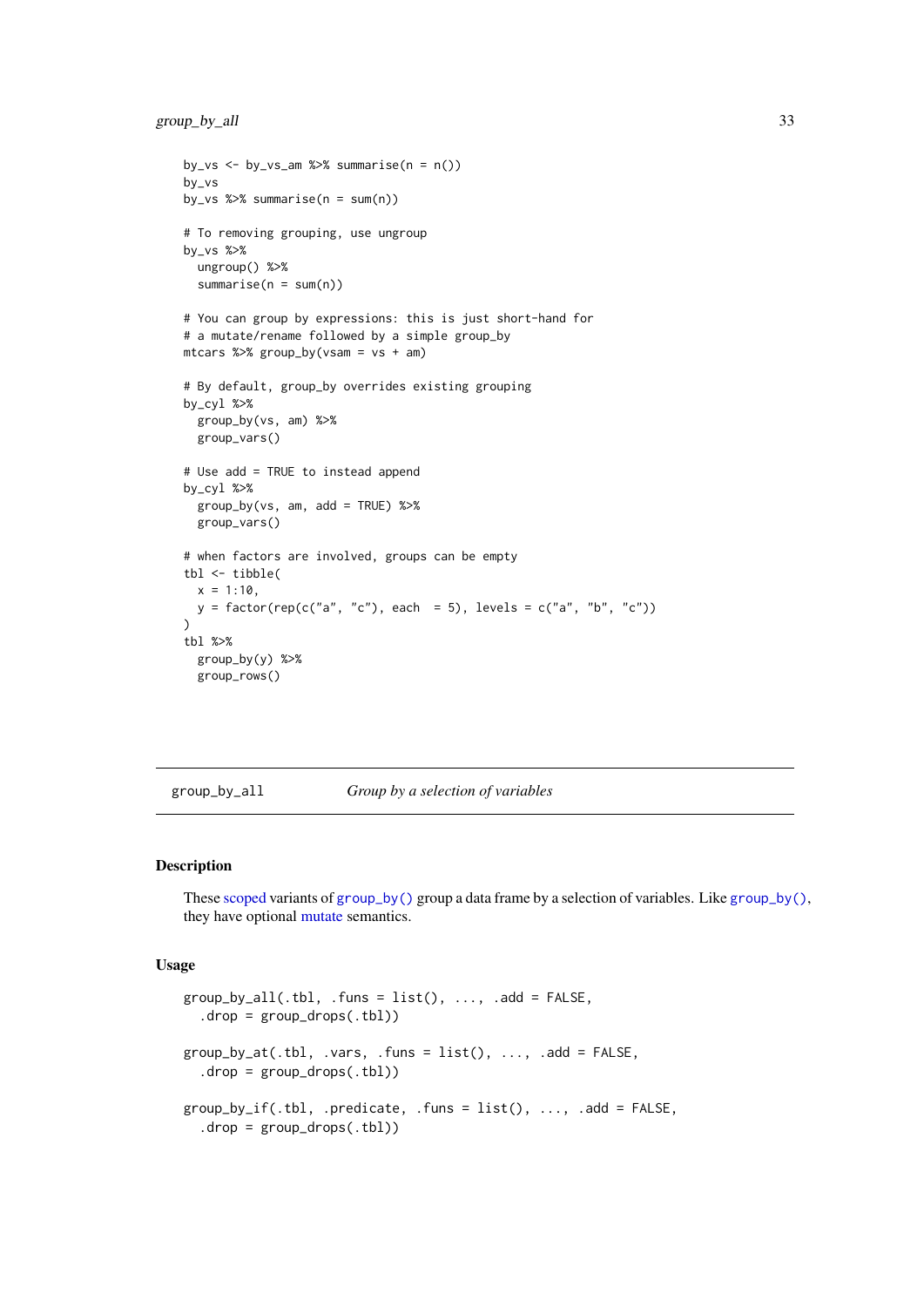### <span id="page-33-0"></span>Arguments

| .tbl       | A tbl object.                                                                                                                                                                                                                                                                                  |
|------------|------------------------------------------------------------------------------------------------------------------------------------------------------------------------------------------------------------------------------------------------------------------------------------------------|
| .funs      | A function fun, a quosure style lambda $\sim$ fun(.) or a list of either form.                                                                                                                                                                                                                 |
| $\ddots$   | Additional arguments for the function calls in . funs. These are evaluated only<br>once, with tidy dots support.                                                                                                                                                                               |
| . add      | See $group_by()$                                                                                                                                                                                                                                                                               |
| .drop      | When $drop = TRUE$ , empty groups are dropped.                                                                                                                                                                                                                                                 |
| vars.      | A list of columns generated by vars(), a character vector of column names, a<br>numeric vector of column positions, or NULL.                                                                                                                                                                   |
| .predicate | A predicate function to be applied to the columns or a logical vector. The vari-<br>ables for which predicate is or returns TRUE are selected. This argument<br>is passed to rlang::as_function() and thus supports quosure-style lambda<br>functions and strings representing function names. |

#### Grouping variables

Existing grouping variables are maintained, even if not included in the selection.

#### See Also

Other grouping functions: [group\\_by](#page-30-2), [group\\_indices](#page-0-0), [group\\_keys](#page-34-1), [group\\_map](#page-36-1), [group\\_nest](#page-0-0), [group\\_rows](#page-37-1), [group\\_size](#page-0-0), [group\\_trim](#page-38-1), [groups](#page-30-3)

### Examples

```
# Group a data frame by all variables:
group_by_all(mtcars)
# Group by variables selected with a predicate:
group_by_if(iris, is.factor)
# Group by variables selected by name:
group_by_at(mtcars, vars(vs, am))
# Like group_by(), the scoped variants have optional mutate
# semantics. This provide a shortcut for group_by() + mutate():
d <- tibble(x=c(1,1,2,2), y=c(1,2,1,2))
group_by_all(d, as.factor)
group_by_if(iris, is.factor, as.character)
```
<span id="page-33-1"></span>group\_cols *Select grouping variables*

### Description

This selection helpers matches grouping variables. It can be used in [select\(\)](#page-63-1) or [vars\(\)](#page-61-1) selections.

### Usage

```
group_cols(vars = peek_vars())
```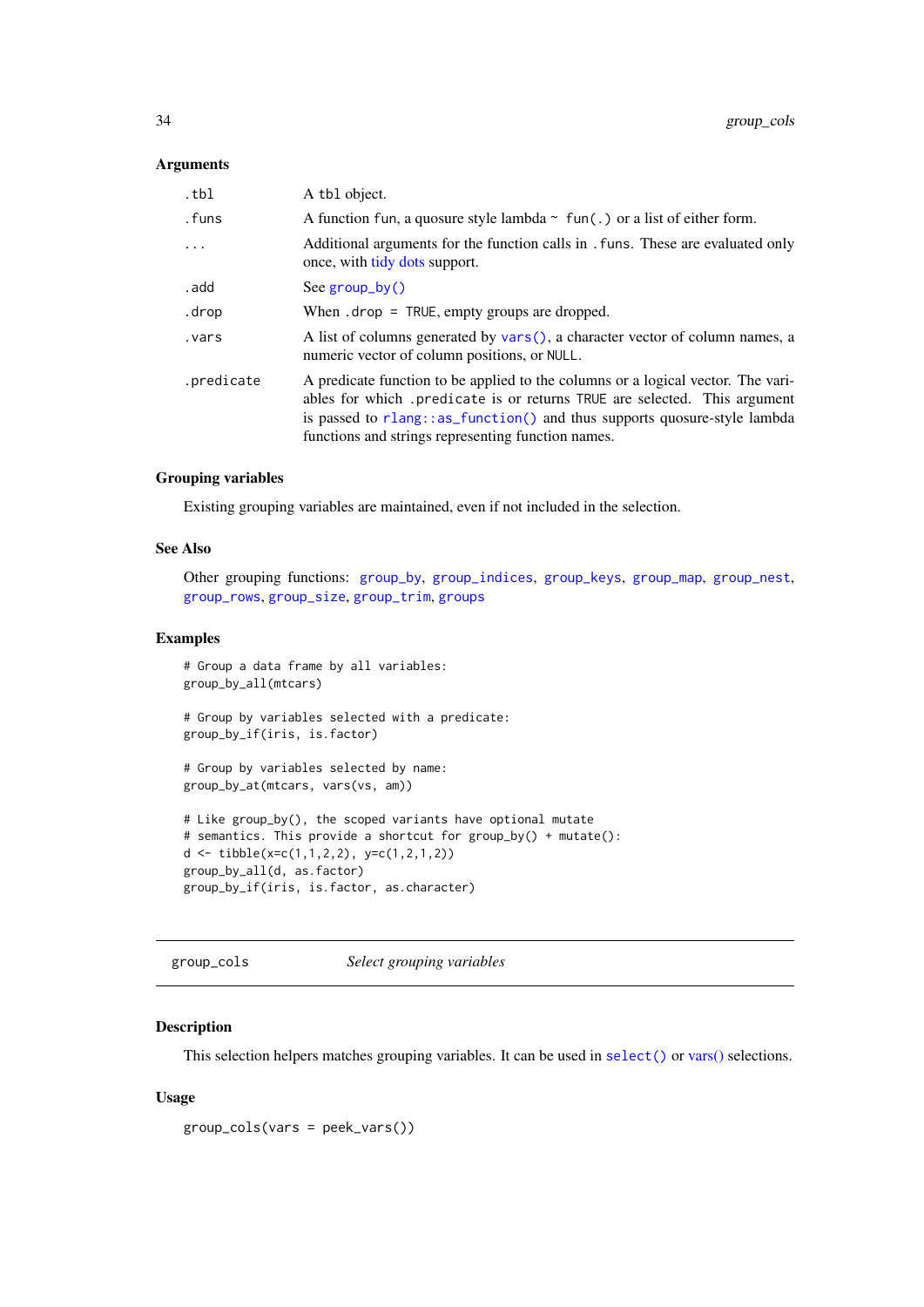#### <span id="page-34-0"></span>group\_keys 35

### Arguments

vars A character vector of variable names. When called from inside selecting functions like [dplyr::select\(\)](#page-0-0) these are automatically set to the names of the table.

### See Also

[groups\(\)](#page-30-3) and [group\\_vars\(\)](#page-30-4) for retrieving the grouping variables outside selection contexts.

### Examples

```
gdf <- iris %>% group_by(Species)
# Select the grouping variables:
gdf %>% select(group_cols())
```

```
# Remove the grouping variables from mutate selections:
gdf %>% mutate_at(vars(-group_cols()), `/`, 100)
```
<span id="page-34-1"></span>group\_keys *Split data frame by groups*

#### <span id="page-34-2"></span>Description

Split data frame by groups

### Usage

```
group_keys(.tbl, ...)
```
 $group\_split(.th1, ..., keep = TRUE)$ 

### Arguments

| .tbl                    | A tbl                                           |
|-------------------------|-------------------------------------------------|
| $\cdot$ $\cdot$ $\cdot$ | Grouping specification, forwarded to group_by() |
| keep                    | Should the grouping columns be kept             |

### Details

#### Experimental

[group\\_split\(\)](#page-34-2) works like [base::split\(\)](#page-0-0) but

- it uses the grouping structure from [group\\_by\(\)](#page-30-2) and therefore is subject to the data mask
- it does not name the elements of the list based on the grouping as this typically loses information and is confusing.

[group\\_keys\(\)](#page-34-1) explains the grouping structure, by returning a data frame that has one row per group and one column per grouping variable.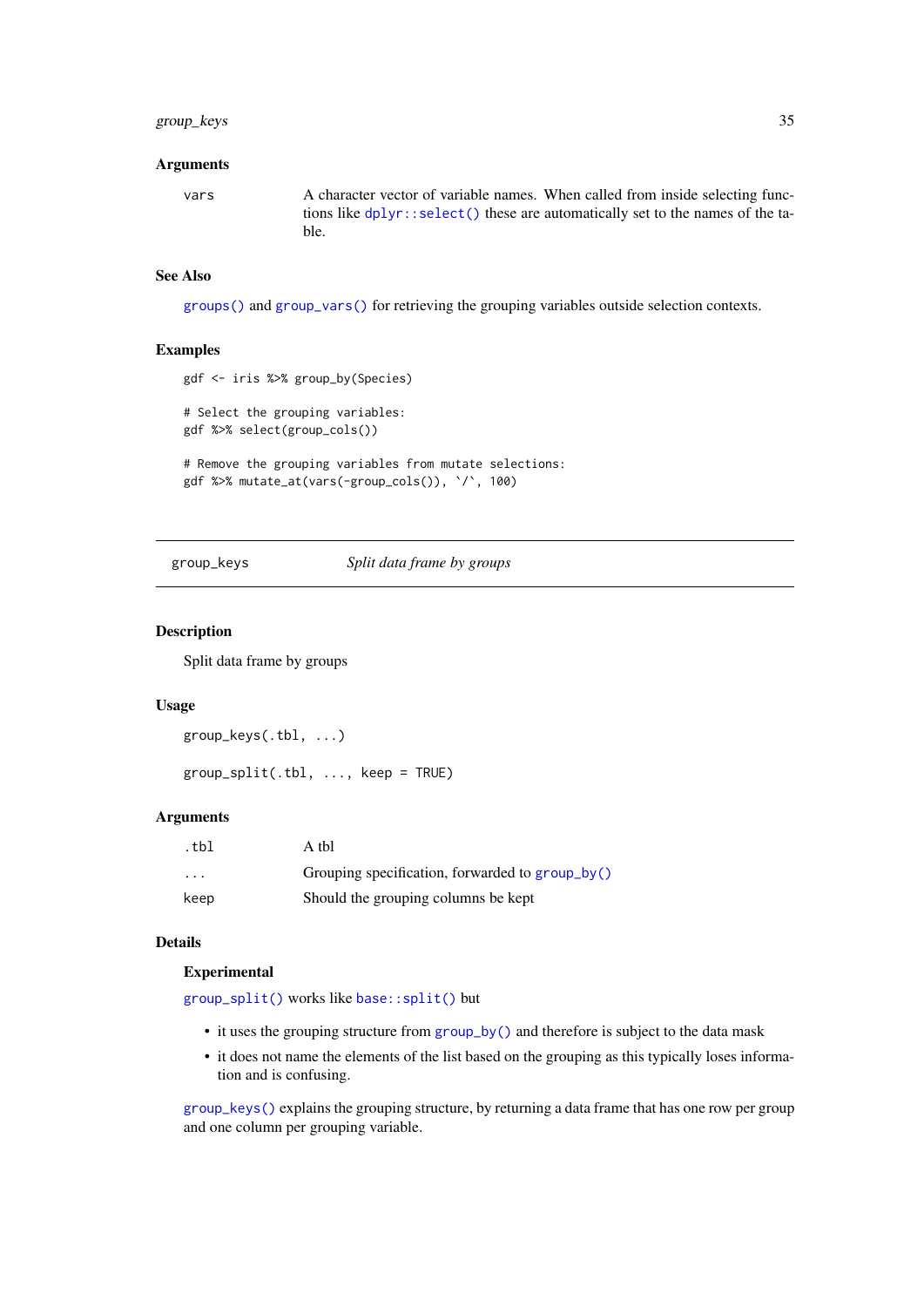#### Value

- [group\\_split\(\)](#page-34-2) returns a list of tibbles. Each tibble contains the rows of .tbl for the associated group and all the columns, including the grouping variables.
- [group\\_keys\(\)](#page-34-1) returns a tibble with one row per group, and one column per grouping variable

### Grouped data frames

The primary use case for [group\\_split\(\)](#page-34-2) is with already grouped data frames, typically a result of [group\\_by\(\)](#page-30-2). In this case [group\\_split\(\)](#page-34-2) only uses the first argument, the grouped tibble, and warns when ... is used.

Because some of these groups may be empty, it is best paried with group  $\text{keys}()$  which identifies the representatives of each grouping variable for the group.

#### Ungrouped data frames

When used on ungrouped data frames, [group\\_split\(\)](#page-34-2) and [group\\_keys\(\)](#page-34-1) forwards the ... to [group\\_by\(\)](#page-30-2) before the split, therefore the ... are subject to the data mask.

Using these functions on an ungrouped data frame only makes sense if you need only one or the other, because otherwise the grouping algorithm is performed each time.

#### Rowwise data frames

group  $split()$  returns a list of one-row tibbles is returned, and the ... are ignored and warned against

#### See Also

Other grouping functions: [group\\_by\\_all](#page-32-1), [group\\_by](#page-30-2), [group\\_indices](#page-0-0), [group\\_map](#page-36-1), [group\\_nest](#page-0-0), [group\\_rows](#page-37-1), [group\\_size](#page-0-0), [group\\_trim](#page-38-1), [groups](#page-30-3)

```
# ----- use case 1 : on an already grouped tibble
ir <- iris %>%
 group_by(Species)
group_split(ir)
group_keys(ir)
# this can be useful if the grouped data has been altered before the split
ir <- iris %>%
  group_by(Species) %>%
  filter(Sepal.Length > mean(Sepal.Length))
group_split(ir)
group_keys(ir)
# ----- use case 2: using a group_by() grouping specification
# both group_split() and group_keys() have to perform the grouping
# so it only makes sense to do this if you only need one or the other
iris %>%
  group_split(Species)
```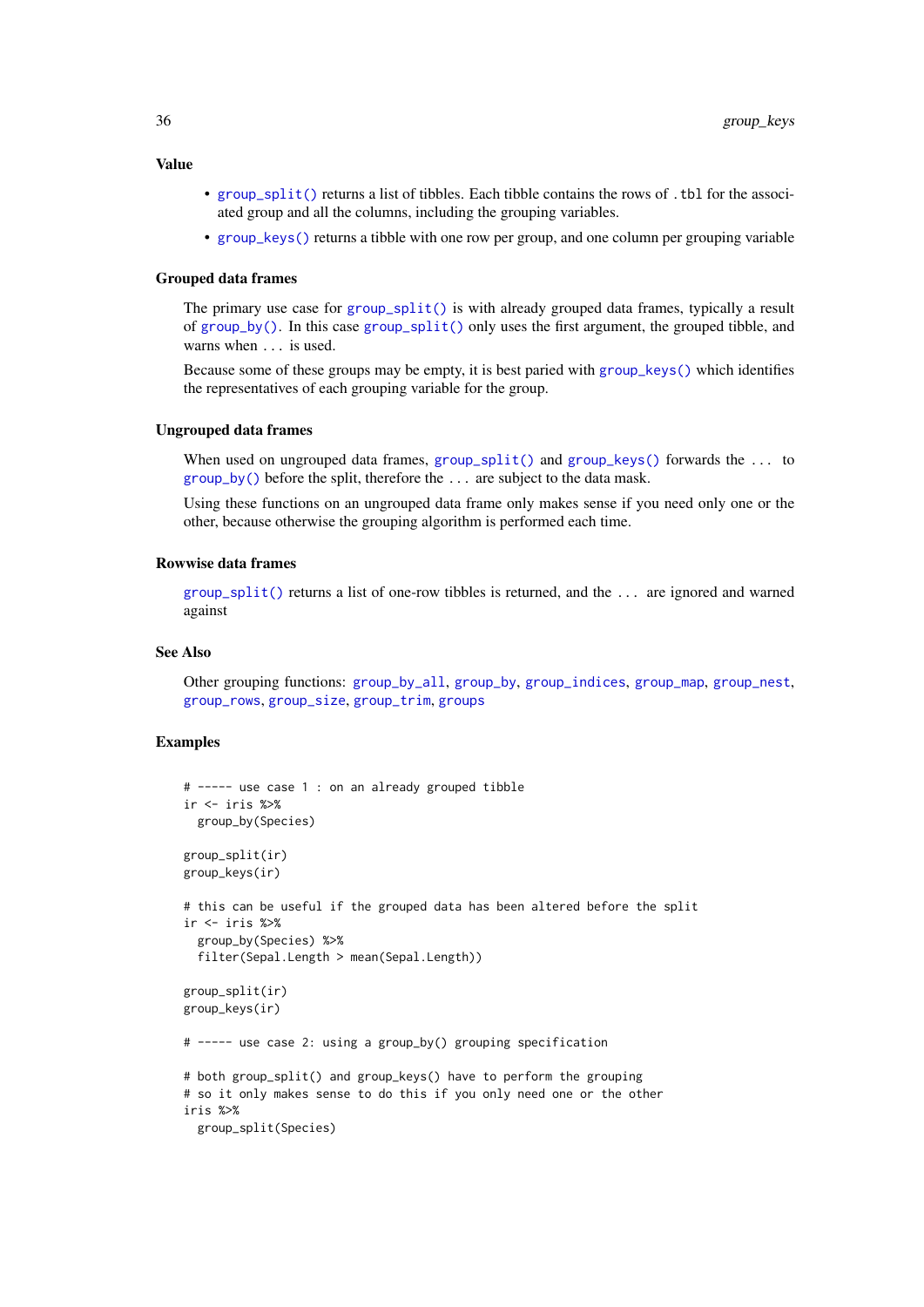### group\_map 37

```
iris %>%
  group_keys(Species)
```
#### <span id="page-36-0"></span>group\_map *Apply a function to each group*

#### Description

group\_map() and group\_walk() are purrr-style functions that can be used to iterate on grouped tibbles.

### Usage

```
group_map(.th1, .f, . . .)group_walk(.tbl, .f, ...)
```
#### Arguments

| .tbl      | A grouped tibble                                                                                               |
|-----------|----------------------------------------------------------------------------------------------------------------|
| $\cdot$ f | A function or formula to apply to each group. It must return a data frame.                                     |
|           | If a <b>function</b> , it is used as is. It should have at least 2 formal arguments.                           |
|           | If a <b>formula</b> , e.g. $\sim$ head(.x), it is converted to a function.                                     |
|           | In the formula, you can use                                                                                    |
|           | • . or . x to refer to the subset of rows of . tbl for the given group                                         |
|           | • y to refer to the key, a one row tibble with one column per grouping vari-<br>able that identifies the group |
| $\cdots$  | Additional arguments passed on to . f                                                                          |

### Details

#### Experimental

- Use group\_map() when summarize() is too limited, in terms of what you need to do and return for each group. group\_map() is good for "data frame in, data frame out". If that is too limited, you need to use a [nested](#page-0-0) or [split](#page-34-0) workflow.
- group\_map() and group\_walk() are an evolution of  $do()$ , if you have used that before.

Each conceptual group of the data frame is exposed to the function .f with two pieces of information:

- The subset of the data for the group, exposed as .x.
- The key, a tibble with exactly one row and columns for each grouping variable, exposed as .y.

.f must return a data frame that does not contain any of the grouping variables of .tbl.

For completeness, group\_map() and group\_walk() also work on ungrouped data frames, in that case the function is applied to the entire data frame (exposed as .x), and .y is a one row tibble with no column, consistently with [group\\_keys\(\)](#page-34-1).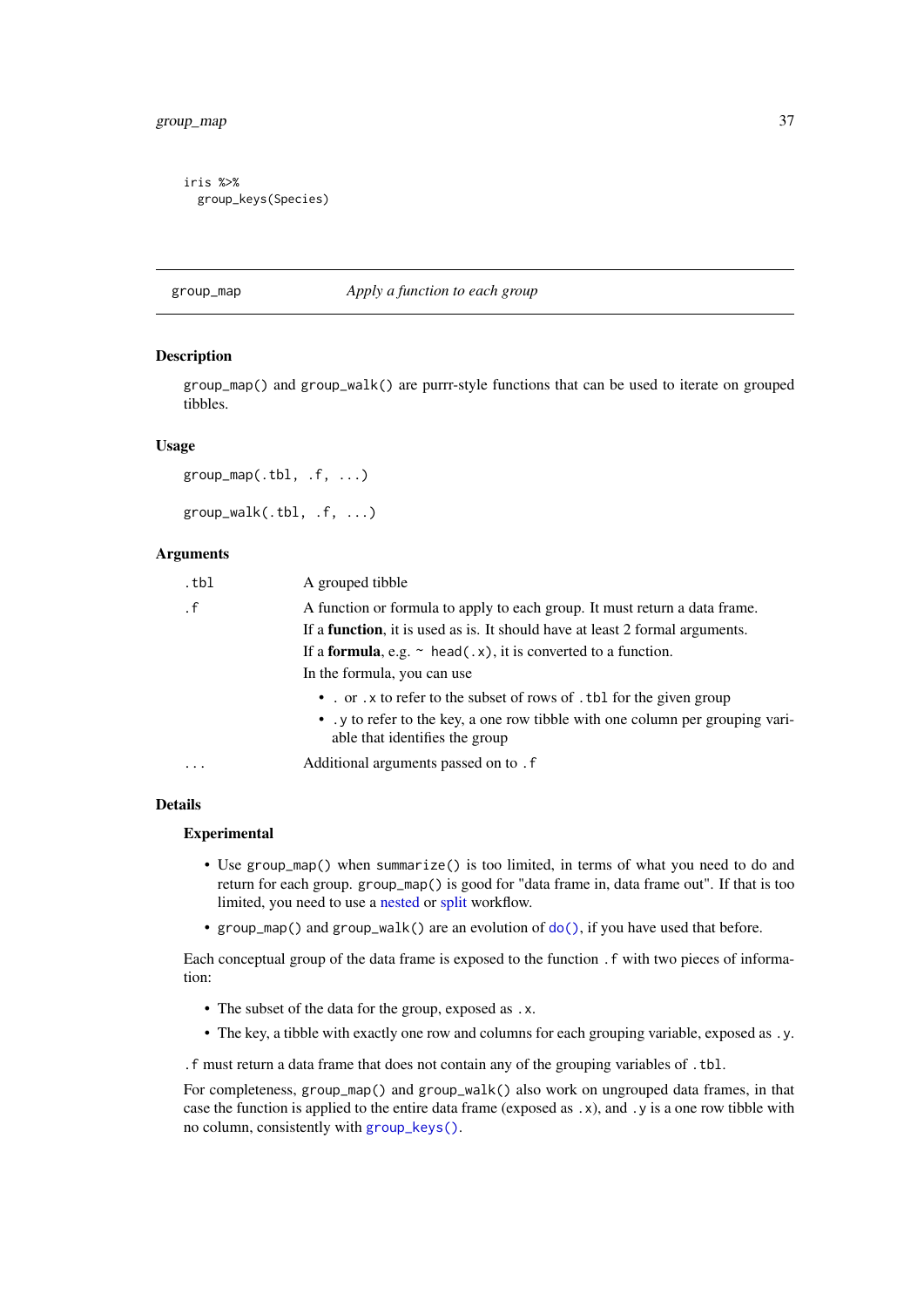# Value

- group\_map() row binds the data frames returned by .f
- group\_walk() calls .f for side effects and returns the input .tbl, invisibly

# See Also

Other grouping functions: [group\\_by\\_all](#page-32-0), [group\\_by](#page-30-0), [group\\_indices](#page-0-0), [group\\_keys](#page-34-1), [group\\_nest](#page-0-0), [group\\_rows](#page-37-0), [group\\_size](#page-0-0), [group\\_trim](#page-38-0), [groups](#page-30-1)

```
mtcars %>%
  group_by(cyl) %>%
  group_map(~ head(.x, 2L))
if (requireNamespace("broom", quietly = TRUE)) {
  iris %>%
    group_by(Species) %>%
    group_map(~ broom::tidy(lm(Petal.Length ~ Sepal.Length, data = .x)))
}
iris %>%
  group_by(Species) %>%
  group_map(~ {
     quantile(.x$Petal.Length, probs = c(0.25, 0.5, 0.75)) %>%
     tibble::enframe(name = "prob", value = "quantile")
  })
iris %>%
  group_by(Species) %>%
  group_map(~ {
   .x %>%
     purrr::map_dfc(fivenum) %>%
      mutate(nms = c("min", "Q1", "median", "Q3", "max"))
  })
# group_walk() is for side effects
dir.create(temp <- tempfile())
iris %>%
  group_by(Species) %>%
  group_walk(~ write.csv(.x, file = file.path(temp, paste0(.y$Species, ".csv"))))
list.files(temp, pattern = "csv$")
unlink(temp, recursive = TRUE)
# group_map() and ungrouped data frames
mtcars %>%
  group_map(~ head(.x, 2L))
```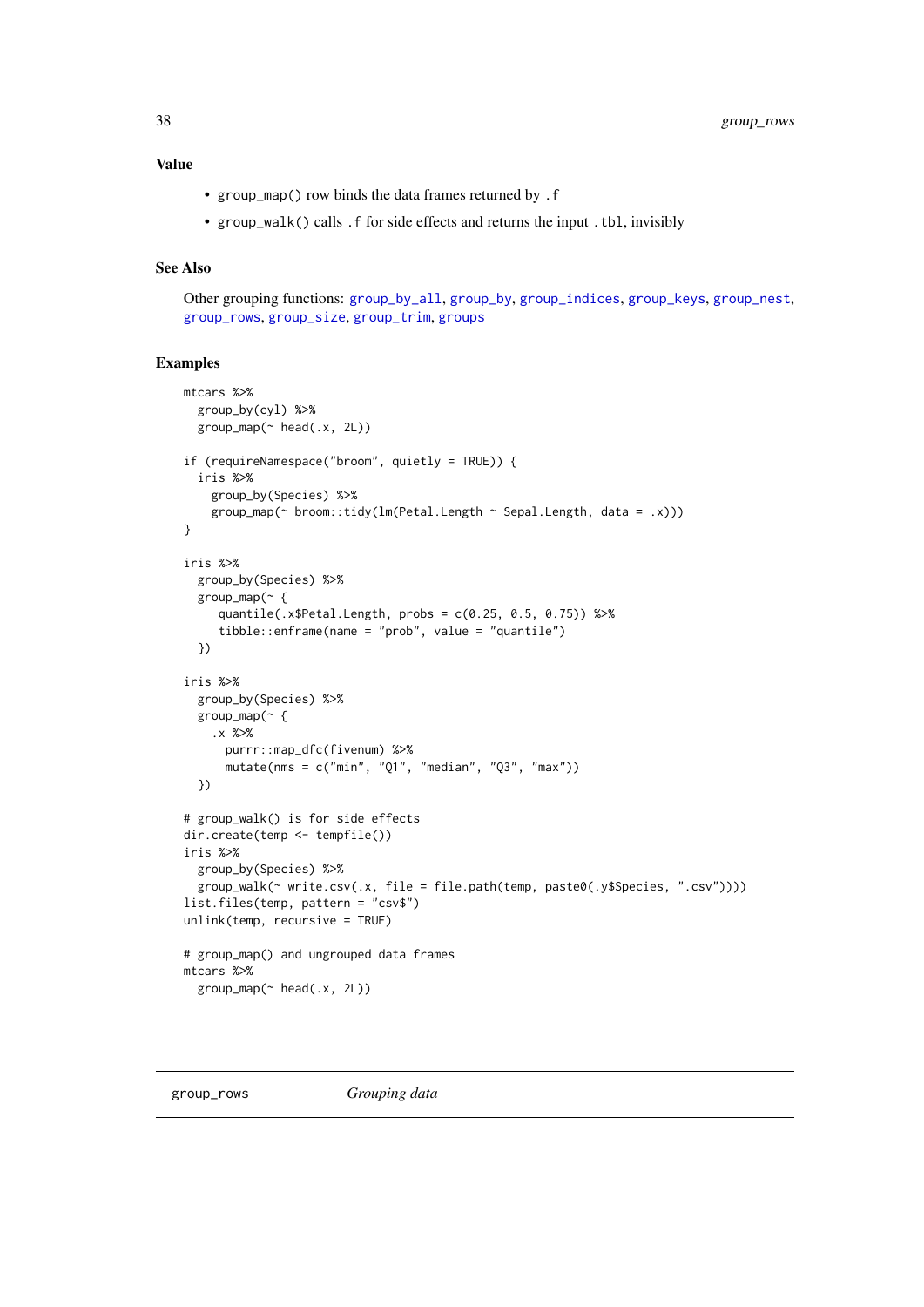### group\_trim 39

### Description

Grouping data

# Usage

group\_rows(.data)

group\_data(.data)

# Arguments

.data a tibble

# Value

group\_data() return a tibble with one row per group. The last column, always called .rows is a list of integer vectors indicating the rows for each group. If . data is a grouped data frame the first columns are the grouping variables. group\_rows() just returns the list of indices.

# See Also

Other grouping functions: [group\\_by\\_all](#page-32-0), [group\\_by](#page-30-0), [group\\_indices](#page-0-0), [group\\_keys](#page-34-1), [group\\_map](#page-36-0), [group\\_nest](#page-0-0), [group\\_size](#page-0-0), [group\\_trim](#page-38-0), [groups](#page-30-1)

## Examples

```
df <- tibble(x = c(1, 1, 2, 2))
# one row
group_data(df)
group_rows(df)
# 2 rows, one for each group
group_by(df,x) %>% group_data()
group_by(df,x) %>% group_rows()
```
<span id="page-38-0"></span>group\_trim *Trim grouping structure*

# Description

Drop unused levels of all factors that are used as grouping variables, then recalculates the grouping structure.

group\_trim() is particularly useful after a [filter\(\)](#page-25-0) that is intended to select a subset of groups.

# Usage

group\_trim(.tbl, .drop = group\_drops(.tbl))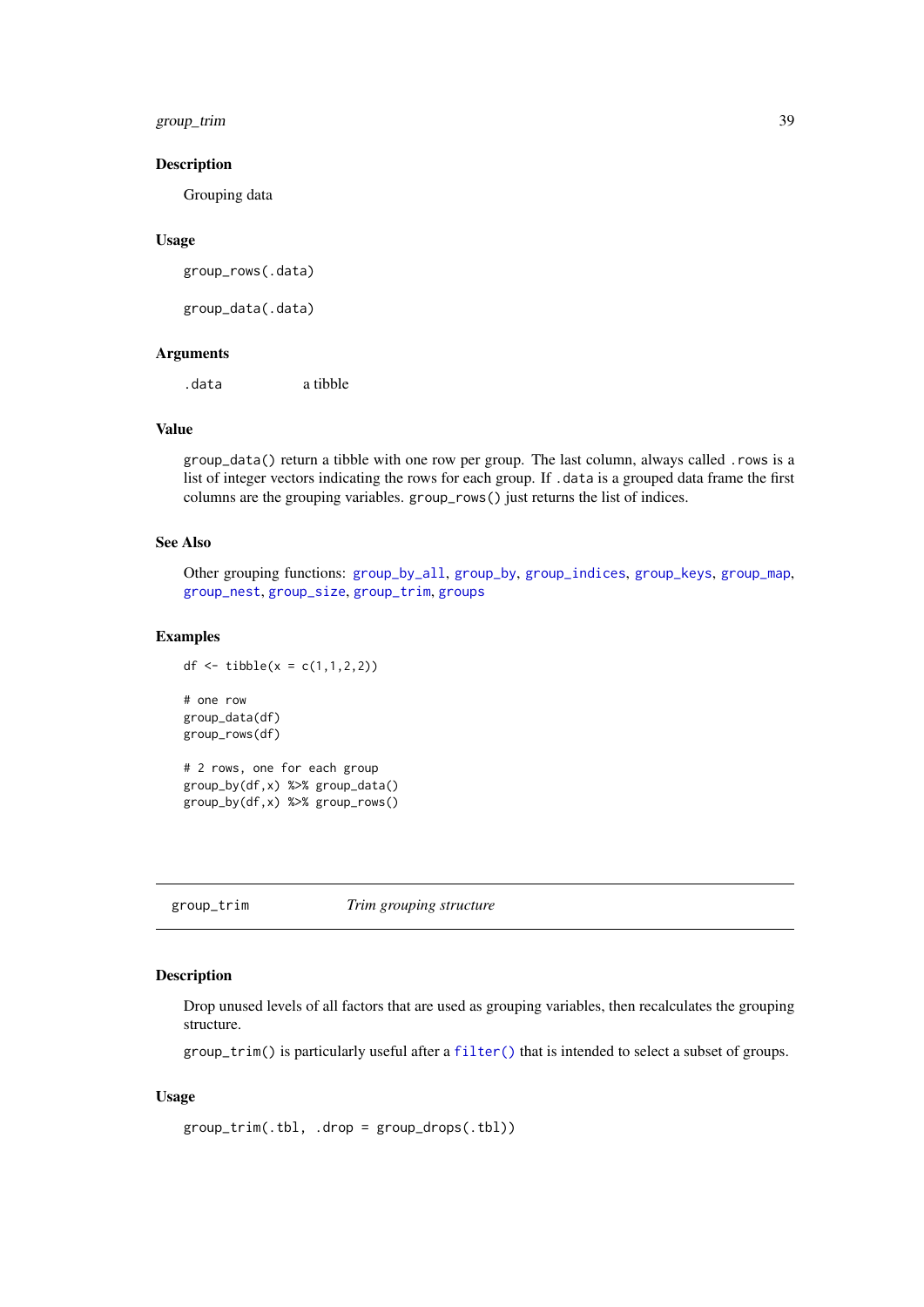# Arguments

| .tbl  | A grouped data frame |
|-------|----------------------|
| .drop | See group_by()       |

# Details

Experimental

# Value

A [grouped data frame](#page-0-0)

# See Also

Other grouping functions: [group\\_by\\_all](#page-32-0), [group\\_by](#page-30-0), [group\\_indices](#page-0-0), [group\\_keys](#page-34-1), [group\\_map](#page-36-0), [group\\_nest](#page-0-0), [group\\_rows](#page-37-0), [group\\_size](#page-0-0), [groups](#page-30-1)

# Examples

```
iris %>%
  group_by(Species) %>%
  filter(Species == "setosa", .preserve = TRUE) %>%
  group_trim()
```

| hybrid_call | Inspect how dplyr evaluates an expression |  |
|-------------|-------------------------------------------|--|
|             |                                           |  |

# Description

Inspect how dplyr evaluates an expression

# Usage

```
hybrid_call(.data, expr)
```
# Arguments

| .data | a tibble      |
|-------|---------------|
| expr  | an expression |

# Examples

# hybrid evaulation hybrid\_call(iris, n())

```
# standard evaluation
hybrid_call(iris, n() + 1L)
```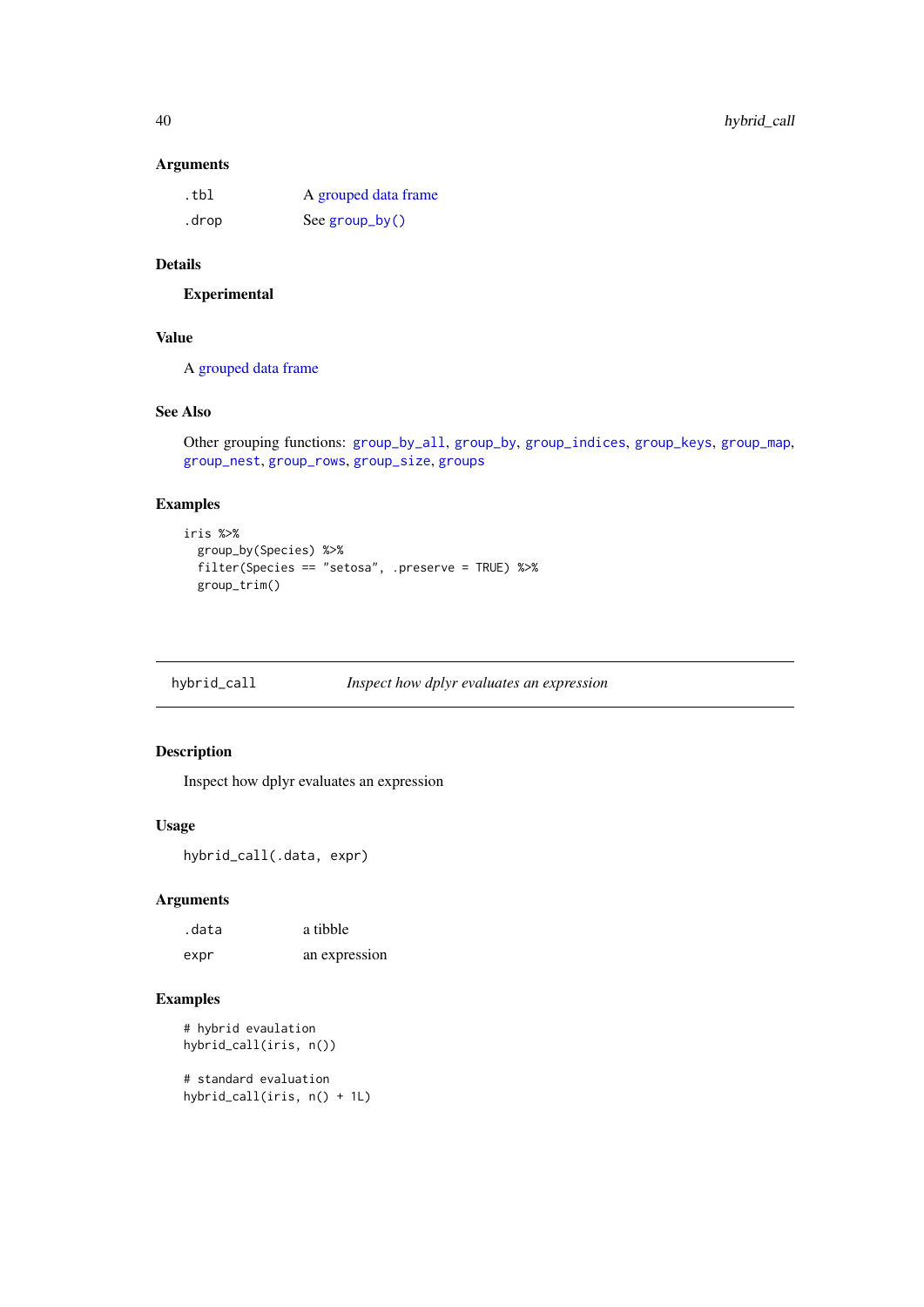### Description

ident() takes unquoted strings and flags them as identifiers. ident\_q() assumes its input has already been quoted, and ensures it does not get quoted again. This is currently used only for for schema.table.

### Usage

ident(...)

# Arguments

... A character vector, or name-value pairs

#### Examples

```
# Identifiers are escaped with "
if (requireNamespace("dbplyr", quietly = TRUE)) {
  ident("x")
}
```
<span id="page-40-0"></span>

|  | if_else | Vectorised if |  |
|--|---------|---------------|--|
|--|---------|---------------|--|

# Description

Compared to the base [ifelse\(\)](#page-0-0), this function is more strict. It checks that true and false are the same type. This strictness makes the output type more predictable, and makes it somewhat faster.

#### Usage

if\_else(condition, true, false, missing = NULL)

### Arguments

| condition   | Logical vector                                                                                                                                                                                                                                                           |
|-------------|--------------------------------------------------------------------------------------------------------------------------------------------------------------------------------------------------------------------------------------------------------------------------|
| true, false | Values to use for TRUE and FALSE values of condition. They must be either<br>the same length as condition, or length 1. They must also be the same type:<br>if else() checks that they have the same type and same class. All other at-<br>tributes are taken from true. |
| missing     | If not NULL, will be used to replace missing values.                                                                                                                                                                                                                     |

# Value

Where condition is TRUE, the matching value from true, where it's FALSE, the matching value from false, otherwise NA.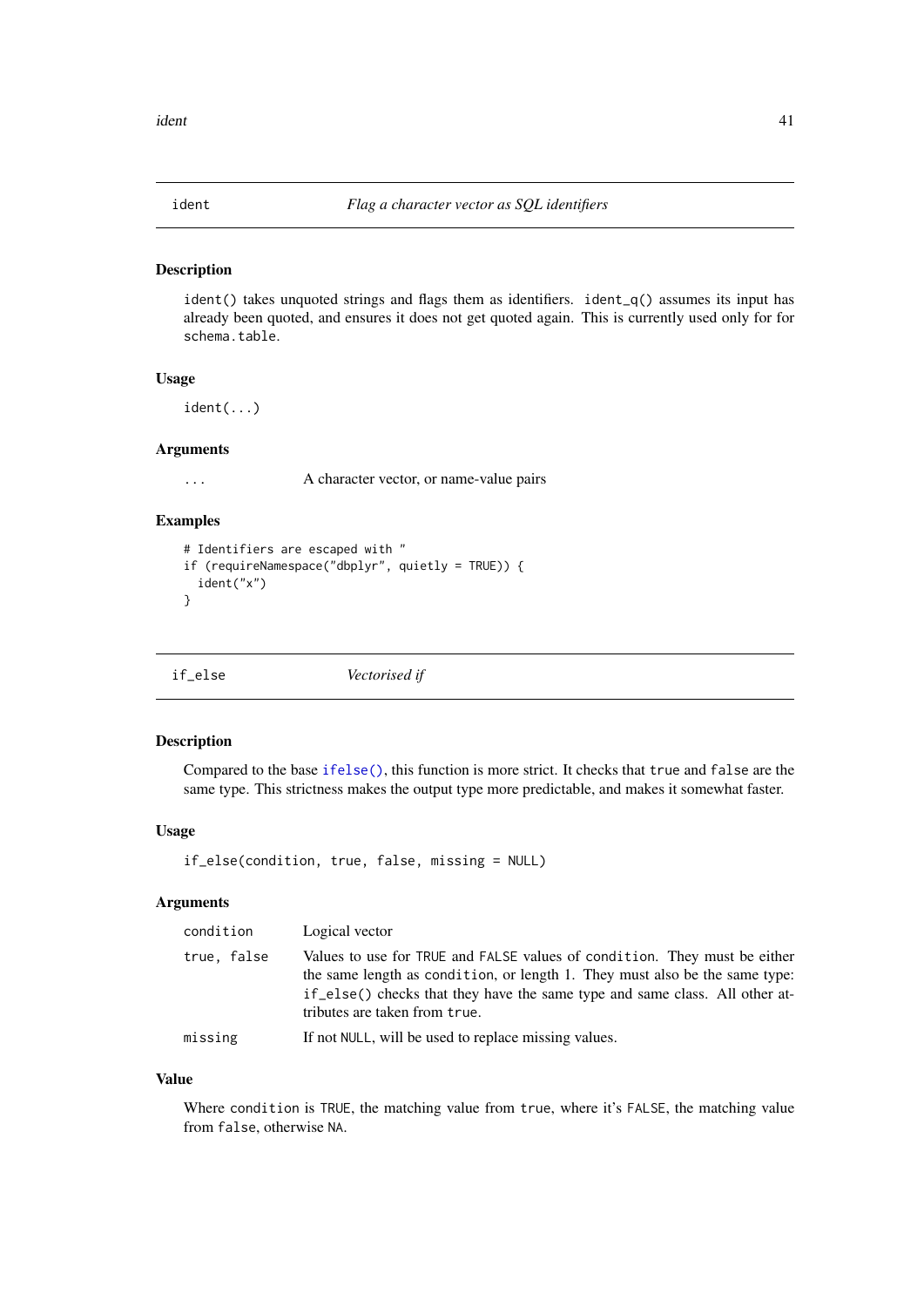### Examples

```
x < -c(-5:5, NA)if_else(x < 0, NA_integer_, x)
if_else(x < 0, "negative", "positive", "missing")
# Unlike ifelse, if_else preserves types
x <- factor(sample(letters[1:5], 10, replace = TRUE))
ifelse(x %in% c("a", "b", "c"), x, factor(NA))
if_else(x %in% c("a", "b", "c"), x, factor(NA))
# Attributes are taken from the `true` vector,
```
<span id="page-41-0"></span>

join *Join two tbls together*

#### Description

These are generic functions that dispatch to individual tbl methods - see the method documentation for details of individual data sources. x and y should usually be from the same data source, but if copy is TRUE, y will automatically be copied to the same source as x.

# Usage

 $inner\_join(x, y, by = NULL, copy = FALSE, suffix = c(".x", ".y"),$ ...)  $left\_join(x, y, by = NULL, copy = FALSE, suffix = c("x", "y"), ...)$ right\_join(x, y, by = NULL, copy = FALSE, suffix =  $c("x", "y")$ , ...) full\_join(x, y, by = NULL, copy = FALSE, suffix =  $c("x", "y"), ...$  $semi\_join(x, y, by = NULL, copy = FALSE, ...)$  $nest\_join(x, y, by = NULL, copy = FALSE, keep = FALSE, name = NULL,$ ...)  $anti\_join(x, y, by = NULL, copy = FALSE, ...)$ 

### Arguments

| x, y | tbls to join                                                                                                                                                                                                                                                                                                                                                                                                           |
|------|------------------------------------------------------------------------------------------------------------------------------------------------------------------------------------------------------------------------------------------------------------------------------------------------------------------------------------------------------------------------------------------------------------------------|
| by   | a character vector of variables to join by. If NULL, the default, $\star$ _join() will do<br>a natural join, using all variables with common names across the two tables. A<br>message lists the variables so that you can check they're right (to suppress the<br>message, simply explicitly list the variables that you want to join).<br>To join by different variables on x and y use a named vector. For example, |
|      | by = $c("a" = "b")$ will match x.a to y.b.                                                                                                                                                                                                                                                                                                                                                                             |
| copy | If x and y are not from the same data source, and copy is TRUE, then y will be<br>copied into the same src as x. This allows you to join tables across srcs, but it is<br>a potentially expensive operation so you must opt into it.                                                                                                                                                                                   |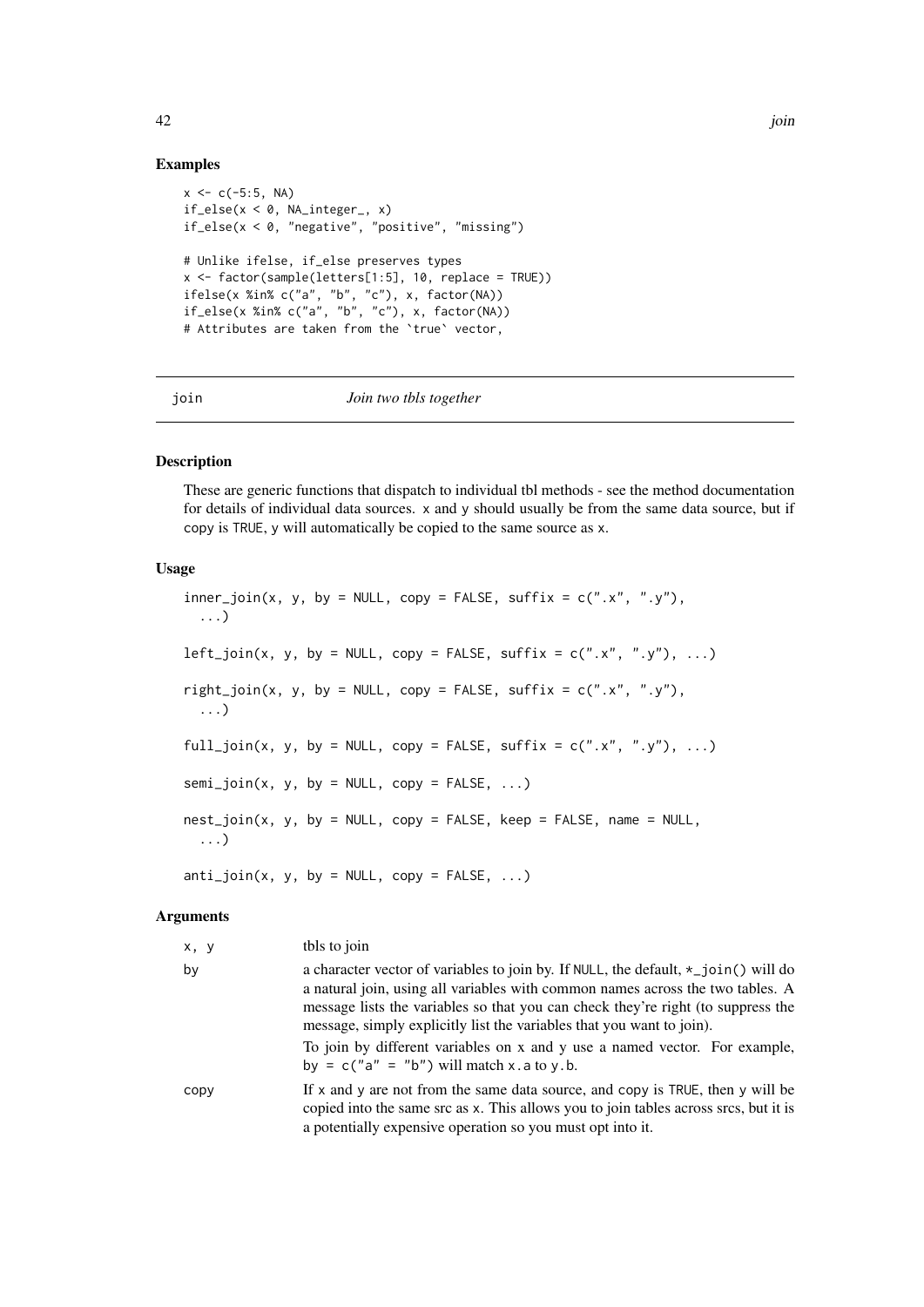join 43

| suffix   | If there are non-joined duplicate variables in x and y, these suffixes will be added<br>to the output to disambiguate them. Should be a character vector of length 2. |
|----------|-----------------------------------------------------------------------------------------------------------------------------------------------------------------------|
| $\cdots$ | other parameters passed onto methods, for instance, na matches to control how<br>NA values are matched. See join.tbl_df for more.                                     |
| keep     | If TRUE the by columns are kept in the nesting joins.                                                                                                                 |
| name     | the name of the list column nesting joins create. If NULL the name of $\nu$ is used.                                                                                  |

# Join types

Currently dplyr supports four types of mutating joins, two types of filtering joins, and a nesting join.

Mutating joins combine variables from the two data.frames:

- inner\_join() return all rows from x where there are matching values in y, and all columns from x and y. If there are multiple matches between x and y, all combination of the matches are returned.
- left\_join() return all rows from x, and all columns from x and y. Rows in x with no match in y will have NA values in the new columns. If there are multiple matches between x and y, all combinations of the matches are returned.
- right\_join() return all rows from y, and all columns from x and y. Rows in y with no match in x will have NA values in the new columns. If there are multiple matches between x and y, all combinations of the matches are returned.
- full\_join() return all rows and all columns from both x and y. Where there are not matching values, returns NA for the one missing.

Filtering joins keep cases from the left-hand data.frame:

semi\_join() return all rows from x where there are matching values in y, keeping just columns from x.

A semi join differs from an inner join because an inner join will return one row of x for each matching row of y, where a semi join will never duplicate rows of x.

anti\_join() return all rows from x where there are not matching values in y, keeping just columns from x.

Nesting joins create a list column of data.frames:

nest\_join() return all rows and all columns from x. Adds a list column of tibbles. Each tibble contains all the rows from y that match that row of x. When there is no match, the list column is a 0-row tibble with the same column names and types as y.

nest\_join() is the most fundamental join since you can recreate the other joins from it. An inner\_join() is a nest\_join() plus an [tidyr::unnest\(\)](#page-0-0), and left\_join() is a nest\_join() plus an unnest(.drop = FALSE). A semi\_join() is a nest\_join() plus a filter() where you check that every element of data has at least one row, and an anti-join() is a nest\_join() plus a filter() where you check every element has zero rows.

### Grouping

Groups are ignored for the purpose of joining, but the result preserves the grouping of x.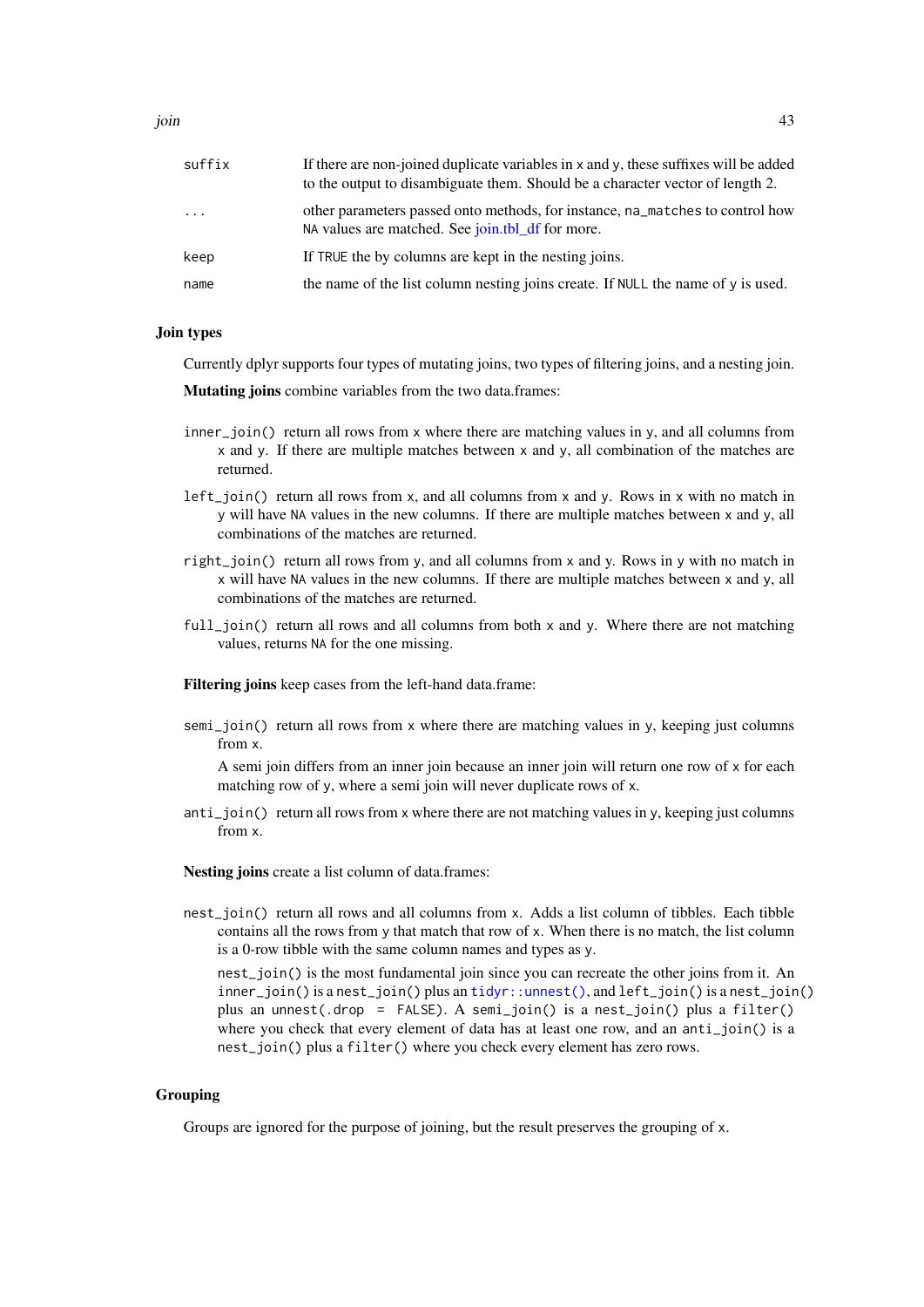### Examples

```
# "Mutating" joins combine variables from the LHS and RHS
band_members %>% inner_join(band_instruments)
band_members %>% left_join(band_instruments)
band_members %>% right_join(band_instruments)
band_members %>% full_join(band_instruments)
# "Filtering" joins keep cases from the LHS
band_members %>% semi_join(band_instruments)
band_members %>% anti_join(band_instruments)
# "Nesting" joins keep cases from the LHS and nests the RHS
band_members %>% nest_join(band_instruments)
# To suppress the message, supply by
band_members %>% inner_join(band_instruments, by = "name")
# This is good practice in production code
# Use a named `by` if the join variables have different names
band_members %>% full_join(band_instruments2, by = c("name" = "artist"))
# Note that only the key from the LHS is kept
```

```
lead-lag Lead and lag.
```
#### <span id="page-43-0"></span>Description

Find the "next" or "previous" values in a vector. Useful for comparing values ahead of or behind the current values.

# Usage

 $lead(x, n = 1L, default = NA, order_by = NULL, ...)$ 

 $lag(x, n = 1L, default = NA, order_by = NULL, ...)$ 

# Arguments

| $\mathsf{x}$ | a vector of values                                                               |
|--------------|----------------------------------------------------------------------------------|
| n.           | a positive integer of length 1, giving the number of positions to lead or lag by |
| default      | value used for non-existent rows. Defaults to NA.                                |
| order_by     | override the default ordering to use another vector                              |
| .            | Needed for compatibility with lag generic.                                       |

```
lead(1:10, 1)
lead(1:10, 2)
lag(1:10, 1)
lead(1:10, 1)
```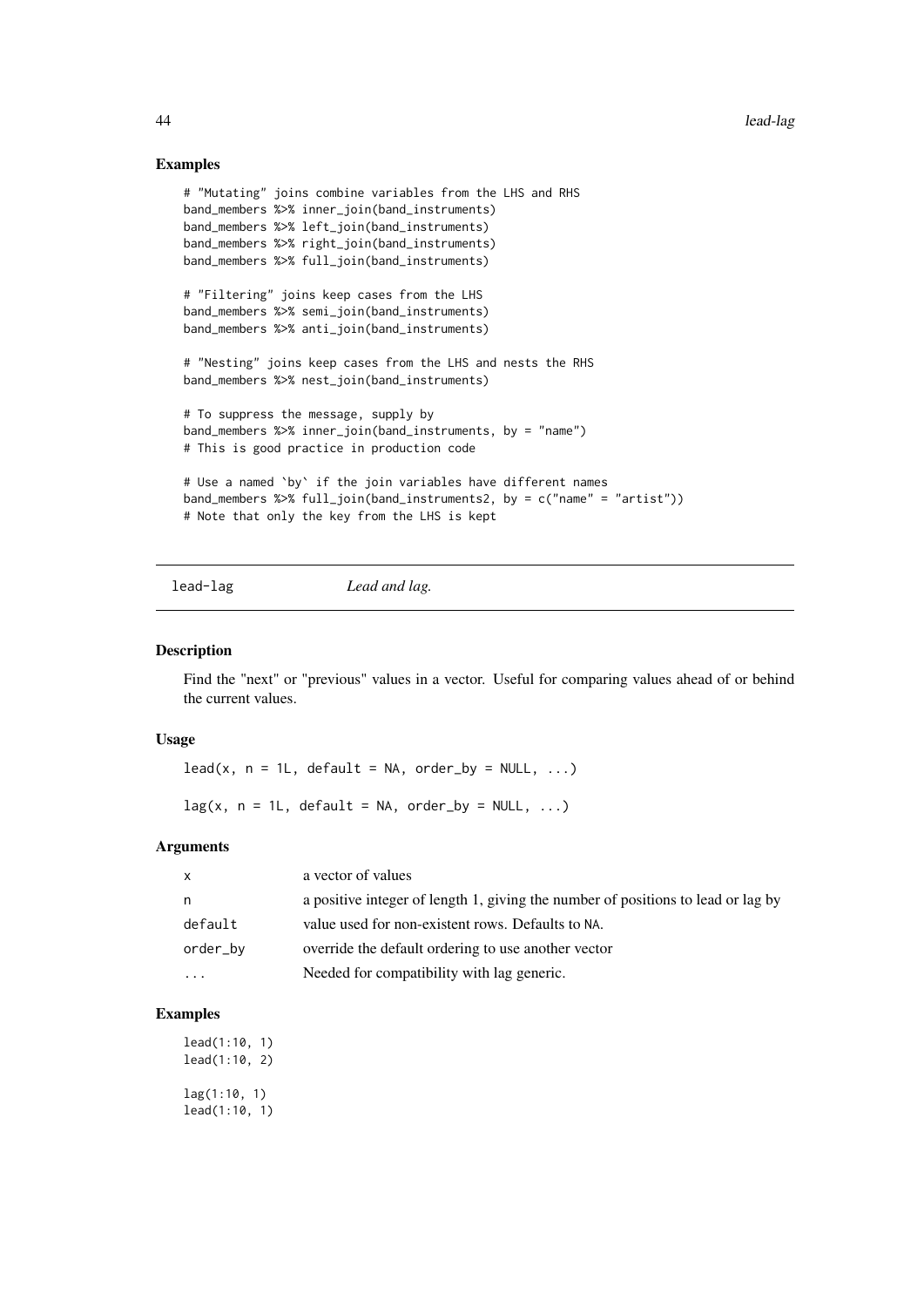#### mutate and the set of the set of the set of the set of the set of the set of the set of the set of the set of the set of the set of the set of the set of the set of the set of the set of the set of the set of the set of th

```
x \leftarrow runif(5)cbind( ahead = lead(x), x, behind = lag(x))# Use order_by if data not already ordered
df <- data.frame(year = 2000:2005, value = (0:5) ^ 2)
scrambled <- df[sample(nrow(df)), ]
wrong <- mutate(scrambled, prev = lag(value))
arrange(wrong, year)
right <- mutate(scrambled, prev = lag(value, order_by = year))
arrange(right, year)
```
#### <span id="page-44-0"></span>mutate *Create or transform variables*

### <span id="page-44-1"></span>Description

mutate() adds new variables and preserves existing ones; transmute() adds new variables and drops existing ones. Both functions preserve the number of rows of the input. New variables overwrite existing variables of the same name.

# Usage

mutate(.data, ...)

transmute(.data, ...)

# Arguments

| .data   | A tbl. All main verbs are S3 generics and provide methods for tbl_df(),<br>dtplyr::tbl_dt() and dbplyr::tbl_dbi().                                                                                                                                                                                                                                                                                                    |
|---------|-----------------------------------------------------------------------------------------------------------------------------------------------------------------------------------------------------------------------------------------------------------------------------------------------------------------------------------------------------------------------------------------------------------------------|
| $\cdot$ | Name-value pairs of expressions, each with length 1 or the same length as the<br>number of rows in the group (if using $group_by()$ ) or in the entire input (if not<br>using groups). The name of each argument will be the name of a new variable,<br>and the value will be its corresponding value. Use a NULL value in mutate to<br>drop a variable. New variables overwrite existing variables of the same name. |
|         | The arguments in $\dots$ are automatically quoted and evaluated in the context of<br>the data frame. They support unquoting and splicing. See vignette ("programming")<br>for an introduction to these concepts.                                                                                                                                                                                                      |

#### Value

An object of the same class as .data.

### Useful functions available in calculations of variables

- [+](#page-0-0), [-](#page-0-0), [log\(\)](#page-0-0), etc., for their usual mathematical meanings
- [lead\(\)](#page-43-0), [lag\(\)](#page-43-0)
- [dense\\_rank\(\)](#page-56-0), [min\\_rank\(\)](#page-56-0), [percent\\_rank\(\)](#page-56-0), [row\\_number\(\)](#page-56-0), [cume\\_dist\(\)](#page-56-0), [ntile\(\)](#page-56-0)
- [cumsum\(\)](#page-0-0), [cummean\(\)](#page-18-0), [cummin\(\)](#page-0-0), [cummax\(\)](#page-0-0), [cumany\(\)](#page-18-0), [cumall\(\)](#page-18-1)
- [na\\_if\(\)](#page-50-0), [coalesce\(\)](#page-15-0)
- [if\\_else\(\)](#page-40-0), [recode\(\)](#page-58-0), [case\\_when\(\)](#page-12-0)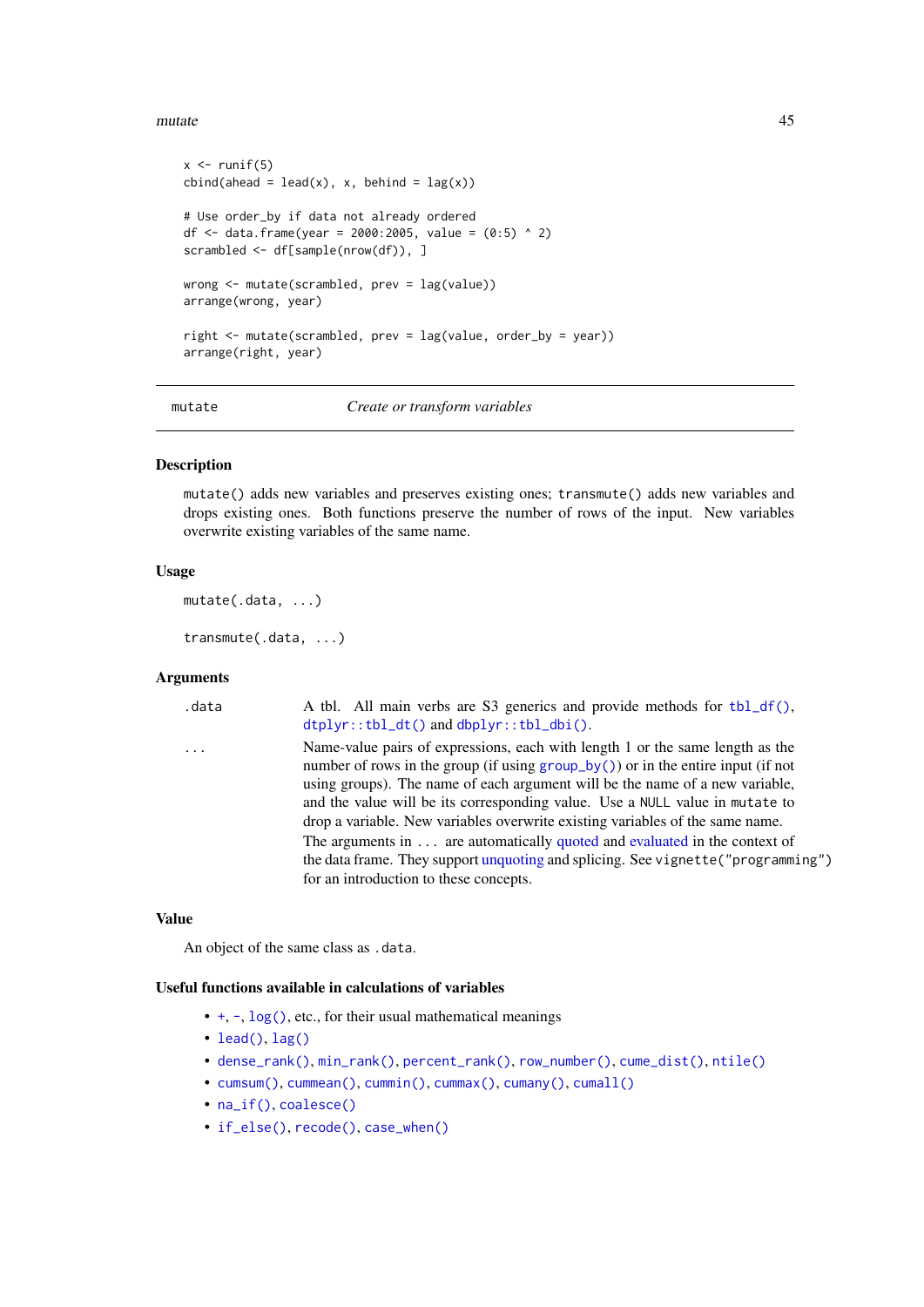#### Grouped tibbles

Because mutating expressions are computed within groups, they may yield different results on grouped tibbles. This will be the case as soon as an aggregating, lagging, or ranking function is involved. Compare this ungrouped mutate:

```
starwars %>%
 mutate(mass / mean(mass, na.rm = TRUE)) %>%
 pull()
```
With the grouped equivalent:

```
starwars %>%
 group_by(gender) %>%
 mutate(mass / mean(mass, na.rm = TRUE)) %>%
 pull()
```
The former normalises mass by the global average whereas the latter normalises by the averages within gender levels.

Note that you can't overwrite a grouping variable within mutate().

mutate() does not evaluate the expressions when the group is empty.

### Scoped mutation and transmutation

The three [scoped](#page-61-0) variants of mutate() ([mutate\\_all\(\)](#page-46-0), [mutate\\_if\(\)](#page-46-1) and [mutate\\_at\(\)](#page-46-1)) and the three variants of transmute() ([transmute\\_all\(\)](#page-46-1), [transmute\\_if\(\)](#page-46-1), [transmute\\_at\(\)](#page-46-1)) make it easy to apply a transformation to a selection of variables.

#### Tidy data

When applied to a data frame, row names are silently dropped. To preserve, convert to an explicit variable with [tibble::rownames\\_to\\_column\(\)](#page-0-0).

#### See Also

Other single table verbs: [arrange](#page-5-0), [filter](#page-25-0), [select](#page-63-0), [slice](#page-68-0), [summarise](#page-74-0)

#### Examples

```
# Newly created variables are available immediately
mtcars %>% as_tibble() %>% mutate(
 cyl2 = cyl * 2,cyl4 = cyl2 * 2\lambda# You can also use mutate() to remove variables and
# modify existing variables
mtcars %>% as_tibble() %>% mutate(
 mpg = NULL,disp = disp * 0.0163871 # convert to litres
\lambda# window functions are useful for grouped mutates
```
mtcars %>%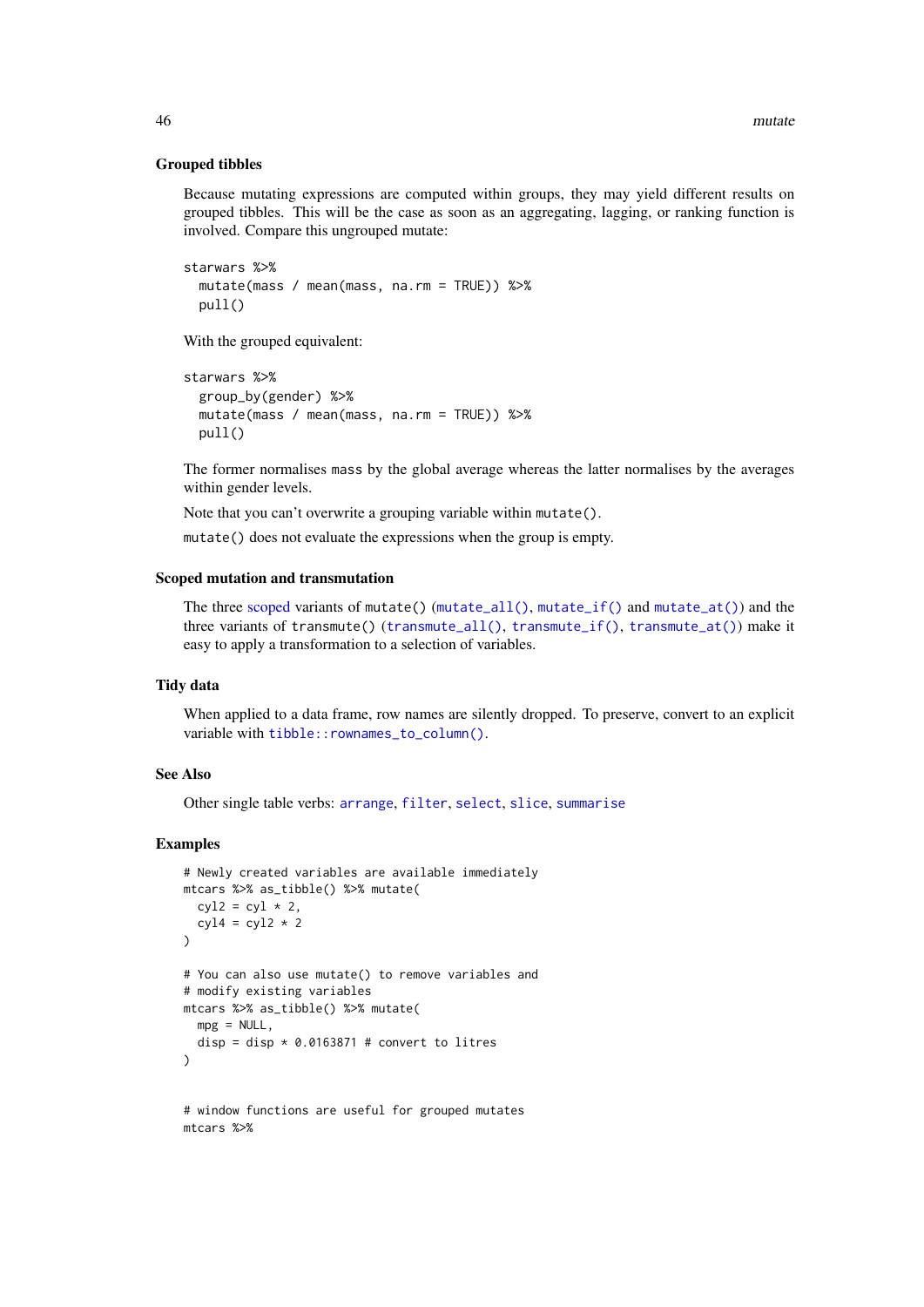#### mutate\_all 47

```
group_by(cyl) %>%
mutate(rank = min\_rank(desc(mpg)))# see `vignette("window-functions")` for more details
# You can drop variables by setting them to NULL
mtcars %>% mutate(cyl = NULL)
# mutate() vs transmute --------------------------
# mutate() keeps all existing variables
mtcars %>%
 mutate(displ_l = disp / 61.0237)
# transmute keeps only the variables you create
mtcars %>%
 transmute(displ_1 = disp / 61.0237)
# The mutate operation may yield different results on grouped
# tibbles because the expressions are computed within groups.
# The following normalises `mass` by the global average:
starwars %>%
  mutate(mass / mean(mass, na.rm = TRUE)) %>%
  pull()
# Whereas this normalises `mass` by the averages within gender
# levels:
starwars %>%
  group_by(gender) %>%
 mutate(mass / mean(mass, na.rm = TRUE)) %>%
 pull()
# Note that you can't overwrite grouping variables:
gdf <- mtcars %>% group_by(cyl)
try(mutate(gdf, cyl = cyl * 100))# Refer to column names stored as strings with the `.data` pronoun:
vars <- c("mass", "height")
mutate(starwars, prod = .data[[vars[[1]]]] \star .data[[vars[[2]]]])
# For more complex cases, knowledge of tidy evaluation and the
# unquote operator `!!` is required. See https://tidyeval.tidyverse.org/
#
# One useful and simple tidy eval technique is to use `!!` to
# bypass the data frame and its columns. Here is how to divide the
# column `mass` by an object of the same name:
mass < -100mutate(starwars, mass = mass / !!mass)
```
<span id="page-46-0"></span>mutate\_all *Mutate multiple columns*

#### <span id="page-46-1"></span>Description

The [scoped](#page-61-0) variants of [mutate\(\)](#page-44-0) and [transmute\(\)](#page-44-1) make it easy to apply the same transformation to multiple variables. There are three variants: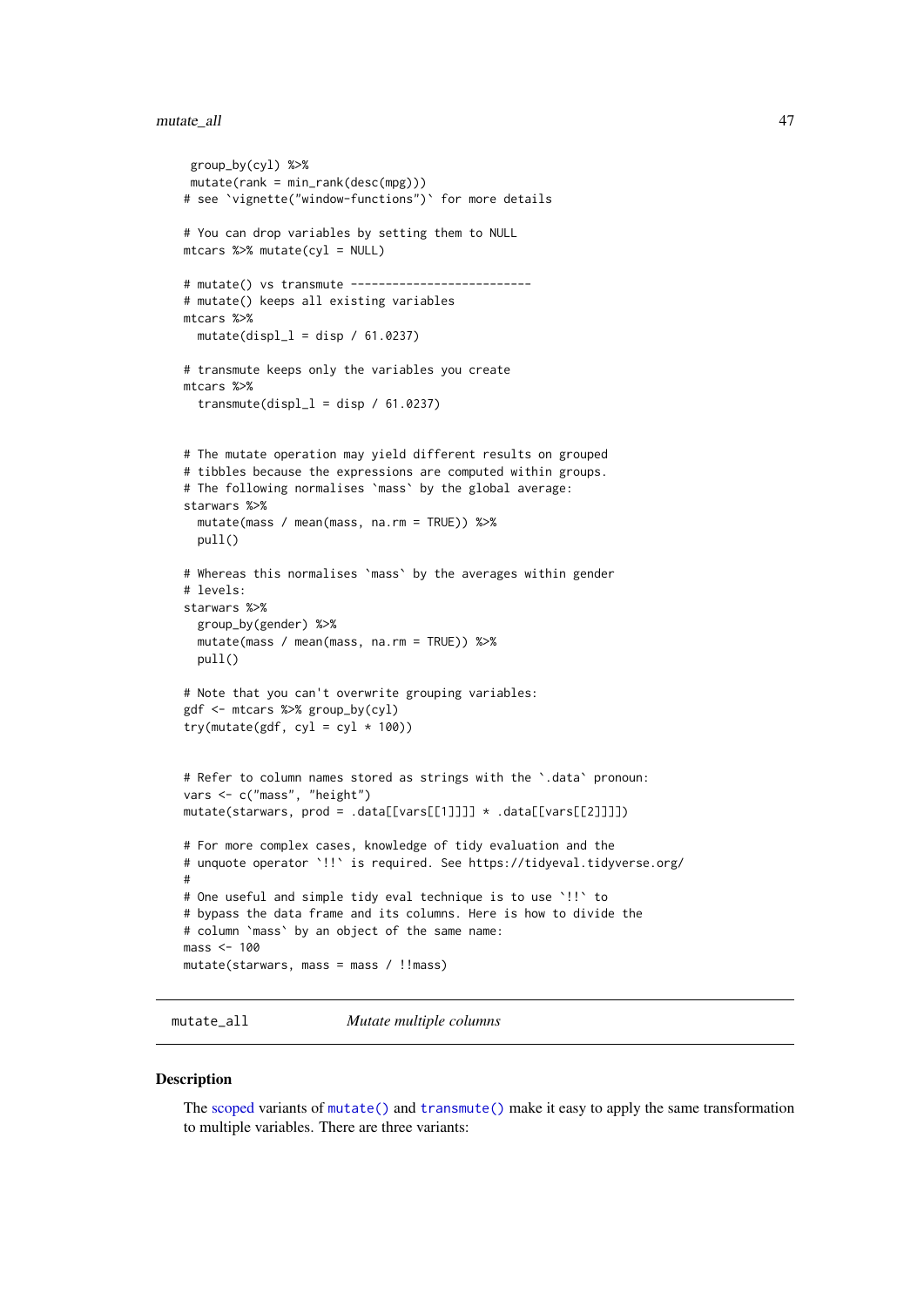- all affects every variable
- \_at affects variables selected with a character vector or vars()
- if affects variables selected with a predicate function:

## Usage

```
mutate_all(.tbl, .funs, ...)
mutate_if(.tbl, .predicate, .funs, ...)
mutate_at(.tbl, .vars, .funs, ..., .cols = NULL)
transmute_all(.tbl, .funs, ...)
transmute_if(.tbl, .predicate, .funs, ...)
transmute_at(.tbl, .vars, .funs, ..., .cols = NULL)
```
#### Arguments

| .tbl       | A tbl object.                                                                                                                                                                                                                                                                                  |
|------------|------------------------------------------------------------------------------------------------------------------------------------------------------------------------------------------------------------------------------------------------------------------------------------------------|
| .funs      | A function fun, a quosure style lambda $\sim$ fun(.) or a list of either form.                                                                                                                                                                                                                 |
| $\ddots$ . | Additional arguments for the function calls in . funs. These are evaluated only<br>once, with tidy dots support.                                                                                                                                                                               |
| .predicate | A predicate function to be applied to the columns or a logical vector. The vari-<br>ables for which predicate is or returns TRUE are selected. This argument<br>is passed to rlang::as_function() and thus supports quosure-style lambda<br>functions and strings representing function names. |
| .vars      | A list of columns generated by vars(), a character vector of column names, a<br>numeric vector of column positions, or NULL.                                                                                                                                                                   |
| .cols      | This argument has been renamed to . vars to fit dplyr's terminology and is dep-<br>recated.                                                                                                                                                                                                    |

## Value

A data frame. By default, the newly created columns have the shortest names needed to uniquely identify the output. To force inclusion of a name, even when not needed, name the input (see examples for details).

### Grouping variables

If applied on a grouped tibble, these operations are *not* applied to the grouping variables. The behaviour depends on whether the selection is implicit (all and if selections) or explicit (at selections).

• Grouping variables covered by explicit selections in mutate\_at() and transmute\_at() are always an error. Add -group\_cols() to the [vars\(\)](#page-83-0) selection to avoid this:

data %>% mutate\_at(vars(-group\_cols(), ...), myoperation)

Or remove group\_vars() from the character vector of column names:

```
nms <- setdiff(nms, group_vars(data))
data %>% mutate_at(vars, myoperation)
```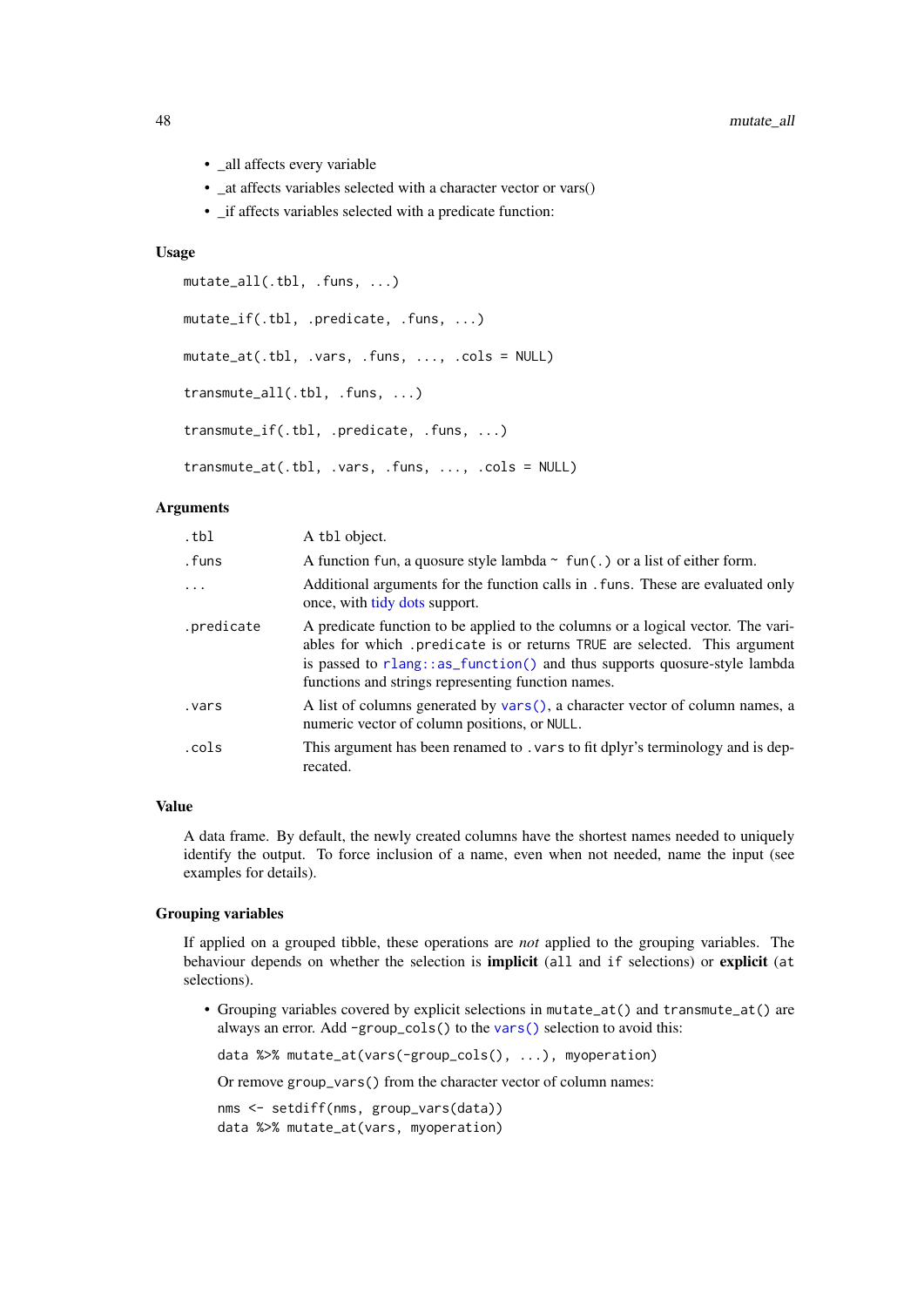#### mutate\_all 49

• Grouping variables covered by implicit selections are ignored by mutate\_all(), transmute\_all(), mutate\_if(), and transmute\_if().

#### Naming

The names of the created columns is derived from the names of the input variables and the names of the functions.

- if there is only one unnamed function, the names of the input variables are used to name the created columns
- if there is only one unnamed variable, the names of the functions are used to name the created columns.
- otherwise in the most general case, the created names are created by concatenating the names of the input variables and the names of the functions.

The names of the functions here means the names of the list of functions that is supplied. When needed and not supplied, the name of a function is the prefix "fn" followed by the index of this function within the unnamed functions in the list. Ultimately, names are made unique.

### See Also

[The other scoped verbs,](#page-61-0) [vars\(\)](#page-83-0)

```
iris <- as_tibble(iris)
```

```
# All variants can be passed functions and additional arguments,
# purrr-style. The _at() variants directly support strings. Here
# we'll scale the variables `height` and `mass`:
scale2 <- function(x, na.rm = FALSE) (x - mean(x, na.rm = na.rm)) / sd(x, na.rm)
starwars %>% mutate_at(c("height", "mass"), scale2)
# You can pass additional arguments to the function:
starwars %>% mutate_at(c("height", "mass"), scale2, na.rm = TRUE)
# You can also pass formulas to create functions on the spot, purrr-style:
starwars %>% mutate_at(c("height", "mass"), ~scale2(., na.rm = TRUE))
# You can also supply selection helpers to _at() functions but you have
# to quote them with vars():
iris %>% mutate_at(vars(matches("Sepal")), log)
# The _if() variants apply a predicate function (a function that
# returns TRUE or FALSE) to determine the relevant subset of
# columns. Here we divide all the numeric columns by 100:
starwars %>% mutate_if(is.numeric, scale2, na.rm = TRUE)
# mutate_if() is particularly useful for transforming variables from
# one type to another
iris %>% mutate_if(is.factor, as.character)
iris %>% mutate_if(is.double, as.integer)
```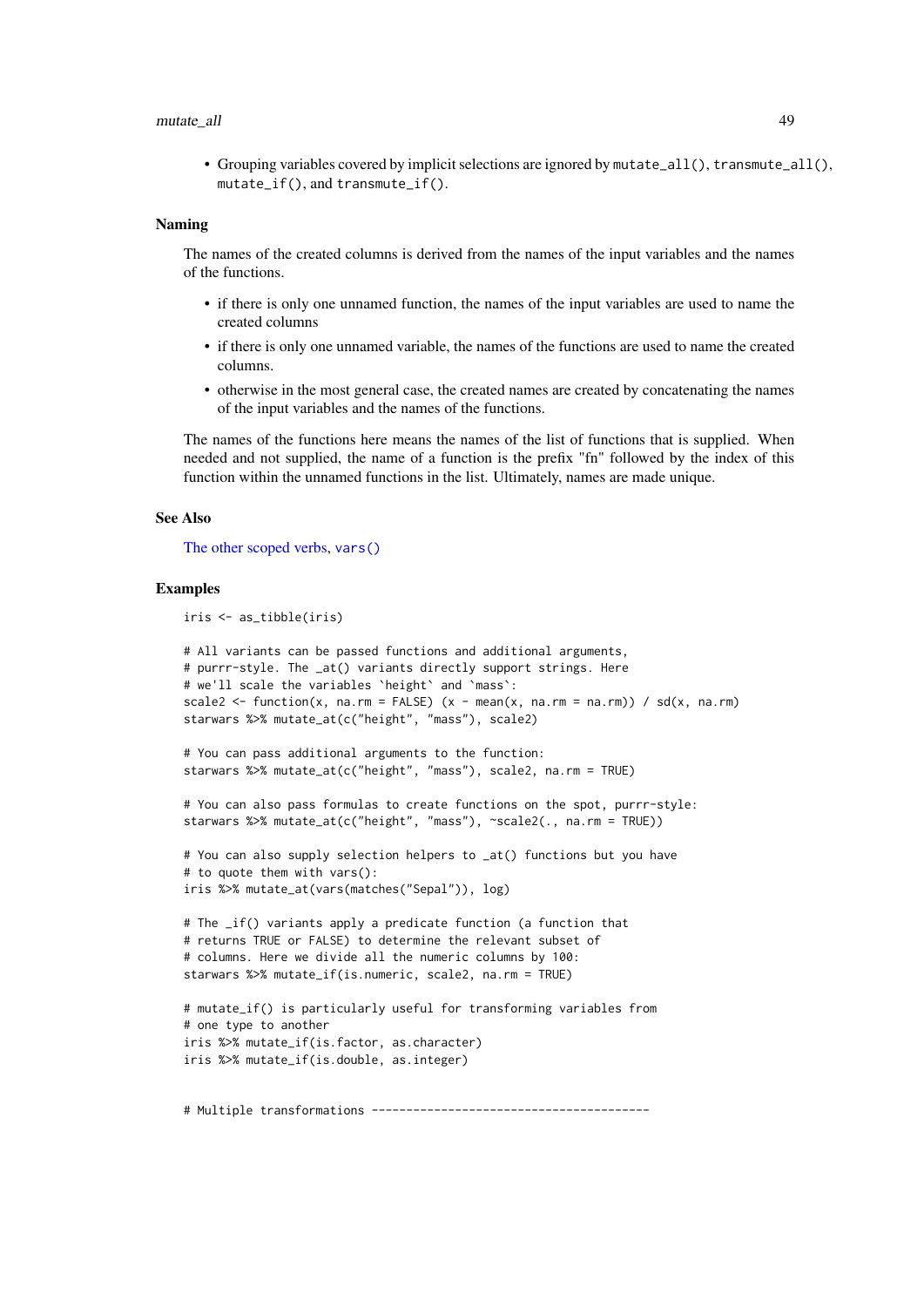```
# If you want to apply multiple transformations, pass a list of
# functions. When there are multiple functions, they create new
# variables instead of modifying the variables in place:
iris %>% mutate_if(is.numeric, list(scale2, log))
# The list can contain purrr-style formulas:
iris %>% mutate_if(is.numeric, list(~scale2(.), ~log(.)))
# Note how the new variables include the function name, in order to
# keep things distinct. The default names are not always helpful
# but you can also supply explicit names:
iris %>% mutate_if(is.numeric, list(scale = scale2, log = log))
# When there's only one function in the list, it modifies existing
# variables in place. Give it a name to instead create new variables:
iris %>% mutate_if(is.numeric, list(scale2))
iris %>% mutate_if(is.numeric, list(scale = scale2))
```
n *The number of observations in the current group.*

#### Description

This function is implemented specifically for each data source and can only be used from within [summarise\(\)](#page-74-0), [mutate\(\)](#page-44-0) and [filter\(\)](#page-25-0).

### Usage

n()

# Examples

```
if (require("nycflights13")) {
carriers <- group_by(flights, carrier)
summarise(carriers, n())
mutate(carriers, n = n())filter(carriers, n() < 100)
}
```
nasa *NASA spatio-temporal data*

#### Description

This data comes from the ASA 2007 data expo, <http://stat-computing.org/dataexpo/2006/>. The data are geographic and atmospheric measures on a very coarse 24 by 24 grid covering Central America. The variables are: temperature (surface and air), ozone, air pressure, and cloud cover (low, mid, and high). All variables are monthly averages, with observations for Jan 1995 to Dec 2000. These data were obtained from the NASA Langley Research Center Atmospheric Sciences Data Center (with permission; see important copyright terms below).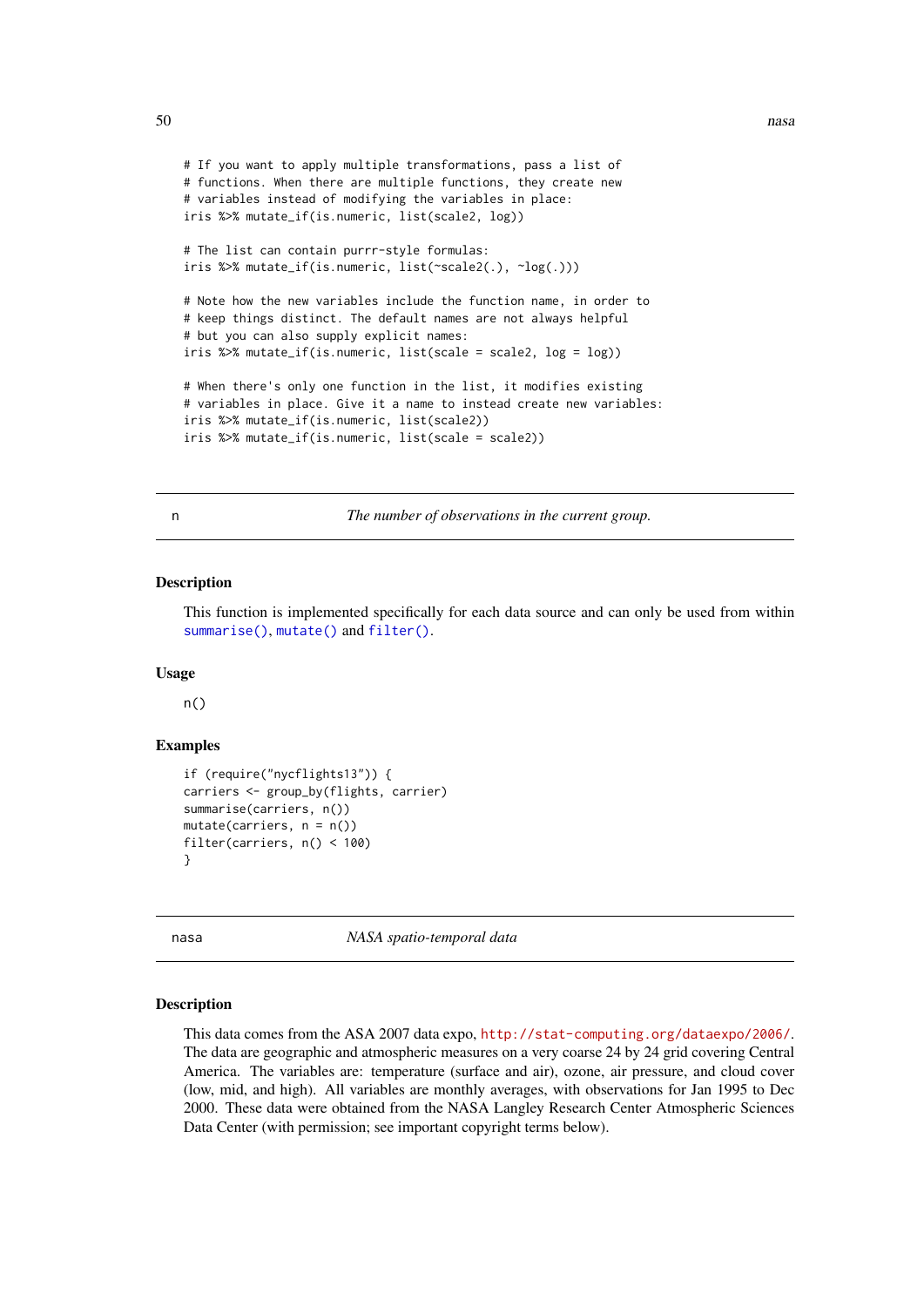$na\_if$  51

# Usage

nasa

# Format

A [tbl\\_cube](#page-80-0) with 41,472 observations.

### Dimensions

- lat, long: latitude and longitude
- year, month: month and year

# Measures

- cloudlow, cloudmed, cloudhigh: cloud cover at three heights
- ozone
- surftemp and temperature
- pressure

# Examples

nasa

<span id="page-50-0"></span>

na\_if *Convert values to NA*

### Description

This is a translation of the SQL command NULL\_IF. It is useful if you want to convert an annoying value to NA.

# Usage

na\_if(x, y)

# Arguments

| Vector to modify         |
|--------------------------|
| Value to replace with NA |

# Value

A modified version of x that replaces any values that are equal to y with NA.

# See Also

[coalesce\(\)](#page-15-0) to replace missing values with a specified value.

[tidyr::replace\\_na\(\)](#page-0-0) to replace NA with a value.

[recode\(\)](#page-58-0) to more generally replace values.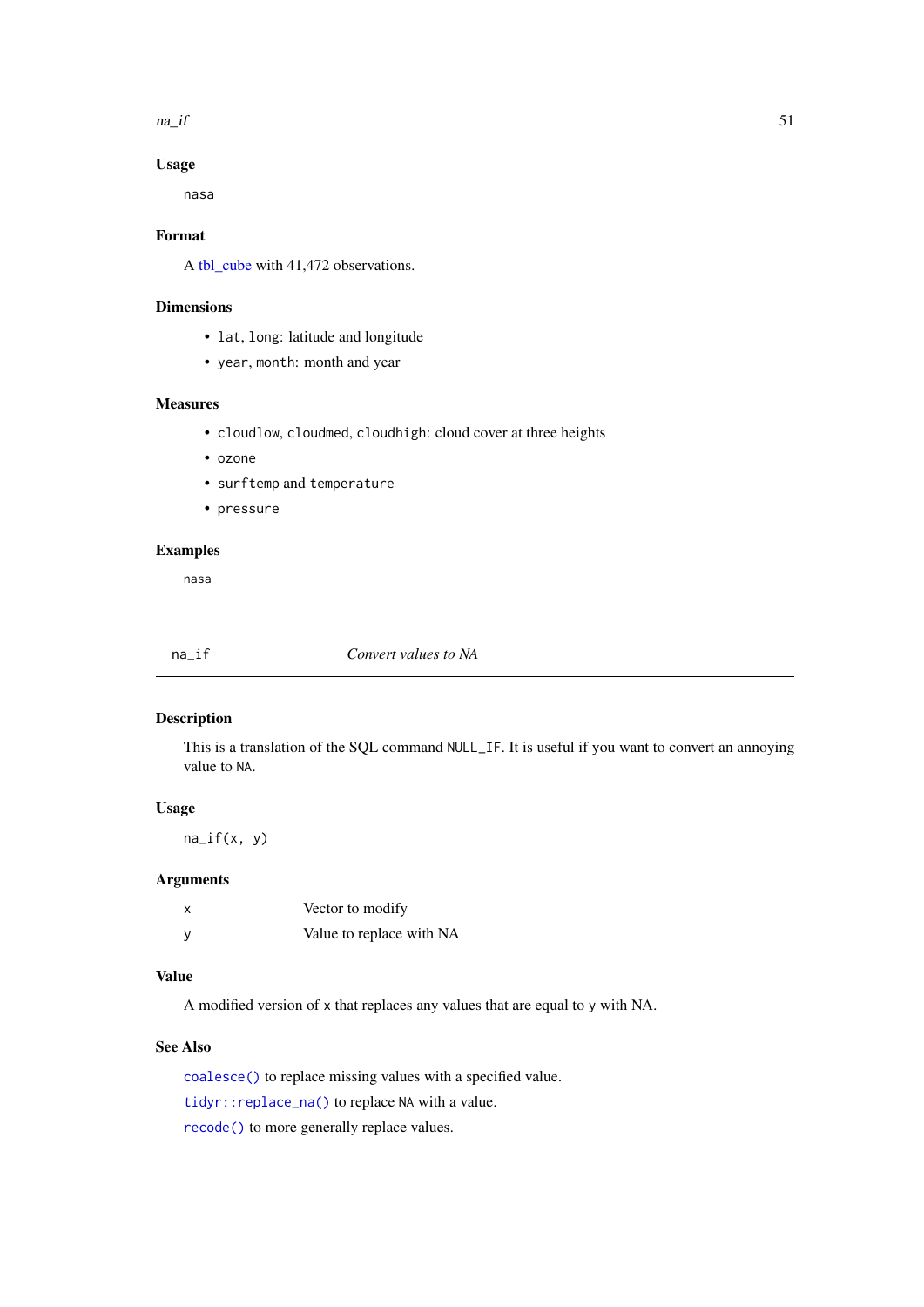## Examples

```
na_if(1:5, 5:1)
x \leq -c(1, -1, 0, 10)100 / x
100 / na_if(x, 0)
y <- c("abc", "def", "", "ghi")
na_i f(y, "")# na_if is particularly useful inside mutate,
# and is meant for use with vectors rather than entire data frames
starwars %>%
  select(name, eye_color) %>%
  mutate(eye_color = na_if(eye_color, "unknown"))
# na_if can also be used with scoped variants of mutate
# like mutate_if to mutate multiple columns
starwars %>%
  mutate_if(is.character, list(~na_if(., "unknown")))
```
#### near *Compare two numeric vectors*

### Description

This is a safe way of comparing if two vectors of floating point numbers are (pairwise) equal. This is safer than using ==, because it has a built in tolerance

# Usage

 $near(x, y, tol = .Machine$double.eps^0.5)$ 

#### Arguments

| x, y | Numeric vectors to compare |
|------|----------------------------|
| tol  | Tolerance of comparison.   |

## Examples

 $sqrt(2)$  ^ 2 == 2 near(sqrt(2) ^ 2, 2)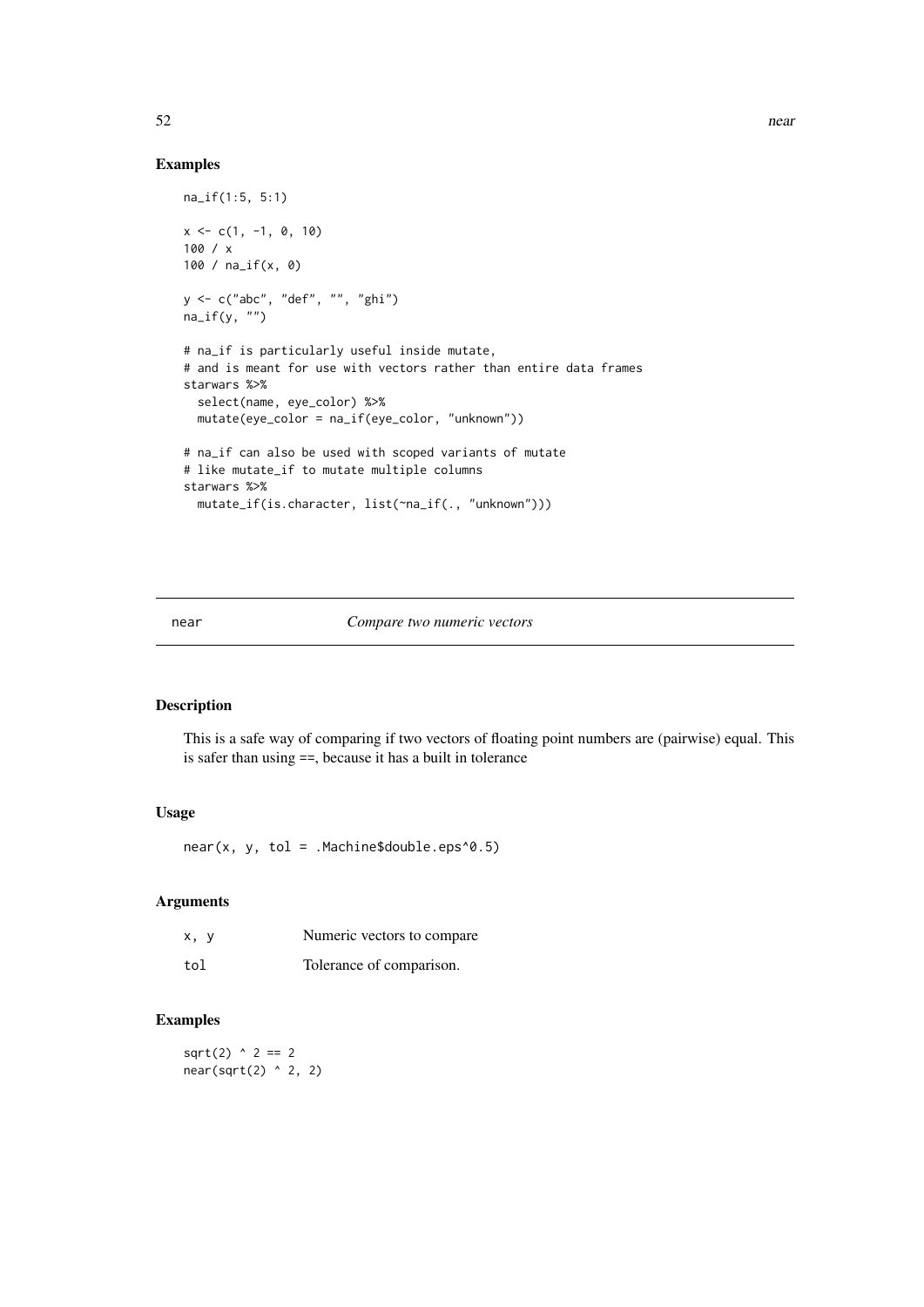nest\_join.data.frame *Join data frame tbls*

### <span id="page-52-0"></span>Description

See [join](#page-41-0) for a description of the general purpose of the functions.

### Usage

```
## S3 method for class 'data.frame'
nest\_join(x, y, by = NULL, copy = FALSE,keep = FALSE, name = NULL, ...)## S3 method for class 'tbl_df'
inner\_join(x, y, by = NULL, copy = FALSE,sufficient = c("x", "y"), ...,na_matches = pkgconfig::get_config("dplyr::na_matches"))
## S3 method for class 'tbl df'
nest\_join(x, y, by = NULL, copy = FALSE,keep = FALSE, name = NULL, ...)## S3 method for class 'tbl df'
left\_join(x, y, by = NULL, copy = FALSE,sufficient = c("x", "y"), ...,na_matches = pkgconfig::get_config("dplyr::na_matches"))
## S3 method for class 'tbl_df'
right\_join(x, y, by = NULL, copy = FALSE,sufficient = c("x", "y"), ...na_matches = pkgconfig::get_config("dplyr::na_matches"))
## S3 method for class 'tbl_df'
full\_join(x, y, by = NULL, copy = FALSE,sufficient = c("x", "y"), ...,na_matches = pkgconfig::get_config("dplyr::na_matches"))
## S3 method for class 'tbl df'
semi\_join(x, y, by = NULL, copy = FALSE, ...na_matches = pkgconfig::get_config("dplyr::na_matches"))
## S3 method for class 'tbl_df'
anti\_join(x, y, by = NULL, copy = FALSE, ...na_matches = pkgconfig::get_config("dplyr::na_matches"))
```
#### Arguments

| X   | tbls to join |
|-----|--------------|
| - V | tbls to join |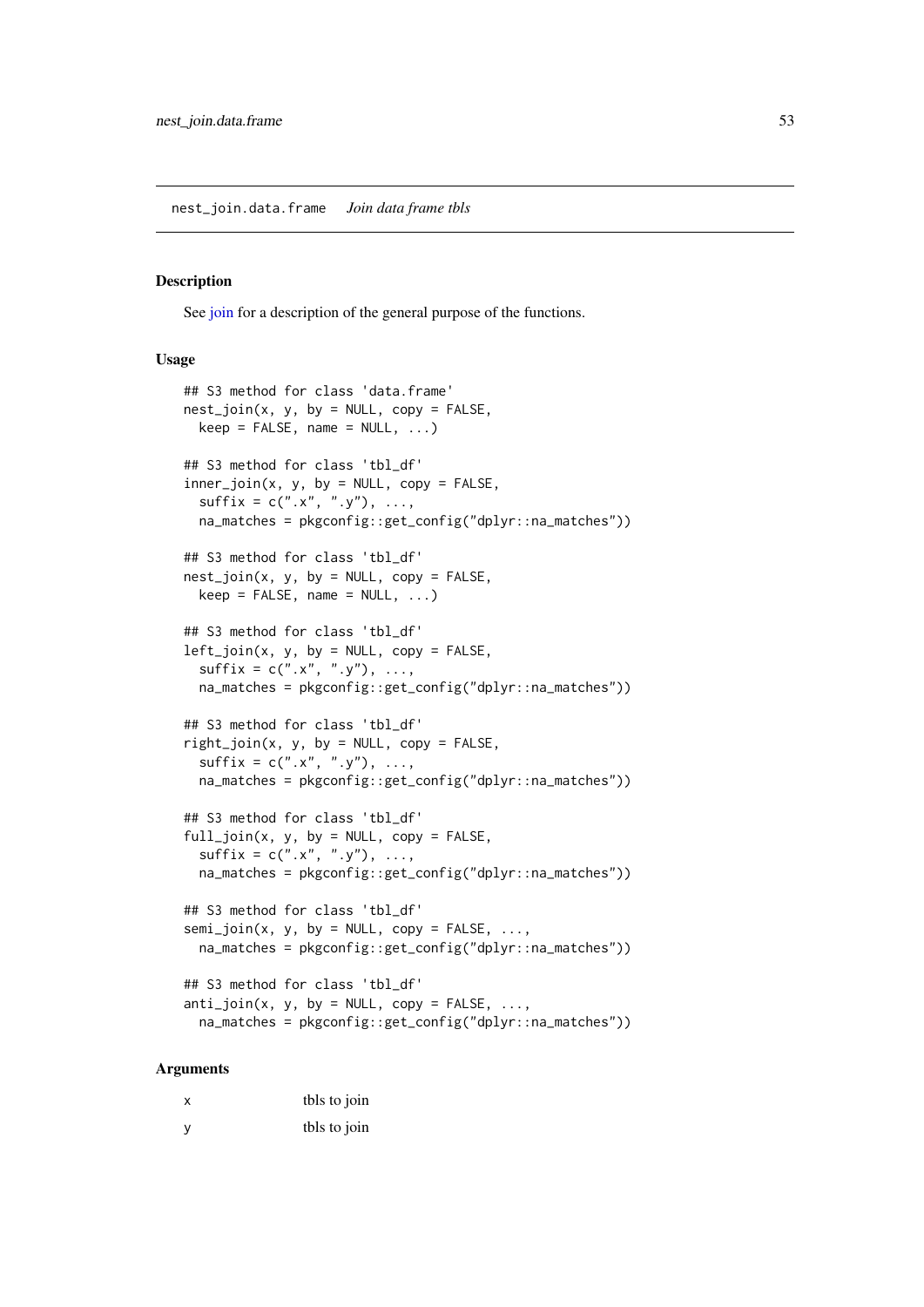| by         | a character vector of variables to join by. If NULL, the default, *_join() will do<br>a natural join, using all variables with common names across the two tables. A<br>message lists the variables so that you can check they're right (to suppress the<br>message, simply explicitly list the variables that you want to join).<br>To join by different variables on x and y use a named vector. For example,<br>by = $c("a" = "b")$ will match x.a to y.b. |
|------------|---------------------------------------------------------------------------------------------------------------------------------------------------------------------------------------------------------------------------------------------------------------------------------------------------------------------------------------------------------------------------------------------------------------------------------------------------------------|
| copy       | If x and y are not from the same data source, and copy is TRUE, then y will be<br>copied into the same src as x. This allows you to join tables across srcs, but it is<br>a potentially expensive operation so you must opt into it.                                                                                                                                                                                                                          |
| keep       | If TRUE the by columns are kept in the nesting joins.                                                                                                                                                                                                                                                                                                                                                                                                         |
| name       | the name of the list column nesting joins create. If NULL the name of y is used.                                                                                                                                                                                                                                                                                                                                                                              |
| $\cdots$   | included for compatibility with the generic; otherwise ignored.                                                                                                                                                                                                                                                                                                                                                                                               |
| suffix     | If there are non-joined duplicate variables in x and y, these suffixes will be added<br>to the output to disambiguate them. Should be a character vector of length 2.                                                                                                                                                                                                                                                                                         |
| na_matches | Use "never" to always treat two NA or NaN values as different, like joins for<br>database sources, similarly to merge (incomparables = $FALSE$ ). The default,<br>"na", always treats two NA or NaN values as equal, like merge(). Users and pack-<br>age authors can change the default behavior by calling pkgconfig: : set_config("dplyr: : na_matcl                                                                                                       |

## Examples

```
if (require("Lahman")) {
batting_df <- tbl_df(Batting)
person_df <- tbl_df(Master)
uperson_df <- tbl_df(Master[!duplicated(Master$playerID), ])
# Inner join: match batting and person data
inner_join(batting_df, person_df)
inner_join(batting_df, uperson_df)
# Left join: match, but preserve batting data
left_join(batting_df, uperson_df)
# Anti join: find batters without person data
anti_join(batting_df, person_df)
# or people who didn't bat
anti_join(person_df, batting_df)
}
```
nth *Extract the first, last or nth value from a vector*

### Description

These are straightforward wrappers around [\[\[](#page-0-0). The main advantage is that you can provide an optional secondary vector that defines the ordering, and provide a default value to use when the input is shorter than expected.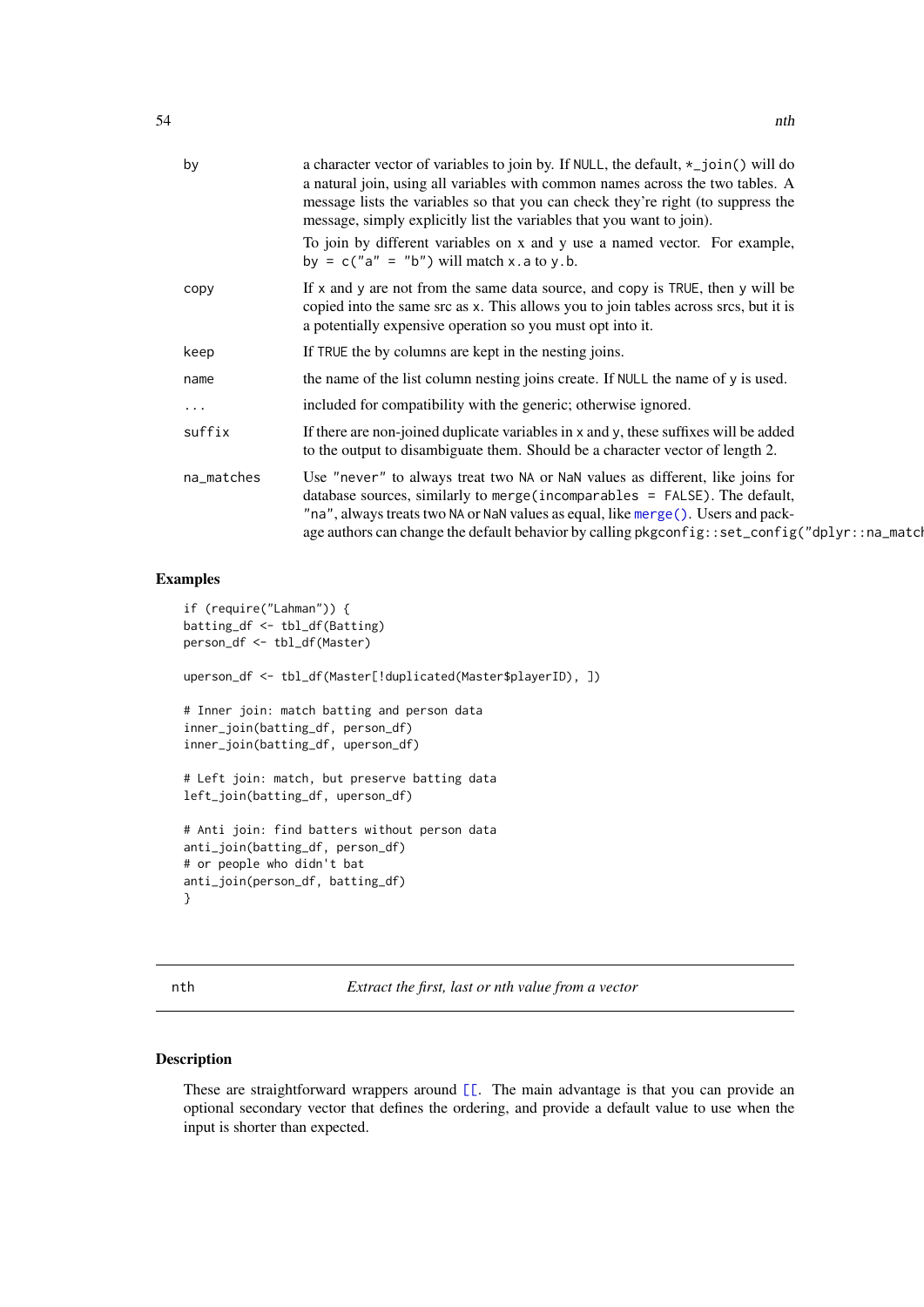#### n\_distinct 55

# Usage

```
nth(x, n, order_by = NULL, default = default\_missing(x))first(x, order_by = NULL, default = default_missing(x))
last(x, order_by = NULL, default = default\_missing(x))
```
## Arguments

| $\mathsf{x}$ | A vector                                                                                                                                                                                                                 |
|--------------|--------------------------------------------------------------------------------------------------------------------------------------------------------------------------------------------------------------------------|
| n            | For nth_value(), a single integer specifying the position. Negative integers<br>index from the end (i.e. -1L will return the last value in the vector).                                                                  |
|              | If a double is supplied, it will be silently truncated.                                                                                                                                                                  |
| order_by     | An optional vector used to determine the order                                                                                                                                                                           |
| default      | A default value to use if the position does not exist in the input. This is guessed<br>by default for base vectors, where a missing value of the appropriate type is<br>returned, and for lists, where a NULL is return. |
|              | For more complicated objects, you'll need to supply this value. Make sure it is<br>the same type as x.                                                                                                                   |

# Value

A single value. [[ is used to do the subsetting.

## Examples

```
x < -1:10y \le -10:1first(x)
last(y)
nth(x, 1)nth(x, 5)
nth(x, -2)nth(x, 11)
last(x)
# Second argument provides optional ordering
last(x, y)
# These functions always return a single value
first(integer())
```
n\_distinct *Efficiently count the number of unique values in a set of vector*

### Description

This is a faster and more concise equivalent of length(unique(x))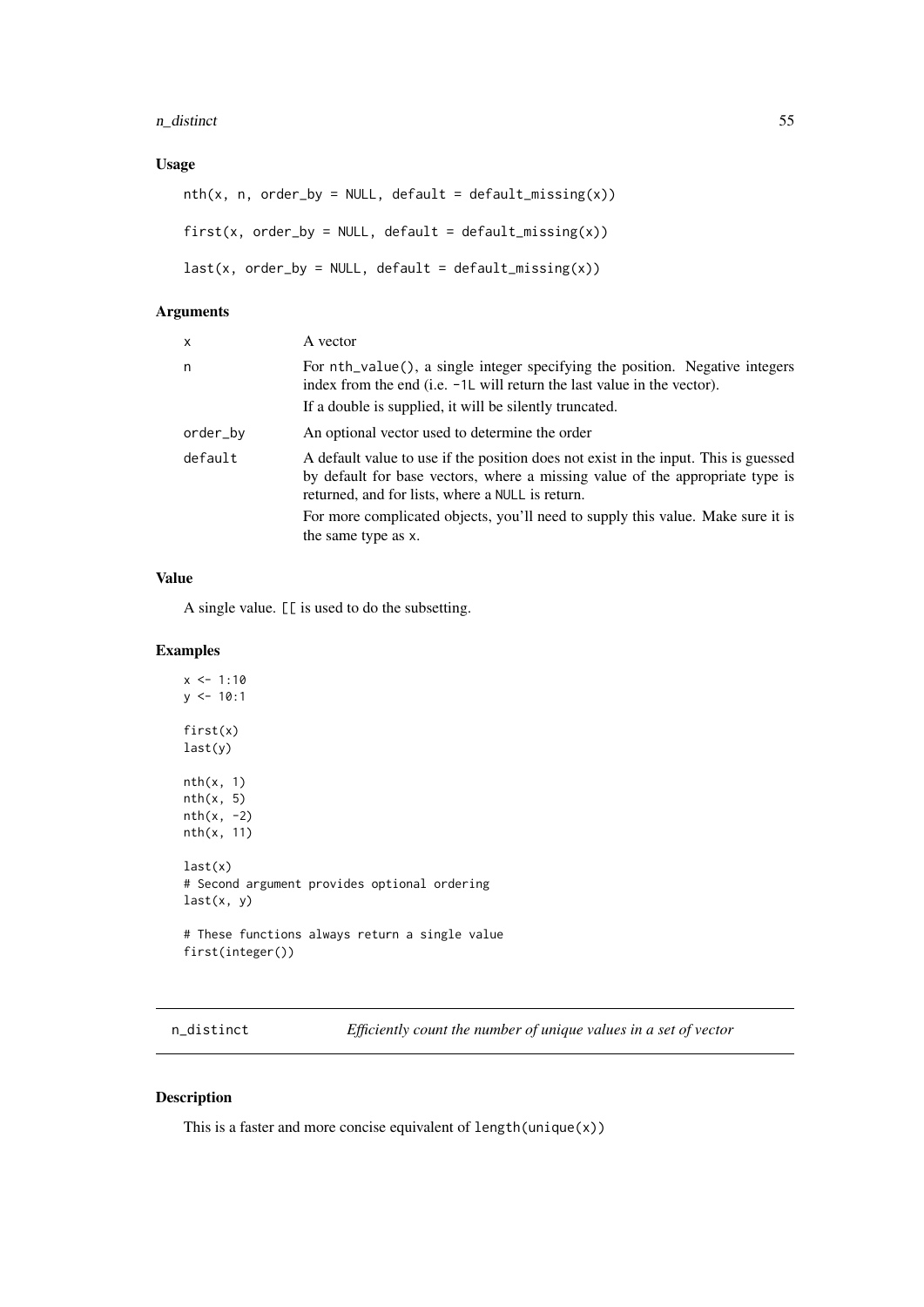### Usage

n\_distinct(..., na.rm = FALSE)

#### Arguments

| .     | vectors of values                  |
|-------|------------------------------------|
| na.rm | if TRUE missing values don't count |

#### Examples

```
x \leq - sample(1:10, 1e5, rep = TRUE)
length(unique(x))
n_distinct(x)
```
order\_by *A helper function for ordering window function output*

#### Description

This function makes it possible to control the ordering of window functions in R that don't have a specific ordering parameter. When translated to SQL it will modify the order clause of the OVER function.

#### Usage

```
order_by(order_by, call)
```
### Arguments

| order_bv | a vector to order by                                                               |
|----------|------------------------------------------------------------------------------------|
| call     | a function call to a window function, where the first argument is the vector being |
|          | operated on                                                                        |

### Details

This function works by changing the call to instead call [with\\_order\(\)](#page-0-0) with the appropriate arguments.

```
order_by(10:1, cumsum(1:10))
x \le -10:1y \le -1:10order_by(x, cumsum(y))
df <- data.frame(year = 2000:2005, value = (0:5) ^ 2)
scrambled <- df[sample(nrow(df)), ]
wrong <- mutate(scrambled, running = cumsum(value))
arrange(wrong, year)
right <- mutate(scrambled, running = order_by(year, cumsum(value)))
arrange(right, year)
```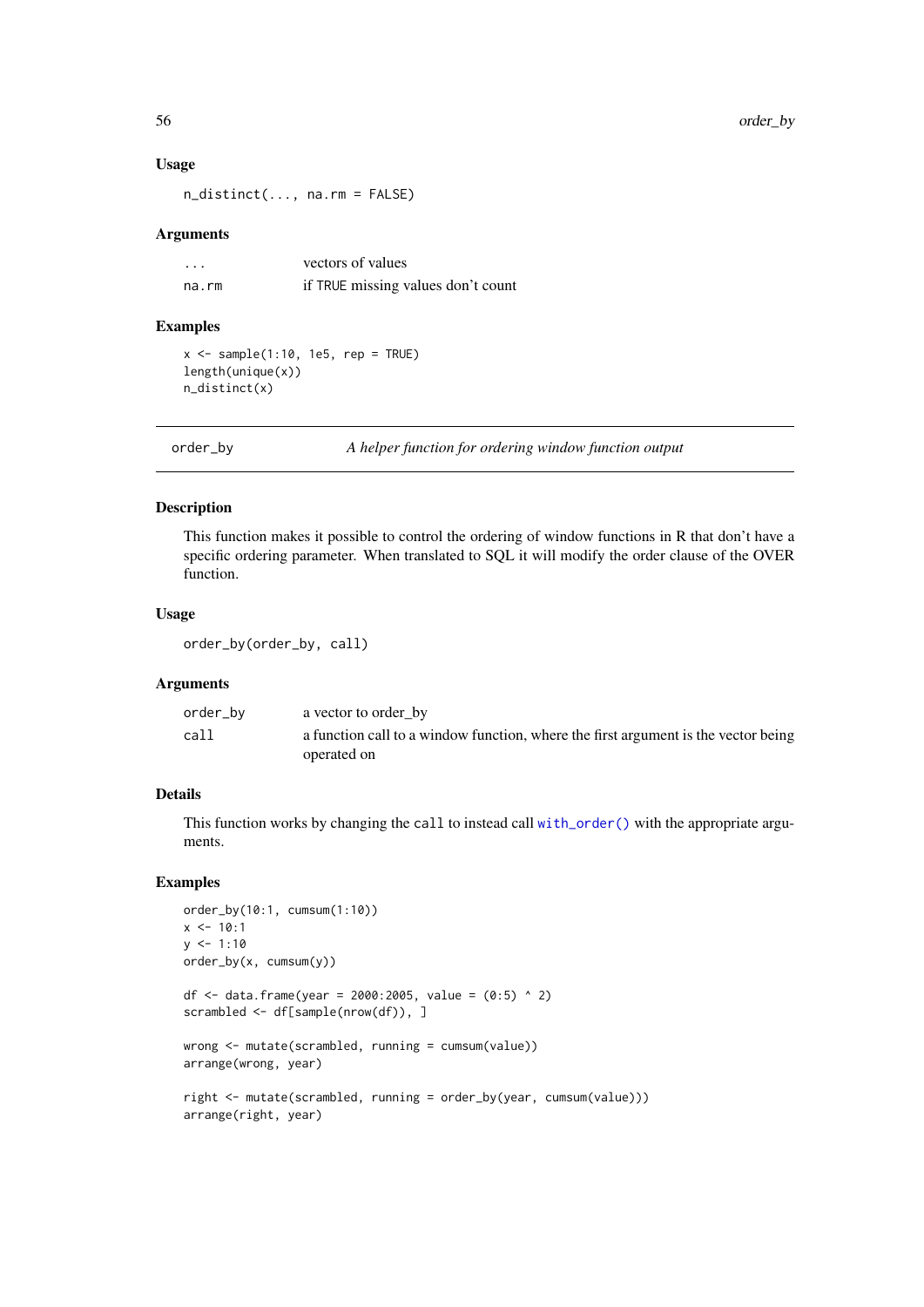## Description

This works like [[ for local data frames, and automatically collects before indexing for remote data tables.

### Usage

 $pull(.data, var = -1)$ 

## Arguments

| .data | A table of data                                                                                                            |
|-------|----------------------------------------------------------------------------------------------------------------------------|
| var   | A variable specified as:                                                                                                   |
|       | • a literal variable name                                                                                                  |
|       | • a positive integer, giving the position counting from the left                                                           |
|       | • a negative integer, giving the position counting from the right.                                                         |
|       | The default returns the last column (on the assumption that's the column you've<br>created most recently).                 |
|       | This argument is taken by expression and supports quasiquotation (you can un-<br>quote column names and column positions). |

### Examples

```
mtcars %>% pull(-1)
mtcars %>% pull(1)
mtcars %>% pull(cyl)
# Also works for remote sources
if (requireNamespace("dbplyr", quietly = TRUE)) {
df \le dbplyr::memdb_frame(x = 1:10, y = 10:1, .name = "pull-ex")
df %>%
  mutate(z = x * y) %pull()
}
```
ranking *Windowed rank functions.*

### <span id="page-56-0"></span>Description

Six variations on ranking functions, mimicking the ranking functions described in SQL2003. They are currently implemented using the built in rank function, and are provided mainly as a convenience when converting between R and SQL. All ranking functions map smallest inputs to smallest outputs. Use [desc\(\)](#page-19-0) to reverse the direction.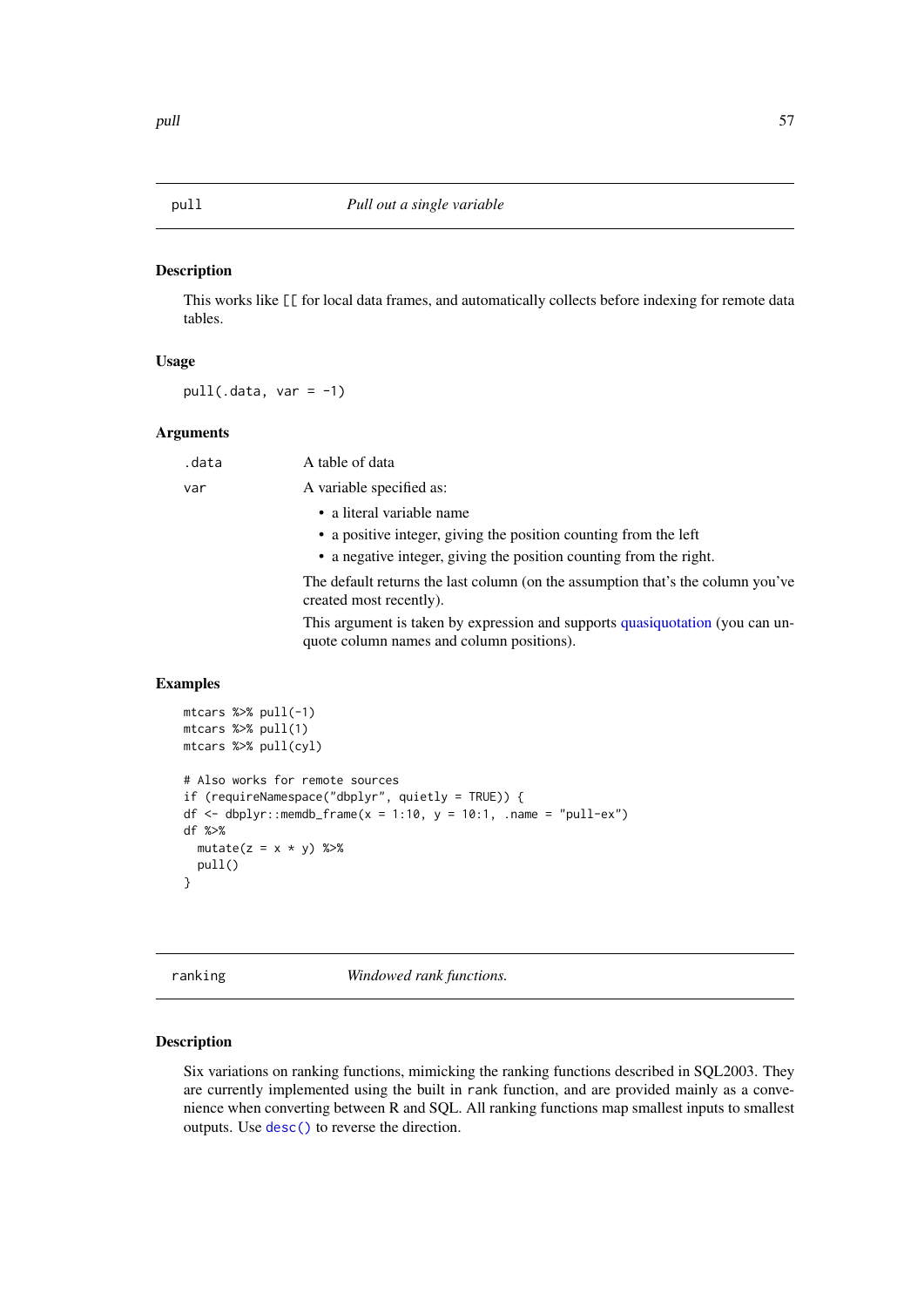58 ranking the state of the state of the state of the state of the state of the state of the state of the state of the state of the state of the state of the state of the state of the state of the state of the state of the

## Usage

```
row_number(x)
ntile(x = row_number(), n)min_rank(x)
dense_rank(x)
percent_rank(x)
cume_dist(x)
```
### Arguments

|   | a vector of values to rank. Missing values are left as is. If you want to treat them<br>as the smallest or largest values, replace with Inf or -Inf before ranking. |
|---|---------------------------------------------------------------------------------------------------------------------------------------------------------------------|
| n | number of groups to split up into.                                                                                                                                  |

# Details

- row\_number(): equivalent to rank(ties.method = "first")
- min\_rank(): equivalent to rank(ties.method = "min")
- dense\_rank(): like min\_rank(), but with no gaps between ranks
- percent\_rank(): a number between 0 and 1 computed by rescaling min\_rank to [0, 1]
- cume\_dist(): a cumulative distribution function. Proportion of all values less than or equal to the current rank.
- ntile(): a rough rank, which breaks the input vector into n buckets.

```
x \leq -c(5, 1, 3, 2, 2, NA)row_number(x)
min_rank(x)
dense_rank(x)
percent_rank(x)
cume_dist(x)
ntile(x, 2)
ntile(runif(100), 10)
# row_number can be used with single table verbs without specifying x
# (for data frames and databases that support windowing)
mutate(mtcars, row_number() == 1L)
mtcars %>% filter(between(row_number(), 1, 10))
```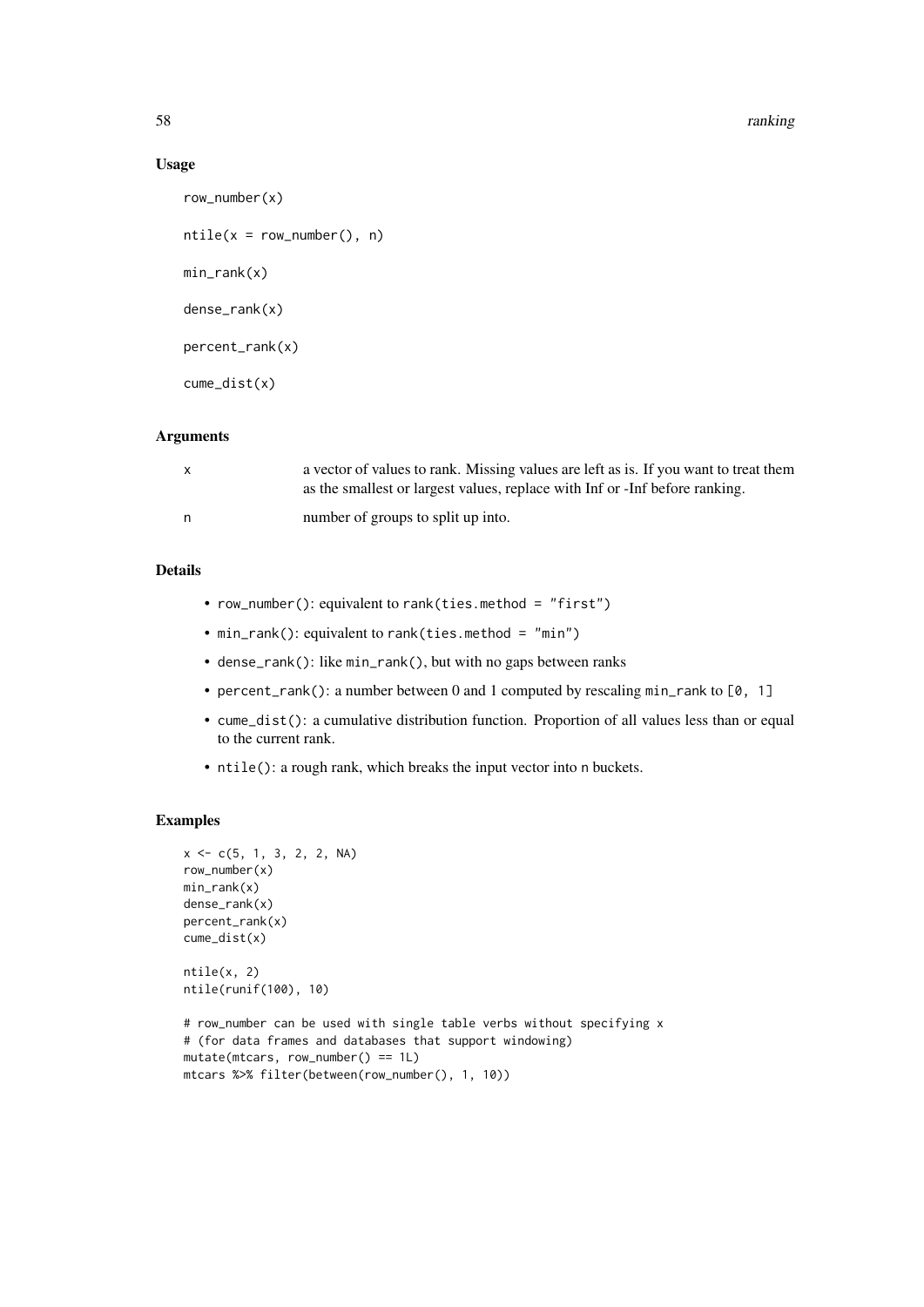<span id="page-58-0"></span>

## Description

This is a vectorised version of [switch\(\)](#page-0-0): you can replace numeric values based on their position or their name, and character or factor values only by their name. This is an S3 generic: dplyr provides methods for numeric, character, and factors. For logical vectors, use [if\\_else\(\)](#page-40-0). For more complicated criteria, use [case\\_when\(\)](#page-12-0).

# Usage

```
recode(x, ..., .default = NULL, .missing = NULL)recode_factor(.x, ..., .default = NULL, .missing = NULL,
  .ordered = FALSE)
```
### Arguments

| $\cdot$ X | A vector to modify                                                                                                                                                                                                                                                                                            |
|-----------|---------------------------------------------------------------------------------------------------------------------------------------------------------------------------------------------------------------------------------------------------------------------------------------------------------------|
| .         | Replacements. For character and factor .x, these should be named and replace-<br>ment is based only on their name. For numeric . x, these can be named or not. If<br>not named, the replacement is done based on position i.e. x represents positions<br>to look for in replacements. See examples.           |
|           | When named, the argument names should be the current values to be replaced,<br>and the argument values should be the new (replacement) values.                                                                                                                                                                |
|           | All replacements must be the same type, and must have either length one or the<br>same length as .x.                                                                                                                                                                                                          |
|           | These dots support tidy dots features.                                                                                                                                                                                                                                                                        |
| .default  | If supplied, all values not otherwise matched will be given this value. If not<br>supplied and if the replacements are the same type as the original values in .x,<br>unmatched values are not changed. If not supplied and if the replacements are<br>not compatible, unmatched values are replaced with NA. |
|           | . default must be either length 1 or the same length as .x.                                                                                                                                                                                                                                                   |
| .missing  | If supplied, any missing values in .x will be replaced by this value. Must be<br>either length 1 or the same length as .x.                                                                                                                                                                                    |
| .ordered  | If TRUE, recode_factor() creates an ordered factor.                                                                                                                                                                                                                                                           |
|           |                                                                                                                                                                                                                                                                                                               |

### Details

You can use recode() directly with factors; it will preserve the existing order of levels while changing the values. Alternatively, you can use recode\_factor(), which will change the order of levels to match the order of replacements. See the [forcats](http://forcats.tidyverse.org/) package for more tools for working with factors and their levels.

### Value

A vector the same length as .x, and the same type as the first of ..., .default, or .missing. recode\_factor() returns a factor whose levels are in the same order as in .... The levels in .default and .missing come last.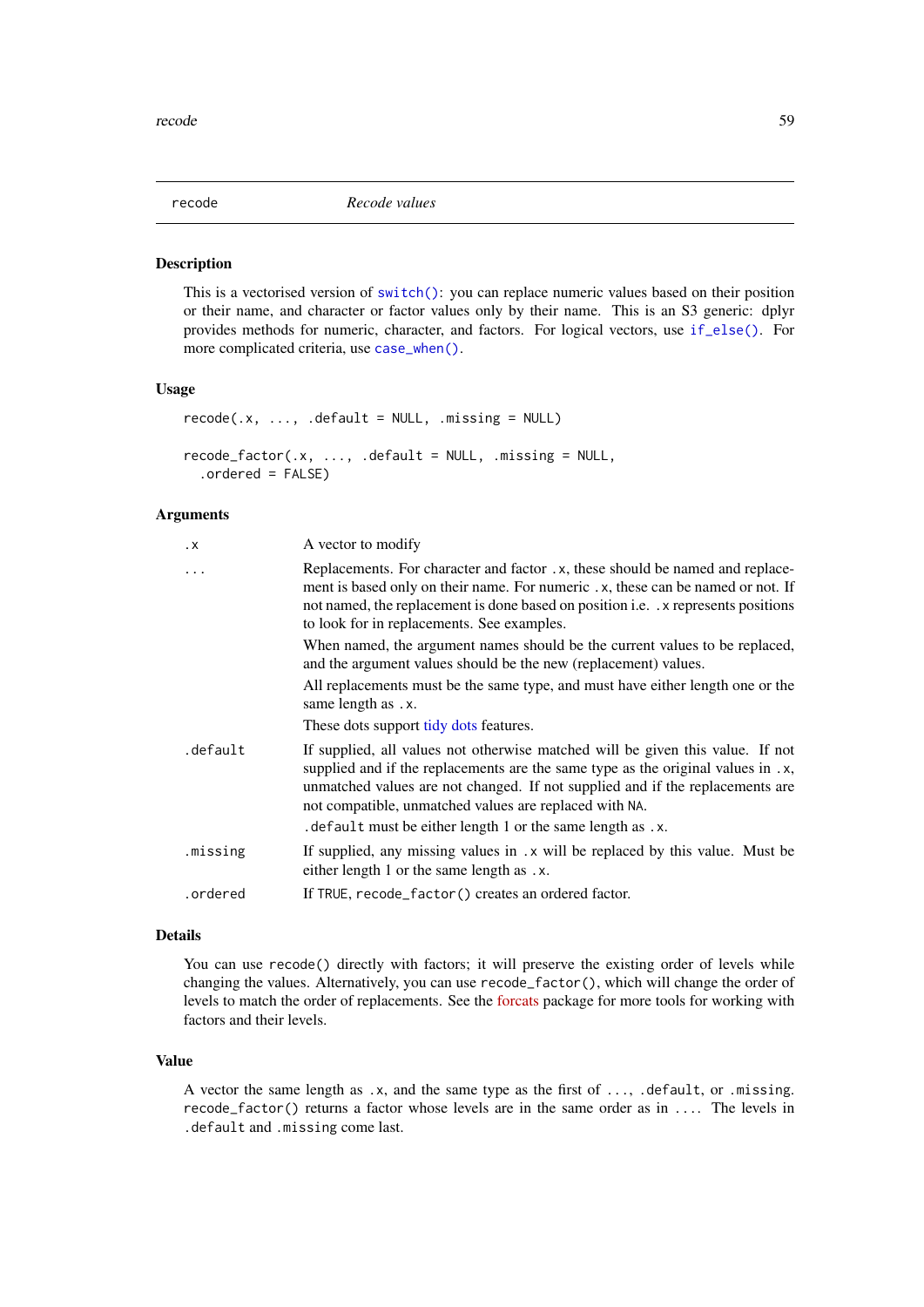60 recode

#### See Also

[na\\_if\(\)](#page-50-0) to replace specified values with a NA.

[coalesce\(\)](#page-15-0) to replace missing values with a specified value.

[tidyr::replace\\_na\(\)](#page-0-0) to replace NA with a value.

```
# For character values, recode values with named arguments only. Unmatched
# values are unchanged.
char_vec <- sample(c("a", "b", "c"), 10, replace = TRUE)
recode(char_vec, a = "Apple")
recode(char_vec, a = "Apple", b = "Banana")
# Use .default as replacement for unmatched values
recode(char_vec, a = "Apple", b = "Banana", .default = NA_character_)
# Use a named character vector for unquote splicing with !!!
level_key <- c(a = "apple", b = "banana", c = "carrot")recode(char_vec, !!!level_key)
# For numeric values, named arguments can also be used
num\_vec \leftarrow c(1:4, NA)recode(num_vec, 2' = 20L, 4' = 40L)
# Or if you don't name the arguments, recode() matches by position.
# (Only works for numeric vector)
recode(num_vec, "a", "b", "c", "d")
# .x (position given) looks in (...), then grabs (... value at position)
# so if nothing at position (here 5), it uses .default or NA.
recode(c(1,5,3), "a", "b", "c", "d", .default = "nothing")# Note that if the replacements are not compatible with .x,
# unmatched values are replaced by NA and a warning is issued.
recode(num_vec, '2' = "b", '4' = "d")
# use .default to change the replacement value
recode(num_vec, "a", "b", "c", .default = "other")
# use .missing to replace missing values in .x
recode(num_vec, "a", "b", "c", .default = "other", .missing = "missing")
# For factor values, use only named replacements
# and supply default with levels()
factor_vec <- factor(c("a", "b", "c"))
recode(factor_vec, a = "Apple", .default = levels(factor_vec))
# Use recode_factor() to create factors with levels ordered as they
# appear in the recode call. The levels in .default and .missing
# come last.
recode_factor(num_vec, `1` = "z", `2` = "y", `3` = "x")
recode_factor(num_vec, `1` = "z", `2` = "y", `3` = "x",
              .default = "D")
recode_factor(num_vec, `1` = "z", `2` = "y", `3` = "x".
              .default = "D", .missing = "M")
# When the input vector is a compatible vector (character vector or
# factor), it is reused as default.
recode_factor(letters[1:3], b = "z", c = "y")
```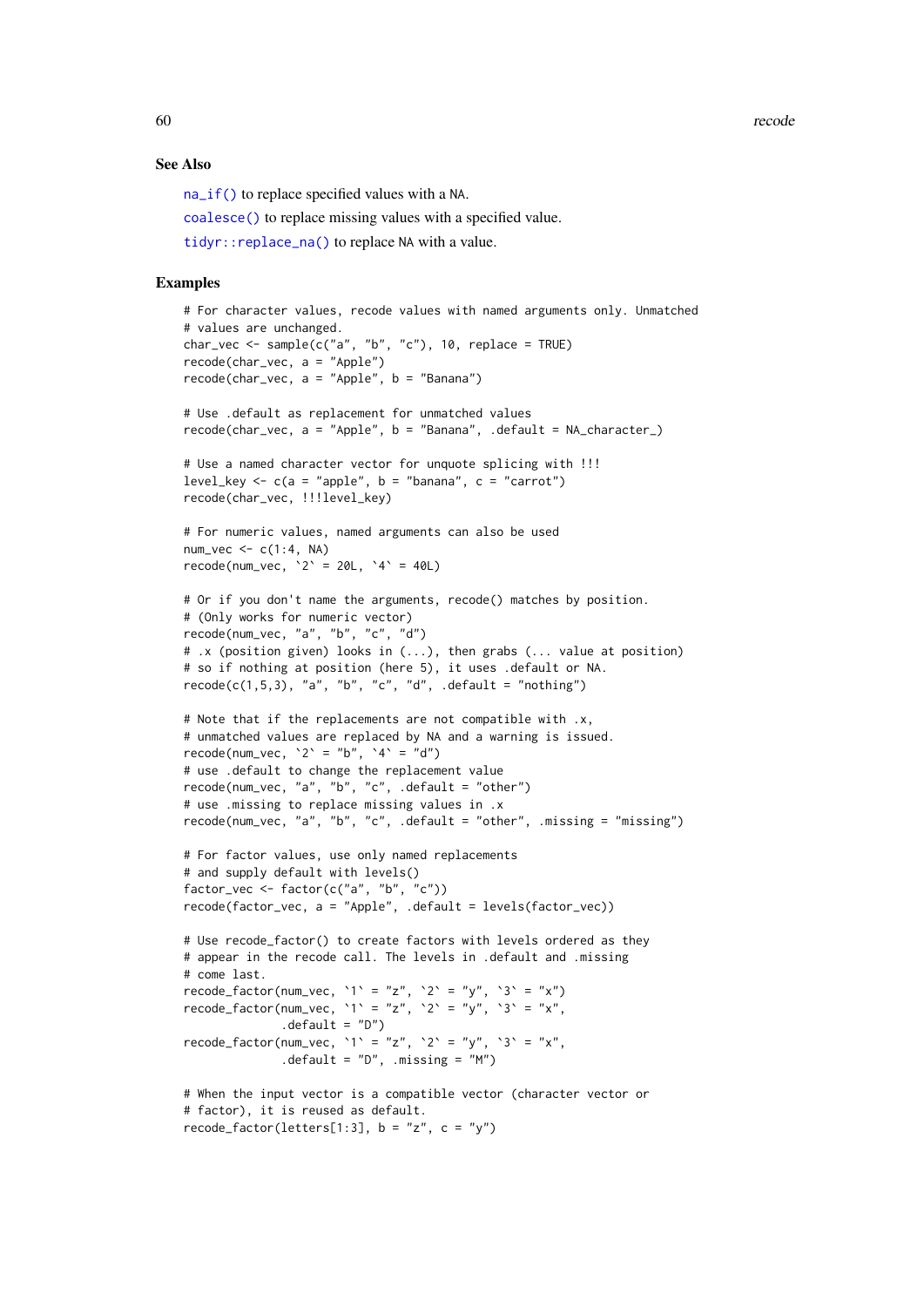#### rowwise 61

```
recode_factor(factor(letters[1:3]), b = "z", c = "y")
```

```
# Use a named character vector to recode factors with unquote splicing.
level_key <- c(a = "apple", b = "banana", c = "carrot")recode_factor(char_vec, !!!level_key)
```
rowwise *Group input by rows*

### Description

### **Questioning**

### Usage

rowwise(data)

### Arguments

data Input data frame.

# Details

See [this repository](https://github.com/jennybc/row-oriented-workflows) for alternative ways to perform row-wise operations

rowwise() is used for the results of [do\(\)](#page-22-0) when you create list-variables. It is also useful to support arbitrary complex operations that need to be applied to each row.

Currently, rowwise grouping only works with data frames. Its main impact is to allow you to work with list-variables in [summarise\(\)](#page-74-0) and [mutate\(\)](#page-44-0) without having to use [[1]]. This makes summarise() on a rowwise tbl effectively equivalent to  $plyr::ldply()$ .

### Examples

```
df \le expand.grid(x = 1:3, y = 3:1)
df_done <- df %>% rowwise() %>% do(i = seq(.$x, .$y))
df_done
df_done %>% summarise(n = length(i))
```
sample *Sample n rows from a table*

### Description

This is a wrapper around [sample.int\(\)](#page-0-0) to make it easy to select random rows from a table. It currently only works for local tbls.

# Usage

```
sample_n(tbl, size, replace = FALSE, weight = NULL, .env = NULL, . . .)sample_frac(tbl, size = 1, replace = FALSE, weight = NULL,
  env = NULL, ...
```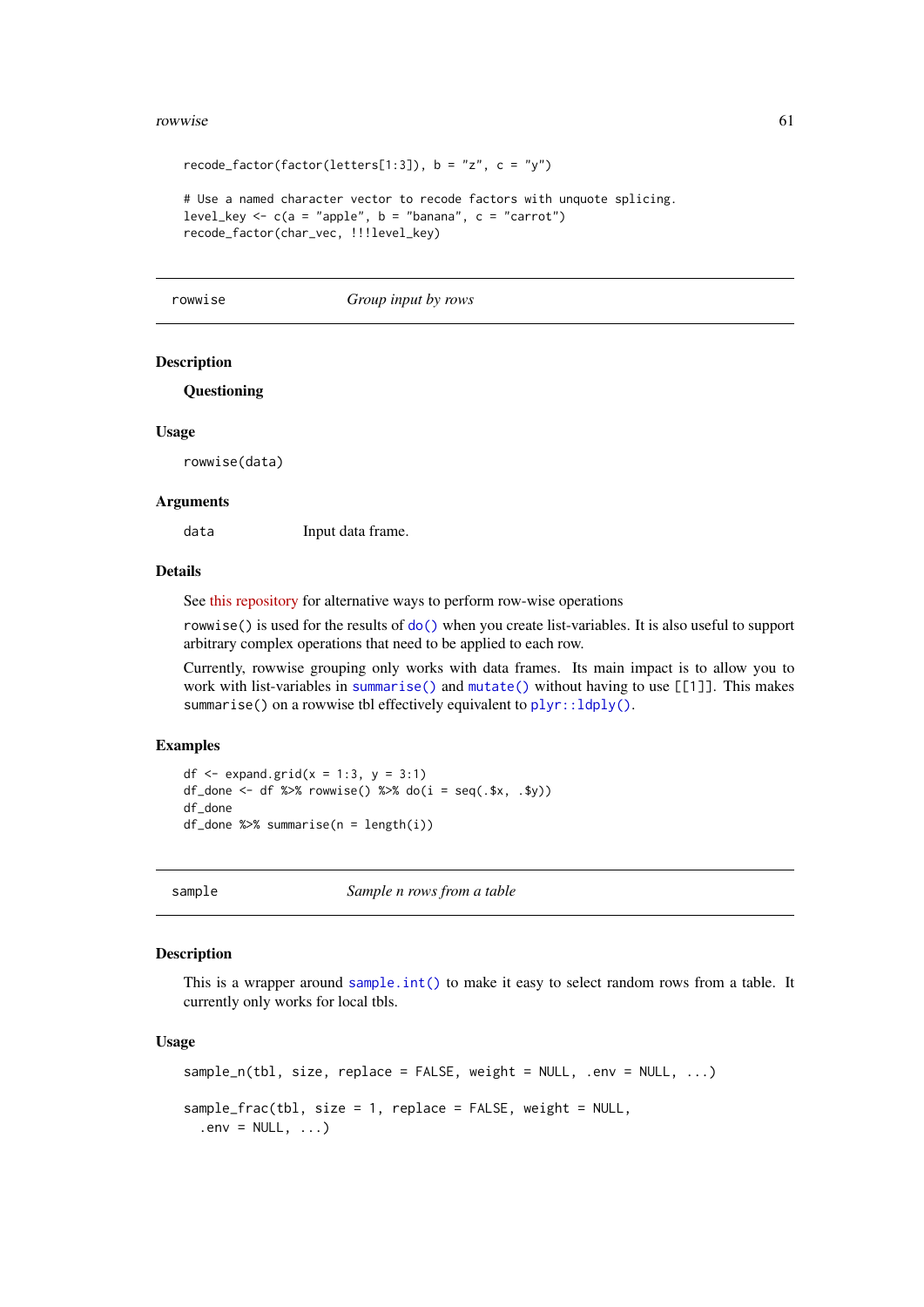## Arguments

| tbl       | tbl of data.                                                                                                                                                                                   |
|-----------|------------------------------------------------------------------------------------------------------------------------------------------------------------------------------------------------|
| size      | For sample $_n()$ , the number of rows to select. For sample $frac()$ , the fraction<br>of rows to select. If the is grouped, size applies to each group.                                      |
| replace   | Sample with or without replacement?                                                                                                                                                            |
| weight    | Sampling weights. This must evaluate to a vector of non-negative numbers the<br>same length as the input. Weights are automatically standardised to sum to 1.                                  |
|           | This argument is automatically quoted and later evaluated in the context of the<br>data frame. It supports unquoting. See vignette ("programming") for an in-<br>troduction to these concepts. |
| .env      | This variable is deprecated and no longer has any effect. To evaluate weight in<br>a particular context, you can now unquote a quosure.                                                        |
| $\ddotsc$ | ignored                                                                                                                                                                                        |

# Examples

by\_cyl <- mtcars %>% group\_by(cyl) # Sample fixed number per group sample\_n(mtcars, 10) sample\_n(mtcars, 50, replace = TRUE) sample\_n(mtcars, 10, weight = mpg) sample\_n(by\_cyl, 3) sample\_n(by\_cyl, 10, replace = TRUE) sample\_n(by\_cyl, 3, weight = mpg / mean(mpg)) # Sample fixed fraction per group # Default is to sample all data = randomly resample rows sample\_frac(mtcars) sample\_frac(mtcars, 0.1) sample\_frac(mtcars, 1.5, replace = TRUE) sample\_frac(mtcars, 0.1, weight = 1 / mpg) sample\_frac(by\_cyl, 0.2) sample\_frac(by\_cyl, 1, replace = TRUE)

<span id="page-61-0"></span>scoped *Operate on a selection of variables*

### Description

The variants suffixed with \_if, \_at or \_all apply an expression (sometimes several) to all variables within a specified subset. This subset can contain all variables (\_all variants), a [vars\(\)](#page-83-0) selection (\_at variants), or variables selected with a predicate (\_if variants).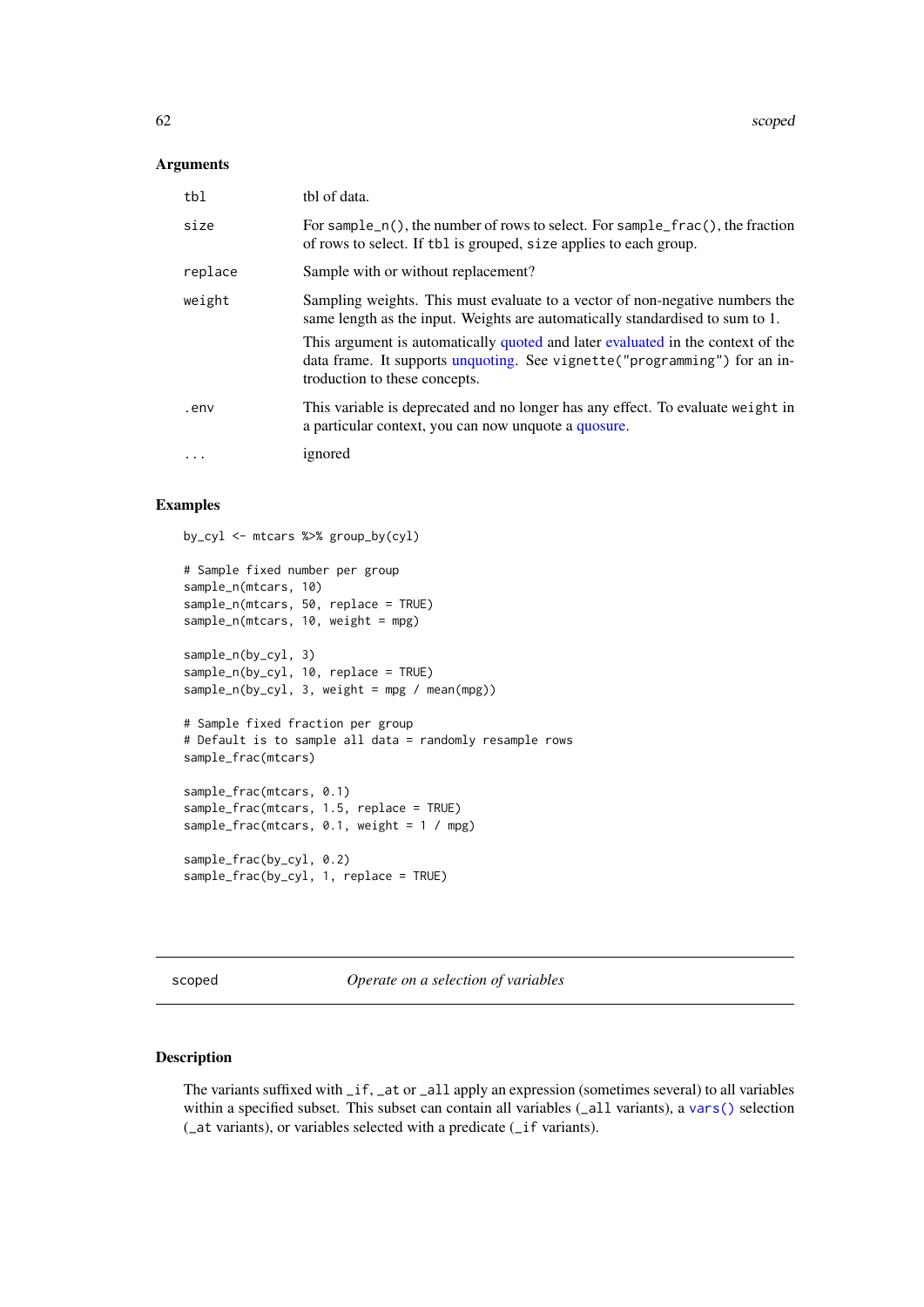#### scoped 63

### Arguments

| .tbl       | A tbl object.                                                                                                                                                                                                                                                                                  |
|------------|------------------------------------------------------------------------------------------------------------------------------------------------------------------------------------------------------------------------------------------------------------------------------------------------|
| .funs      | A function fun, a quosure style lambda $\sim$ fun(.) or a list of either form.                                                                                                                                                                                                                 |
| vars.      | A list of columns generated by vars(), a character vector of column names, a<br>numeric vector of column positions, or NULL.                                                                                                                                                                   |
| .predicate | A predicate function to be applied to the columns or a logical vector. The vari-<br>ables for which predicate is or returns TRUE are selected. This argument<br>is passed to rlang::as_function() and thus supports quosure-style lambda<br>functions and strings representing function names. |
| $\ddotsc$  | Additional arguments for the function calls in . funs. These are evaluated only<br>once, with tidy dots support.                                                                                                                                                                               |

#### Details

The verbs with scoped variants are:

- [mutate\(\)](#page-44-0), [transmute\(\)](#page-44-1) and [summarise\(\)](#page-74-0). See [summarise\\_all\(\)](#page-75-0).
- [filter\(\)](#page-25-0). See [filter\\_all\(\)](#page-27-0).
- [group\\_by\(\)](#page-30-0). See [group\\_by\\_all\(\)](#page-32-0).
- [rename\(\)](#page-63-1) and [select\(\)](#page-63-0). See [select\\_all\(\)](#page-65-0).
- [arrange\(\)](#page-5-0). See [arrange\\_all\(\)](#page-6-0)

There are three kinds of scoped variants. They differ in the scope of the variable selection on which operations are applied:

- Verbs suffixed with \_all() apply an operation on all variables.
- Verbs suffixed with  $at()$  apply an operation on a subset of variables specified with the quoting function [vars\(\)](#page-83-0). This quoting function accepts [tidyselect::vars\\_select\(\)](#page-0-0) helpers like [starts\\_with\(\)](#page-0-0). Instead of a [vars\(\)](#page-83-0) selection, you can also supply an [integerish](#page-0-0) vector of column positions or a character vector of column names.
- Verbs suffixed with  $if()$  apply an operation on the subset of variables for which a predicate function returns TRUE. Instead of a predicate function, you can also supply a logical vector.

### Grouping variables

Most of these operations also apply on the grouping variables when they are part of the selection. This includes:

- [arrange\\_all\(\)](#page-6-0), [arrange\\_at\(\)](#page-6-1), and [arrange\\_if\(\)](#page-6-1)
- [distinct\\_all\(\)](#page-21-0), [distinct\\_at\(\)](#page-21-1), and [distinct\\_if\(\)](#page-21-1)
- [filter\\_all\(\)](#page-27-0), [filter\\_at\(\)](#page-27-1), and [filter\\_if\(\)](#page-27-1)
- [group\\_by\\_all\(\)](#page-32-0), [group\\_by\\_at\(\)](#page-32-1), and [group\\_by\\_if\(\)](#page-32-1)
- [select\\_all\(\)](#page-65-0), [select\\_at\(\)](#page-65-1), and [select\\_if\(\)](#page-65-1)

This is not the case for summarising and mutating variants where operations are *not* applied on grouping variables. The behaviour depends on whether the selection is implicit (all and if selections) or **explicit** (at selections). Grouping variables covered by explicit selections (with [summarise\\_at\(\)](#page-75-1), [mutate\\_at\(\)](#page-46-1), and [transmute\\_at\(\)](#page-46-1)) are always an error. For implicit selections, the grouping variables are always ignored. In this case, the level of verbosity depends on the kind of operation: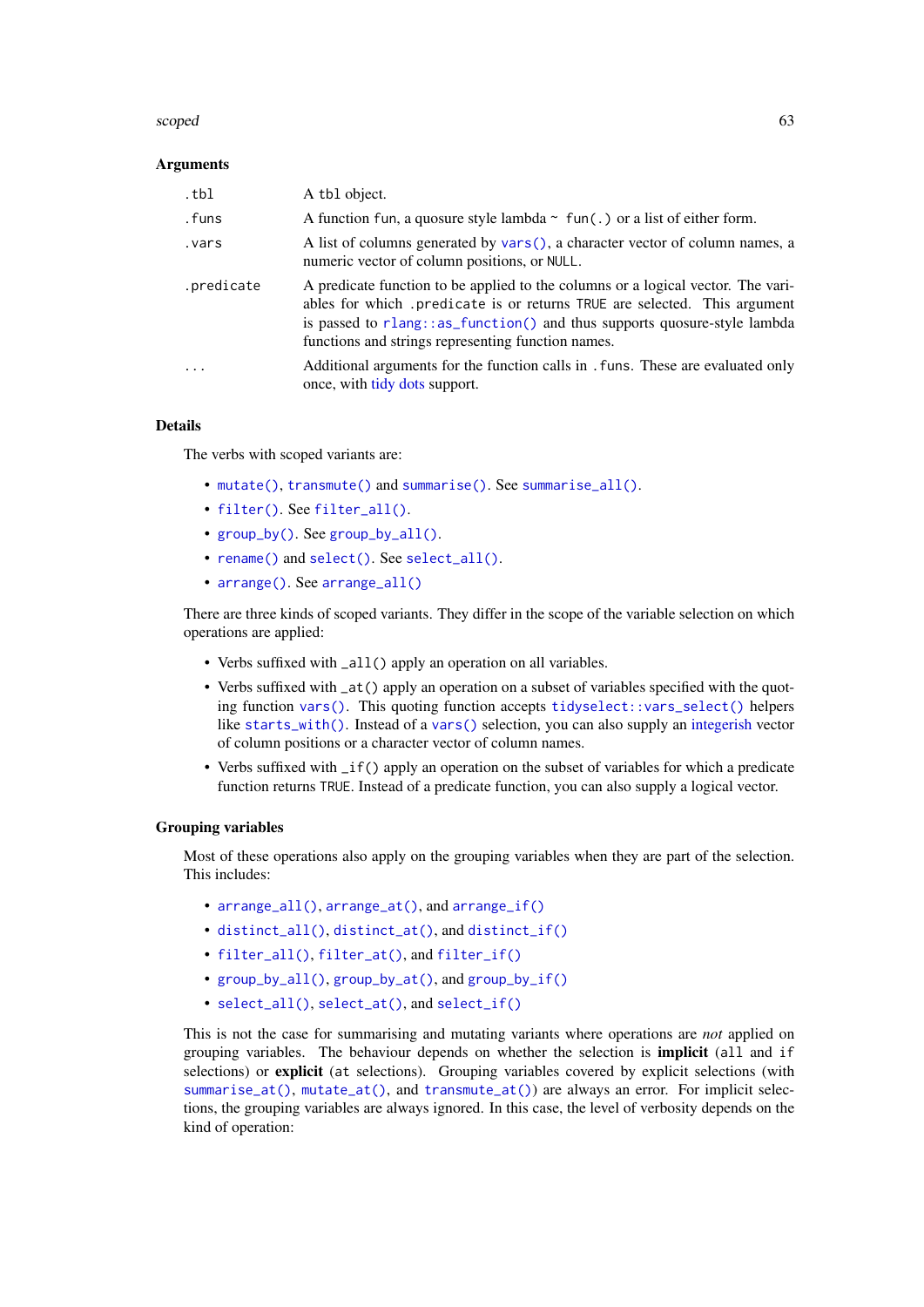- Summarising operations ([summarise\\_all\(\)](#page-75-0) and [summarise\\_if\(\)](#page-75-1)) ignore grouping variables silently because it is obvious that operations are not applied on grouping variables.
- On the other hand it isn't as obvious in the case of mutating operations ([mutate\\_all\(\)](#page-46-0), [mutate\\_if\(\)](#page-46-1), [transmute\\_all\(\)](#page-46-1), and [transmute\\_if\(\)](#page-46-1)). For this reason, they issue a message indicating which grouping variables are ignored.

#### <span id="page-63-0"></span>select *Select/rename variables by name*

### <span id="page-63-1"></span>Description

Choose or rename variables from a tbl. select() keeps only the variables you mention; rename() keeps all variables.

#### Usage

```
select(.data, ...)
```
rename(.data, ...)

#### Arguments

| One or more unquoted expressions separated by commas. You can treat variable<br>$\cdot$ $\cdot$ $\cdot$<br>names like they are positions, so you can use expressions like $x : y$ to select<br>ranges of variables.<br>Positive values select variables; negative values drop variables. If the first ex-<br>pression is negative, select () will automatically start with all variables.<br>Use named arguments, e.g. new_name $=$ old_name, to rename selected vari-<br>ables.<br>The arguments in are automatically quoted and evaluated in a context where<br>column names represent column positions. They also support unquoting and<br>splicing. See vignette ("programming") for an introduction to these concepts.<br>See select helpers for more details and examples about tidyselect helpers such<br>as starts_with(), everything(), | .data | A tbl. All main verbs are S3 generics and provide methods for tbl_df(),<br>$dtplyr::tbl_dt()$ and $dbplyr::tbl_dbi()$ . |
|--------------------------------------------------------------------------------------------------------------------------------------------------------------------------------------------------------------------------------------------------------------------------------------------------------------------------------------------------------------------------------------------------------------------------------------------------------------------------------------------------------------------------------------------------------------------------------------------------------------------------------------------------------------------------------------------------------------------------------------------------------------------------------------------------------------------------------------------------|-------|-------------------------------------------------------------------------------------------------------------------------|
|                                                                                                                                                                                                                                                                                                                                                                                                                                                                                                                                                                                                                                                                                                                                                                                                                                                  |       |                                                                                                                         |
|                                                                                                                                                                                                                                                                                                                                                                                                                                                                                                                                                                                                                                                                                                                                                                                                                                                  |       |                                                                                                                         |
|                                                                                                                                                                                                                                                                                                                                                                                                                                                                                                                                                                                                                                                                                                                                                                                                                                                  |       |                                                                                                                         |
|                                                                                                                                                                                                                                                                                                                                                                                                                                                                                                                                                                                                                                                                                                                                                                                                                                                  |       |                                                                                                                         |
|                                                                                                                                                                                                                                                                                                                                                                                                                                                                                                                                                                                                                                                                                                                                                                                                                                                  |       |                                                                                                                         |

# Details

These functions work by column index, not value; thus, an expression like select (data.frame(x = 1:5, y = 10), z = does not create a variable with values 2:6. (In the current implementation, the expression  $z = x+1$ wouldn't do anything useful.) To calculate using column values, see [mutate\(\)](#page-44-0)/[transmute\(\)](#page-44-1).

# Value

An object of the same class as .data.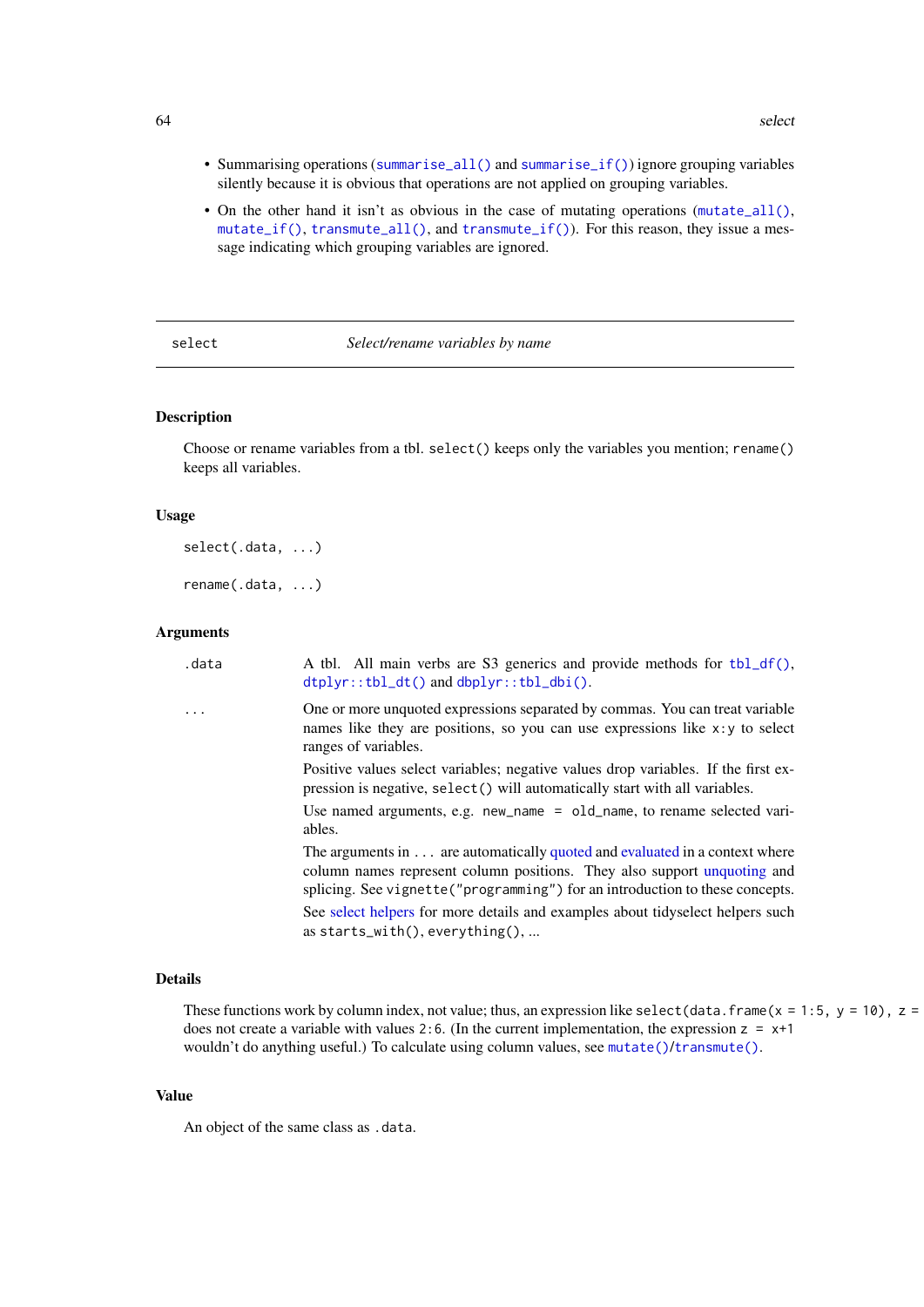#### select 65

### Useful functions

As well as using existing functions like : and c(), there are a number of special functions that only work inside select():

- [starts\\_with\(\)](#page-0-0), [ends\\_with\(\)](#page-0-0), [contains\(\)](#page-0-0)
- [matches\(\)](#page-0-0)
- [num\\_range\(\)](#page-0-0)
- [one\\_of\(\)](#page-0-0)
- [everything\(\)](#page-0-0)
- [group\\_cols\(\)](#page-33-0)

To drop variables, use -.

Note that except for :, - and  $c()$ , all complex expressions are evaluated outside the data frame context. This is to prevent accidental matching of data frame variables when you refer to variables from the calling context.

## Scoped selection and renaming

The three [scoped](#page-61-0) variants of select() ([select\\_all\(\)](#page-65-0), [select\\_if\(\)](#page-65-1) and [select\\_at\(\)](#page-65-1)) and the three variants of rename() ([rename\\_all\(\)](#page-65-1), [rename\\_if\(\)](#page-65-1), [rename\\_at\(\)](#page-65-1)) make it easy to apply a renaming function to a selection of variables.

### Tidy data

When applied to a data frame, row names are silently dropped. To preserve, convert to an explicit variable with [tibble::rownames\\_to\\_column\(\)](#page-0-0).

#### See Also

Other single table verbs: [arrange](#page-5-0), [filter](#page-25-0), [mutate](#page-44-0), [slice](#page-68-0), [summarise](#page-74-0)

```
iris <- as_tibble(iris) # so it prints a little nicer
select(iris, starts_with("Petal"))
select(iris, ends_with("Width"))
# Move Species variable to the front
select(iris, Species, everything())
# Move Sepal.Length variable to back
# first select all variables except Sepal.Length, then re select Sepal.Length
select(iris, -Sepal.Length, Sepal.Length)
df <- as.data.frame(matrix(runif(100), nrow = 10))
df <- tbl_df(df[c(3, 4, 7, 1, 9, 8, 5, 2, 6, 10)])
select(df, V4:V6)
select(df, num_range("V", 4:6))
# Drop variables with -
select(iris, -starts_with("Petal"))
# Select the grouping variables:
```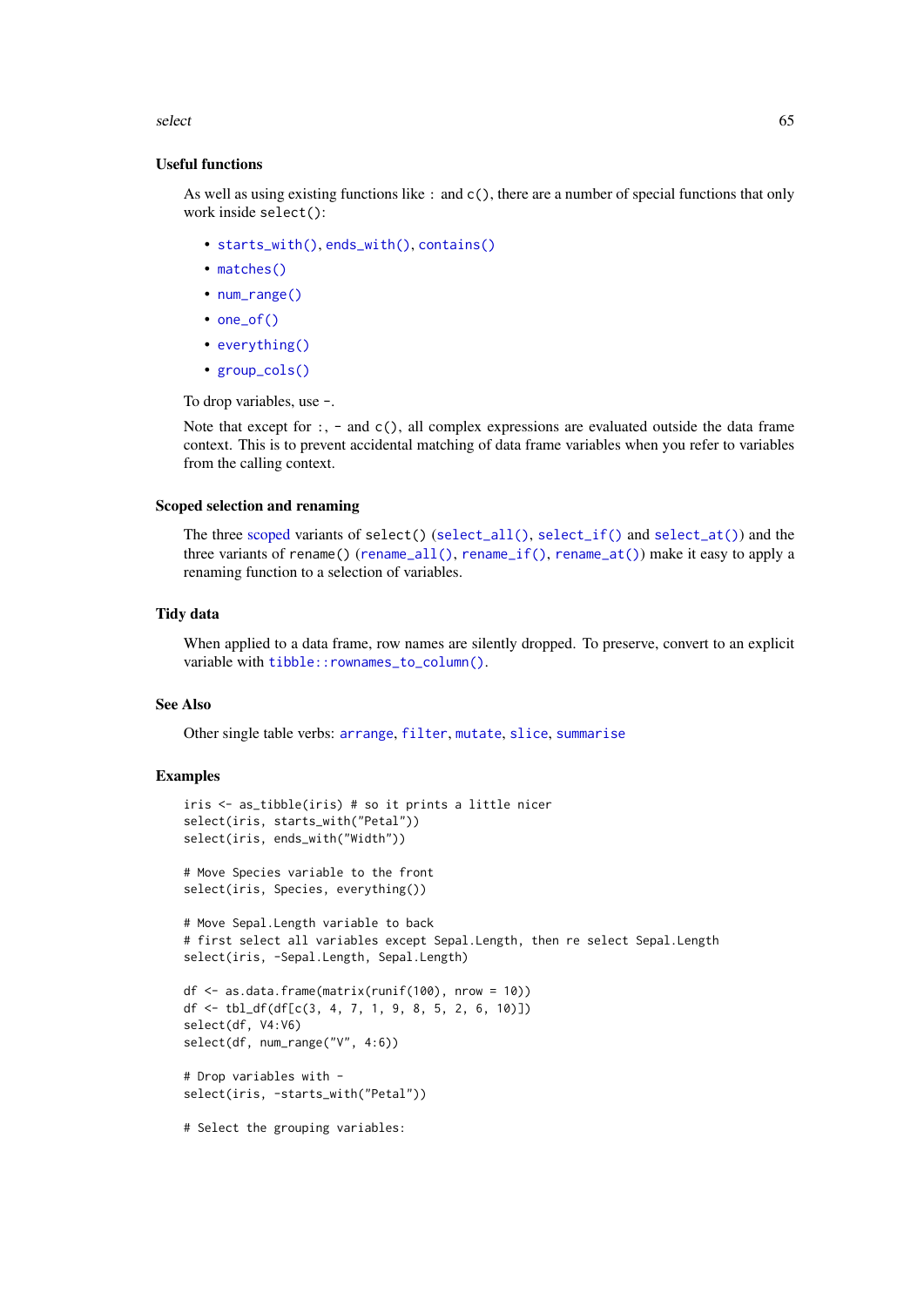```
starwars %>% group_by(gender) %>% select(group_cols())
# The .data pronoun is available:
select(mtcars, .data$cyl)
select(mtcars, .data$mpg : .data$disp)
# However it isn't available within calls since those are evaluated
# outside of the data context. This would fail if run:
# select(mtcars, identical(.data$cyl))
# Renaming -----------------------------------------
# * select() keeps only the variables you specify
select(iris, petal_length = Petal.Length)
# * rename() keeps all variables
rename(iris, petal_length = Petal.Length)
# * select() can rename variables in a group
select(iris, obs = starts_with('S'))
# Unquoting ----------------------------------------
# Like all dplyr verbs, select() supports unquoting of symbols:
vars <- list(
 var1 = sym("cyl"),
  var2 = sym("am")\lambdaselect(mtcars, !!!vars)
# For convenience it also supports strings and character
# vectors. This is unlike other verbs where strings would be
# ambiguous.
vars \leq c(var1 = "cyl", var2 ="am")
select(mtcars, !!vars)
rename(mtcars, !!vars)
```
<span id="page-65-0"></span>

select\_all *Select and rename a selection of variables*

# <span id="page-65-1"></span>Description

These [scoped](#page-61-0) variants of [select\(\)](#page-63-0) and [rename\(\)](#page-63-1) operate on a selection of variables. The semantics of these verbs have subtle but important differences:

- Selection drops variables that are not in the selection while renaming retains them.
- The renaming function is optional for selection but not for renaming.

The \_if and \_at variants always retain grouping variables for grouped data frames.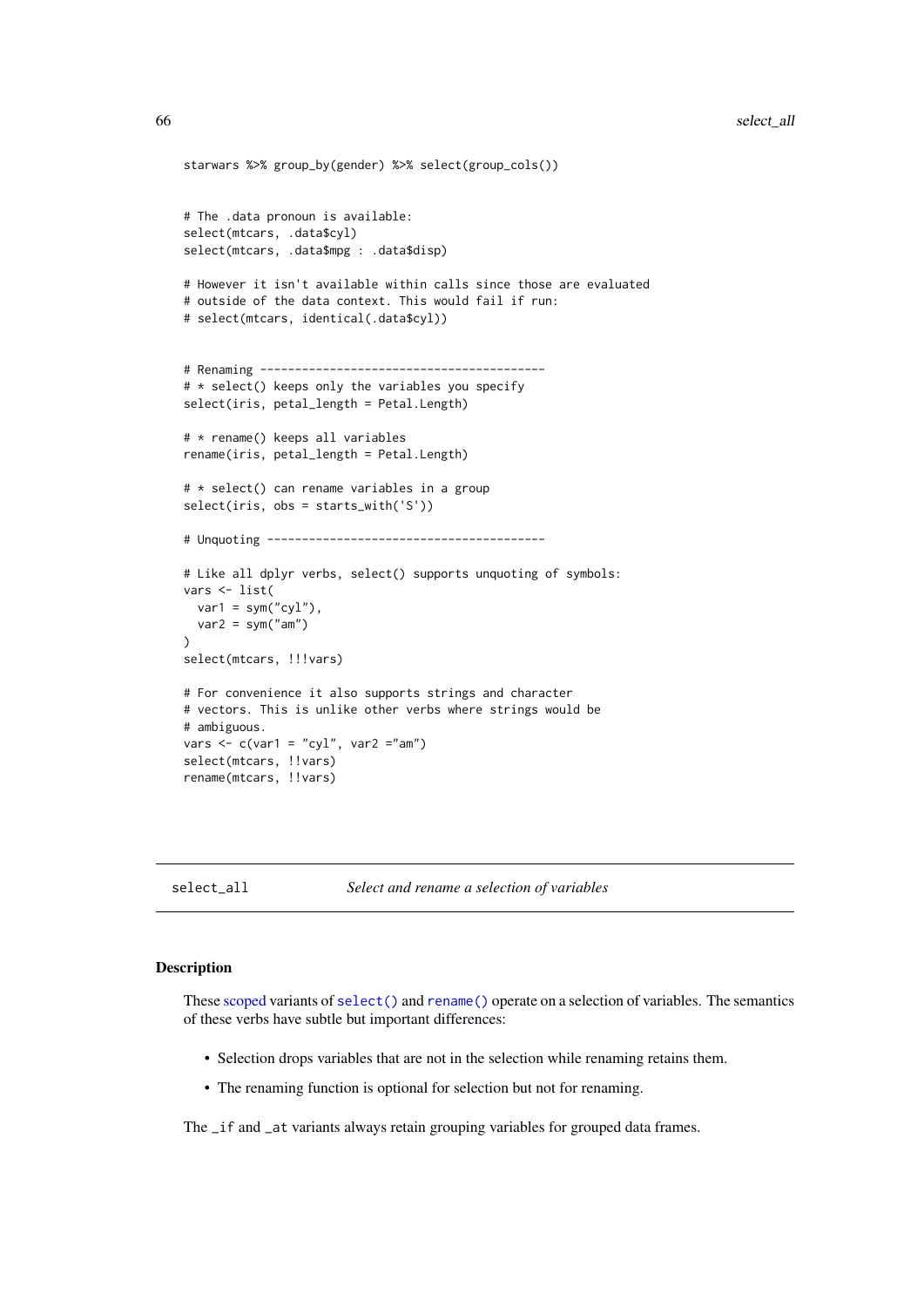select\_all 67

### Usage

```
select\_all(.th1, .funs = list(), ...)rename_all(.tbl, .funs = list(), ...)
select_i f(.thl, .predicate, .funs = list(), . . .)rename_if(.tbl, .predicate, .funs = list(), ...)
select_at(.th1, .vars, .funs = list(), ...)rename_at(.tbl, .vars, .funs = list(), ...)
```
### Arguments

| .tbl       | A tbl object.                                                                                                                                                                                                                                                                                   |
|------------|-------------------------------------------------------------------------------------------------------------------------------------------------------------------------------------------------------------------------------------------------------------------------------------------------|
| .funs      | A function fun, a purrr style lambda $\sim$ fun(.) or a list of either form.                                                                                                                                                                                                                    |
| $\ddots$   | Additional arguments for the function calls in . funs. These are evaluated only<br>once, with tidy dots support.                                                                                                                                                                                |
| .predicate | A predicate function to be applied to the columns or a logical vector. The vari-<br>ables for which .predicate is or returns TRUE are selected. This argument<br>is passed to rlang::as_function() and thus supports quosure-style lambda<br>functions and strings representing function names. |
| vars.      | A list of columns generated by vars(), a character vector of column names, a<br>numeric vector of column positions, or NULL.                                                                                                                                                                    |

#### Grouping variables

Existing grouping variables are always kept in the data frame, even if not included in the selection.

```
# Supply a renaming function:
select_all(mtcars, toupper)
select_all(mtcars, "toupper")
select_all(mtcars, list(~toupper(.)))
# Selection drops unselected variables:
is_whole \le function(x) all(floor(x) == x)
select_if(mtcars, is_whole, toupper)
select_at(mtcars, vars(-contains("ar"), starts_with("c")), toupper)
# But renaming retains them:
rename_if(mtcars, is_whole, toupper)
rename_at(mtcars, vars(-(1:3)), toupper)
rename_all(mtcars, toupper)
# The renaming function is optional for selection:
select_if(mtcars, is_whole)
select_at(mtcars, vars(-everything()))
select_all(mtcars)
```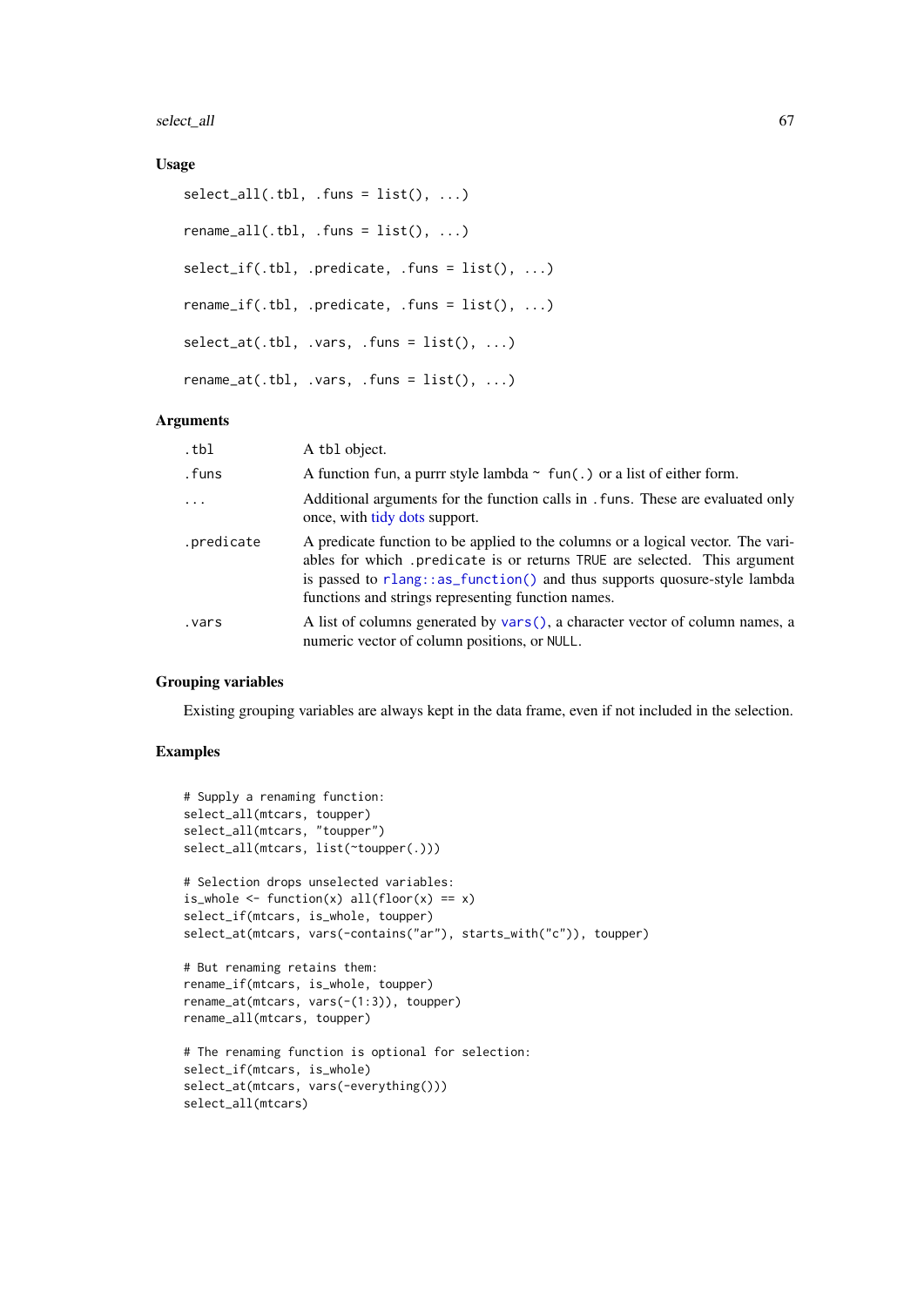## Description

Retired: These functions now live in the tidyselect package as [tidyselect::vars\\_select\(\)](#page-0-0), [tidyselect::vars\\_rename\(\)](#page-0-0) and [tidyselect::vars\\_pull\(\)](#page-0-0). These dplyr aliases are soft-deprecated and will be deprecated sometimes in the future.

## Usage

```
select\_vars(vars = chr(), ..., include = chr(), exclude = chr())rename_vars(vars = chr(), ..., strict = TRUE)
select\_var(vars, var = -1)current_vars(...)
```
## Arguments

| vars             | A character vector of existing column names.                                         |  |
|------------------|--------------------------------------------------------------------------------------|--|
| $\cdot$          | Expressions to compute.                                                              |  |
| include, exclude |                                                                                      |  |
|                  | Character vector of column names to always include/exclude.                          |  |
| strict           | If TRUE, will throw an error if you attempt to rename a variable that doesn't exist. |  |
| var              | A variable specified as in the same argument of tidyselect::vars_pull().             |  |

### Details

Deprecated

setops *Set operations*

## Description

These functions override the set functions provided in base to make them generic so that efficient versions for data frames and other tables can be provided. The default methods call the base versions. Beware that intersect(), union() and setdiff() remove duplicates.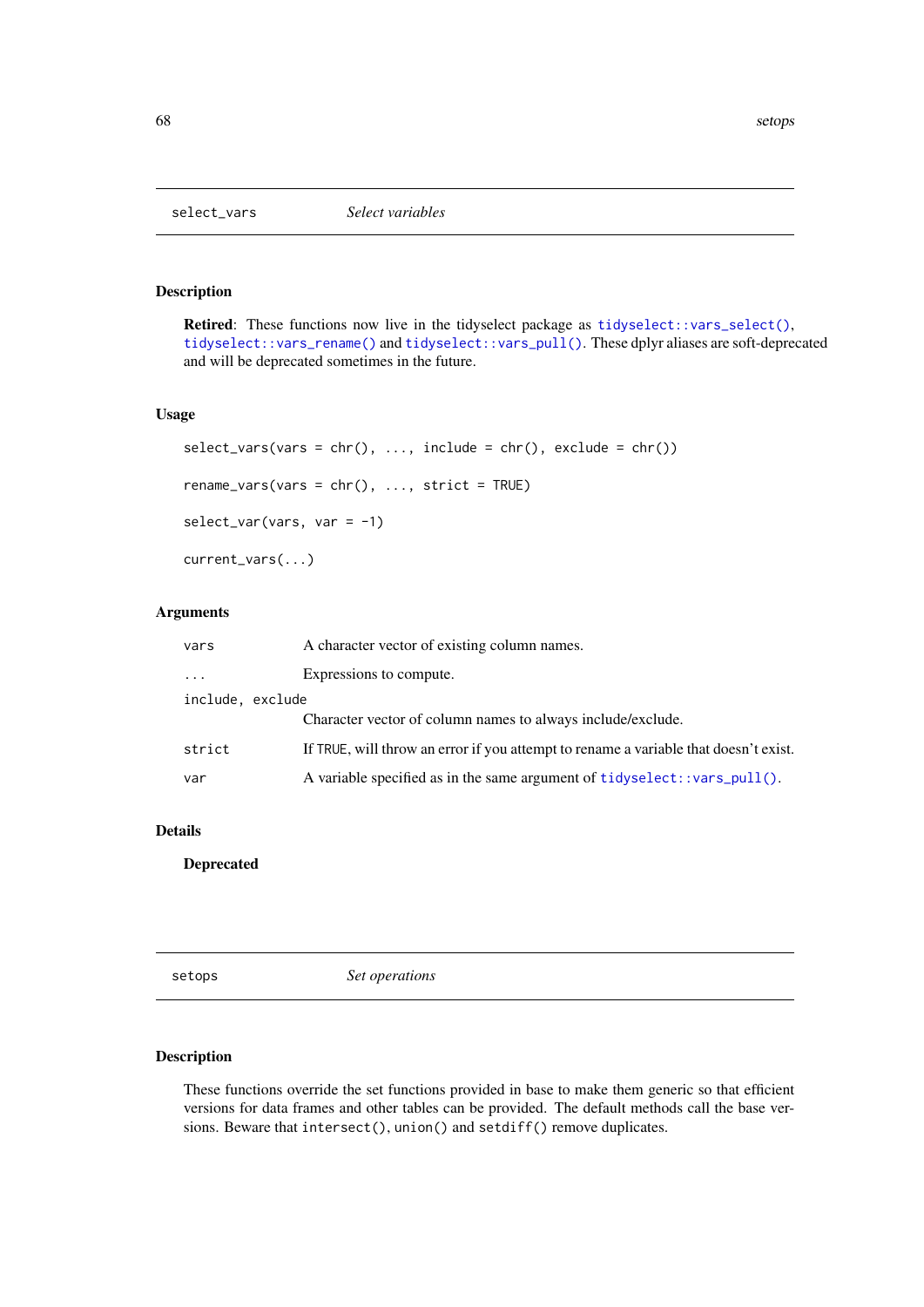slice 69

### Usage

```
intersect(x, y, ...)
union(x, y, \ldots)union_all(x, y, \ldots)setdiff(x, y, ...)
setequal(x, y, ...)
```
# Arguments

| x, y     | objects to perform set function on (ignoring order) |
|----------|-----------------------------------------------------|
| $\cdots$ | other arguments passed on to methods                |

### Examples

```
mtcars$model <- rownames(mtcars)
first <- mtcars[1:20, ]
second <- mtcars[10:32, ]
intersect(first, second)
union(first, second)
setdiff(first, second)
setdiff(second, first)
union_all(first, second)
setequal(mtcars, mtcars[32:1, ])
# Handling of duplicates:
a \leftarrow data . frame(colum = c(1:10, 10))b \leftarrow data-frame(colum = c(1:5, 5))# intersection is 1 to 5, duplicates removed (5)
intersect(a, b)
# union is 1 to 10, duplicates removed (5 and 10)
union(a, b)
# set difference, duplicates removed (10)
setdiff(a, b)
# union all does not remove duplicates
union_all(a, b)
```
<span id="page-68-0"></span>slice *Choose rows by position*

### Description

Choose rows by their ordinal position in the tbl. Grouped tbls use the ordinal position within the group.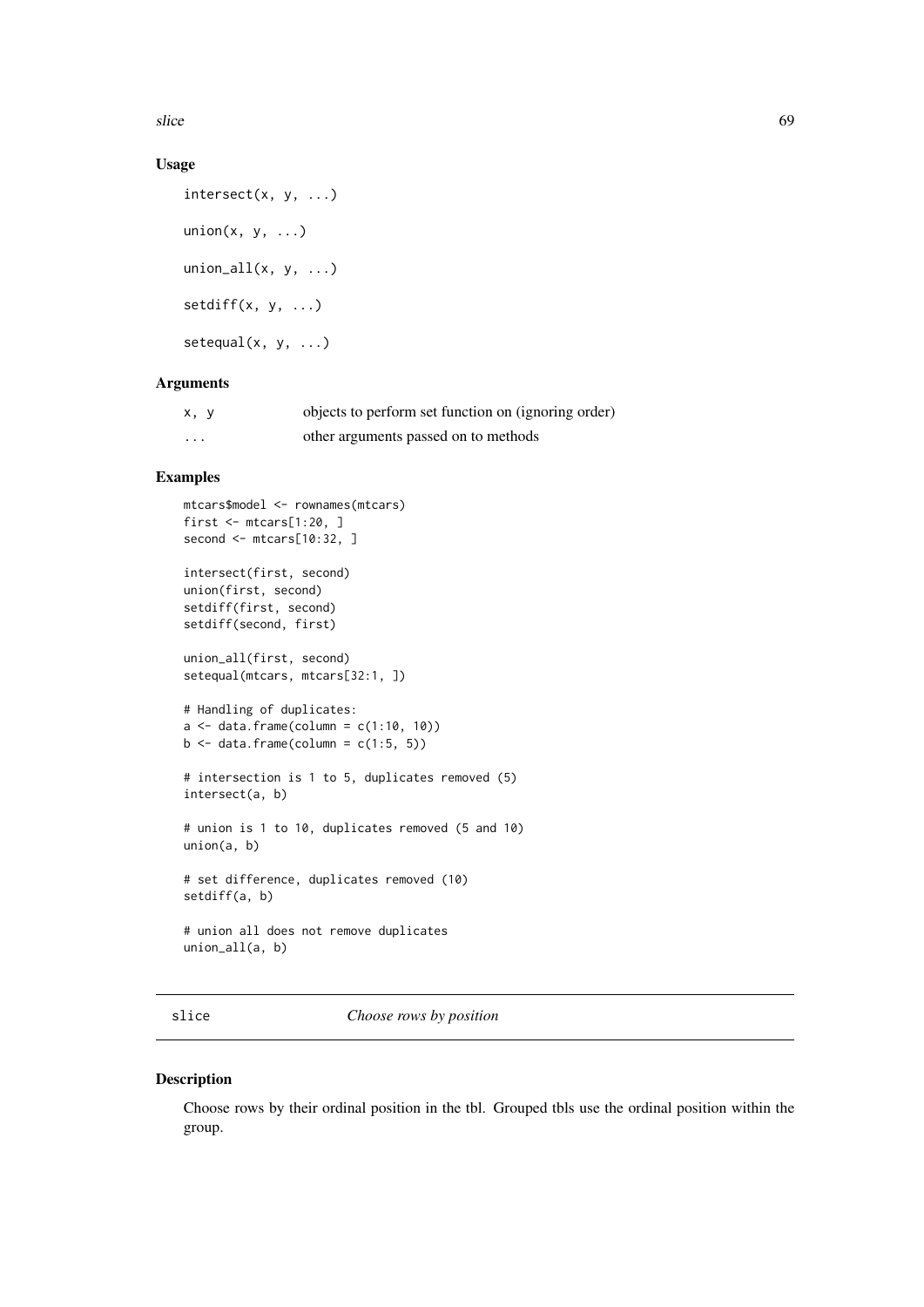### Usage

slice(.data, ..., .preserve = FALSE)

#### Arguments

| .data                   | A tbl.                                                                                                                                                                                                                              |
|-------------------------|-------------------------------------------------------------------------------------------------------------------------------------------------------------------------------------------------------------------------------------|
| $\cdot$ $\cdot$ $\cdot$ | Integer row values. Provide either positive values to keep, or negative values to<br>drop. The values provided must be either all positive or all negative. Indices<br>beyond the number of rows in the input are silently ignored. |
|                         | The arguments in  are automatically quoted and evaluated in the context of<br>the data frame. They support unquoting and splicing. See vignette ("programming")<br>for an introduction to these concepts.                           |
| .preserve               | when FALSE (the default), the grouping structure is recalculated based on the<br>resulting data, otherwise it is kept as is.                                                                                                        |

## Details

Slice does not work with relational databases because they have no intrinsic notion of row order. If you want to perform the equivalent operation, use [filter\(\)](#page-25-0) and [row\\_number\(\)](#page-56-0).

## Tidy data

When applied to a data frame, row names are silently dropped. To preserve, convert to an explicit variable with [tibble::rownames\\_to\\_column\(\)](#page-0-0).

## See Also

Other single table verbs: [arrange](#page-5-0), [filter](#page-25-0), [mutate](#page-44-0), [select](#page-63-0), [summarise](#page-74-0)

```
slice(mtcars, 1L)
# Similar to tail(mtcars, 1):
slice(mtcars, n())
slice(mtcars, 5:n())
# Rows can be dropped with negative indices:
slice(mtcars, -5:-n())
# In this case, the result will be equivalent to:
slice(mtcars, 1:4)
by_cyl <- group_by(mtcars, cyl)
slice(by_cyl, 1:2)
# Equivalent code using filter that will also work with databases,
# but won't be as fast for in-memory data. For many databases, you'll
# need to supply an explicit variable to use to compute the row number.
filter(mtcars, row_number() == 1L)
filter(mtcars, row_number() == n())
filter(mtcars, between(row_number(), 5, n()))
```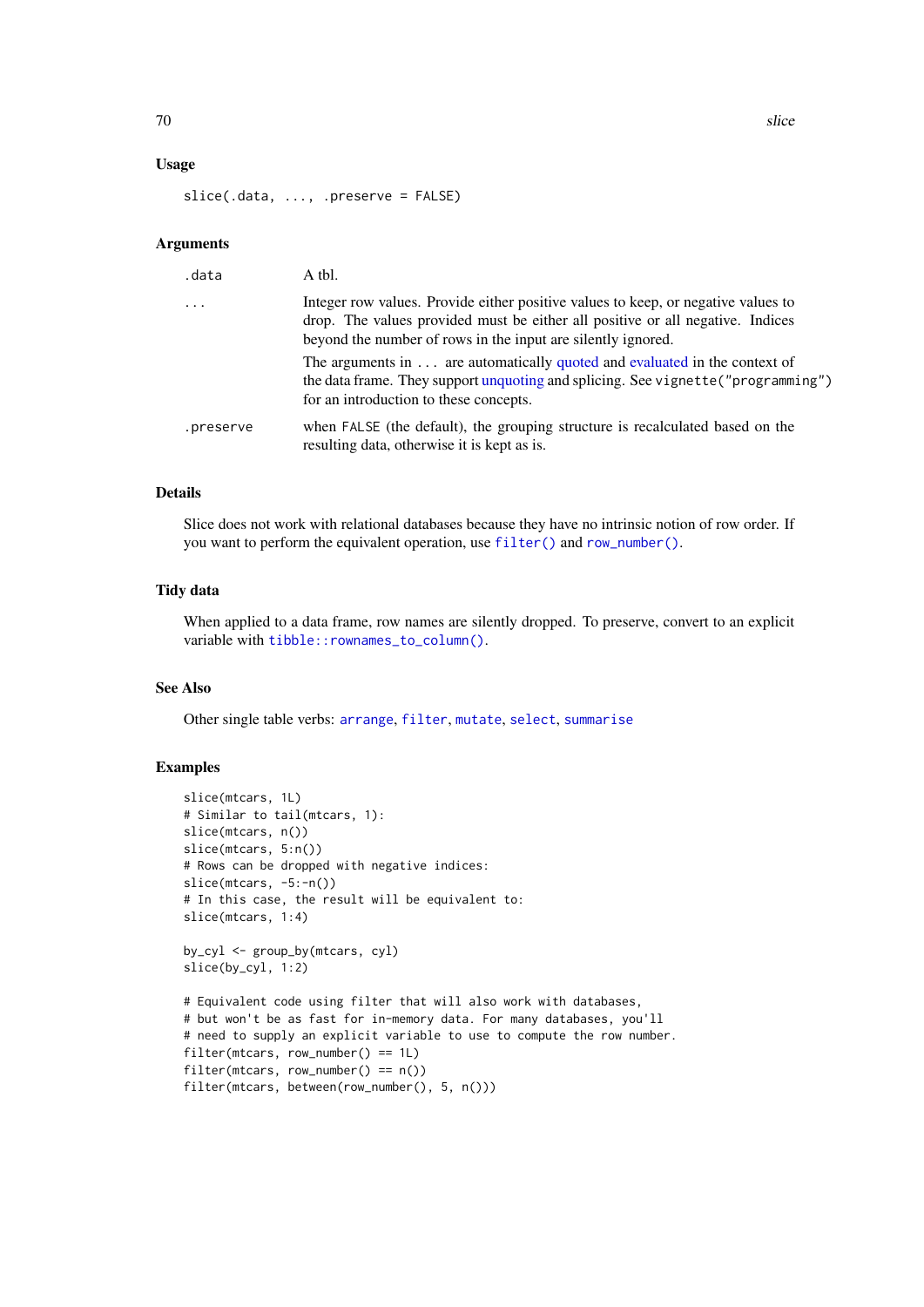### Description

These functions are critical when writing functions that translate R functions to sql functions. Typically a conversion function should escape all its inputs and return an sql object.

# Usage

 $sdl(...)$ 

### Arguments

... Character vectors that will be combined into a single SQL expression.

### src\_dbi *Source for database backends*

### Description

For backward compatibility dplyr provides three srcs for popular open source databases:

- src\_mysql() connects to a MySQL or MariaDB database using [RMySQL::MySQL\(\)](#page-0-0).
- src\_postgres() connects to PostgreSQL using [RPostgreSQL::PostgreSQL\(\)](#page-0-0)
- src\_sqlite() to connect to a SQLite database using [RSQLite::SQLite\(\)](#page-0-0).

However, modern best practice is to use [tbl\(\)](#page-79-0) directly on an DBIConnection.

### Usage

```
src_mysql(dbname, host = NULL, port = 0L, username = "root",
 password = ", ...)
src_postgres(dbname = NULL, host = NULL, port = NULL, user = NULL,
 password = NULL, ...)
```

```
src_sqlite(path, create = FALSE)
```
# Arguments

| dbname     | Database name                                                                                                                                                                                |
|------------|----------------------------------------------------------------------------------------------------------------------------------------------------------------------------------------------|
| host, port | Host name and port number of database                                                                                                                                                        |
| $\cdots$   | for the src, other arguments passed on to the underlying database connector,<br>$DBI$ :: $dbConnect()$ . For the tbl, included for compatibility with the generic,<br>but otherwise ignored. |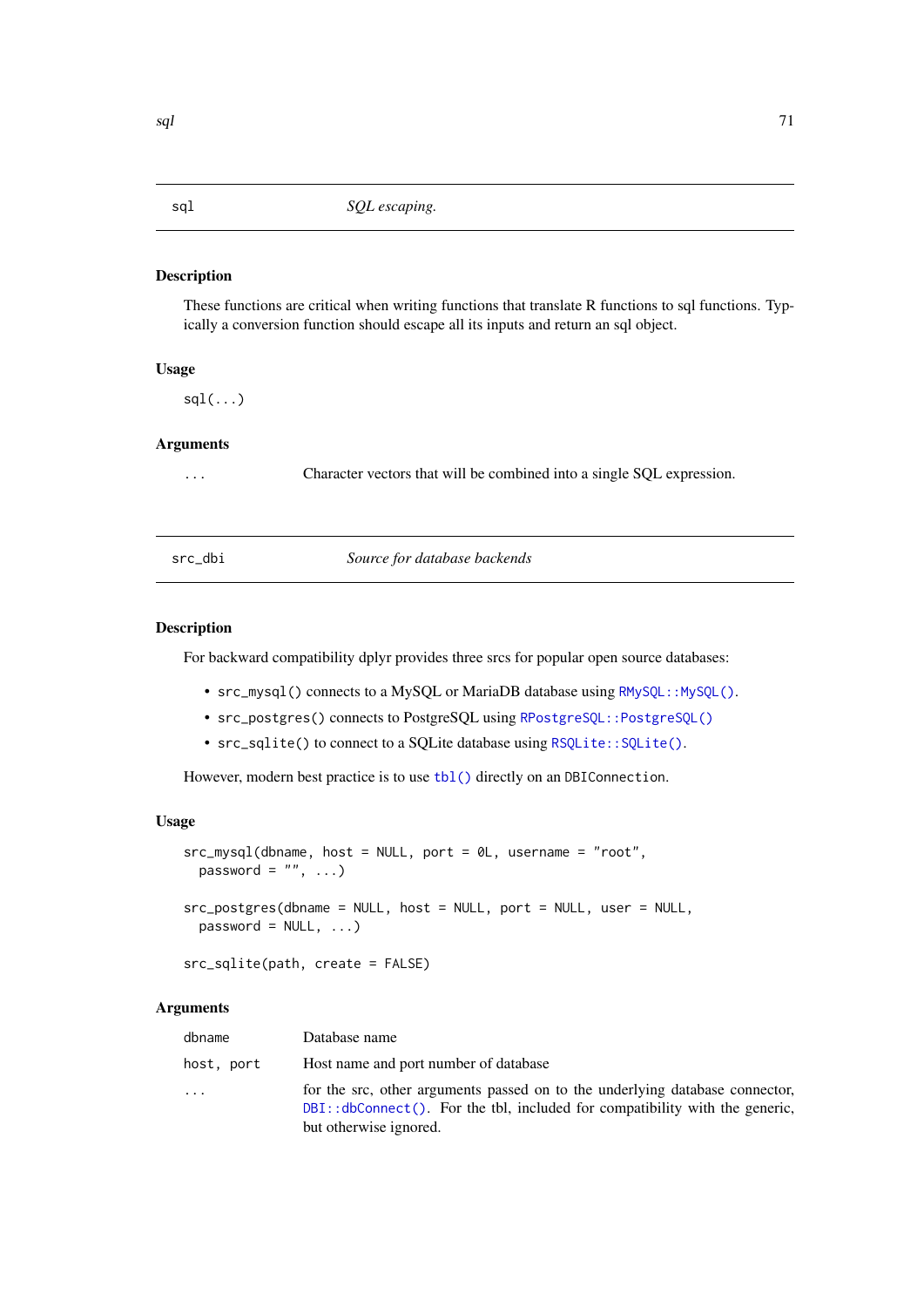| user, username, password |                                                                                                                                                                                                                                                                                                                                |
|--------------------------|--------------------------------------------------------------------------------------------------------------------------------------------------------------------------------------------------------------------------------------------------------------------------------------------------------------------------------|
|                          | User name and password.                                                                                                                                                                                                                                                                                                        |
|                          | Generally, you should avoid saving username and password in your scripts as it<br>is easy to accidentally expose valuable credentials. Instead, retrieve them from<br>environment variables, or use database specific credential scores. For example,<br>with MySQL you can set up my. cnf as described in $RMySQL::MySQL()$ . |
| path                     | Path to SQLite database. You can use the special path ":memory:" to create a<br>temporary in memory database.                                                                                                                                                                                                                  |
| create                   | if FALSE, path must already exist. If TRUE, will create a new SQLite3 database<br>at path if path does not exist and connect to the existing database if path does<br>exist.                                                                                                                                                   |

### Details

All data manipulation on SQL tbls are lazy: they will not actually run the query or retrieve the data unless you ask for it: they all return a new tbl\_dbi object. Use [compute\(\)](#page-16-0) to run the query and save the results in a temporary in the database, or use [collect\(\)](#page-16-1) to retrieve the results to R. You can see the query with [show\\_query\(\)](#page-24-0).

For best performance, the database should have an index on the variables that you are grouping by. Use [explain\(\)](#page-24-1) to check that the database is using the indexes that you expect.

There is one exception:  $do()$  is not lazy since it must pull the data into R.

# Value

An S3 object with class src\_dbi, src\_sql, src.

```
# Basic connection using DBI -------------------------------------------
if (require(dbplyr, quietly = TRUE)) {
con <- DBI::dbConnect(RSQLite::SQLite(), ":memory:")
copy_to(con, mtcars)
DBI::dbListTables(con)
# To retrieve a single table from a source, use `tbl()`
con %>% tbl("mtcars")
# You can also use pass raw SQL if you want a more sophisticated query
con %>% tbl(sql("SELECT * FROM mtcars WHERE cyl == 8"))
# To show off the full features of dplyr's database integration,
# we'll use the Lahman database. lahman_sqlite() takes care of
# creating the database.
lahman_p <- lahman_sqlite()
batting <- lahman_p %>% tbl("Batting")
batting
# Basic data manipulation verbs work in the same way as with a tibble
batting %>% filter(yearID > 2005, G > 130)
batting %>% select(playerID:lgID)
batting %>% arrange(playerID, desc(yearID))
batting %>% summarise(G = mean(G), n = n())
```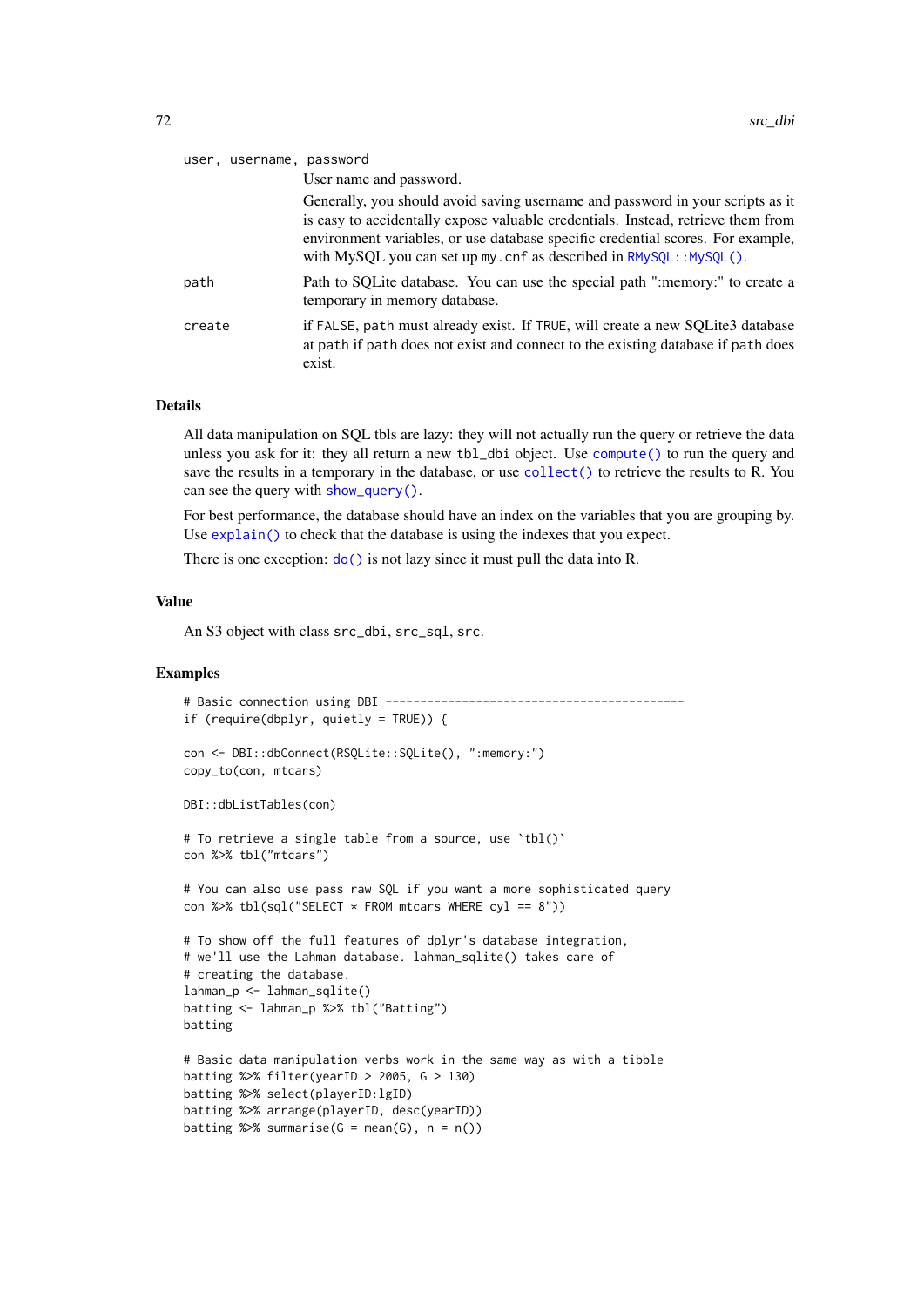```
# There are a few exceptions. For example, databases give integer results
# when dividing one integer by another. Multiply by 1 to fix the problem
batting %>%
  select(playerID:lgID, AB, R, G) %>%
  mutate(
  R_{per\_game1} = R / G,
  R_{per\_game2} = R * 1.0 / G\lambda# All operations are lazy: they don't do anything until you request the
# data, either by `print()`ing it (which shows the first ten rows),
# or by `collect()`ing the results locally.
system.time(recent <- filter(batting, yearID > 2010))
system.time(collect(recent))
# You can see the query that dplyr creates with show_query()
batting %>%
  filter(G > 0) %>%
  group_by(playerID) %>%
  summarise(n = n()) %>%
  show_query()
}
```
starwars *Starwars characters*

#### Description

This data comes from SWAPI, the Star Wars API, <http://swapi.co/>

# Usage

starwars

#### Format

A tibble with 87 rows and 13 variables:

name Name of the character

height Height (cm)

mass Weight (kg)

hair\_color,skin\_color,eye\_color Hair, skin, and eye colors

**birth\_year** Year born  $(BBY = Before Battle of Yavin)$ 

gender male, female, hermaphrodite, or none.

homeworld Name of homeworld

species Name of species

films List of films the character appeared in

vehicles List of vehicles the character has piloted

starships List of starships the character has piloted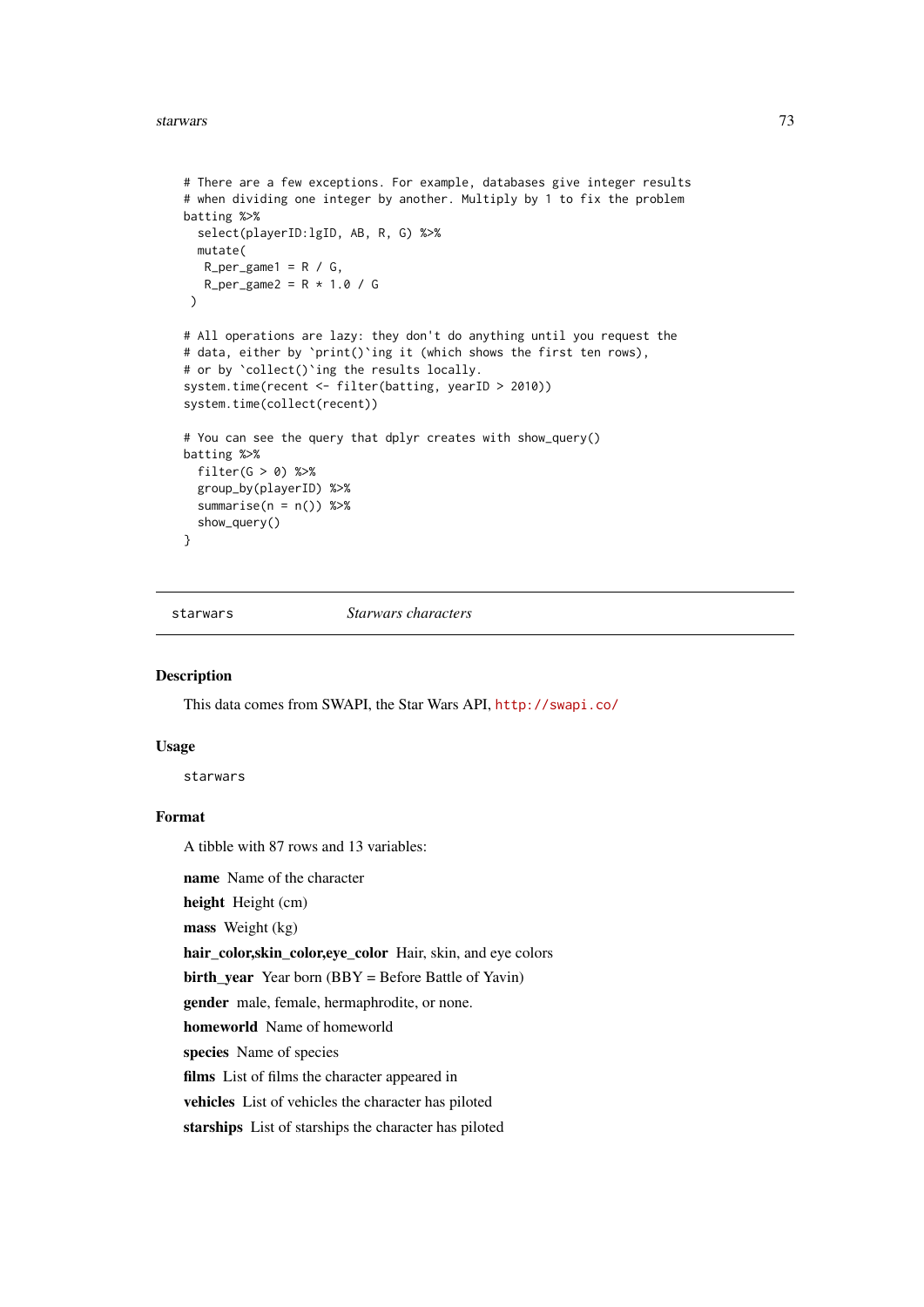# <span id="page-73-0"></span>Examples

starwars

storms *Storm tracks data*

#### Description

This data is a subset of the NOAA Atlantic hurricane database best track data, [http://www.nhc.](http://www.nhc.noaa.gov/data/#hurdat) [noaa.gov/data/#hurdat](http://www.nhc.noaa.gov/data/#hurdat). The data includes the positions and attributes of 198 tropical storms, measured every six hours during the lifetime of a storm.

# Usage

storms

# Format

A tibble with 10,010 observations and 13 variables:

name Storm Name

year,month,day Date of report

hour Hour of report (in UTC)

lat,long Location of storm center

status Storm classification (Tropical Depression, Tropical Storm, or Hurricane)

category Saffir-Simpson storm category (estimated from wind speed. -1 = Tropical Depression, 0 = Tropical Storm)

wind storm's maximum sustained wind speed (in knots)

pressure Air pressure at the storm's center (in millibars)

ts\_diameter Diameter of the area experiencing tropical storm strength winds (34 knots or above)

hu\_diameter Diameter of the area experiencing hurricane strength winds (64 knots or above)

#### See Also

The script to create the storms data set: [https://github.com/tidyverse/dplyr/blob/master/](https://github.com/tidyverse/dplyr/blob/master/data-raw/storms.R) [data-raw/storms.R](https://github.com/tidyverse/dplyr/blob/master/data-raw/storms.R)

#### Examples

storms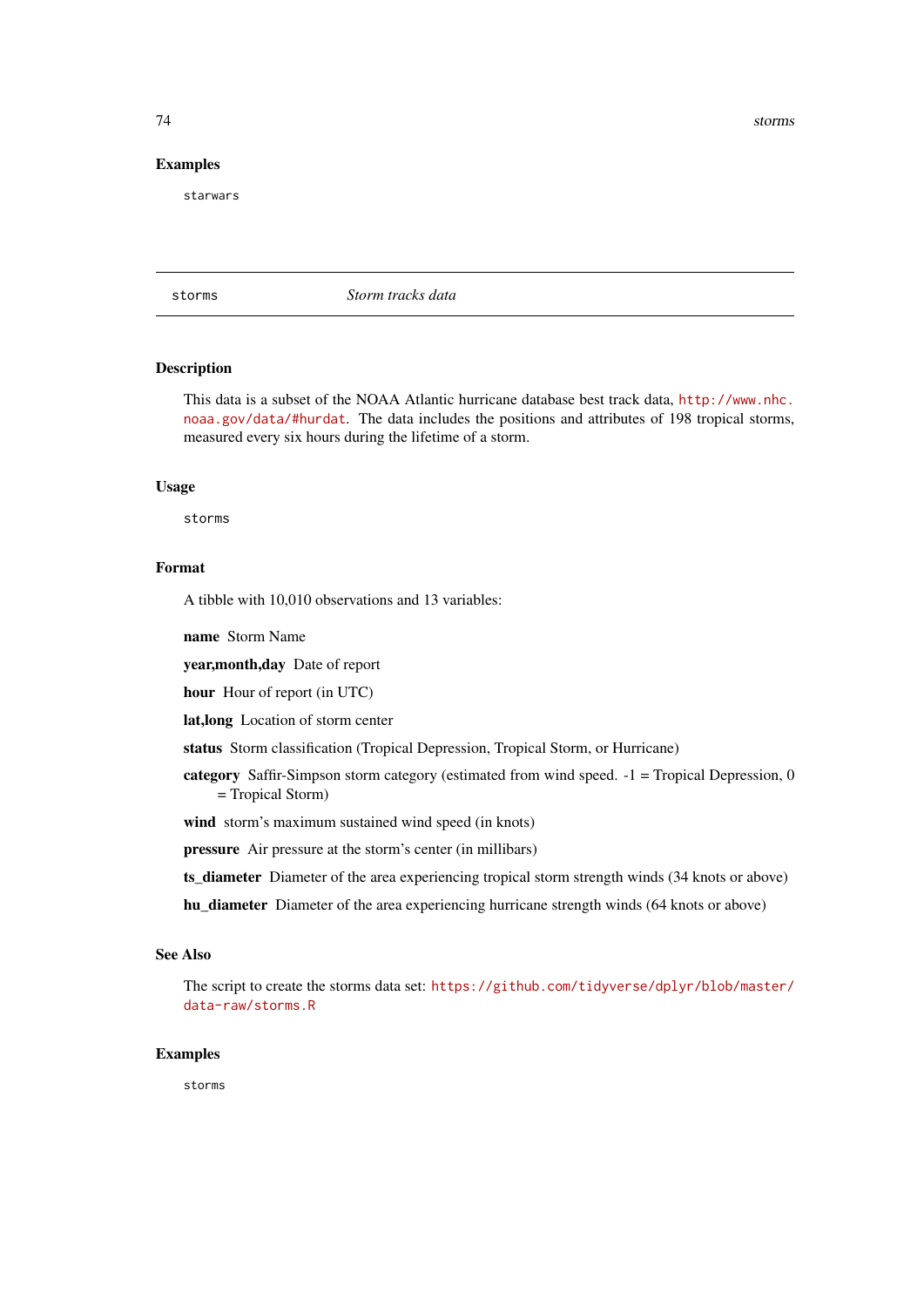<span id="page-74-1"></span><span id="page-74-0"></span>

#### Description

Create one or more scalar variables summarizing the variables of an existing tbl. Tbls with groups created by [group\\_by\(\)](#page-30-0) will result in one row in the output for each group. Tbls with no groups will result in one row.

### Usage

```
summarise(.data, ...)
summarize(.data, ...)
```
## Arguments

| .data               | A tbl. All main verbs are S3 generics and provide methods for tbl_df(),<br>$dtplyr::tbl_dt()$ and $dbplyr::tbl_dbi()$ .                                                                                           |
|---------------------|-------------------------------------------------------------------------------------------------------------------------------------------------------------------------------------------------------------------|
| $\cdot \cdot \cdot$ | Name-value pairs of summary functions. The name will be the name of the<br>variable in the result. The value should be an expression that returns a single<br>value like $min(x)$ , $n()$ , or sum(is. $na(y)$ ). |
|                     | The arguments in  are automatically quoted and evaluated in the context of<br>the data frame. They support unquoting and splicing. See vignette ("programming")<br>for an introduction to these concepts.         |

# Details

summarise() and summarize() are synonyms.

# Value

An object of the same class as .data. One grouping level will be dropped.

# Useful functions

- Center: [mean\(\)](#page-0-0), [median\(\)](#page-0-0)
- Spread:  $sd()$ ,  $IQR()$ ,  $mad()$
- Range: [min\(\)](#page-0-0), [max\(\)](#page-0-0), [quantile\(\)](#page-0-0)
- Position: [first\(\)](#page-53-0), [last\(\)](#page-53-0), [nth\(\)](#page-53-1),
- Count: [n\(\)](#page-49-0), [n\\_distinct\(\)](#page-54-0)
- Logical: [any\(\)](#page-0-0), [all\(\)](#page-0-0)

# Backend variations

Data frames are the only backend that supports creating a variable and using it in the same summary. See examples for more details.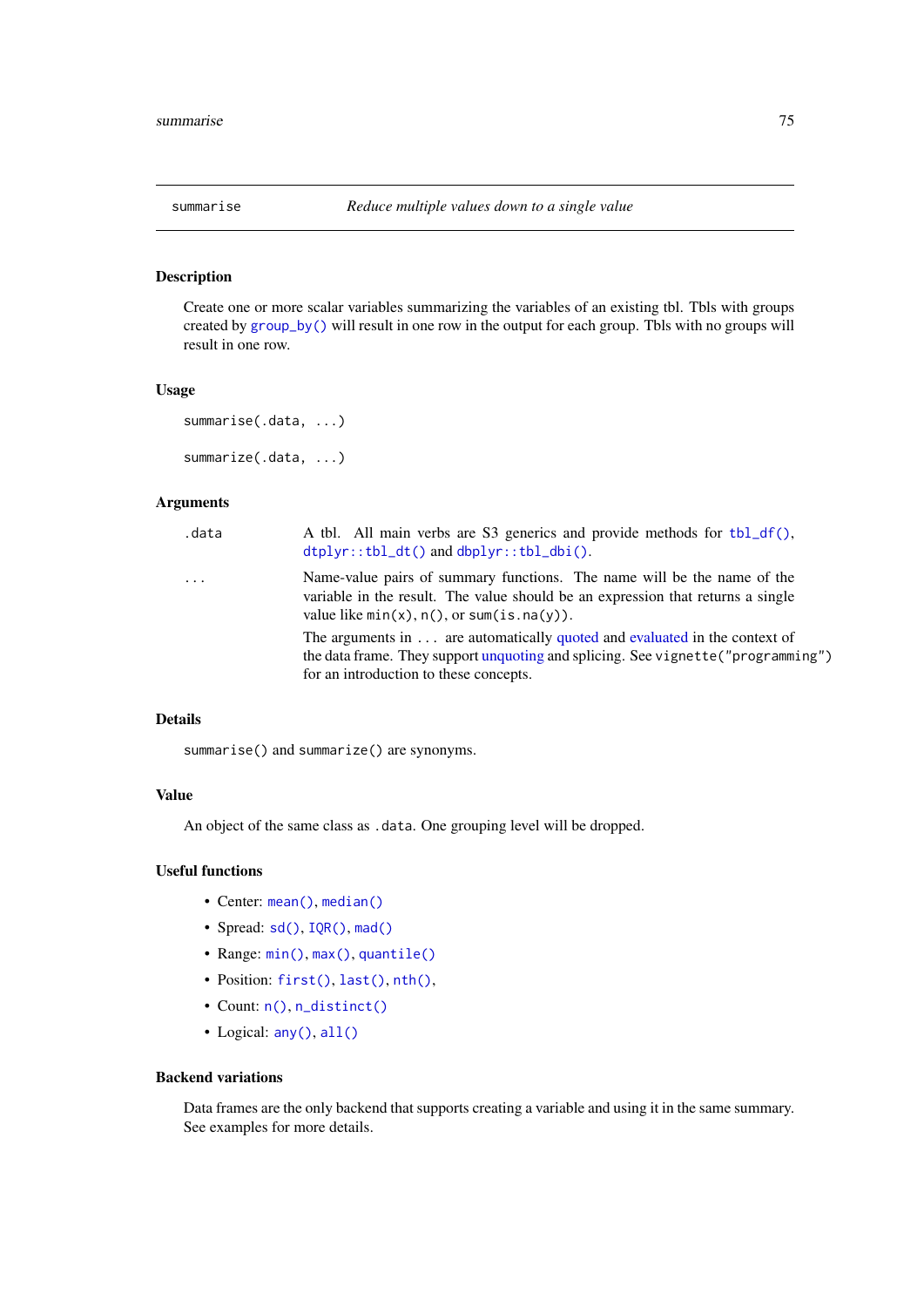### Tidy data

When applied to a data frame, row names are silently dropped. To preserve, convert to an explicit variable with [tibble::rownames\\_to\\_column\(\)](#page-0-0).

#### See Also

Other single table verbs: [arrange](#page-5-0), [filter](#page-25-0), [mutate](#page-44-0), [select](#page-63-0), [slice](#page-68-0)

#### Examples

```
# A summary applied to ungrouped tbl returns a single row
mtcars %>%
  summarise(mean = mean(disp), n = n())
# Usually, you'll want to group first
mtcars %>%
  group_by(cyl) %>%
  summarise(mean = mean(disp), n = n())
# Each summary call removes one grouping level (since that group
# is now just a single row)
mtcars %>%
  group_by(cyl, vs) %>%
  summarise(cyl_n = n()) %>%
 group_vars()
# Note that with data frames, newly created summaries immediately
# overwrite existing variables
mtcars %>%
  group_by(cyl) %>%
  summarise(disp = mean(disp), sd = sd(disp))
# Refer to column names stored as strings with the `.data` pronoun:
var <- "mass"
summarise(starwars, avg = mean(.data[[var]], na.rm = TRUE))
# For more complex cases, knowledge of tidy evaluation and the
# unquote operator `!!` is required. See https://tidyeval.tidyverse.org/
#
# One useful and simple tidy eval technique is to use `!!` to
# bypass the data frame and its columns. Here is how to divide the
# column `mass` by an object of the same name:
mass < -100summarise(starwars, avg = mean(mass / !!mass, na.rm = TRUE))
```
summarise\_all *Summarise multiple columns*

#### <span id="page-75-0"></span>Description

The [scoped](#page-61-0) variants of [summarise\(\)](#page-74-0) make it easy to apply the same transformation to multiple variables. There are three variants.

<span id="page-75-1"></span>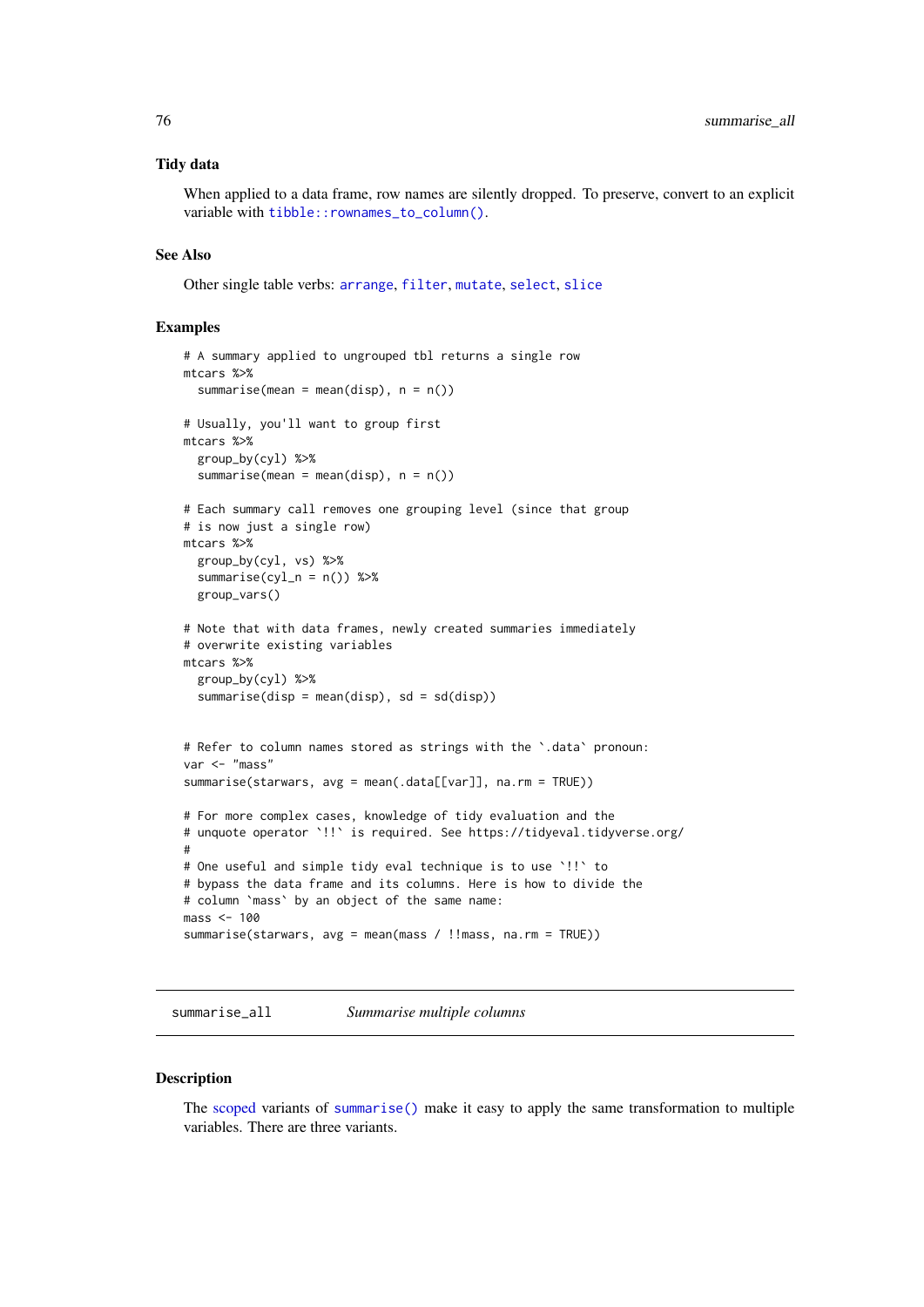#### <span id="page-76-0"></span>summarise\_all 77

- summarise\_all() affects every variable
- summarise\_at() affects variables selected with a character vector or vars()
- summarise\_if() affects variables selected with a predicate function

# Usage

```
summarise_all(.tbl, .funs, ...)
summarise_if(.tbl, .predicate, .funs, ...)
summarise_at(.tbl, .vars, .funs, ..., .cols = NULL)
summarize_all(.tbl, .funs, ...)
summarize_if(.tbl, .predicate, .funs, ...)
summarize_at(.tbl, .vars, .funs, ..., .cols = NULL)
```
# Arguments

| .tbl       | A tbl object.                                                                                                                                                                                                                                                                                  |
|------------|------------------------------------------------------------------------------------------------------------------------------------------------------------------------------------------------------------------------------------------------------------------------------------------------|
| .funs      | A function fun, a quosure style lambda $\sim$ fun(.) or a list of either form.                                                                                                                                                                                                                 |
| $\ddots$   | Additional arguments for the function calls in . funs. These are evaluated only<br>once, with tidy dots support.                                                                                                                                                                               |
| .predicate | A predicate function to be applied to the columns or a logical vector. The vari-<br>ables for which predicate is or returns TRUE are selected. This argument<br>is passed to rlang::as_function() and thus supports quosure-style lambda<br>functions and strings representing function names. |
| vars.      | A list of columns generated by vars(), a character vector of column names, a<br>numeric vector of column positions, or NULL.                                                                                                                                                                   |
| .cols      | This argument has been renamed to . vars to fit dplyr's terminology and is dep-<br>recated.                                                                                                                                                                                                    |

# Value

A data frame. By default, the newly created columns have the shortest names needed to uniquely identify the output. To force inclusion of a name, even when not needed, name the input (see examples for details).

# Grouping variables

If applied on a grouped tibble, these operations are *not* applied to the grouping variables. The behaviour depends on whether the selection is **implicit** (all and if selections) or **explicit** (at selections).

• Grouping variables covered by explicit selections in summarise\_at() are always an error. Add -group\_cols() to the [vars\(\)](#page-83-0) selection to avoid this:

```
data %>%
 summarise_at(vars(-group_cols(), ...), myoperation)
```
Or remove group\_vars() from the character vector of column names: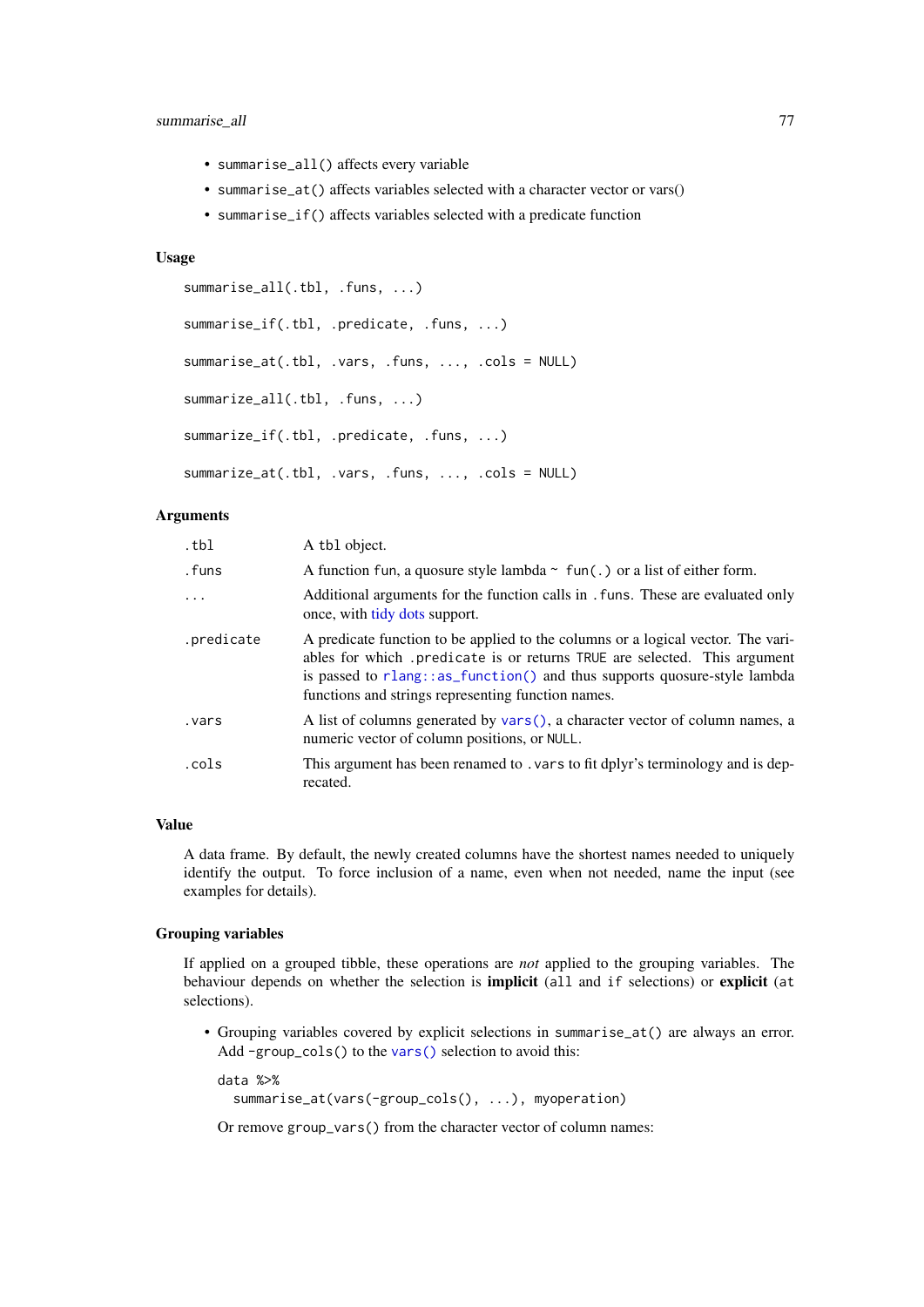```
nms <- setdiff(nms, group_vars(data))
data %>% summarise_at(vars, myoperation)
```
• Grouping variables covered by implicit selections are silently ignored by summarise\_all() and summarise\_if().

#### Naming

The names of the created columns is derived from the names of the input variables and the names of the functions.

- if there is only one unnamed function, the names of the input variables are used to name the created columns
- if there is only one unnamed variable, the names of the functions are used to name the created columns.
- otherwise in the most general case, the created names are created by concatenating the names of the input variables and the names of the functions.

The names of the functions here means the names of the list of functions that is supplied. When needed and not supplied, the name of a function is the prefix "fn" followed by the index of this function within the unnamed functions in the list. Ultimately, names are made unique.

# See Also

[The other scoped verbs,](#page-61-0) [vars\(\)](#page-83-0)

#### Examples

```
by_species <- iris %>%
  group_by(Species)
# The _at() variants directly support strings:
starwars %>%
  summarise_at(c("height", "mass"), mean, na.rm = TRUE)
# You can also supply selection helpers to _at() functions but you have
# to quote them with vars():
starwars %>%
  summarise_at(vars(height:mass), mean, na.rm = TRUE)
# The _if() variants apply a predicate function (a function that
# returns TRUE or FALSE) to determine the relevant subset of
# columns. Here we apply mean() to the numeric columns:
starwars %>%
  summarise_if(is.numeric, mean, na.rm = TRUE)
# If you want to apply multiple transformations, pass a list of
# functions. When there are multiple functions, they create new
# variables instead of modifying the variables in place:
by_species %>%
  summarise_all(list(min, max))
# Note how the new variables include the function name, in order to
# keep things distinct. Passing purrr-style lambdas often creates
# better default names:
```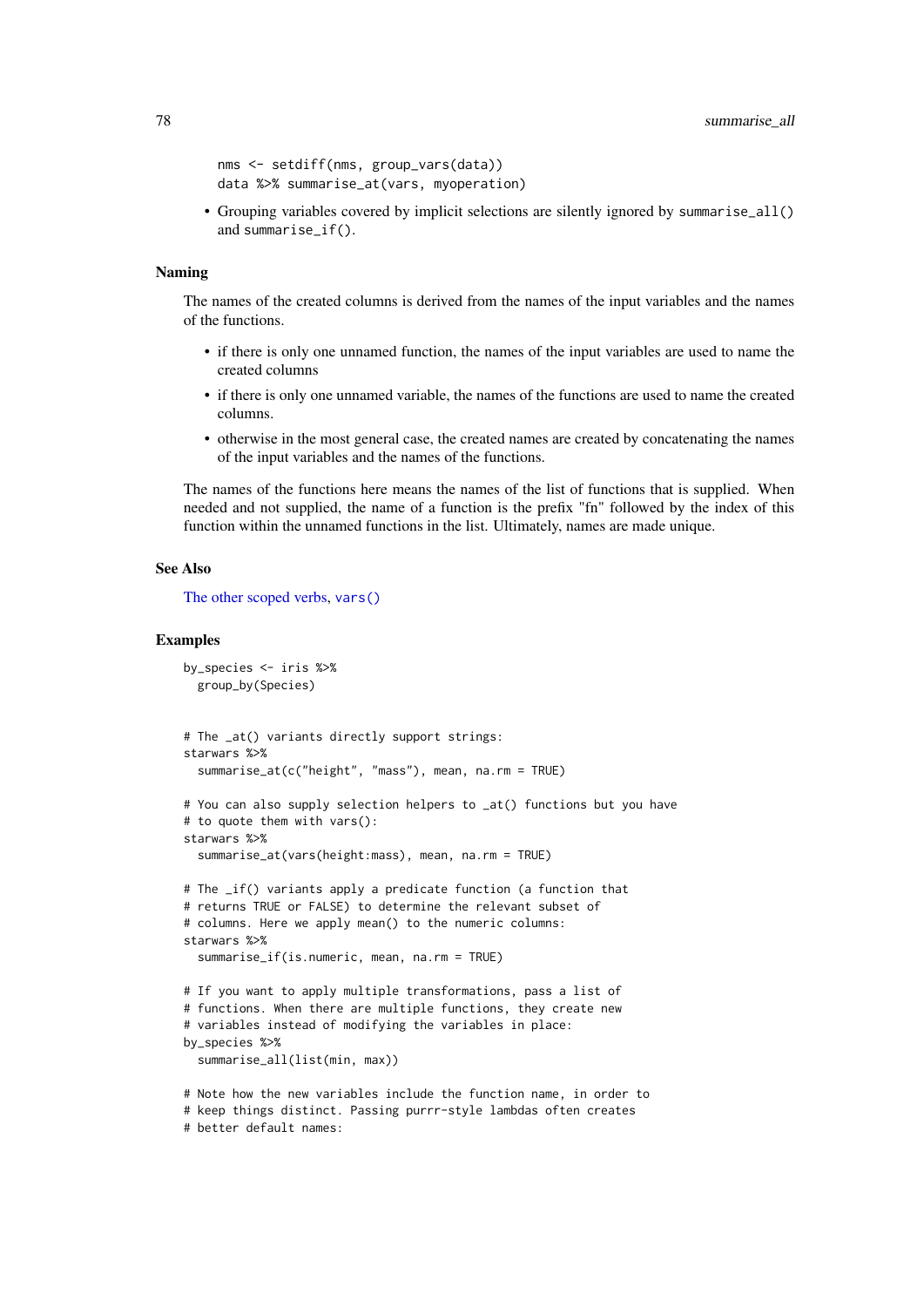<span id="page-78-2"></span>tally the contract of the contract of the contract of the contract of the contract of the contract of the contract of the contract of the contract of the contract of the contract of the contract of the contract of the cont

```
by_species %>%
  summarise_all(list(~min(.), ~max(.)))
# When that's not good enough, you can also supply the names explicitly:
by_species %>%
  summarise_all(list(min = min, max = max))
# When there's only one function in the list, it modifies existing
# variables in place. Give it a name to create new variables instead:
by species %>% summarise all(list(med = median))
by_species %>% summarise_all(list(Q3 = quantile), probs = 0.75)
```
<span id="page-78-0"></span>tally *Count/tally observations by group*

## <span id="page-78-1"></span>Description

tally() is a convenient wrapper for summarise that will either call  $n()$  or [sum\(](#page-0-0)n) depending on whether you're tallying for the first time, or re-tallying. count () is similar but calls [group\\_by\(\)](#page-30-0) before and [ungroup\(\)](#page-30-1) after. If the data is already grouped, count() adds an additional group that is removed afterwards.

add\_tally() adds a column n to a table based on the number of items within each existing group, while  $add\_count()$  is a shortcut that does the grouping as well. These functions are to [tally\(\)](#page-78-0) and [count\(\)](#page-78-1) as [mutate\(\)](#page-44-0) is to [summarise\(\)](#page-74-0): they add an additional column rather than collapsing each group.

# Usage

```
tally(x, wt, sort = FALSE, name = n")
count(x, ..., wt = NULL, sort = FALSE, name = "n",drop = group_drops(x)add\_tally(x, wt, sort = FALSE, name = "n")add\_count(x, ..., wt = NULL, sort = FALSE, name = "n")
```
#### Arguments

| X        | $a \text{ thl}()$ to tally/count.                                                                                                                                                                                                                                                                                                                                                                                                                                                                                                  |
|----------|------------------------------------------------------------------------------------------------------------------------------------------------------------------------------------------------------------------------------------------------------------------------------------------------------------------------------------------------------------------------------------------------------------------------------------------------------------------------------------------------------------------------------------|
| wt       | (Optional) If omitted (and no variable named n exists in the data), will count the<br>number of rows. If specified, will perform a "weighted" tally by summing the<br>(non-missing) values of variable wt. A column named n (but not nn or nnn) will<br>be used as weighting variable by default in tally(), but not in count(). This<br>argument is automatically quoted and later evaluated in the context of the data<br>frame. It supports unquoting. See vignette ("programming") for an introduc-<br>tion to these concepts. |
| sort     | if TRUE will sort output in descending order of n                                                                                                                                                                                                                                                                                                                                                                                                                                                                                  |
| name     | The output column name. If omitted, it will be n.                                                                                                                                                                                                                                                                                                                                                                                                                                                                                  |
| $\cdots$ | Variables to group by.                                                                                                                                                                                                                                                                                                                                                                                                                                                                                                             |
| .drop    | see $group_by()$                                                                                                                                                                                                                                                                                                                                                                                                                                                                                                                   |
|          |                                                                                                                                                                                                                                                                                                                                                                                                                                                                                                                                    |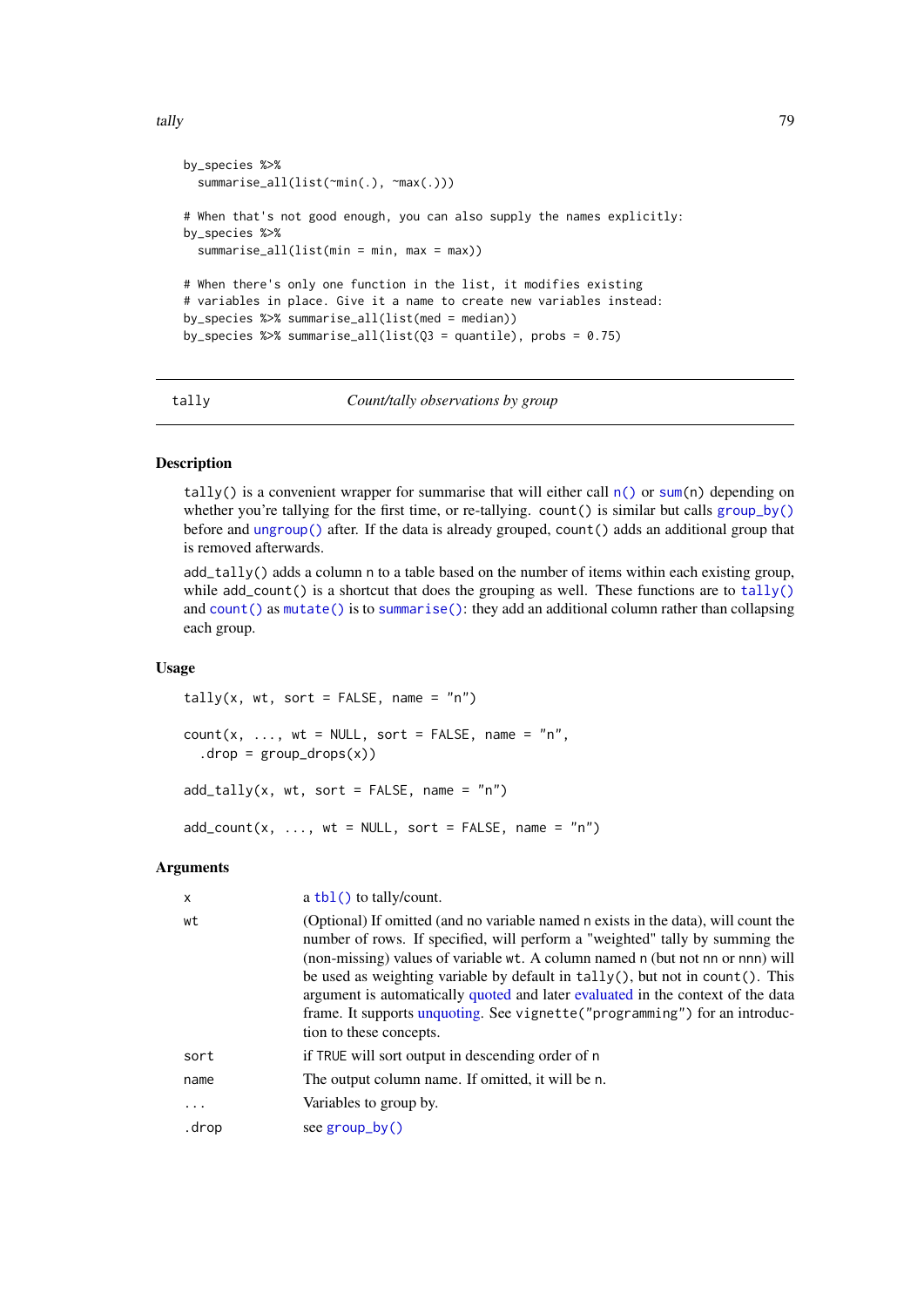# <span id="page-79-1"></span>Value

A tbl, grouped the same way as x.

#### Note

The column name in the returned data is given by the name argument, set to "n" by default.

If the data already has a column by that name, the output column will be prefixed by an extra "n" as many times as necessary.

# Examples

```
# tally() is short-hand for summarise()
mtcars %>% tally()
mtcars %>% group_by(cyl) %>% tally()
# count() is a short-hand for group_by() + tally()
mtcars %>% count(cyl)
# Note that if the data is already grouped, count() adds
# an additional group that is removed afterwards
mtcars %>% group_by(gear) %>% count(carb)
# add_tally() is short-hand for mutate()
mtcars %>% add_tally()
# add_count() is a short-hand for group_by() + add_tally()
mtcars %>% add_count(cyl)
# count() and tally() are designed so that you can call
# them repeatedly, each time rolling up a level of detail
species <-
starwars %>%
count(species, homeworld, sort = TRUE)
species
species %>% count(species, sort = TRUE)
# Change the name of the newly created column:
species <-
starwars %>%
count(species, homeworld, sort = TRUE, name = "n_species_by_homeworld")
species
species %>%
count(species, sort = TRUE, name = "n_species")
# add_count() is useful for groupwise filtering
# e.g.: show details for species that have a single member
starwars %>%
  add_count(species) %>%
  filter(n == 1)
```
tbl *Create a table from a data source*

#### Description

This is a generic method that dispatches based on the first argument.

<span id="page-79-0"></span>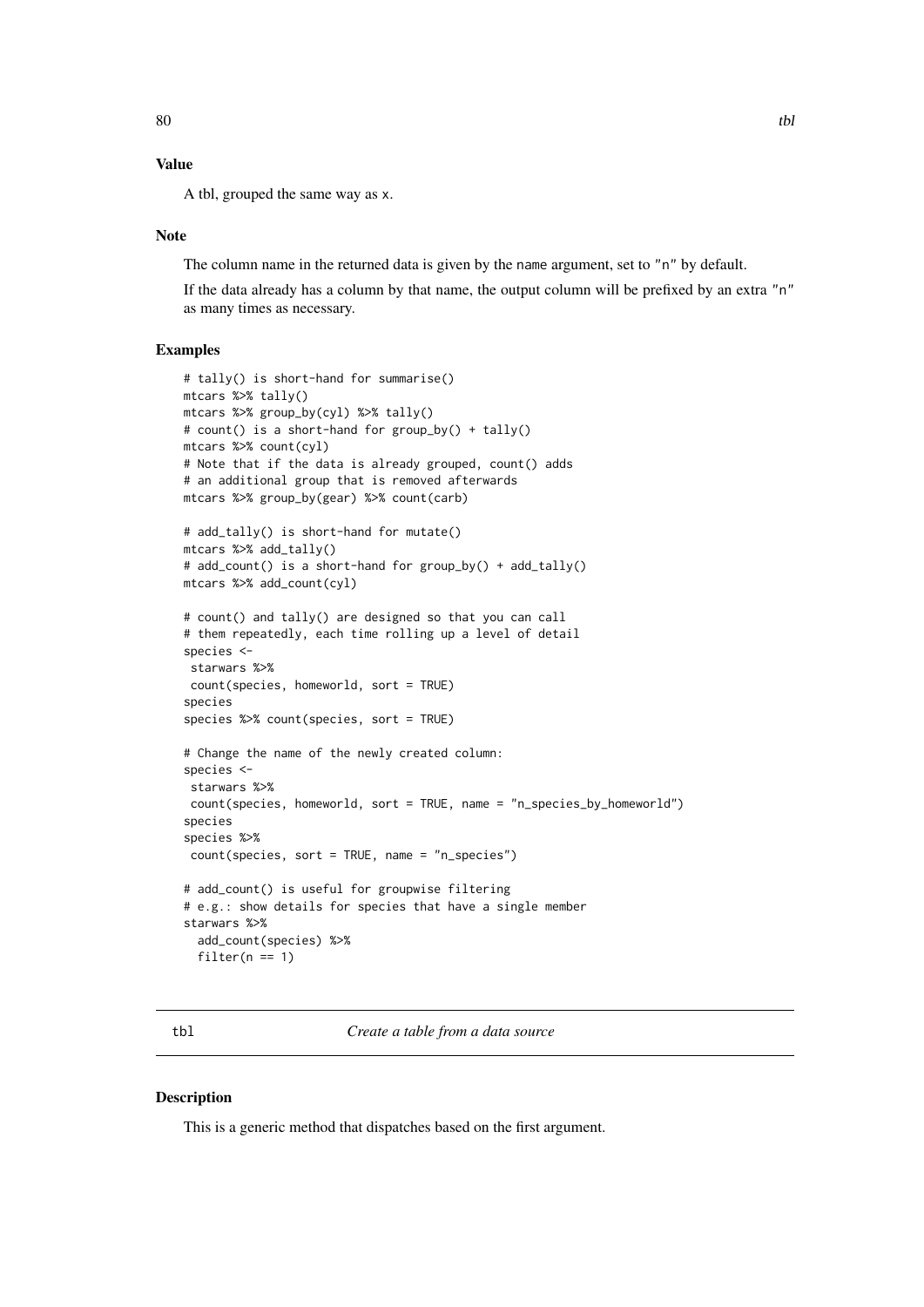<span id="page-80-0"></span>tbl\_cube 81

# Usage

tbl( $src, \ldots$ ) is.tbl(x) as.tbl $(x, \ldots)$ 

### Arguments

| src                     | A data source                                       |
|-------------------------|-----------------------------------------------------|
| $\cdot$ $\cdot$ $\cdot$ | Other arguments passed on to the individual methods |
| x                       | an object to coerce to a tbl.                       |

tbl\_cube *A data cube tbl*

#### Description

A cube tbl stores data in a compact array format where dimension names are not needlessly repeated. They are particularly appropriate for experimental data where all combinations of factors are tried (e.g. complete factorial designs), or for storing the result of aggregations. Compared to data frames, they will occupy much less memory when variables are crossed, not nested.

# Usage

tbl\_cube(dimensions, measures)

# Arguments

| dimensions | A named list of vectors. A dimension is a variable whose values are known<br>before the experiment is conducted; they are fixed by design (in <b>reshape2</b> they<br>are known as id variables). tbl_cubes are dense which means that almost every<br>combination of the dimensions should have associated measurements: missing<br>values require an explicit NA, so if the variables are nested, not crossed, the<br>majority of the data structure will be empty. Dimensions are typically, but not<br>always, categorical variables. |
|------------|-------------------------------------------------------------------------------------------------------------------------------------------------------------------------------------------------------------------------------------------------------------------------------------------------------------------------------------------------------------------------------------------------------------------------------------------------------------------------------------------------------------------------------------------|
| measures   | A named list of arrays. A measure is something that is actually measured, and<br>is not known in advance. The dimension of each array should be the same as<br>the length of the dimensions. Measures are typically, but not always, continuous<br>values.                                                                                                                                                                                                                                                                                |

#### Details

tbl\_cube support is currently experimental and little performance optimisation has been done, but you may find them useful if your data already comes in this form, or you struggle with the memory overhead of the sparse/crossed of data frames. There is no support for hierarchical indices (although I think that would be a relatively straightforward extension to storing data frames for indices rather than vectors).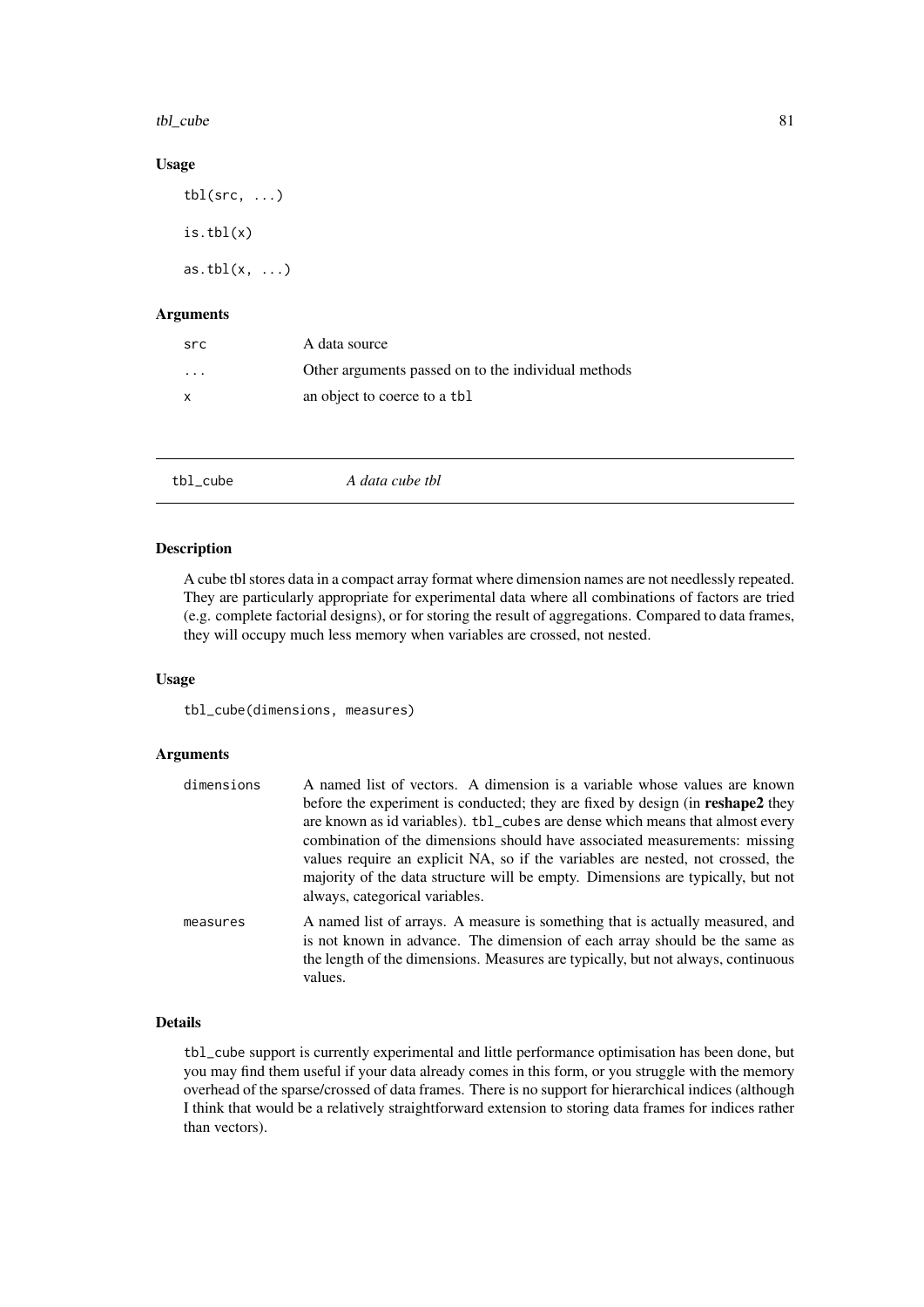#### <span id="page-81-0"></span>Implementation

Manipulation functions:

- select() (M)
- summarise() (M), corresponds to roll-up, but rather more limited since there are no hierarchies.
- filter() (D), corresponds to slice/dice.
- mutate() (M) is not implemented, but should be relatively straightforward given the implementation of summarise.
- arrange() (D?) Not implemented: not obvious how much sense it would make

Joins: not implemented. See vignettes/joins.graffle for ideas. Probably straightforward if you get the indexes right, and that's probably some straightforward array/tensor operation.

# See Also

[as.tbl\\_cube\(\)](#page-8-0) for ways of coercing existing data structures into a tbl\_cube.

#### Examples

```
# The built in nasa dataset records meterological data (temperature,
# cloud cover, ozone etc) for a 4d spatio-temporal dataset (lat, long,
# month and year)
nasa
head(as.data.frame(nasa))
titanic <- as.tbl_cube(Titanic)
head(as.data.frame(titanic))
admit <- as.tbl_cube(UCBAdmissions)
head(as.data.frame(admit))
as.tbl_cube(esoph, dim_names = 1:3)
# Some manipulation examples with the NASA dataset --------------------------
# select() operates only on measures: it doesn't affect dimensions in any way
select(nasa, cloudhigh:cloudmid)
select(nasa, matches("temp"))
# filter() operates only on dimensions
filter(nasa, lat > 0, year == 2000)
# Each component can only refer to one dimensions, ensuring that you always
# create a rectangular subset
## Not run: filter(nasa, lat > long)
# Arrange is meaningless for tbl_cubes
by_loc <- group_by(nasa, lat, long)
summarise(by_loc, pressure = max(pressure), temp = mean(temperature))
```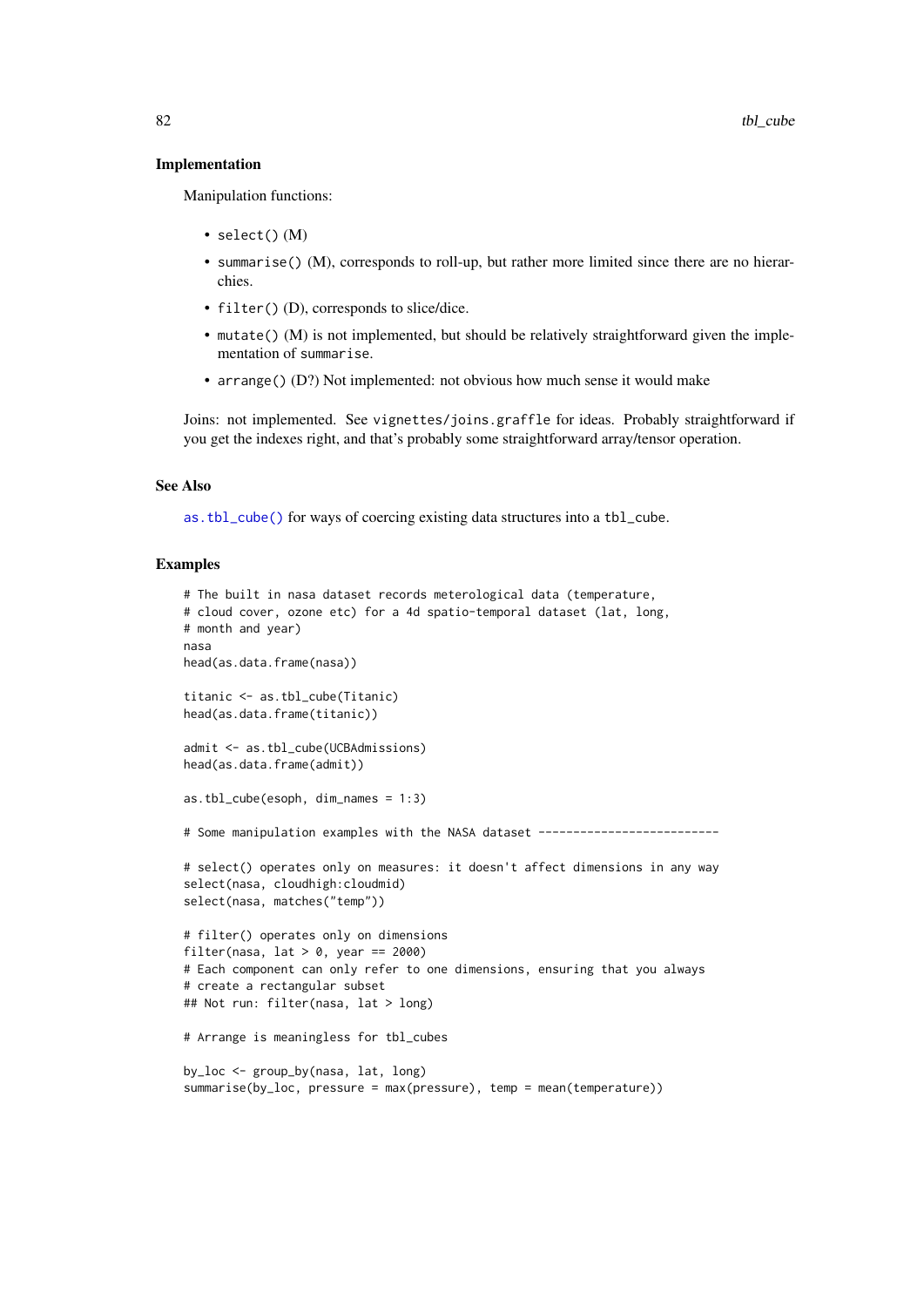# <span id="page-82-0"></span>Description

This is a convenient wrapper that uses [filter\(\)](#page-25-0) and [min\\_rank\(\)](#page-56-0) to select the top or bottom entries in each group, ordered by wt.

# Usage

top\_n(x, n, wt)

### Arguments

| $\mathsf{x}$ | $a \text{ thl}()$ to filter                                                                                                                                                                    |
|--------------|------------------------------------------------------------------------------------------------------------------------------------------------------------------------------------------------|
| n            | number of rows to return. If $x$ is grouped, this is the number of rows per group.<br>Will include more than n rows if there are ties.                                                         |
|              | If n is positive, selects the top n rows. If negative, selects the bottom n rows.                                                                                                              |
| wt           | (Optional). The variable to use for ordering. If not specified, defaults to the last<br>variable in the tbl.                                                                                   |
|              | This argument is automatically quoted and later evaluated in the context of the<br>data frame. It supports unquoting. See vignette ("programming") for an in-<br>troduction to these concepts. |

# Examples

```
df <- data.frame(x = c(10, 4, 1, 6, 3, 1, 1))
df %>% top_n(2)
# Negative values select bottom from group. Note that we get more
# than 2 values here because there's a tie: top_n() either takes
# all rows with a value, or none.
df %>% top_n(-2)
if (require("Lahman")) {
# Find 10 players with most games
# A little nicer with %>%
tbl_df(Batting) %>%
  group_by(playerID) %>%
  tally(G) %>%
  top_n(10)
# Find year with most games for each player
tbl_df(Batting) %>% group_by(playerID) %>% top_n(1, G)
}
```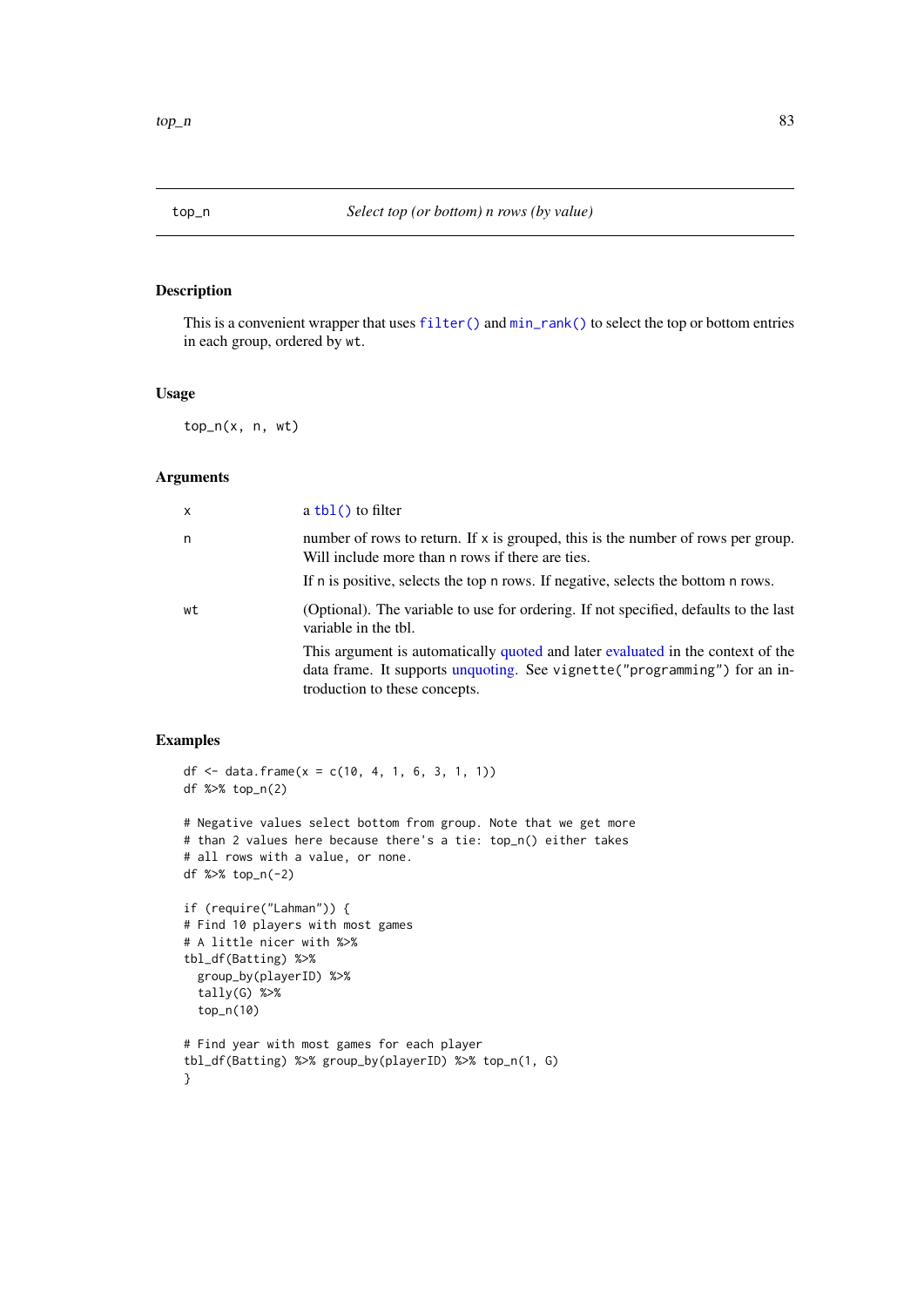<span id="page-83-1"></span><span id="page-83-0"></span>

# Description

This helper is intended to provide equivalent semantics to [select\(\)](#page-63-0). It is used for instance in scoped summarising and mutating verbs ([mutate\\_at\(\)](#page-46-0) and [summarise\\_at\(\)](#page-75-0)).

# Usage

vars(...)

# Arguments

... Variables to include/exclude in mutate/summarise. You can use same specifications as in [select\(\)](#page-63-0). If missing, defaults to all non-grouping variables. These arguments are automatically [quoted](#page-0-0) and later [evaluated](#page-0-0) in the context of the data frame. They support [unquoting.](#page-0-0) See vignette("programming") for an introduction to these concepts.

# Details

Note that verbs accepting a vars() specification also accept a numeric vector of positions or a character vector of column names.

# See Also

[all\\_vars\(\)](#page-4-0) and [any\\_vars\(\)](#page-4-1) for other quoting functions that you can use with scoped verbs.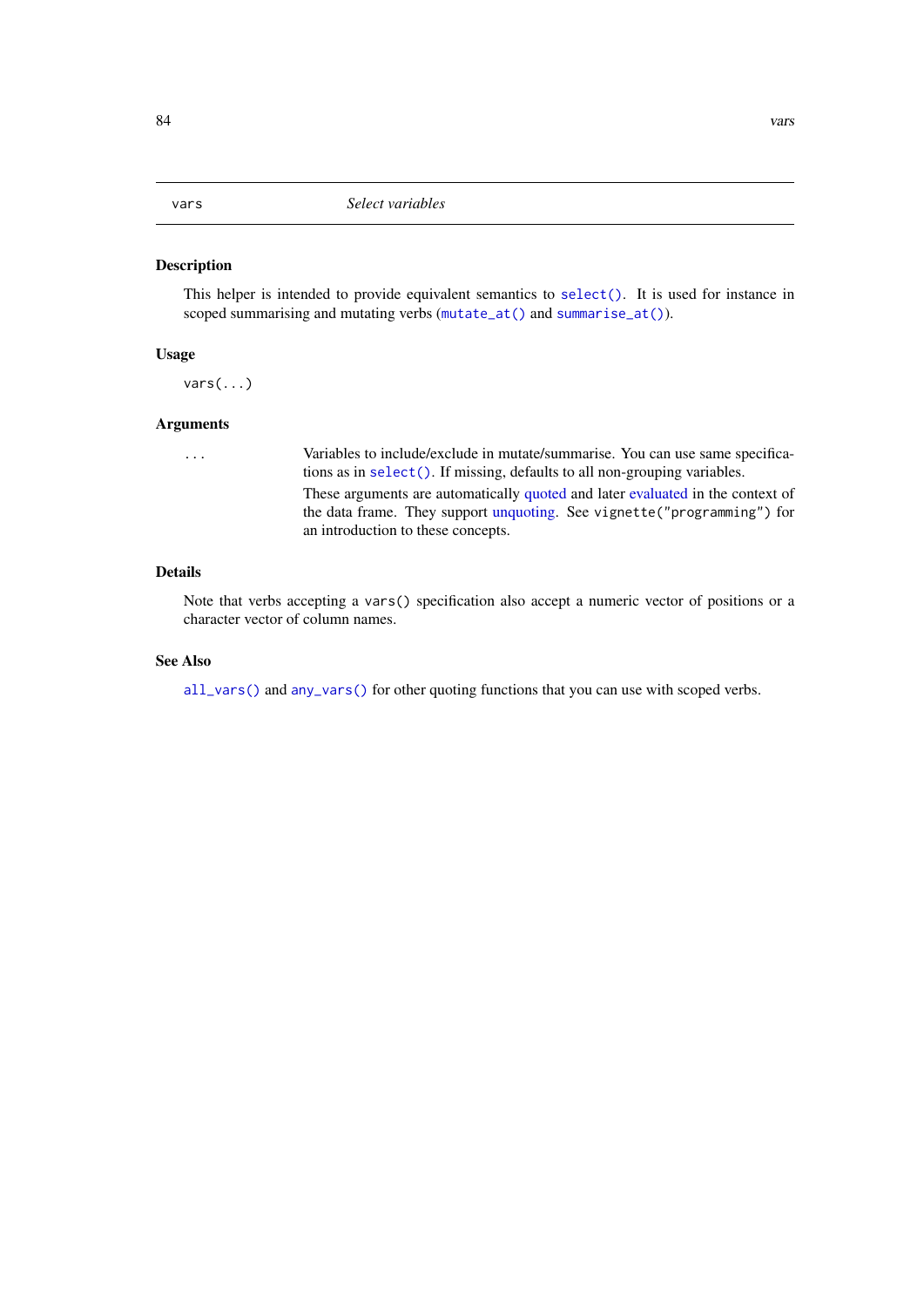# **Index**

∗Topic datasets band\_members, [10](#page-9-0) starwars, [73](#page-72-0) storms, [74](#page-73-0) +, *[45](#page-44-1)* ==, *[27](#page-26-0)* >, *[27](#page-26-0)* >=, *[27](#page-26-0)* [[, *[54](#page-53-2)* &, *[27](#page-26-0)* add\_count *(*tally*)*, [79](#page-78-2) add\_tally *(*tally*)*, [79](#page-78-2) all(), *[75](#page-74-1)* all.equal(), *[4](#page-3-0)* all.equal.tbl\_df *(*all\_equal*)*, [4](#page-3-0) all\_equal, [4](#page-3-0) all\_vars, [5](#page-4-2) all\_vars(), *[28,](#page-27-0) [29](#page-28-0)*, *[84](#page-83-1)* anti\_join *(*join*)*, [42](#page-41-0) anti\_join.tbl\_df *(*nest\_join.data.frame*)*, [53](#page-52-0) any(), *[75](#page-74-1)* any\_vars *(*all\_vars*)*, [5](#page-4-2) any\_vars(), *[28,](#page-27-0) [29](#page-28-0)*, *[84](#page-83-1)* arrange, [6,](#page-5-1) *[27](#page-26-0)*, *[46](#page-45-0)*, *[65](#page-64-0)*, *[70](#page-69-0)*, *[76](#page-75-1)* arrange(), *[7](#page-6-0)*, *[20](#page-19-0)*, *[23](#page-22-0)*, *[63](#page-62-0)* arrange\_all, [7](#page-6-0) arrange\_all(), *[63](#page-62-0)* arrange\_at *(*arrange\_all*)*, [7](#page-6-0) arrange\_at(), *[63](#page-62-0)* arrange\_if *(*arrange\_all*)*, [7](#page-6-0) arrange\_if(), *[63](#page-62-0)* as.data.frame.tbl\_cube *(*as.table.tbl\_cube*)*, [8](#page-7-0) as.table.tbl\_cube, [8](#page-7-0) as.tbl *(*tbl*)*, [80](#page-79-1) as.tbl\_cube, [9](#page-8-1) as.tbl\_cube(), *[82](#page-81-0)* as\_tibble.tbl\_cube *(*as.table.tbl\_cube*)*, [8](#page-7-0) auto\_copy, [9](#page-8-1)

band\_instruments *(*band\_members*)*, [10](#page-9-0)

band\_instruments2 *(*band\_members*)*, [10](#page-9-0) band\_members, [10](#page-9-0) base::split(), *[35](#page-34-0)* between, [11](#page-10-0) between(), *[27](#page-26-0)* bind, [11,](#page-10-0) *[17](#page-16-0)* bind\_cols *(*bind*)*, [11](#page-10-0) bind\_rows *(*bind*)*, [11](#page-10-0) c(), *[17](#page-16-0)* case\_when, [13](#page-12-0) case\_when(), *[45](#page-44-1)*, *[59](#page-58-0)* coalesce, [16](#page-15-0) coalesce(), *[45](#page-44-1)*, *[51](#page-50-0)*, *[60](#page-59-0)* collapse *(*compute*)*, [17](#page-16-0) collect *(*compute*)*, [17](#page-16-0) collect(), *[19](#page-18-0)*, *[72](#page-71-0)* combine, [17](#page-16-0) compute, [17](#page-16-0) compute(), *[72](#page-71-0)* contains(), *[65](#page-64-0)* copy\_to, [18](#page-17-0) copy\_to(), *[18](#page-17-0)* count *(*tally*)*, [79](#page-78-2) count(), *[79](#page-78-2)* cumall, [19](#page-18-0) cumall(), *[45](#page-44-1)* cumany *(*cumall*)*, [19](#page-18-0) cumany(), *[45](#page-44-1)* cume\_dist *(*ranking*)*, [57](#page-56-1) cume\_dist(), *[45](#page-44-1)* cummax(), *[45](#page-44-1)* cummean *(*cumall*)*, [19](#page-18-0) cummean(), *[45](#page-44-1)* cummin(), *[45](#page-44-1)* cumsum(), *[45](#page-44-1)* current\_vars *(*select\_vars*)*, [68](#page-67-0) DBI::dbConnect(), *[71](#page-70-0)* dbplyr::tbl\_dbi(), *[6](#page-5-1)*, *[26](#page-25-1)*, *[45](#page-44-1)*, *[64](#page-63-1)*, *[75](#page-74-1)* dense\_rank *(*ranking*)*, [57](#page-56-1) dense\_rank(), *[45](#page-44-1)* desc, [20](#page-19-0) desc(), *[6](#page-5-1)*, *[57](#page-56-1)*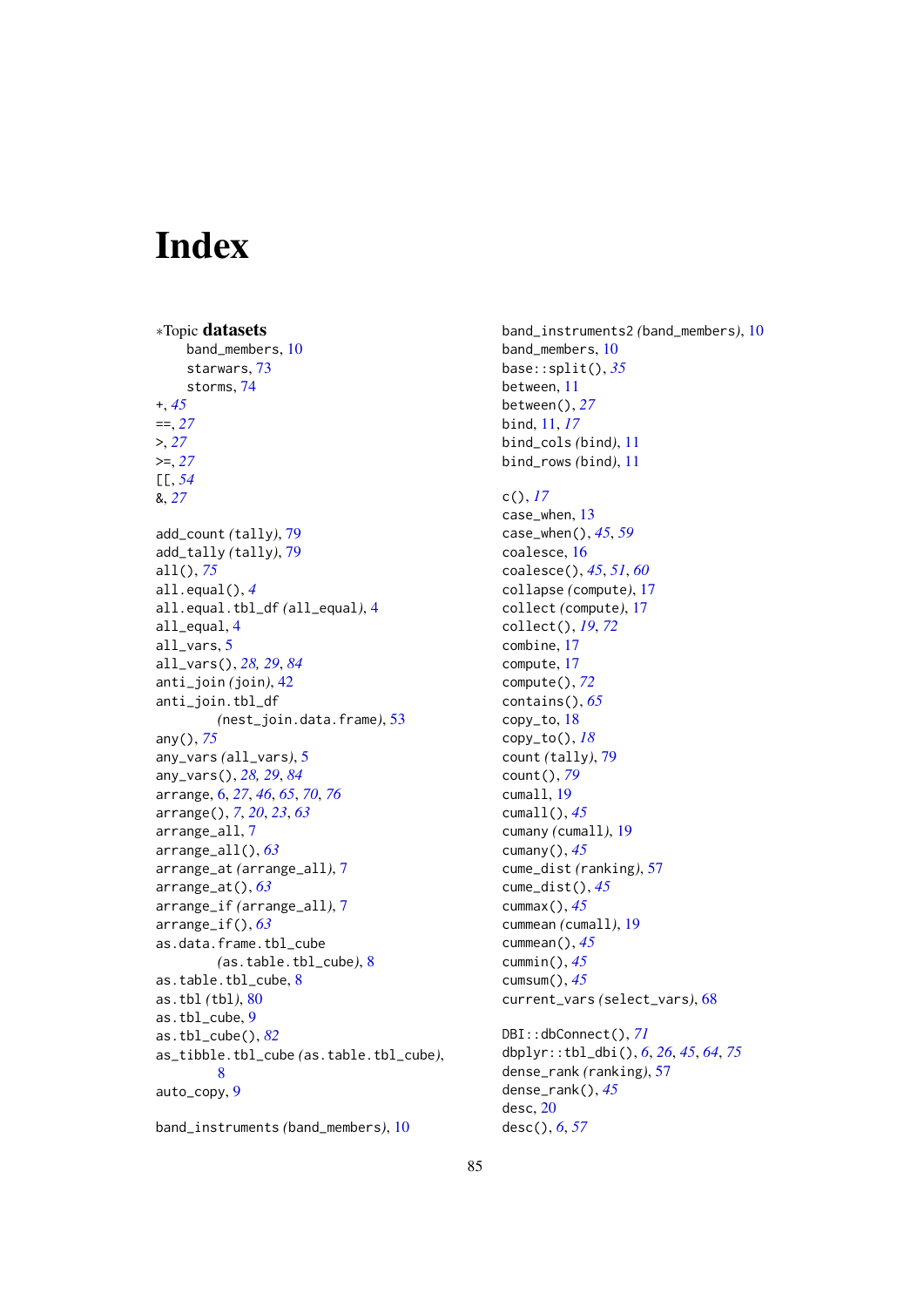```
dimnames(), 9
distinct, 21
distinct(), 22
distinct_all, 22
distinct_all(), 63
distinct_at (distinct_all), 22
distinct_at(), 63
distinct_if (distinct_all), 22
distinct_if(), 63
do, 23
do(), 37, 61, 72
dplyr (dplyr-package), 3
dplyr-package, 3
dplyr::select(), 35
dr_dplyr, 25
dtplyr::grouped_dt, 32
dtplyr::tbl_dt(), 6, 26, 45, 64, 75
ends_with(), 65
evaluated, 6, 26, 45, 62, 64, 70, 75, 79, 83, 84
everything(), 65
explain, 25
explain(), 72
filter, 7, 26, 46, 65, 70, 76
filter(), 23, 39, 50, 63, 70, 83
filter_all, 28
filter_all(), 5, 27, 63
filter_at (filter_all), 28
filter_at(), 27, 63
filter_if (filter_all), 28
filter_if(), 5, 27, 63
first (nth), 54
first(), 75
full_join (join), 42
full_join.tbl_df
         (nest_join.data.frame), 53
funs, 30
group_by, 31, 31, 34, 36, 38–40
group_by(), 33–36, 40, 45, 63, 75, 79
group_by_all, 31, 32, 33, 36, 38–40
group_by_all(), 32, 63
group_by_at (group_by_all), 33
group_by_at(), 32, 63
group_by_if (group_by_all), 33
group_by_if(), 32, 63
group_cols, 34
group_cols(), 31, 65
group_data (group_rows), 38
group_indices, 31, 32, 34, 36, 38–40
group_keys, 31, 32, 34, 35, 38–40
```
group\_keys(), *[35](#page-34-0)[–37](#page-36-0)*

```
group_map, 31, 32, 34, 36, 37, 39, 40
group_map(), 24
group_nest, 31, 32, 34, 36, 38–40
group_rows, 31, 32, 34, 36, 38, 38, 40
group_size, 31, 32, 34, 36, 38–40
group_split (group_keys), 35
group_split(), 35, 36
group_trim, 31, 32, 34, 36, 38, 39, 39
group_vars (groups), 31
group_vars(), 35
group_walk (group_map), 37
grouped data frame, 32, 40
grouped_df, 32
groups, 31, 32, 34, 36, 38–40
groups(), 35
hybrid_call, 40
ident, 41
if_else, 41
if_else(), 13, 45, 59
ifelse(), 41
inner_join (join), 42
inner_join.tbl_df
         (nest_join.data.frame), 53
integerish, 63
intersect (setops), 68
IQR(), 75
is.na(), 27
is.tbl (tbl), 80
isTRUE(), 5
join, 11, 42, 53
join.tbl_df, 43
join.tbl_df (nest_join.data.frame), 53
join.tbl_df(), 4
lag (lead-lag), 44
lag(), 45
last (nth), 54
last(), 75
lead (lead-lag), 44
lead(), 45
lead-lag, 44
left_join (join), 42
left_join.tbl_df
        (nest_join.data.frame), 53
locales(), 6
log(), 45
mad(), 75
matches(), 65
max(), 75
```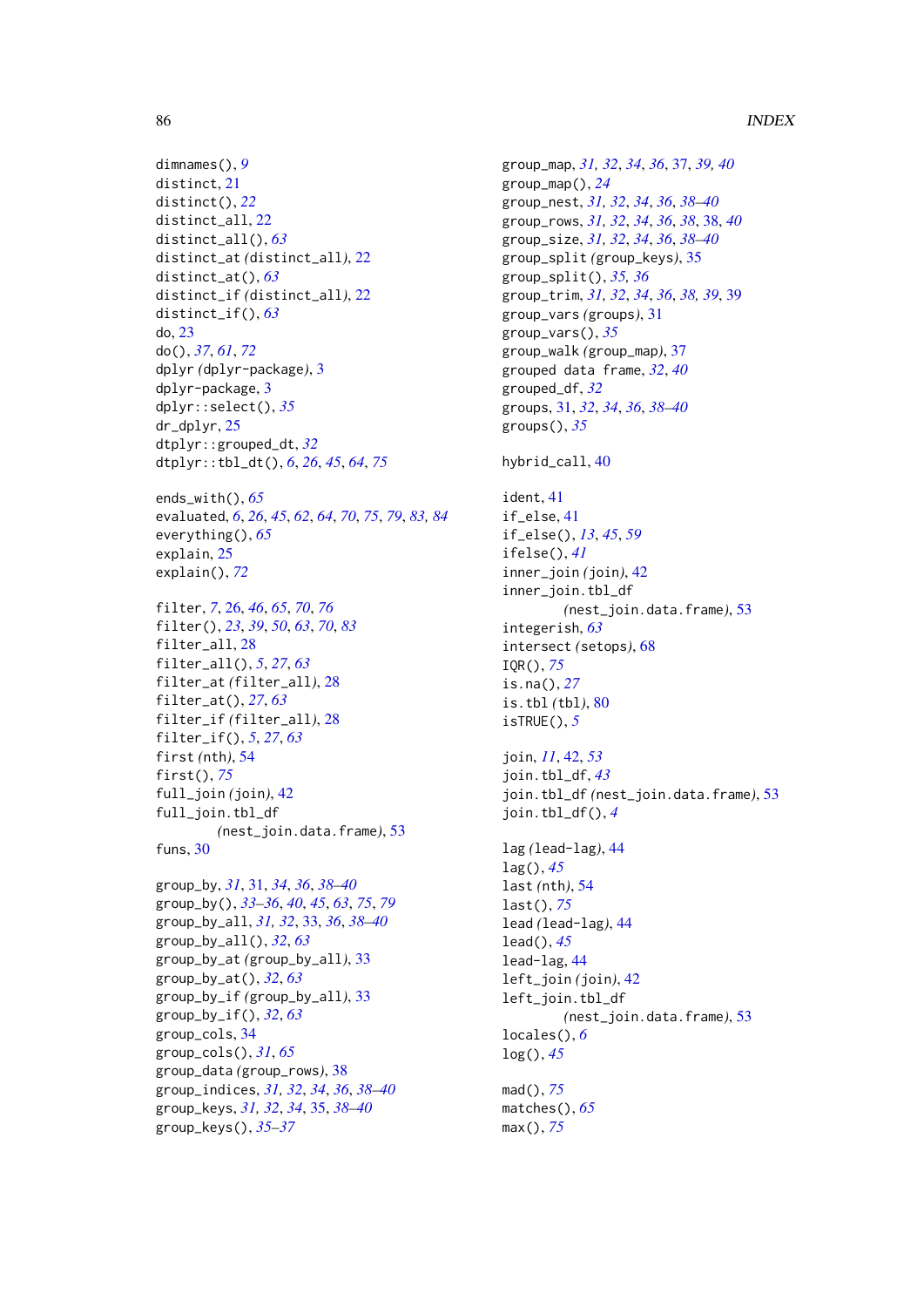#### INDEX  $87$

mean(), *[75](#page-74-1)* median(), *[75](#page-74-1)* merge(), *[54](#page-53-2)* min(), *[75](#page-74-1)* min\_rank *(*ranking*)*, [57](#page-56-1) min\_rank(), *[45](#page-44-1)*, *[83](#page-82-0)* mutate, *[7](#page-6-0)*, *[27](#page-26-0)*, *[33](#page-32-0)*, [45,](#page-44-1) *[65](#page-64-0)*, *[70](#page-69-0)*, *[76](#page-75-1)* mutate(), *[23](#page-22-0)*, *[47](#page-46-1)*, *[50](#page-49-1)*, *[61](#page-60-0)*, *[63,](#page-62-0) [64](#page-63-1)*, *[79](#page-78-2)* mutate\_all, [47](#page-46-1) mutate\_all(), *[46](#page-45-0)*, *[64](#page-63-1)* mutate\_at *(*mutate\_all*)*, [47](#page-46-1) mutate\_at(), *[46](#page-45-0)*, *[63](#page-62-0)*, *[84](#page-83-1)* mutate\_if *(*mutate\_all*)*, [47](#page-46-1) mutate\_if(), *[46](#page-45-0)*, *[64](#page-63-1)*

#### n, [50](#page-49-1)

n(), *[75](#page-74-1)*, *[79](#page-78-2)* n\_distinct, [55](#page-54-1) n\_distinct(), *[75](#page-74-1)* na\_if, [51](#page-50-0) na\_if(), *[16](#page-15-0)*, *[45](#page-44-1)*, *[60](#page-59-0)* nasa, [50](#page-49-1) near, [52](#page-51-0) near(), *[27](#page-26-0)* nest\_join *(*join*)*, [42](#page-41-0) nest\_join.data.frame, [53](#page-52-0) nest\_join.tbl\_df *(*nest\_join.data.frame*)*, [53](#page-52-0) nested, *[37](#page-36-0)* nth, [54](#page-53-2) nth(), *[75](#page-74-1)* ntile *(*ranking*)*, [57](#page-56-1) ntile(), *[45](#page-44-1)* num\_range(), *[65](#page-64-0)*

one\_of(), *[65](#page-64-0)* order\_by, [56](#page-55-0)

percent\_rank *(*ranking*)*, [57](#page-56-1) percent\_rank(), *[45](#page-44-1)* pkgconfig::set\_config(), *[4](#page-3-0)* plyr::dlply(), *[24](#page-23-0)* plyr::ldply(), *[24](#page-23-0)*, *[61](#page-60-0)* print(), *[25](#page-24-0)* pull, [57](#page-56-1)

quantile(), *[75](#page-74-1)* quasiquotation, *[57](#page-56-1)* quosure, *[62](#page-61-1)* quoted, *[6](#page-5-1)*, *[26](#page-25-1)*, *[30](#page-29-0)*, *[45](#page-44-1)*, *[62](#page-61-1)*, *[64](#page-63-1)*, *[70](#page-69-0)*, *[75](#page-74-1)*, *[79](#page-78-2)*, *[83,](#page-82-0) [84](#page-83-1)*

ranking, [57](#page-56-1) rbind\_all *(*bind*)*, [11](#page-10-0) rbind\_list *(*bind*)*, [11](#page-10-0) rearranges, *[27](#page-26-0)* recode, [59](#page-58-0) recode(), *[45](#page-44-1)*, *[51](#page-50-0)* recode\_factor *(*recode*)*, [59](#page-58-0) rename *(*select*)*, [64](#page-63-1) rename(), *[63](#page-62-0)*, *[66](#page-65-0)* rename\_all *(*select\_all*)*, [66](#page-65-0) rename\_all(), *[65](#page-64-0)* rename\_at *(*select\_all*)*, [66](#page-65-0) rename\_at(), *[65](#page-64-0)* rename\_if *(*select\_all*)*, [66](#page-65-0) rename\_if(), *[65](#page-64-0)* rename\_vars *(*select\_vars*)*, [68](#page-67-0) right\_join *(*join*)*, [42](#page-41-0) right\_join.tbl\_df *(*nest\_join.data.frame*)*, [53](#page-52-0) rlang::as\_function(), *[7](#page-6-0)*, *[22](#page-21-0)*, *[29](#page-28-0)*, *[34](#page-33-0)*, *[48](#page-47-0)*, *[63](#page-62-0)*, *[67](#page-66-0)*, *[77](#page-76-0)* RMySQL::MySQL(), *[71,](#page-70-0) [72](#page-71-0)* row\_number *(*ranking*)*, [57](#page-56-1) row\_number(), *[45](#page-44-1)*, *[70](#page-69-0)* rowwise, [61](#page-60-0) rowwise(), *[23](#page-22-0)* RPostgreSQL::PostgreSQL(), *[71](#page-70-0)* RSQLite::SQLite(), *[71](#page-70-0)* sample, [61](#page-60-0) sample.int(), *[61](#page-60-0)* sample\_frac *(*sample*)*, [61](#page-60-0) sample\_n *(*sample*)*, [61](#page-60-0) scoped, *[7](#page-6-0)*, *[22](#page-21-0)*, *[27,](#page-26-0) [28](#page-27-0)*, *[32,](#page-31-0) [33](#page-32-0)*, *[46,](#page-45-0) [47](#page-46-1)*, [62,](#page-61-1) *[65,](#page-64-0) [66](#page-65-0)*, *[76](#page-75-1)* sd(), *[75](#page-74-1)* select, *[7](#page-6-0)*, *[27](#page-26-0)*, *[46](#page-45-0)*, [64,](#page-63-1) *[70](#page-69-0)*, *[76](#page-75-1)* select helpers, *[64](#page-63-1)* select(), *[23](#page-22-0)*, *[34](#page-33-0)*, *[63](#page-62-0)*, *[66](#page-65-0)*, *[84](#page-83-1)* select\_all, [66](#page-65-0) select\_all(), *[63](#page-62-0)*, *[65](#page-64-0)* select\_at *(*select\_all*)*, [66](#page-65-0) select\_at(), *[63](#page-62-0)*, *[65](#page-64-0)* select\_if *(*select\_all*)*, [66](#page-65-0) select\_if(), *[63](#page-62-0)*, *[65](#page-64-0)* select\_var *(*select\_vars*)*, [68](#page-67-0) select\_vars, [68](#page-67-0) selection contexts, *[31](#page-30-2)* semi\_join *(*join*)*, [42](#page-41-0) semi\_join.tbl\_df *(*nest\_join.data.frame*)*, [53](#page-52-0) setdiff *(*setops*)*, [68](#page-67-0) setequal *(*setops*)*, [68](#page-67-0) setops, [68](#page-67-0)

show\_query *(*explain*)*, [25](#page-24-0)